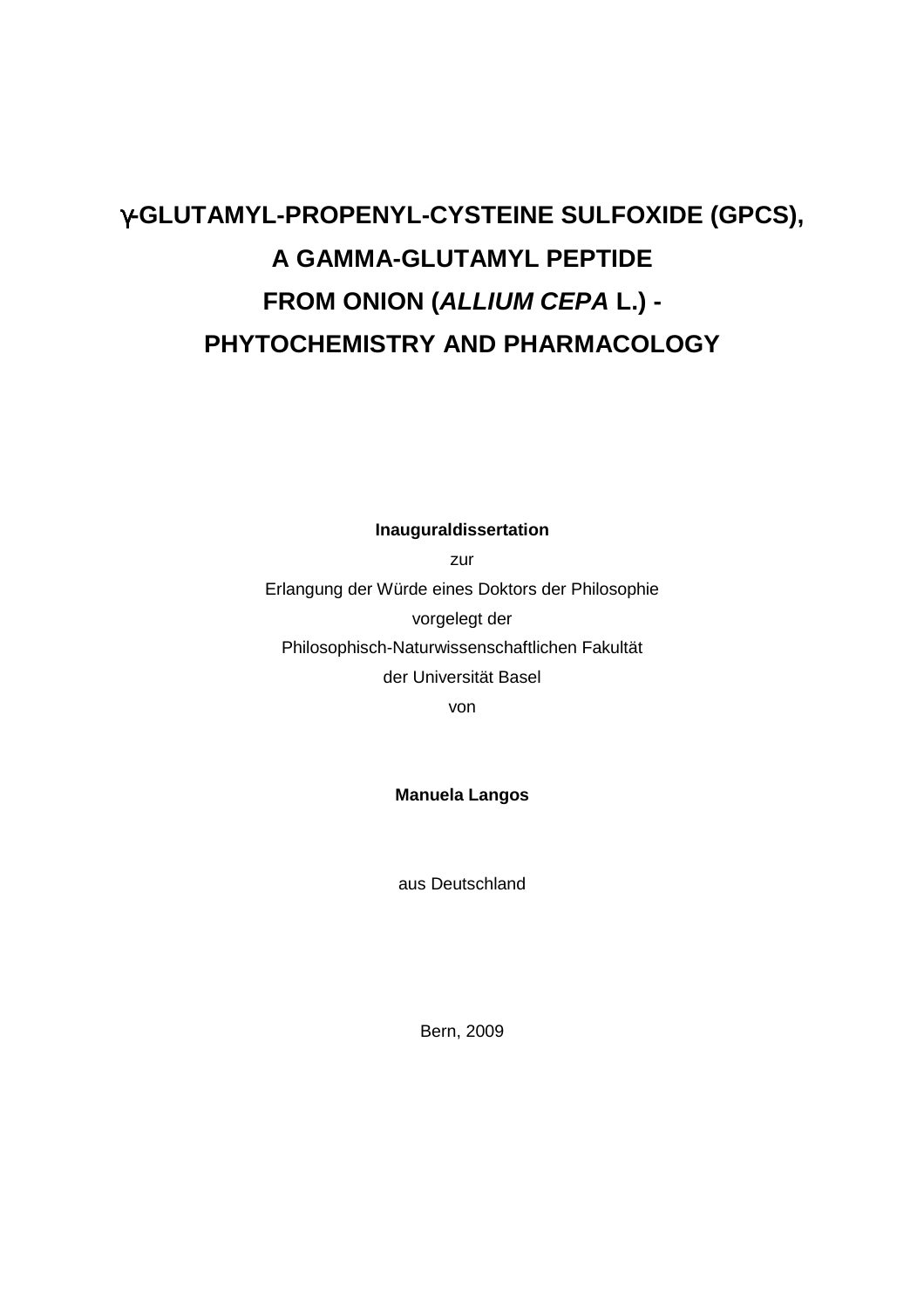Genehmigt von der Philosophisch-Naturwissenschaftlichen Fakultät auf Antrag von Prof. Dr. Rudolf Brenneisen, Prof. Dr. Stephan Krähenbühl und Prof. Dr. Alex Odermatt

Basel, den 24. März 2009

Prof. Dr. Eberhard Parlow Dekan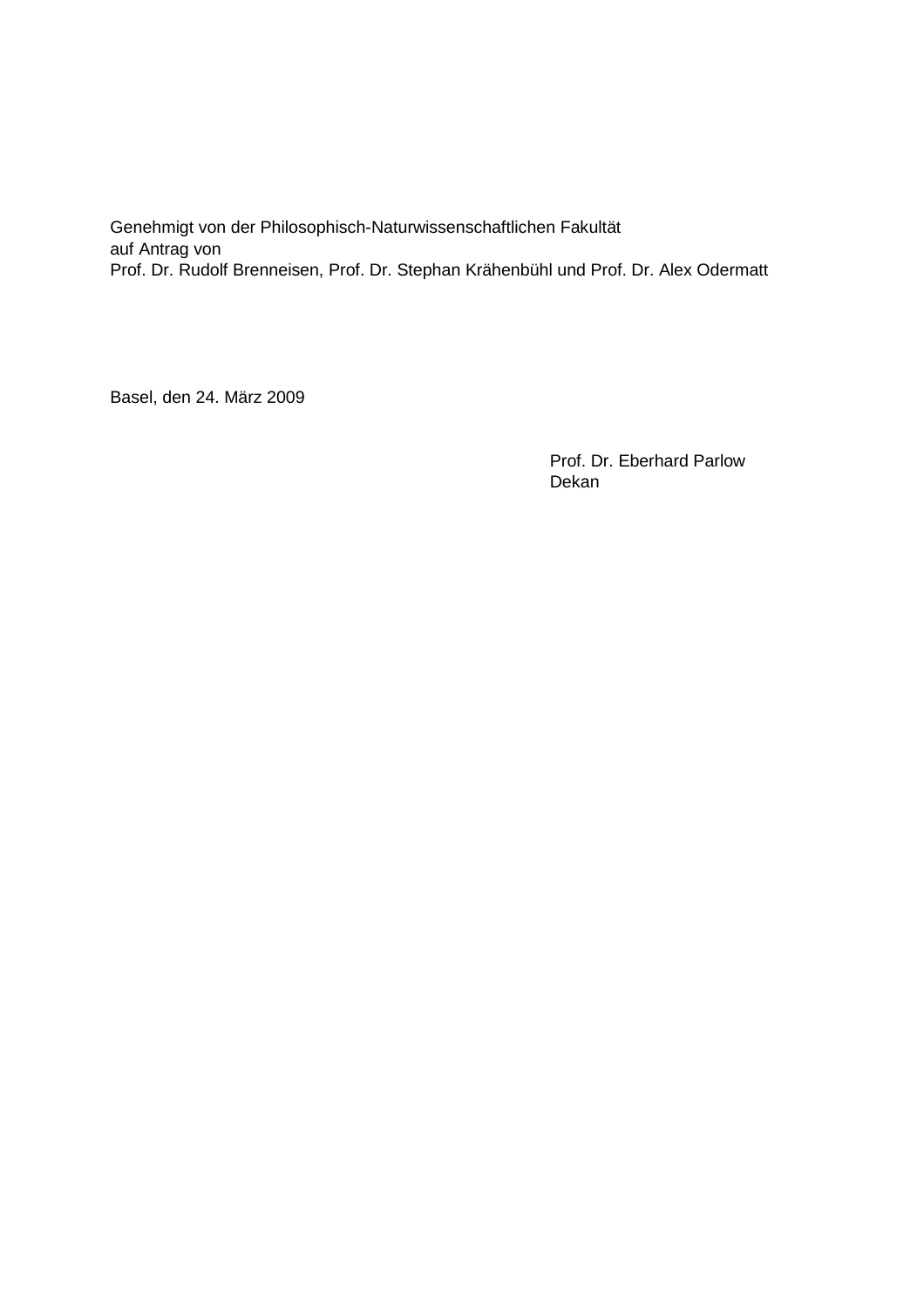Meinen Eltern Evelin und Matthias Langos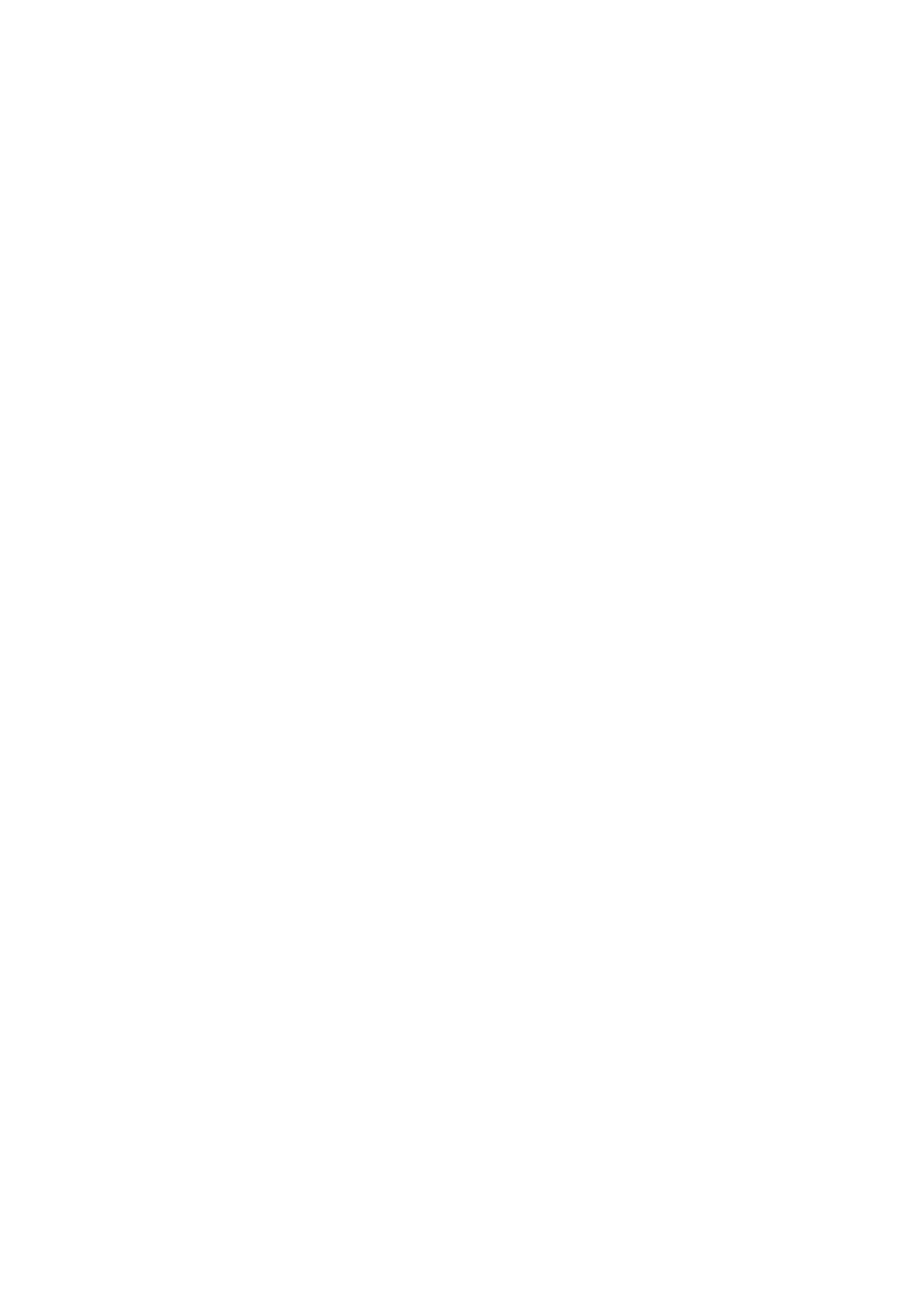## **1 Summary**

Gamma-glutamyl peptides are widely found in plants. γ-Glutamyl-propenyl-cysteine sulfoxide (GPCS), a glutamyl peptide present in onion (Allium cepa L.), was identified by a bioassayguided fractionation *in vitro* to be the compound responsible for the inhibition of bone resorption by onion in rats. Therefore, GPCS was selected for an extended investigation in our studies. The aim of the first part of this work was to examine the presence of GPCS in various plants, which were previously shown to inhibit bone resorption in rats. A fast and reliable method to determine GPCS in plant material was developed and validated. GPCS was found in onion at various concentrations, but no GPCS was detected in the material from other plants.

In the second part of the present work, the aim was to provide GPCS for further in vitro and in vivo studies. Small quantities (milligram-amounts) were obtained by isolation of GPCS from onion. As large-scale isolation (gram amounts) is not feasible under non-industrial conditions, and GPCS is not commercially available, an approach for synthesis was performed. The intermediate products S-(1-propenyl)-L-cysteine sulfoxide and Boc-Lglutamyl-α-t-butyl-N-oxo-succinimide ester were synthesised, but unfortunately, coupling of these two compounds failed and the final product could not be obtained.

The aim of the third part of this work was to examine pharmacodynamic and pharmacokinetic parameters of GPCS. In vitro experiments on the effects of GPCS on the activity, activation and recruitment of osteoclasts (OCs) were performed. The effect of GPCS on the activity of OCs was tested in the pit assay. GPCS, at 8 mM, significantly reduced the number of pits per OCs. The effect of GPCS on the activation of OCs was examined by determination of the OCs with actin ring(s). After incubation of the cells with 2 and 8 mM of GPCS, the percentage of OCs with actin rings did not change. The formation of OCs was inhibited at GPCS concentrations of 1 mM and higher in our experiments with CSF-1/RANKL primed bone marrow cells. A structure-function relationship was assessed by testing GPCS structurally related compounds in the same assay, namely γ-glutamyl-cysteine-ethylester, glycylcysteine, allyl-cysteine, cysteine, glutamyl-glycine and glycyl-valine. All test substances which contained a cysteine moiety inhibited osteoclastogenesis while the others did not show an effect. The pharmacokinetic properties of GPCS were studied in vitro and in vivo. Within 24 hours no change in the concentration of GPCS was observed when GPCS was incubated with simulated gastric acid. 24-hour incubation of GPCS with simulated intestinal fluid caused a 90 % decrease of the GPCS concentration, while GPCS concentration in onion incubated with simulated intestinal fluid decreased only by 30 %. In a pilot study with rats on the kinetics of GPCS in vivo, the bioavailability of orally administered GPCS was determined to be about 1 %. Finally, onion without GPCS and onion containing GPCS, as well as GPCS-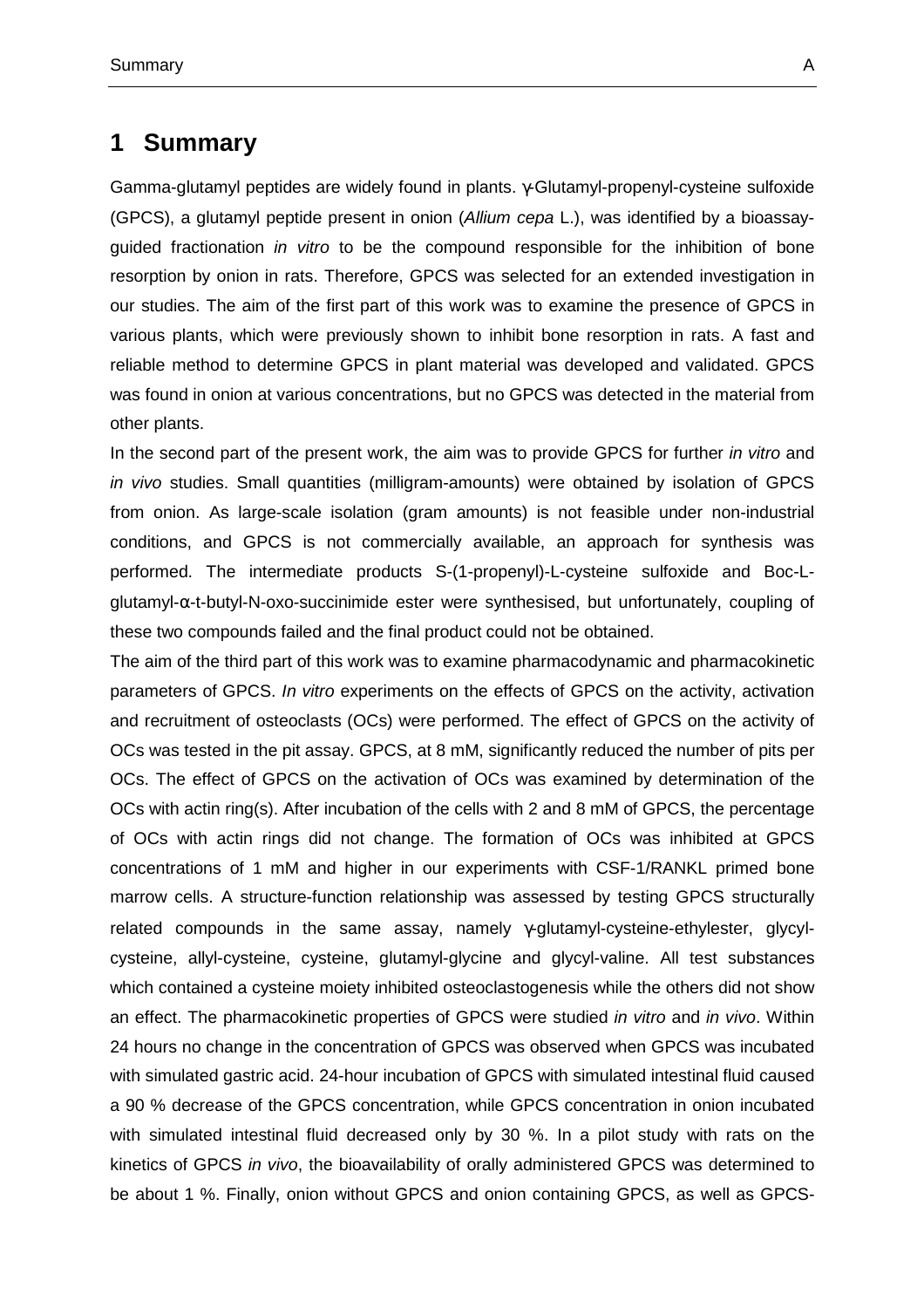structure related compounds were tested in a rat model in vivo to analyse their effect on bone resorption. Allyl-cysteine and γ-glutamyl-cysteine-ethylester did not inhibit bone resorption while 3 g of onion without GPCS and 3 g of onion containing GPCS significantly inhibited bone resorption.

The *in vitro* results indicate that the effects of GPCS might be mediated by the cysteine moiety of the molecule. An *in vivo* oral application of pure GPCS in an aqueous solution is not suitable due to the low bioavailability of GPCS, however, application of GPCS embedded in onion might prevent cleavage of the compound and therefore increase the bioavailability. Because both onion without GPCS and onion containing GPCS inhibited bone resorption in vivo, we can postulate that the inhibition of bone resorption by onion is not exclusively mediated by GPCS. Future experiments using natural GPCS-free onions spiked with synthetic GPCS should clarify, to which extent GPCS contributes to the inhibition of bone resorption.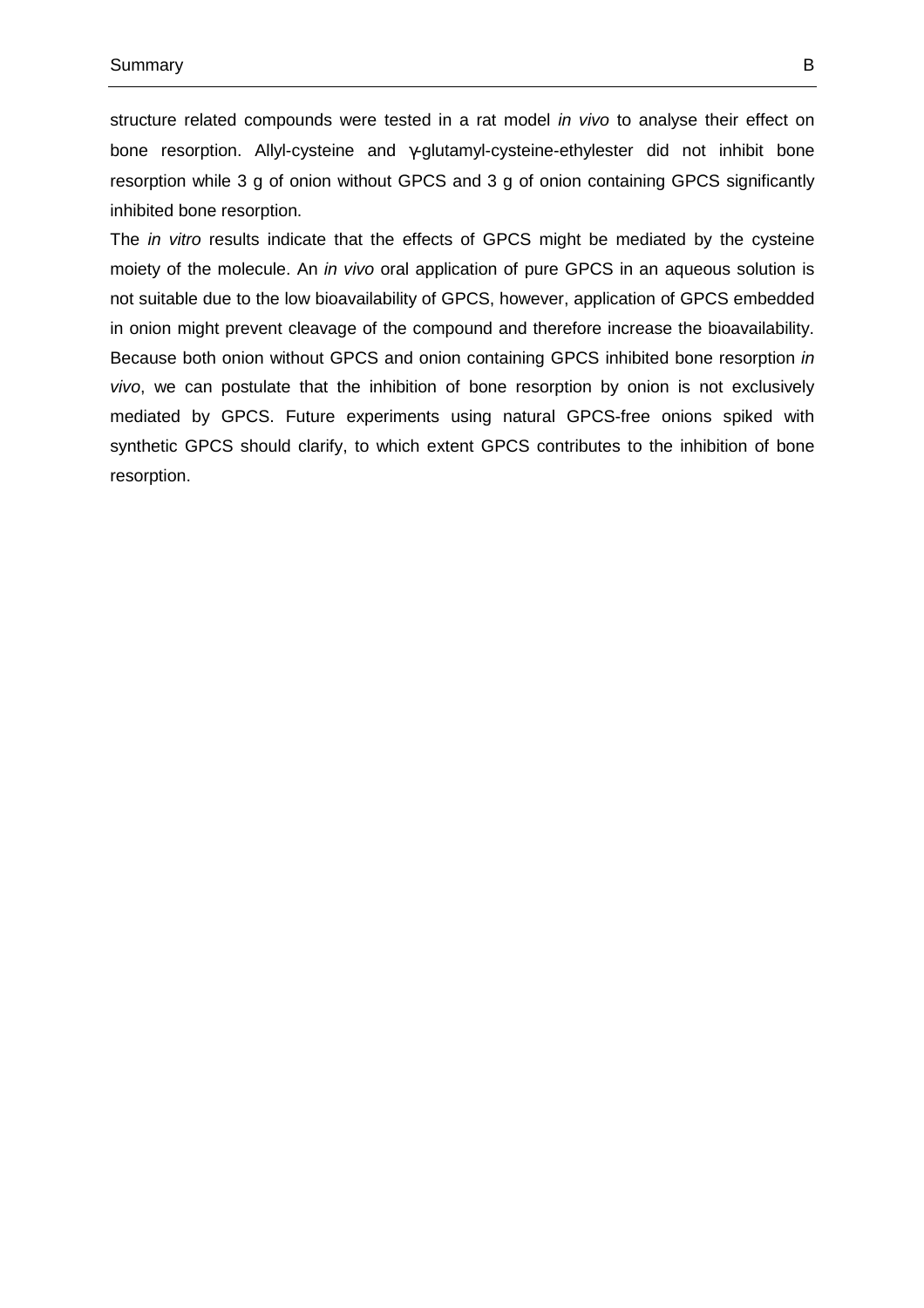## **2 Acknowledgements**

The completion of my thesis would not have been possible without the support of many people.

Firstly, I would like to thank Prof. Dr. Rudolf Brenneisen, my thesis advisor, and Dr. Roman Mühlbauer for giving me the chance, guidance and support to do this work at the Department of Clinical Research of the University of Bern.

I express my gratitude to Prof. Dr. Willy Hofstetter whose encouragement and support were instrumental for the successful completion of this thesis.

I would like to thank Prof. Dr. Stephan Krähenbühl for his support of this external dissertation.

I would like to thank Prof. Dr. Philippe Renaud and Prof. Dr. Matthias Hamburger for the discussions and their technical advice.

I am grateful to PD Dr. Rolf Felix, Dr. Antoinette Wetterwald, Dr. Johannes Bastian, Dr. Rainer Egli, Dr. Michael Gengenbacher, Dr. Philipp Henle, Dr. Frank Klenke, Dr. Pascale Meyer and Ellen Wernike, for the inputs and discussions concerning my work, the scientific meetings and journal clubs.

I would like to thank Silvia Dolder who introduced me to the actin ring assay experiments and showed me how to do work with bone marrow cultures, Ingrid Tschudi for introducing me to the pit assay and [<sup>3</sup>H]tetracyline-experiments, Mark Siegrist who helped with the [<sup>3</sup>H]tetracyline-experiments and performed the micro-CT measurements, Beatrice Flogerzi for her introduction to the collection of blood samples in rats, Dr. Marc-Olivier Montjovent for his help with i.v. injections and the collection of the blood samples for the pharmacokinetic study, Dr. Jean-Daniel Berset for performing the HPLC-MS/MS measurements, Emilian Rateanu for his assistance with the <sup>[3</sup>H]tetracyline-experiment, Karin Weidner, Dr. Dilovan Cati, Dr. Niklaus Marti and Dr. Manuel Raemy for performing experiments on the synthesis of GPCS, Otto Aebi for his support in technical problems, Dr. Adrian Häberli for reading parts of my thesis and giving valuable input to improve, Dr. Arthur Marx for proof-reading, Jeanette Portenier, Monika Ruegsegger, Regula Wächter, Dr. Raffaele Curcio, Myfthar Berisha, Andreas Reinli and Hill Zymon for their help and the kind working atmosphere.

Special thanks go to Dalay Mabboux for writing the computer programme for the  $[3$ H]tetracyline-experiments and for his support and patience especially during the completion of this thesis.

Mein größter Dank gilt meinen Eltern für Ihre Liebe, Ihre immer währende Unterstützung, Ihr Verständnis und Ihre aufmunternden Worte. Ohne Sie wäre das alles nicht möglich gewesen.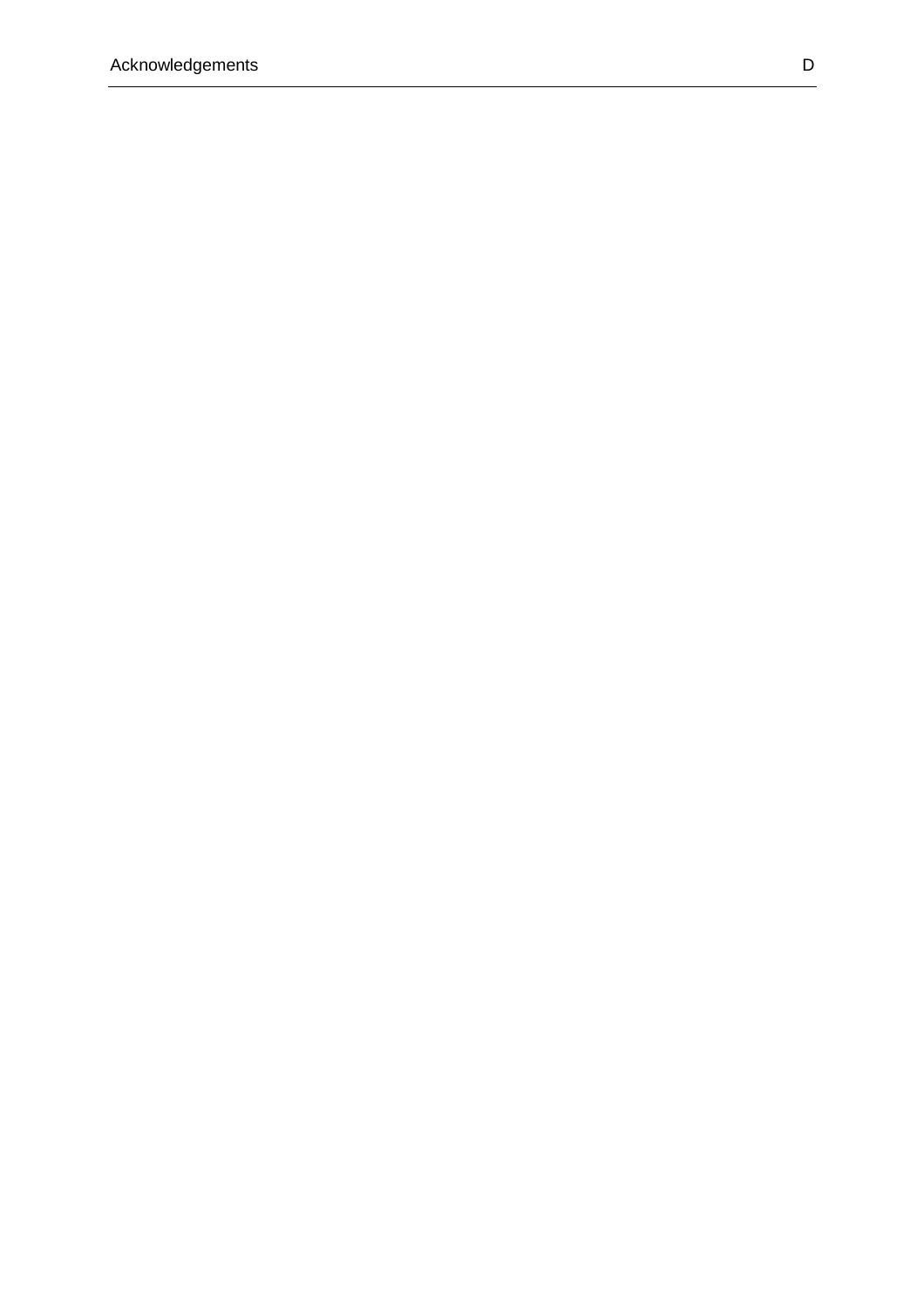## 3 Table of contents

| 1              |       |                                                              |  |
|----------------|-------|--------------------------------------------------------------|--|
| $\overline{2}$ |       |                                                              |  |
| 3              |       |                                                              |  |
| 4              |       |                                                              |  |
| 5              |       |                                                              |  |
|                | 5.1   |                                                              |  |
|                | 5.1.1 |                                                              |  |
|                | 5.1.2 |                                                              |  |
|                | 5.1.3 |                                                              |  |
|                | 5.2   |                                                              |  |
|                | 5.2.1 |                                                              |  |
|                | 5.2.2 |                                                              |  |
|                | 5.2.3 |                                                              |  |
|                | 5.2.4 |                                                              |  |
|                | 5.3   |                                                              |  |
|                | 5.3.1 |                                                              |  |
|                | 5.3.2 |                                                              |  |
| 6              |       | Part I: Determination of GPCS in various plants 17           |  |
|                | 6.1   |                                                              |  |
|                | 6.1.1 |                                                              |  |
|                | 6.2   |                                                              |  |
|                | 6.2.1 |                                                              |  |
|                | 6.2.2 |                                                              |  |
|                | 6.3   |                                                              |  |
| $\mathcal{I}$  |       | Part II: Isolation of GPCS from Allium cepa L. and synthesis |  |
|                |       |                                                              |  |
|                | 7.1   |                                                              |  |
|                | 7.2   |                                                              |  |
|                | 7.2.1 |                                                              |  |
|                | 7.2.2 |                                                              |  |
|                | 7.3   |                                                              |  |
|                | 7.3.1 |                                                              |  |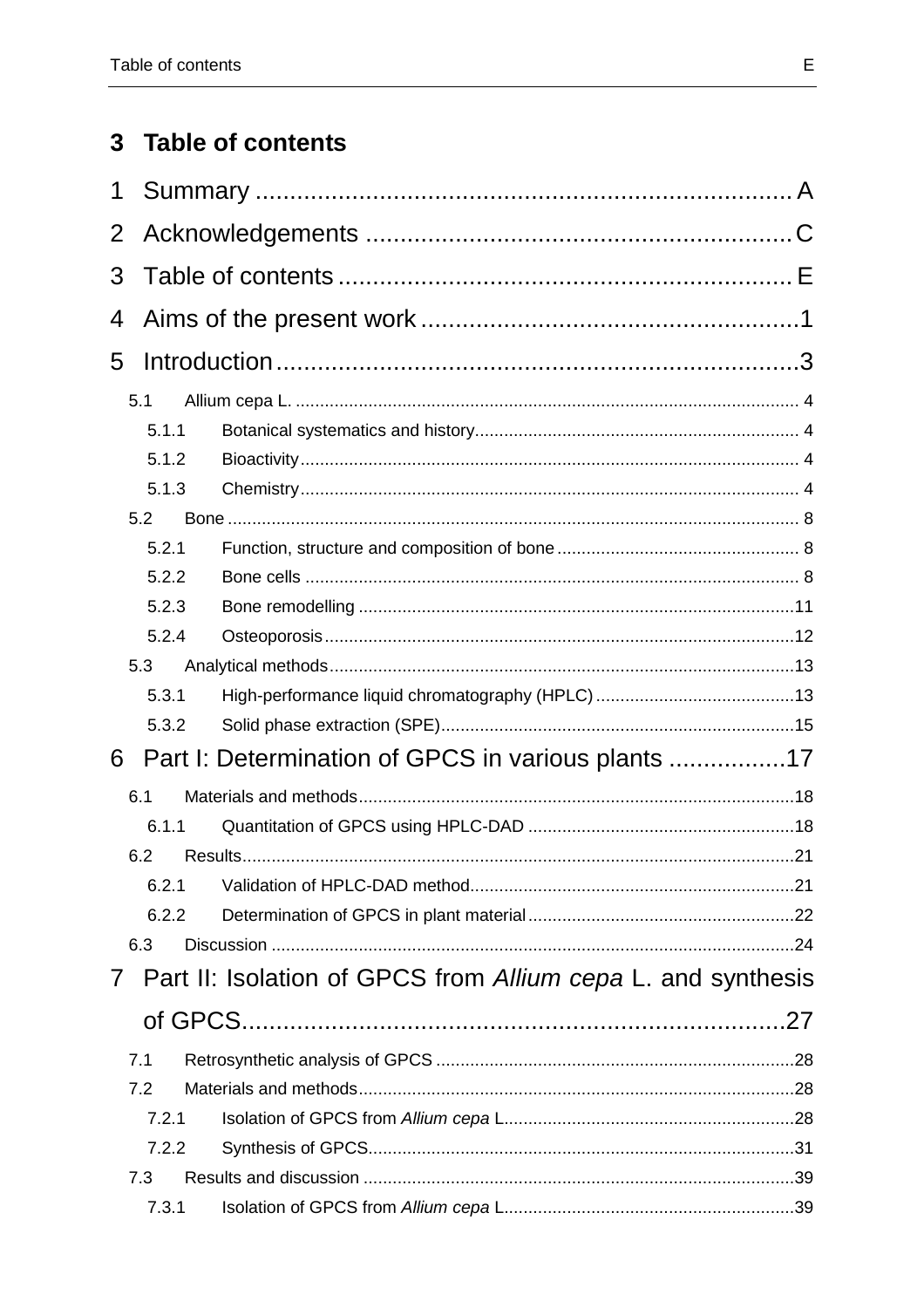|   | 7.3.2        |  |                                                                                   |  |  |  |
|---|--------------|--|-----------------------------------------------------------------------------------|--|--|--|
| 8 |              |  | Part III: Pharmacodynamic and pharmacokinetic properties                          |  |  |  |
|   |              |  |                                                                                   |  |  |  |
|   |              |  |                                                                                   |  |  |  |
|   | 8.1<br>8.1.1 |  | Effects of GPCS on the activity, activation and recruitment of osteoclasts in     |  |  |  |
|   |              |  |                                                                                   |  |  |  |
|   | 8.1.2        |  | Studies to determine the stability of GPCS in simulated gastric acid and          |  |  |  |
|   |              |  |                                                                                   |  |  |  |
|   | 8.1.3        |  | Pilot studies to determine the pharmacokinetic properties of GPCS in rats 53      |  |  |  |
|   | 8.1.4        |  |                                                                                   |  |  |  |
|   | 8.2          |  |                                                                                   |  |  |  |
|   | 8.2.1        |  | Effects of GPCS on the activity, activation and recruitment of osteoclasts in     |  |  |  |
|   |              |  |                                                                                   |  |  |  |
|   | 8.2.2        |  | Studies to determine the stability of GPCS in simulated gastric acid and          |  |  |  |
|   |              |  |                                                                                   |  |  |  |
|   | 8.2.3        |  | Pilot studies to determine the pharmacokinetic properties of GPCS in rats 75      |  |  |  |
|   | 8.2.4        |  | Pharmacodynamics of substances structurally related to GPCS, of GPCS-             |  |  |  |
|   |              |  |                                                                                   |  |  |  |
|   | 8.3          |  |                                                                                   |  |  |  |
|   | 8.3.1        |  | Effect of GPCS on the activity, activation and recruitment of osteoclasts in      |  |  |  |
|   |              |  |                                                                                   |  |  |  |
|   | 8.3.2        |  | Studies on the pharmacokinetic properties of GPCS in vitro and in vivo91          |  |  |  |
|   | 8.3.3        |  |                                                                                   |  |  |  |
| 9 |              |  |                                                                                   |  |  |  |
|   |              |  |                                                                                   |  |  |  |
|   |              |  |                                                                                   |  |  |  |
|   | 11.1         |  |                                                                                   |  |  |  |
|   | 11.2         |  |                                                                                   |  |  |  |
|   | 11.3         |  | Appendix 3: Composition of SODI 2134 and SODI 2160 diet powders111                |  |  |  |
|   | 11.3.1       |  |                                                                                   |  |  |  |
|   | 11.3.2       |  |                                                                                   |  |  |  |
|   | 11.4         |  | Appendix 3: Assessment of bone resorption in vivo: experiment I to III, weight of |  |  |  |
|   |              |  |                                                                                   |  |  |  |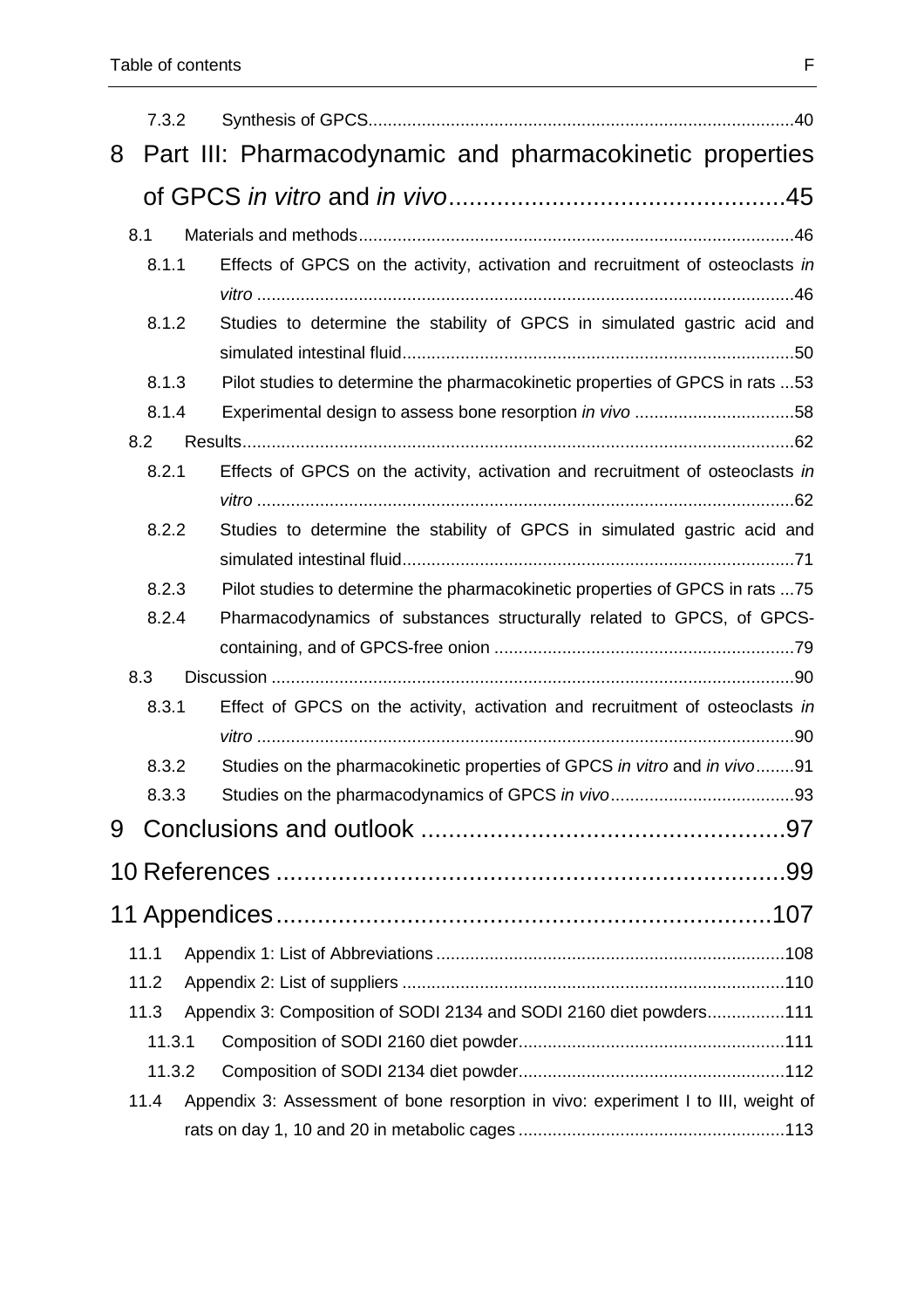## **4 Aims of the present work**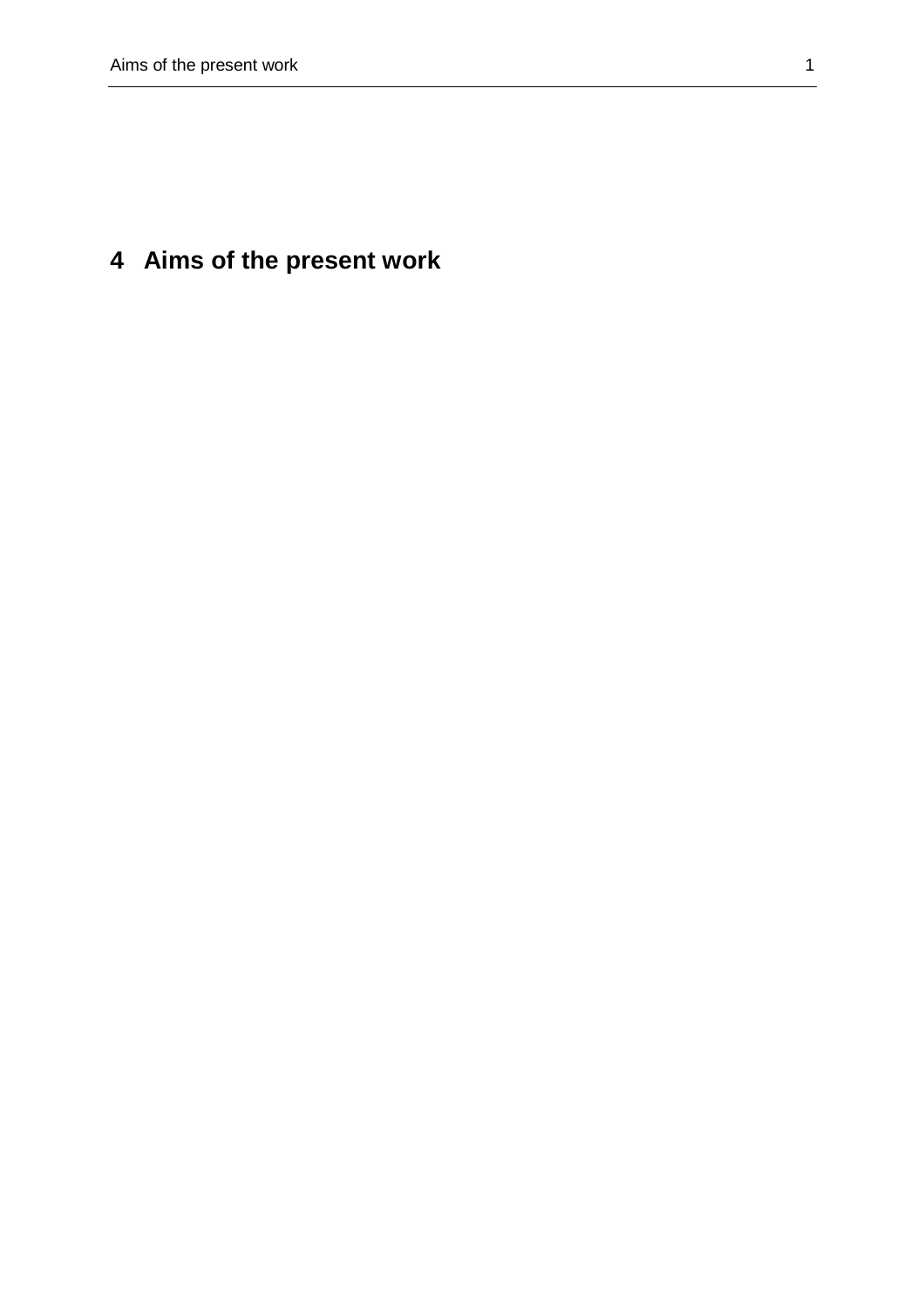Osteoporosis is widely recognised as a major public health problem. It is a systemic disease of the skeletal system characterised by reduced bone mass and microarchitectural deterioration of bone tissue which leads to an increased risk of fractures. Bone loss occurs because the equilibruim of bone formation and bone resorption is shifted to one side – to a decrease of bone formation and/or an increase of bone resorption. Dietary components and herbal products were reported to have positive influence on this process, particularly by inhibiting bone resorption [Putnam 2007], and thus may prevent osteoporosis and its consequences.

Several herbs and vegetables, among them onion (Allium cepa L.), were shown to inhibit bone resorption in rats [Muhlbauer 1999, Muhlbauer 2003a, Muhlbauer 2003b]. This effect was independent of their base-excess [Muhlbauer 2002] and an effect of flavonoids, especially rutin was unlikely to be the cause, as shown in previous experiments [Muhlbauer 2001]. To isolate and identify the substance in onion which might be responsible for the inhibition of bone resorption, a bioassay-guided fractionation was performed. γ-Glutamylpropenyl-cysteine sulfoxide (GPCS<sup>1</sup>) was identified as the active compound in vitro which inhibits the resorption activity of osteoclasts (OCs) [Wetli 2005].

The aim of the first part of this PhD thesis was to examine the presence of GPCS in various plants, which were previously shown to inhibit bone resorption in rats. The requirement for this study was to develop a fast and reliable method to determine GPCS in plant material.

In the second part, the aim was to provide GPCS for further in vitro and in vivo studies. As large-scale isolation (gram amounts) is not feasible under non-industrial conditions, and GPCS is not commercially available, an approach for synthesis was performed.

The aim of the third part of this work was to examine whether GPCS does not only affect OC activity, but also its activation and recruitment. A structure-function relationship was assessed by testing structurally related compounds in vitro. The kinetic of GPCS was studied in vitro and in vivo. Finally, onion without GPCS and onion containing GPCS, as well as GPCS-structure related compounds were tested in a rat model *in vivo* to analyse their effect on bone resorption.

<sup>&</sup>lt;sup>1</sup> The abbreviations used in this work are given in section 11.1 Appendix 1: List of Abbreviations.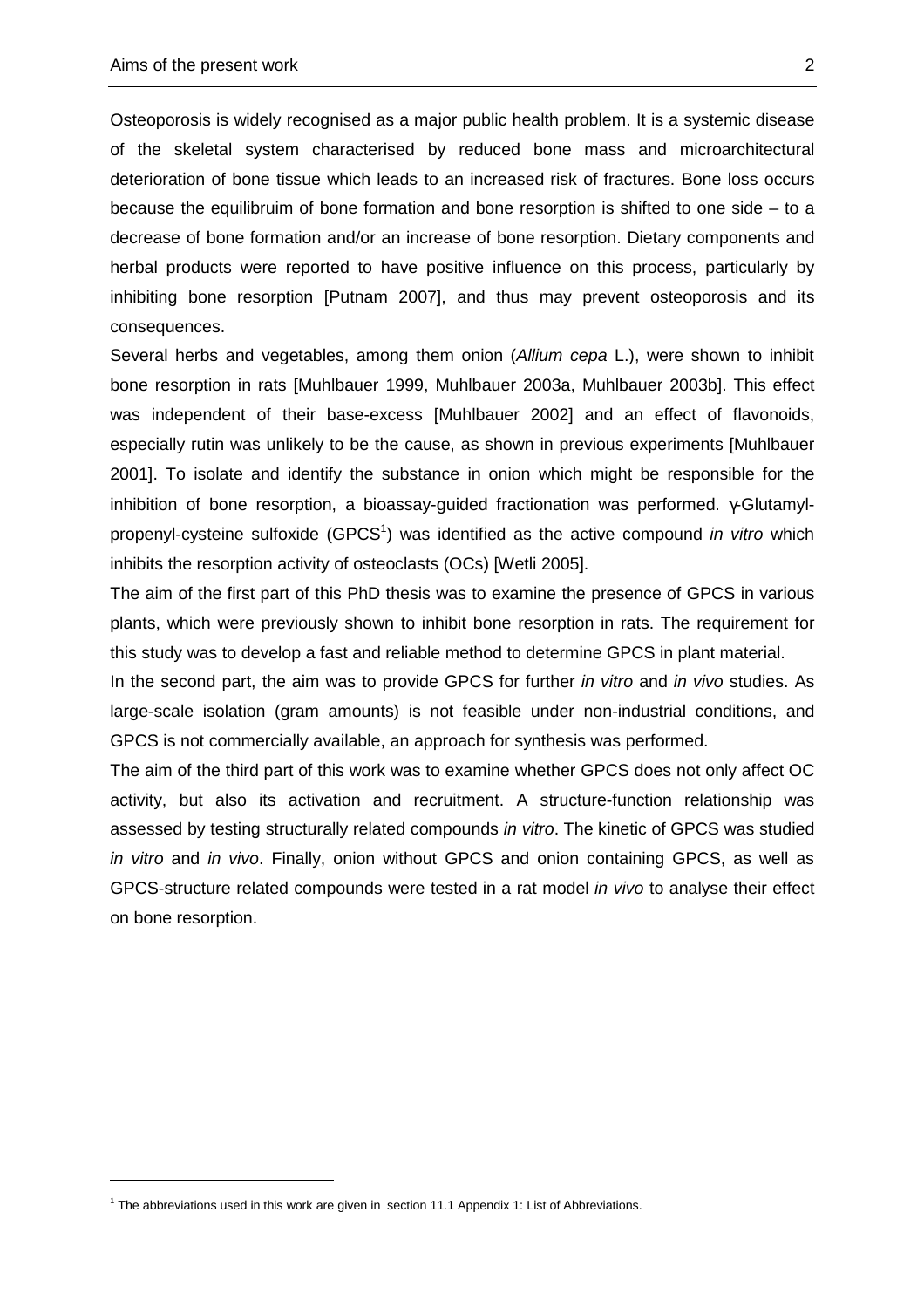# **5 Introduction**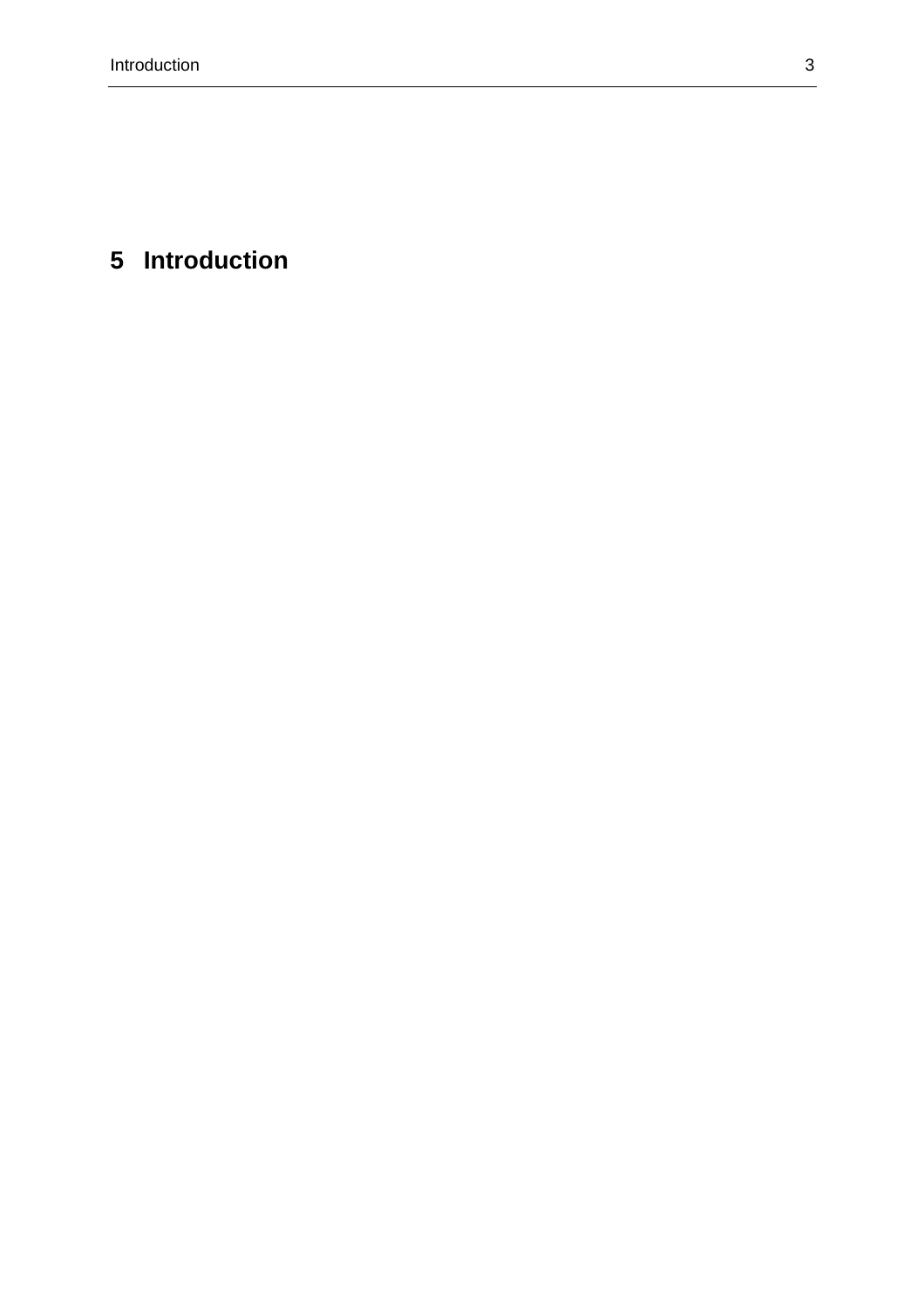## **5.1 Allium cepa L.**

#### **5.1.1 Botanical systematics and history**

Onion (Allium cepa L.) is a member of the Alliaceae family and belongs to the genus Allium which consists of about 450 species. Besides onion and garlic, also the other members of Allium like leek (Allium porrum L.), shallot (Allium ascalonicum L.), wild garlic (Allium ursinum L.) and many others are known for their unique and typical taste. Allium plants are widely distributed over Europe, Asia and America, and they have been used for millennia as spices, vegetables and for the treatment of diseases [Lanzotti 2006].

Onions probably originate from central Asia where they were produced since 3000 B.C.. They were brought to Europe about 2000 years ago. Onions and garlic were first cited in the Codex Ebers 1550 B.C., an Egyptian medical papyrus, and there recommended to cure heart problems, headache, bites, worms and tumours. In ancient times onions were consumed in large quantities because they were thought to be sacred food. The raw plant was given to asthmatics and to people suffering from pulmonary diseases. The Greeks and Romans cherished onions as curative agents [Block 1985, Corea 2005].

## **5.1.2 Bioactivity**

Today onions are important phytonutrients, and a variety of studies suggests a positive effect of onions in the prevention and treatment of cancer, cardiovascular diseases, asthma, infections and hyperlipidemia [Griffiths 2002]. It was shown that food supplementation with onions significantly inhibits bone resorption in rats [Muhlbauer 1999, Muhlbauer 2002].

Onions, their extracts or isolated compounds, are able to modulate mammalian enzyme systems [Teyssier 2001], may cause apoptosis and show antiinflammatory, antioxidant [Yang 2004], antimicrobial, spasmolytic [Corea 2005], antifungal, antithrombotic, antilipidaemic [Ali 2000], antihyperglycemic [El-Demerdash 2005] and antiparasitic properties [Lanzotti 2006, Rose 2005]. In traditional medicine, fresh onion juice is used against common cold, cough, as well as local treatment of insect bites.

#### **5.1.3 Chemistry**

Bulbs of Allium cepa L. consist of water  $(-90\%)$ , carbohydrates  $(-10\%)$ , proteins  $(-1\%)$ and fat (~ 0.1 %). They are a rich source of bioactive compounds which are the thiosulfinates and structurally related substances, flavonoids, sapogenins and saponins. Their biosynthetic pathways and metabolisms within the plant were mainly studied by chemical analysis and radiotracer experiments [Jones 2004].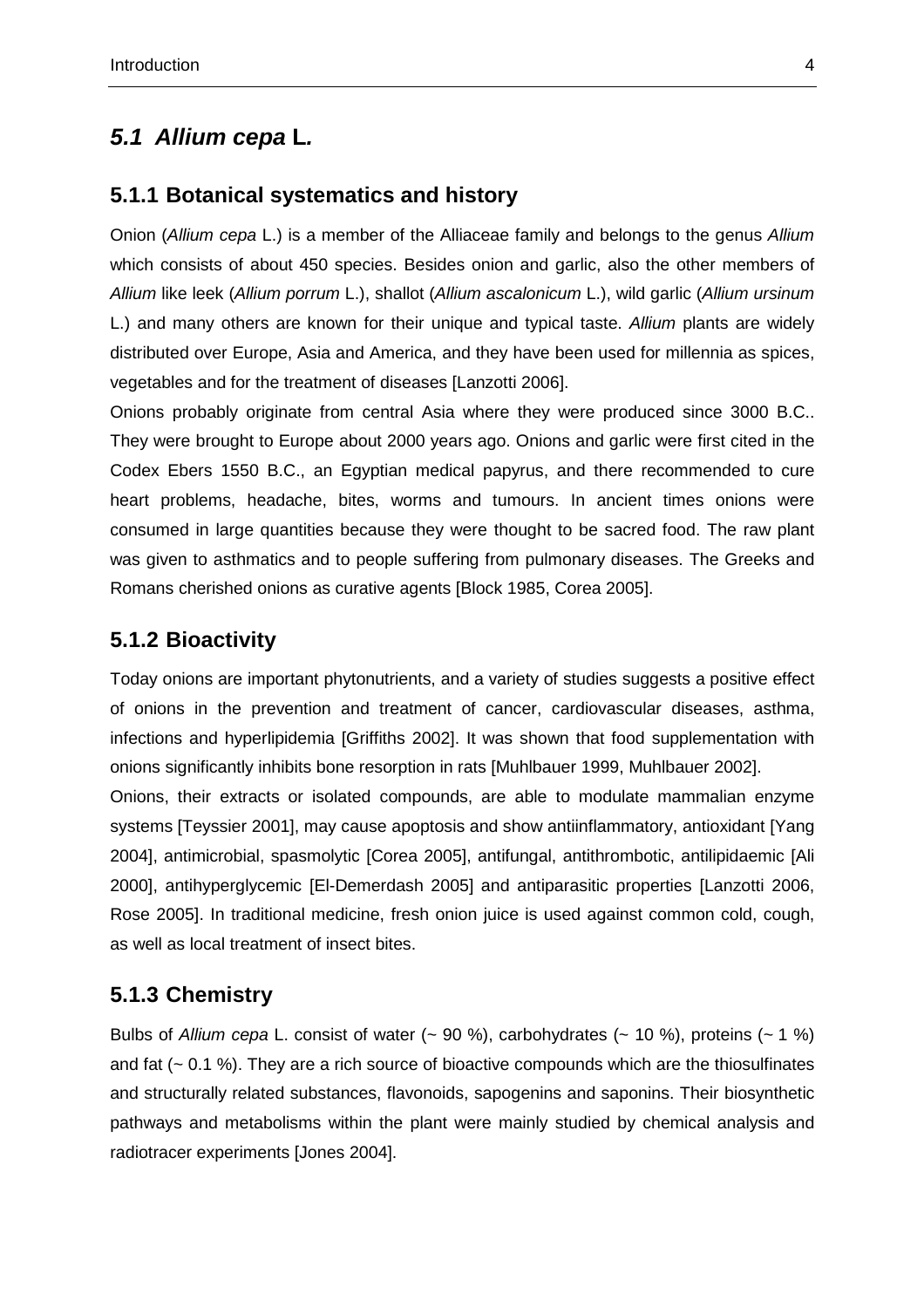#### **Organosulphur compounds**

The typical odour of onion is developed as soon as its tissue is damaged because this damage leads to the release of volatile substances by enzymatic hydrolysis of non-volatile sulphur-containing storage compounds. These flavour precursors in onion are the odourless S-alk(en)yl-cysteine sulphoxides, which are typical for the Allium genus.

Sulphur is incorporated into the plant through the roots, reduced to sulphide, and primarily accumulated intracellularly through cysteine into the glutathione cycle leading to the non-volatile gamma-glutamyl peptides. Until now 24 sulphur-containing gamma-glutamyl peptides have been identified in Allium ssp. [Rose 2005]. They serve not only as sulphur and nitrogen storage compounds [Kasai 1980] but also as intermediates in the S-alk(en)yl-cysteine sulphoxide synthesis [Lancaster 1989, Lancaster 1991]. The major gamma-glutamyl peptides in onion are GPCS and S-2-carboxypropylglutathione [Shaw 1989] (Figure 1). According to Lancaster et al. [Lancaster 1991] they are not present in pre-bulbing onion, largely increased through bulbing and maintained at that level during bulb dormancy.

Figure 1: The two major gamma-glutamyl peptides in onion.

γ-Glutamyl-trans-S-1-propenyl-L-cysteine sulphoxide S-2-Carboxypropylglutathione





γ−Glutamyl (trans)peptidase, which is active in leaves, roots and bulbs of growing onion, transfers the γ−glutamyl group of the gamma-glutamyl peptides to amino acids or other peptides, leading to S-alk(en)yl-cysteine sulphoxides as product. After tissue disruption and mixture of the vacuole and cytoplasmic contents, enzymatic hydrolysis cleaves these compounds to pyruvate, ammonia and a thiosulfinate [Rose 2005]. Thiosulfinates are intermediates in the formation of sulphur volatiles [Freeman 1976] and thus responsible for the typical flavour [Block 1992]. They differ among the species according to their content of the enzyme alliinase and S-alk(en)yl-cysteine sulphoxide precursors [Lanzotti 2006].

The major and characteristic S-alk(en)yl-cysteine sulphoxide in intact onion is trans-1 propenyl-cysteine sulfoxide (isoalliin). By the influence of the enzymes alliinase and/or lachrymatory synthase it gives rise to sulfenic acids which react to thiosulfinates, cepaenes, zwiebelanes and the lachrymatory factor 1-propanethial S-oxide (Figure 2).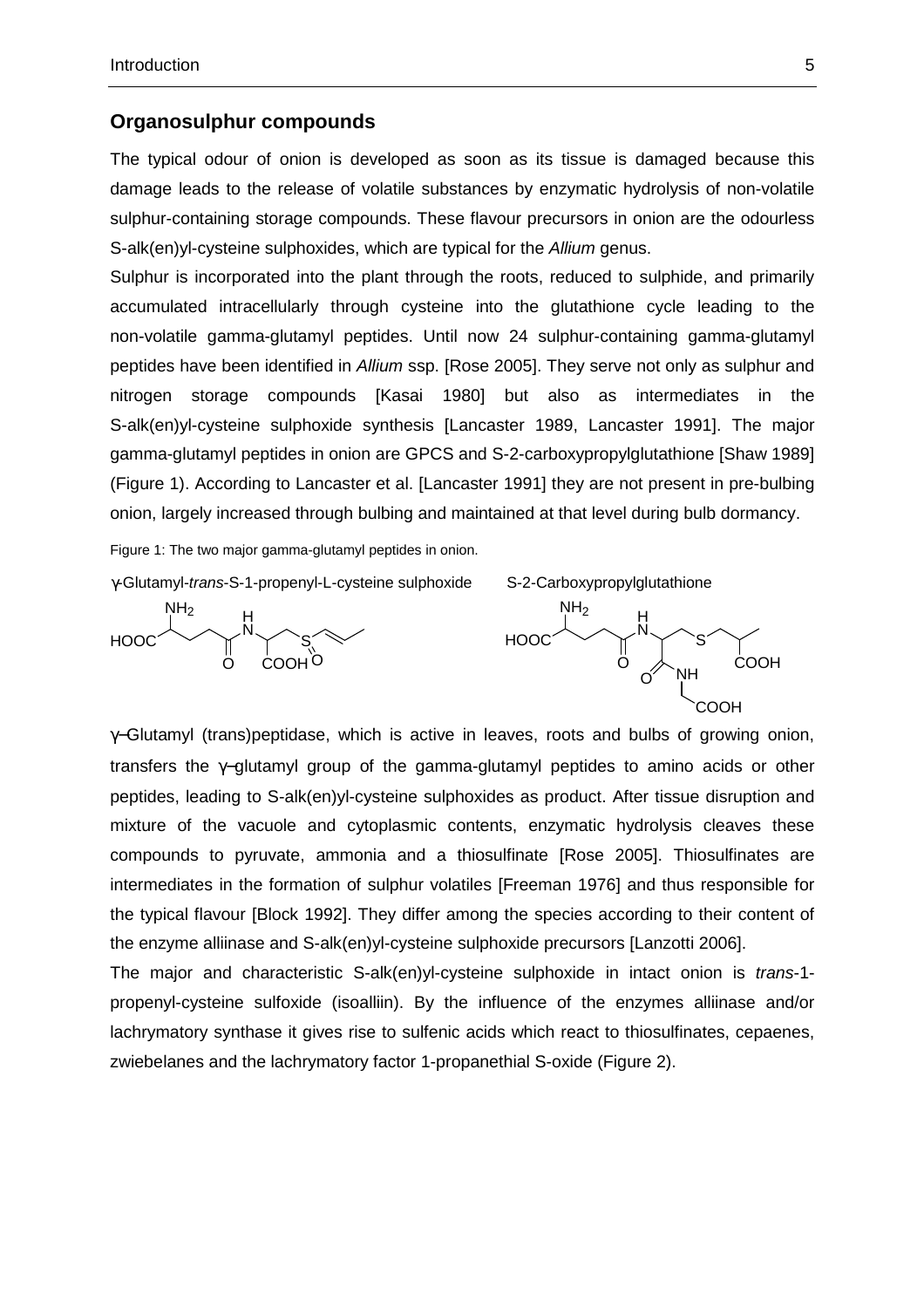Figure 2: Formation of lachrymatory factor, zwiebelanes, cepaenes and thiosulfinates by alliinase and lachrymatory factor synthase



Further important S-alk(en)yl-cysteine sulphoxides found in onion and related species are S-propyl-cysteine sulfoxide (propiin), S-methyl-cysteine sulfoxide (methiin) as well as S-allyl-cysteine sulphoxide (alliin), a characteristic constituent of garlic [Jones 2004] (Figure 3).

Figure 3: Flavour precursors of the genus Allium



Flavour intensity depends on genetic factors and environmental conditions such as sulphur and nitrogen levels in the soil [Randle 1992, Randle 2000, Randle 1994], growing temperatures [Coolong 2003] and irrigation conditions [Freeman 1973].

Analysis of onion compounds has been reviewed in detail by Lanzotti [Lanzotti 2006]. It is performed using gas chromatography - mass spectrometry (GC-MS), liquid chromatography - mass spectrometry (LC-MS), nuclear magnetic resonance spectroscopy (NMR), supercritical fluid extraction – mass spectrometry, supercritical fluid extraction - gas chromatography - mass spectrometry, supercritical fluid extraction - liquid chromatography mass spectrometry, gas chromatography - atomic emission spectroscopy, spectral photometric methods and liquid chromatography - diode array detection (LC-DAD). Problems, when using these methods, may occur because of the release and activity of the above mentioned enzymes during material preparation, because this might change the composition of the material to be analysed.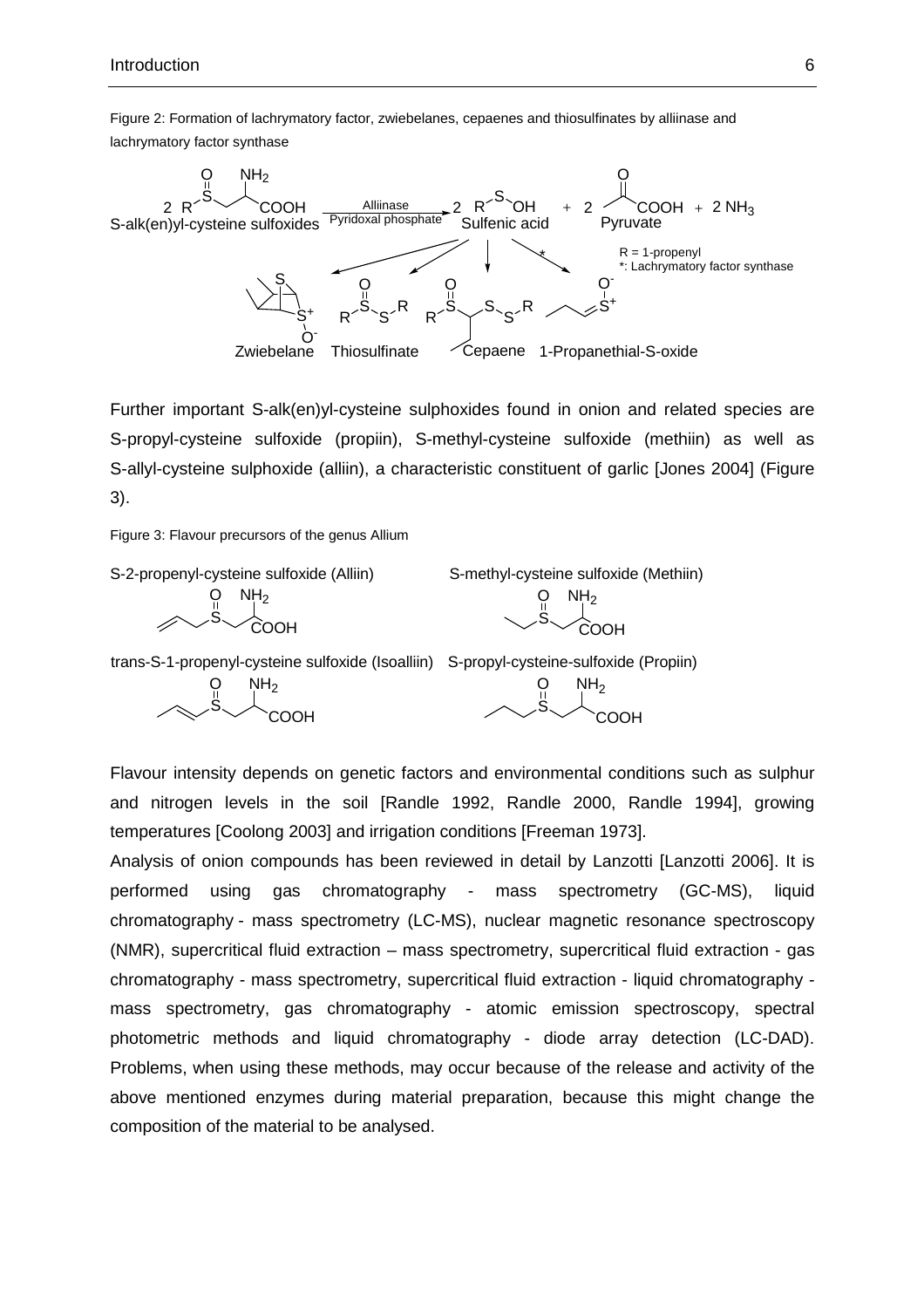### **Saponins**

Another class of bioactive compounds present in onion are saponins, namely sitosterol, gitogenin, oleanolic acid, amayrin, diosgenin, saponin beta-chlorogenin, cepagenin, alliospirosides A-D, alliofuroside A, tropeosides A1/A2 and tropeosides B1/B2, ascalocosides A1/A2 and ascalonicoside B [Lanzotti 2006].

### **Flavonoids**

Onions are rich in flavonoids and phenolics. Major flavonoids in onion are quercetin and its glycosides, isorhamnetin and glycosides, rutin and kaempferol [Lanzotti 2006].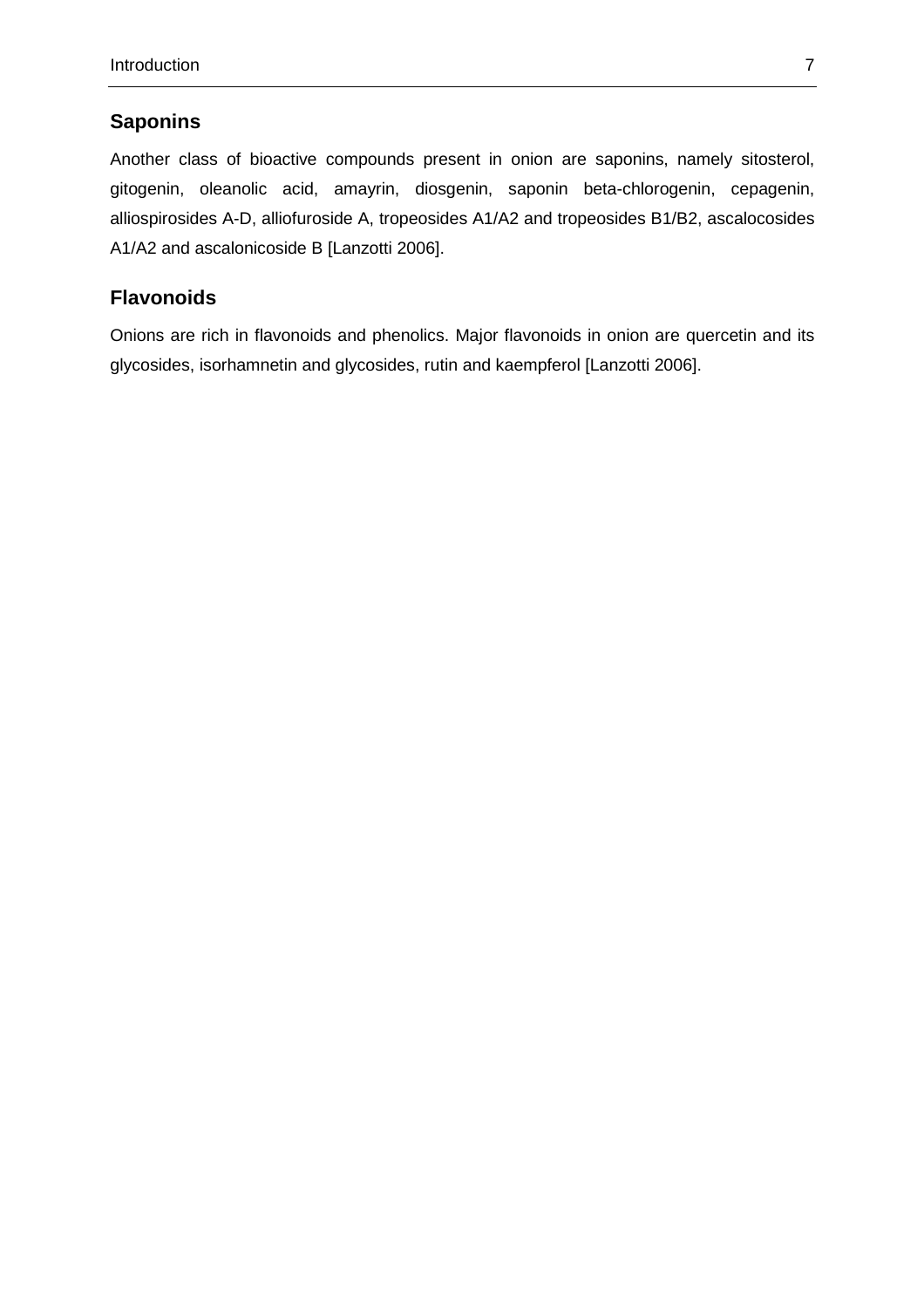#### **5.2 Bone**

#### **5.2.1 Function, structure and composition of bone**

The skeleton, which consists of bone and cartilage, has several functions: it protects the internal organs such as heart, brain or the spinal cord and ensures the mechanical stability of the body. Bones are levers for muscles and thus support locomotion. They play an important role in the maintenance of mineral homeostasis as they serve as an ion reservoir, especially for calcium and phosphate. Bone has an influence on the acid-base-balance, because it absorbs or releases alkaline salts in cases of excessive blood pH changes.

The skeleton consists of two, anatomically different types of bone: cortical (or compact) bone and cancellous (or spongy or trabecular) bone. Cortical bone has mainly protective functions and is composed of 80 to 90 % of calcified tissue surrounding the cancellous bone as a thick, dense layer. Cancellous bone consists of a honeycomb-like network of thin trabeculae and is found in vertebrae and in the epiphysis of long bones. 15 to 25 % of cancellous bone is calcified and due to its structure, it provides stability to withstand mechanical load, but it also performs metabolic functions. Both cortical and trabecular bone surrounds the bone marrow stroma which contains precursor cells of bone-forming osteoblasts and bone-resorbing OCs.

Bone consists of water  $(5 - 10 \%)$ , organic matrix  $(20 - 40 \%)$  and minerals  $(50 - 70 \%)$ , which surround the cells. The organic matrix of bone, mainly responsible for the elasticity and flexibility of bone, consists of collagen fibres, predominately type I, and non-collagenous proteins which make up to 15 % of the total protein content. Non-collagenous proteins are synthesised by bone forming cells and can be cleaved into proteogylcans, glycosylated proteins or gamma-carboxylated proteins. The role of these proteins is not yet well defined. Many of them seem to be multifunctional: they might be involved in the control of osteoclastic and osteoblastic metabolism and in the regulation of bone matrix mineralisation. The bone minerals are found on the collagen fibres in a form similar to the geological hydroxyapatite  $[Ca<sub>10</sub>(PO<sub>4</sub>)<sub>6</sub>(OH)<sub>2</sub>]$ . This hydroxyapatite is less crystalline and contains some "defects", for example missing hydroxide ions, or impurities like carbonate or magnesium. Thus, bone serves as an ideal reservoir for calcium, phosphate and magnesium ions. In addition, the minerals provide mechanical rigidity and load bearing strength to the bone.

The anatomy and function of bone has been reviewed in detail by Dempster et al. and Baron [Baron 1999, Dempster 2006].

#### **5.2.2 Bone cells**

The principal cells of bone belong to the OC lineage or osteoblast lineage. OCs are derived from haematopoietic stem cells and they are the exclusive bone resorbing cells. The cells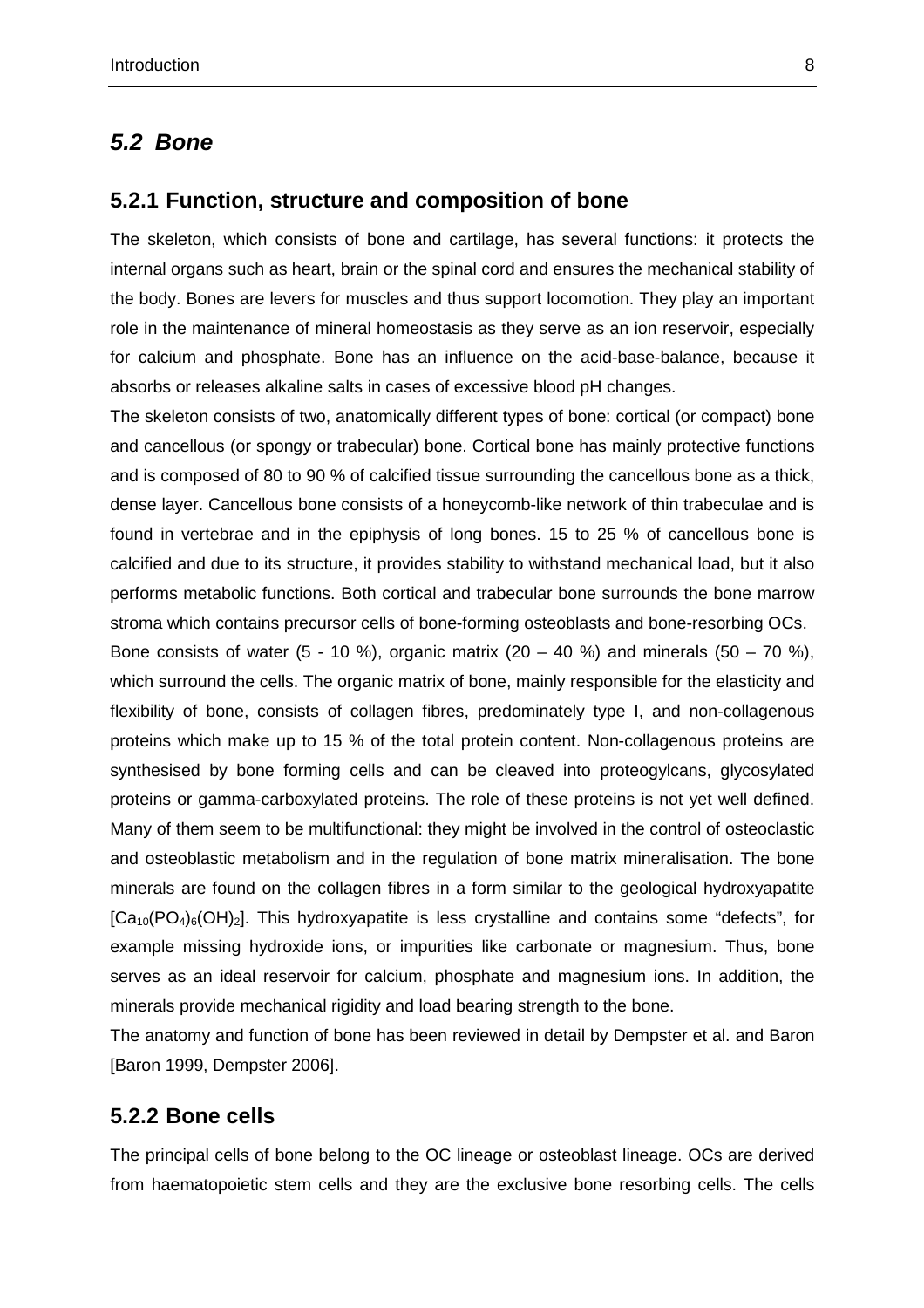that contribute to bone formation are derived from mesenchymal stem cells and are named osteoblasts, osteocytes and bone lining cells. Osteoblasts synthesise the bone matrix, osteocytes are embedded into the mineralised bone and bone lining cells cover the bone surface.

#### **Osteoclasts (OCs)**

OCs are multinucleated, bone resorpting giant cells which derive from cells of the monocyte/macrophage lineage under the influence of specific growth factors. They are in direct contact with the calcified bone surface via the OC's clear zone which surrounds the ruffled border. It is the location where bone resorption occurs (Figure 4).

Figure 4: Mechanisms of the resorption activity of an OC (courtesy of Prof. W. Hofstetter)



During the resorption process OC attach to bone. This cell-surface adhesion is mediated by integrin receptors [Nakamura 2007]. The OC becomes polarised; fibrillar actin in the cytoskeleton rearranges and forms a belt-like structure, the actin-ring, which is visible after specific staining. In addition, a tight junction between bone and osteoclastic membrane, the sealing zone, is formed which isolates the extracellular bone-resorbing compartment [Boyle 2003]. If the osteoclastic activity is disturbed, for example by inhibitors like calcitonin, structural anomalies of the actin ring may be observed [Suzuki 1996, Vaananen 2000]. The ruffled border, which is surrounded by the clear zone, includes infoldings of the membrane to increase the cell's surface area. Through this ruffled border, protons are excreted by the OC onto the bone surface. Protons, present in the cytosol of the OC, arise from molecules of carbon dioxide and water which react to carbonic acid under the catalysis of the enzyme carbonic anhydrase II. Proton transport to the bone matrix, mediated by a vacuolar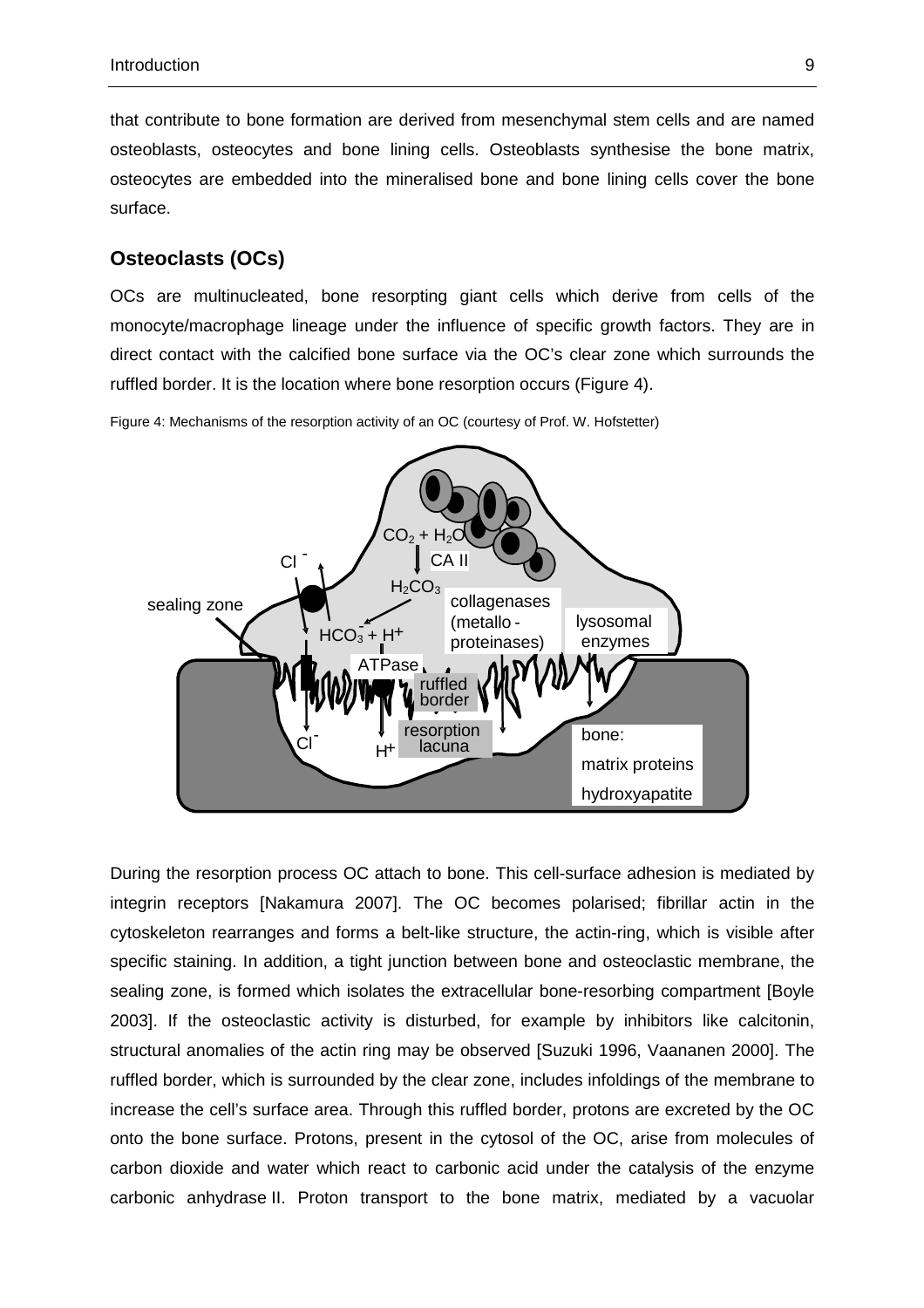electrogenic proton pump (H<sup>+</sup>-ATPase), and chloride ion transport, mediated by a chloride channel, form an acid environment of  $pH \sim 4.5$  [Teitelbaum 2003]. Thus, the hydroxyapatite crystals in the bone are dissolved after digestion of their links to collagen which is degraded by lysosomal enzymes.

Lysosomal enzymes such as cathepsin K and tartrate resistant acid phosphatase, which are synthesised by OCs, are found in the endoplasmatic reticulum, golgi, and many vesicles. These acidified vesicles transport the enzymes to the apical pole of the OC where they fuse with the plasma membrane and thus form the ruffled border [Teitelbaum 1995]. Lysosomal enzymes are secreted through the ruffled border into the extra cellular bone-resorbing compartment by exocytosis. They degrade the bone matrix compounds and form lacunae because they are now at an optimal pH. Remaining residues of the resorption are either internalised by the OC, released from the clear zone in the extracellular bone-resorbing compartment or transported to the basolateral membrane and released. Intracellular hydrogen carbonate is exchanged through extracellular chloride through the basolateral membrane. These mechanisms avoid alkalinisation of the cell and provide efficient amounts of chloride for the ruffled-border chloride channels.

OCs are derived from haematopoietic precursor cells. The two essential growth factors in this process are receptor activator of NF-κB ligand (RANKL) and macrophage colony-stimulating factor (M-CSF) [Pixley 2004, Yasuda 1998]. At an early stage of osteoclastogenesis, c-Fms, the receptor for M-CSF, is expressed by haematopoietic stem cells and M-CSF induces the proliferation and survival of monocytic cells and the expression of RANK, the receptor for RANKL [Arai 1999]. Later, M-CSF, RANKL and other downstream effectors of RANK signalling lead to the commitment and differentiation of pre-OCs which fuse to multinucleated cells. M-CSF is also involved in the cytoskeletal rearrangement of the OC for bone resorption [Ross 2006]. Both, RANKL and M-CSF are produced by marrow stromal cells and osteoblasts [Suda 1999].

#### **Osteoblasts and osteocytes**

The mature osteoblast is a cuboidal cell with a round nucleus at the base of the cell, huge Golgi-complex and well-developed rough endoplasmatic reticulum. Osteoblasts derive from mesenchymal stem cells (bone marrow stromal stem cells or connective tissue mesenchymal stem cells). The same cell line also gives rise to adipocytes, chondrocytes, fibroblasts and myoblasts. The mesenchymal stem cells which commit to the osteoblast lineage are called osteoprogenitors. Osteoprogenitors proliferate and differentiate to pre-osteoblasts and later to mature osteoblasts. Mature osteoblasts synthesise the bone matrix constituents including collagen, non-collagenous proteins, but also growth factors. At the end of this process, they become either osteocytes, lining cells or undergo apoptosis. Osteocytes are located in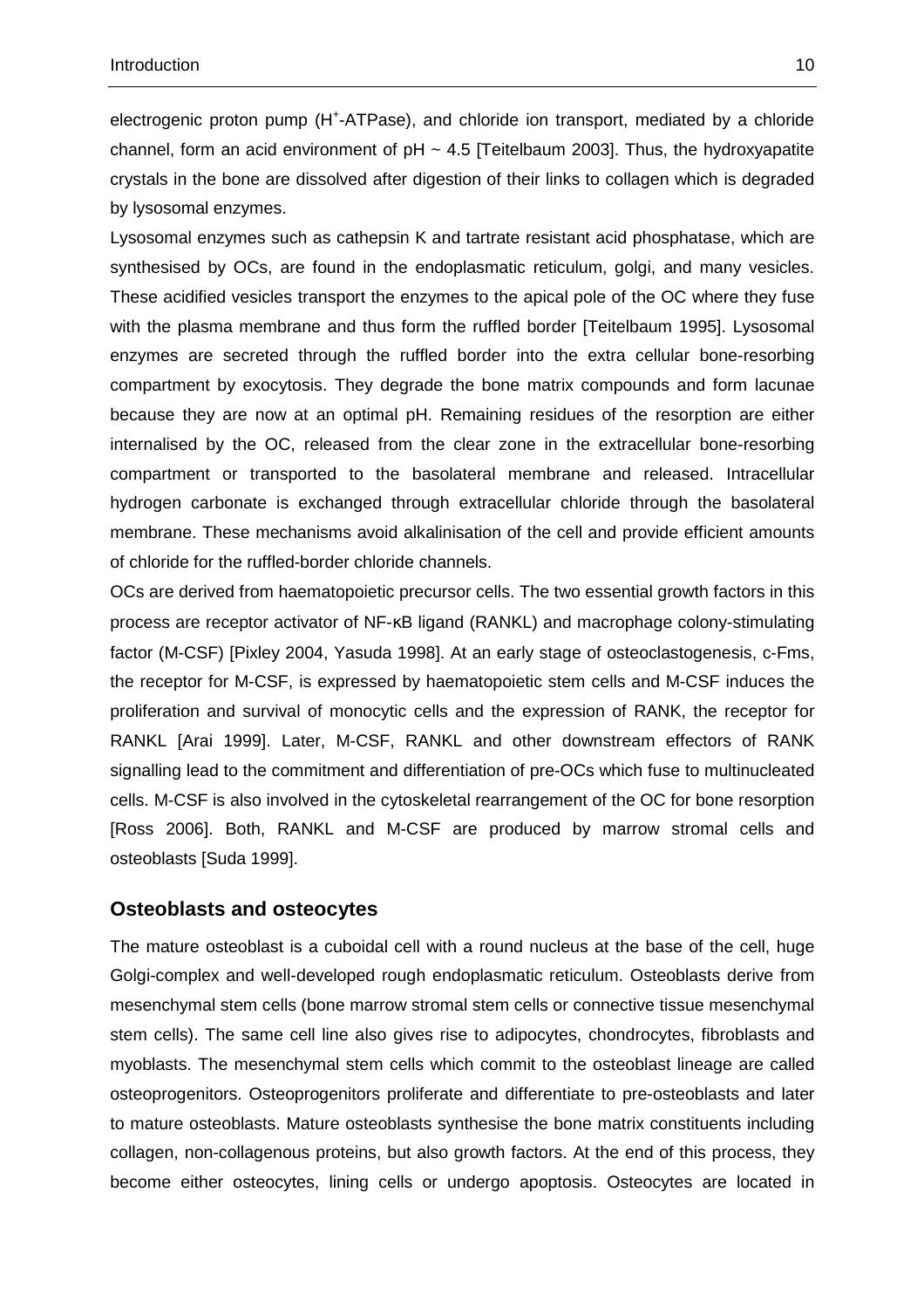lacunae of bone matrix. Originally they were osteoblasts which have become embedded by the bone matrix built by themselves. Osteocytes are connected with other osteocytes or lining cells via long cell processes in small channels called canaliculi and thus, form a network throughout the bone matrix. Bone lining cells are inactive osteoblasts covering all available bone surfaces. They provide a bone-blood barrier and regulate the flow of ions in and out of bone extracellular fluid.

The morphology, maturation and functional activities of osteoblast lineage cells have been reviewed by Dempster et al. and Aubin et al. [Aubin 2006, Dempster 2006].

### **5.2.3 Bone remodelling**

Bone modelling is reshaping of bone characterised by an independent action of OCs and osteoblasts. This process affects size and shape of bone and occurs during growth for a period of about 18 years, or in adults during fracture healing for a period of about one year. In contrast to bone modelling, bone remodelling affects bone density, mineralisation and microstructure and it continues throughout the life. Bone deposition and bone resorption occur at the same spot and the action of OCs and osteoblast are coupled processes.  $2 - 3$  % of cortical bone and 25 % of cancellous bone are remodelled per year. Ideally, bone remodelling maintains the current amount of bone, but at the age of about 35, the amount of bone resorption exceeds the amount of bone formation resulting in a decline in bone mass. Bone remodelling takes place continuously at the bone surface, mainly at the endosteum and in the Haversian system in response to mechanical load, calcium homeostasis or repair of microfractures. It is accomplished by teams of OCs and osteoblasts, called basic multicellular units (BMU), and it follows an activation-resorption-formation sequence consisting of four stages: (I) resorption, (II) reversal phase, (III) formation, and (IV) resting phase. It is hypothesised that pre-osteoclasts attach to the bone surface after they have been activated by factors released by lining cells, osteocytes or marrow cells. They fuse to form OCs, which start resorption and thereby dig out a tunnel to create a "cutting cone" into the cortical bone or lacunae into cancellous bone. Afterwards, the OCs detach, and during the reversal phase, some macrophage-like cells cover the surface and form a line that cements together old and new bone. In the next step, the formation period, preosteoblasts are activated, then differentiate and proliferate to osteoblasts, which follow along the surface and lay down initial matrix (osteoid) in parallel layers in the closing cone. After a certain time the initial matrix becomes mineralised and osteoblasts become lineage cells.

The process of bone remodelling has been reviewed by Baron and Dempster et al. [Baron 1999, Dempster 2006].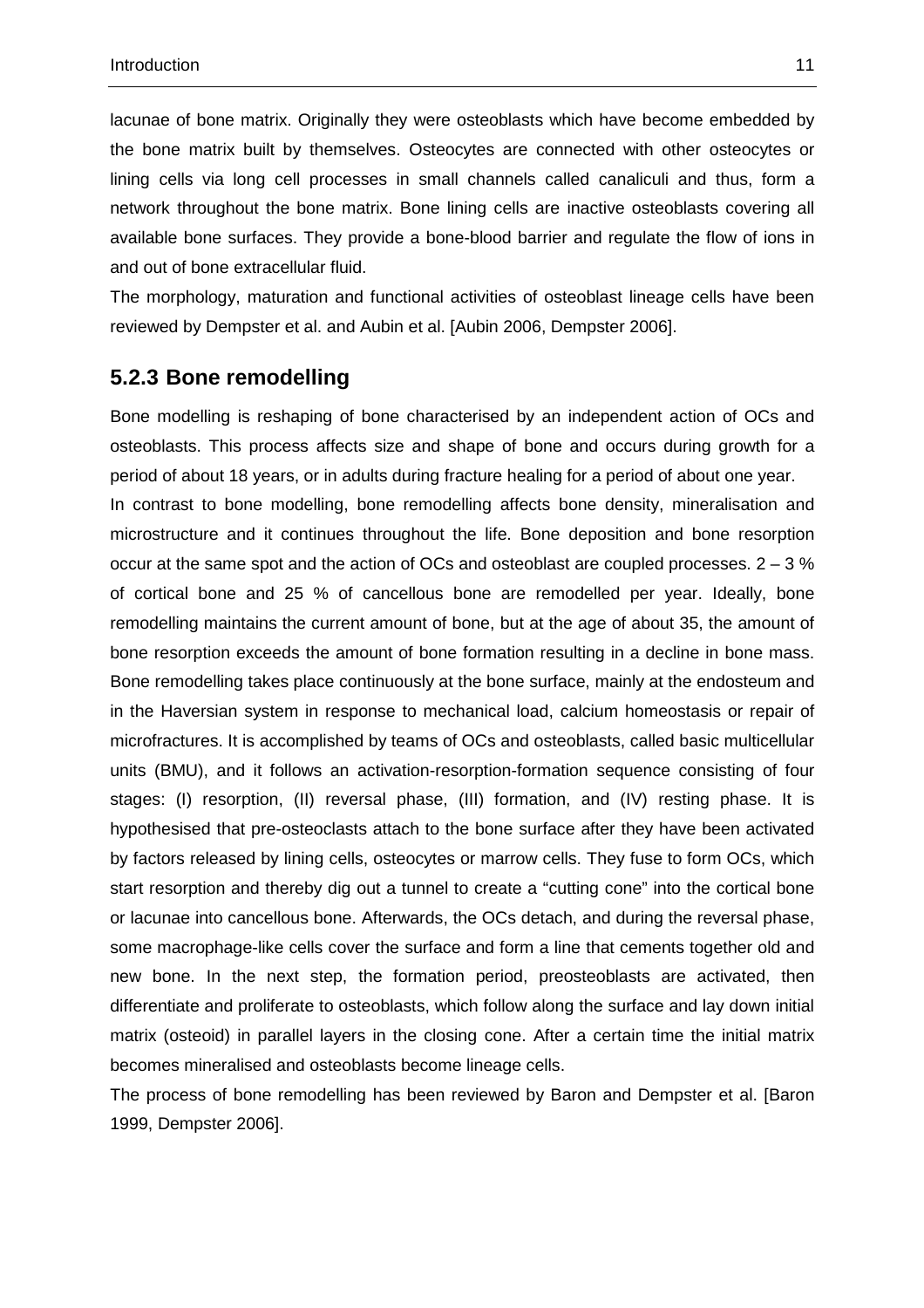#### **5.2.4 Osteoporosis**

Osteoporosis is a systemic disease of the skeletal system characterised by reduced bone mass and microarchitectural deterioration of bone tissue. The WHO defines osteoporosis as a bone mineral density or a bone mineral content, that is -2.5 standard deviations below the young adult mean (20-year-old healthy female average) for the population, measured by techniques such as dual-energy X-ray absorptiometry [World Health Organisation 1994]. In a healthy person, bone mass increases until the age of approximately 30 and afterwards, it gradually decreases. A low bone mineral density in an elderly person implies a suboptimal bone mass in young adolescence or increased bone loss in later life, or both [Prentice 2004]. Osteoporosis results in an increased bone fragility and increased risk of fractures [Consensus development conference 1993, Prentice 2004]. The fractures occur throughout the skeleton, mostly at the vertebrae, wrist and hip, and lead to an increased morbidity, disability, and mortality in elderly people [Bonjour 1997]. With the increase in life expectancy, fracture prevalence will even rise. In addition to the individual burden, fractures impose enormous costs for health systems worldwide [Harvey 2006, Johnell 1997, Schwenkglenks 2004].

Most pharmacological treatments of osteoporosis decrease the risk of fractures by retarding the decrease in bone mineral density either by stimulating bone formation or by decreasing bone resorption [Boyle 2003]. One drug stimulating bone formation is teriparatide, a recombinant form of human parathyroid hormone 1-34. Bisphosphonates, estrogen and selective estrogen receptor modulators serve as antiresorptive treatment [Harada 2003], and calcium as well as vitamin D play an important role as a co-therapy [Dawson-Hughes 2006, Heaney 2006, Roux 2008].

However, due to the side effects and costs of these medications, prevention of osteoporosis and its consequences is preferable. A nutritional approach may thereby play a promising role. Various studies have demonstrated, that an increased intake of vegetables and fruits could positively influence the balance between bone formation and bone resorption [Putnam 2007], and that it is related to a higher bone mineral density [McGartland 2004, New 2000, Prynne 2006, Tucker 2002, Tucker 1999]. It was postulated that this effect is due to the food's base excess buffering metabolic acid [New 2000, Tucker 1999]. However, studies by Mühlbauer et al. have shown that the intake of several vegetables, fruits and herbs decreases bone resorption in rats [Muhlbauer 1999, Muhlbauer 2000, Muhlbauer 2003a, Muhlbauer 2003b], independently of their base excess, and the effect can be most likely attributed to pharmacological mechanisms [Muhlbauer 2002]. Onion was among the examined vegetables which were shown to inhibit bone resorption *in vivo*. Using a bioassayguided fractionation, GPCS was identified by Wetli et al. as the active substance in vitro [Wetli 2005].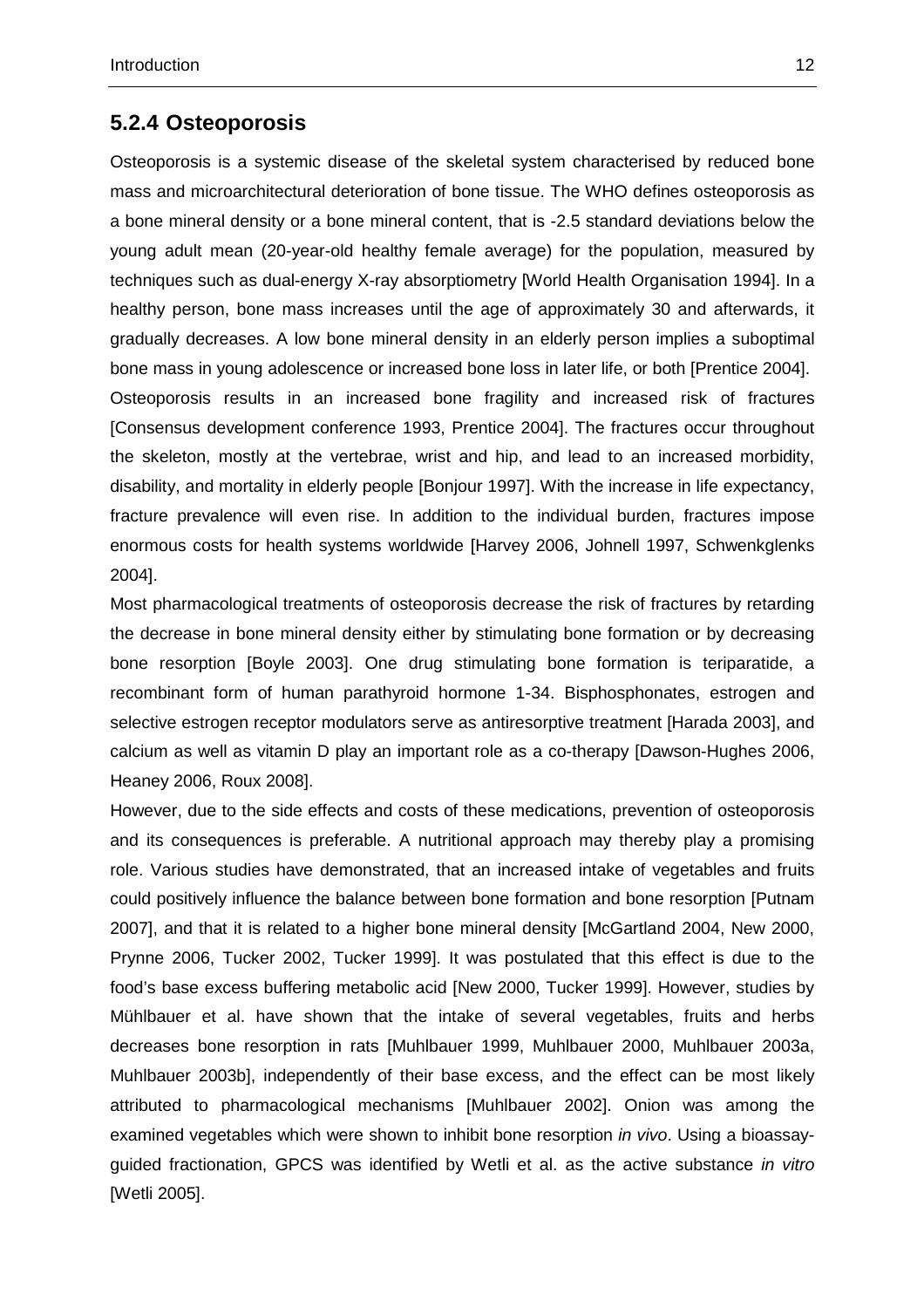## **5.3 Analytical methods**

Chromatography coupled to spectrometry was used to analyse GPCS in biological matrices (plant, rat plasma). Due to the high polar character of GPCS the method of first choice was reverse-phase high-performance liquid chromatography with diode-array or mass spectrometric detection (RP-HPLC-DAD or -MS). These methods, as well as sample preparation by solid phase extraction (SPE) are subsequently briefly described and referenced.

## **5.3.1 High-performance liquid chromatography (HPLC)**

HPLC is the most frequently applied technique in pharmaceutical analytics. It is a column chromatography under high pressure used to separate and fractionate mixtures of substances or substances present in various biological matrices. For detection, it is usually combined with spectroscopic techniques.

A modern HPLC system is microprocessor-controlled, consists of a solvent reservoir, pumps, injection port, column with column oven, and detector. The solvent is pressed through the column by means of the pumps under high pressure. The sample mixture is dissolved in the mobile phase and each compound interacts with the stationary phase which is present in the column. The amount of interaction depends on the sorbent of the stationary phase and on the solvent of the mobile phase. Compounds with a high affinity to the sorbent remain longer on it and show a higher retention time than compounds with a low affinity. The retention time is the time when the compound is eluted from the column. Chemical and physical mechanisms, which retain the compounds on the sorbent, base upon adsorption, distribution, chiral interactions, ion-pair interactions, size-exclusion or affinity. Therefore numerous sorbents are available on the market, which are used to achieve optimal separation of complex mixtures. Several detection principles are used in HPLC: ultraviolet-visible (UV-VIS) spectroscopy, fluorescence, evaporative light scattering, electrochemistry, electrical conductivity, NMR, MS and refractive index.

HPLC is reviewed in [Luque-Garcia 2007, Rücker 2001].

## **High-performance liquid chromatography - Diode array detection (HPLC-DAD)**

Diode array detectors are widely used for the identification and quantitation of analytes. They allow simultaneous measurement of UV, VIS and near-infrared light absorption. The resulting spectra can then be compared to an online/offline database. As the absorption correlates with the concentration of the analyte, the signal can be used for quantitation.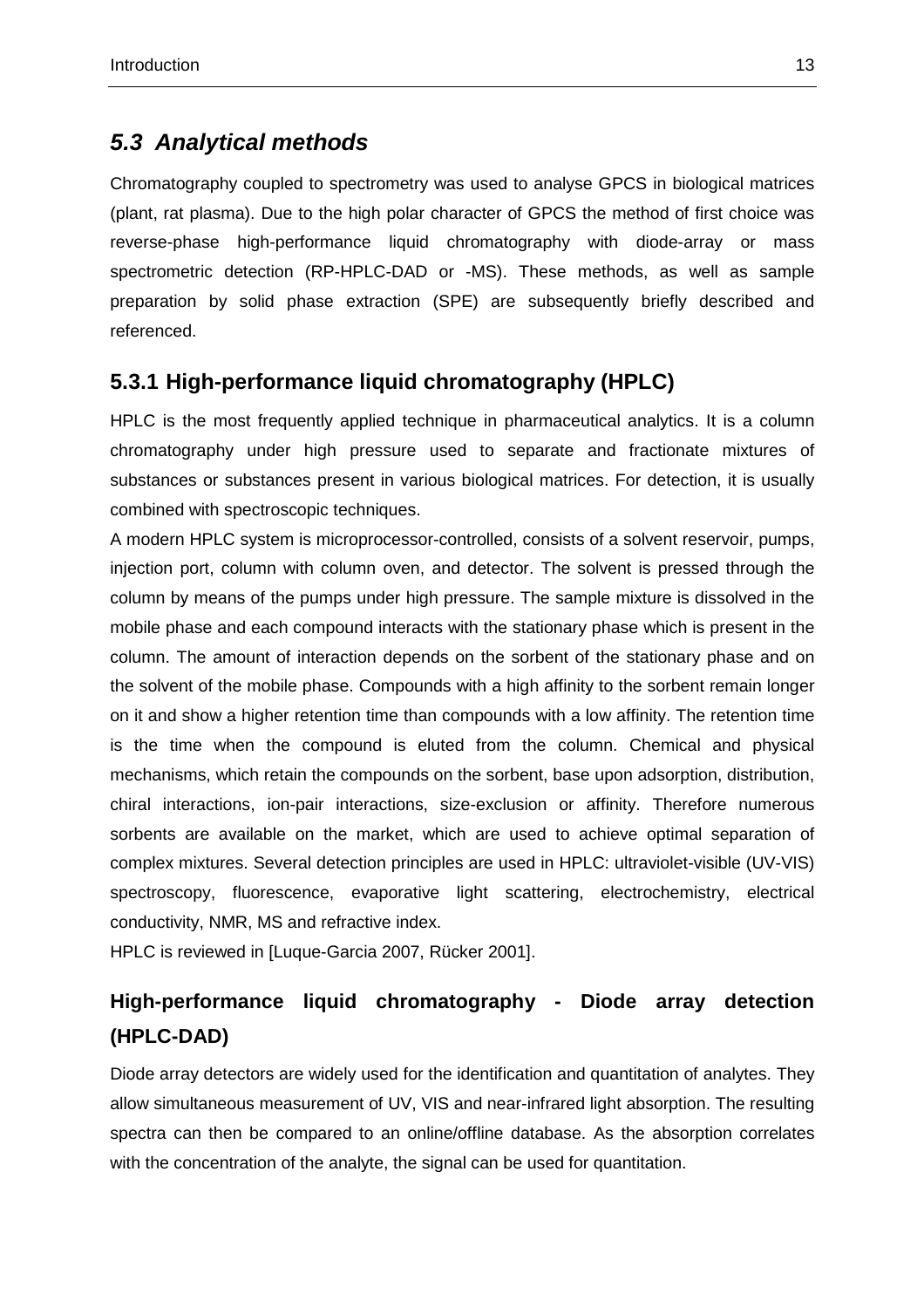A schematic view of an optical system of a diode array detector is given in Figure 5. In a diode array detector, a deuterium or holmium lamp emits light over the UV wavelength range, and a tungsten lamp emits light over the visible and near-infrared wavelength range. The light of the lamps is focussed by the achromat through the flow cell onto a holographic grating. The dispersed light from the grating falls onto a diode array which contains hundreds of individual photodiodes. The output of each diode is recorded by a computer. When the diode array detector is coupled with HPLC and a substance is eluted through the sensor cell, the information acquired by the diodes can either be used to obtain an absorption spectrum or, by selecting the appropriate diode, to obtain a chromatogram at a specific wavelength, usually at the maximum absorption of the analyte.

Sample analysis by HPLC-DAD is reviewed by Rücker et al. and Pragst et al. [Pragst 2004, Rücker 2001].



Figure 5: Schematic view of on optical system of a diode array detector (courtesy of D. Mabboux)

## **High-performance liquid chromatography - mass spectrometry (HPLC-MS)**

Mass spectrometry analyses the mass to charge (m/z) ratio of ions. A typical mass spectrometry instrument consists of an ion source, a mass analyser and a detector. Two modes of sample introduction are used: samples are either infused directly into the source (method of choice to optimise the compound detection), or a HPLC system is attached to the source.

In our experiments, a HPLC system was coupled to a triple quadrupole mass spectrometer (QQQ) with an electrospray ionisation (ESI) source. The ESI source produces charged ions of the analytes in the liquid phase by pumping liquid through a small, charged metal capillary and producing an aerosol containing small sized droplets of 1-10 µm (Figure 6). Uncharged gases, like nitrogen, usually support the nebulising process, help to evaporate the solvent in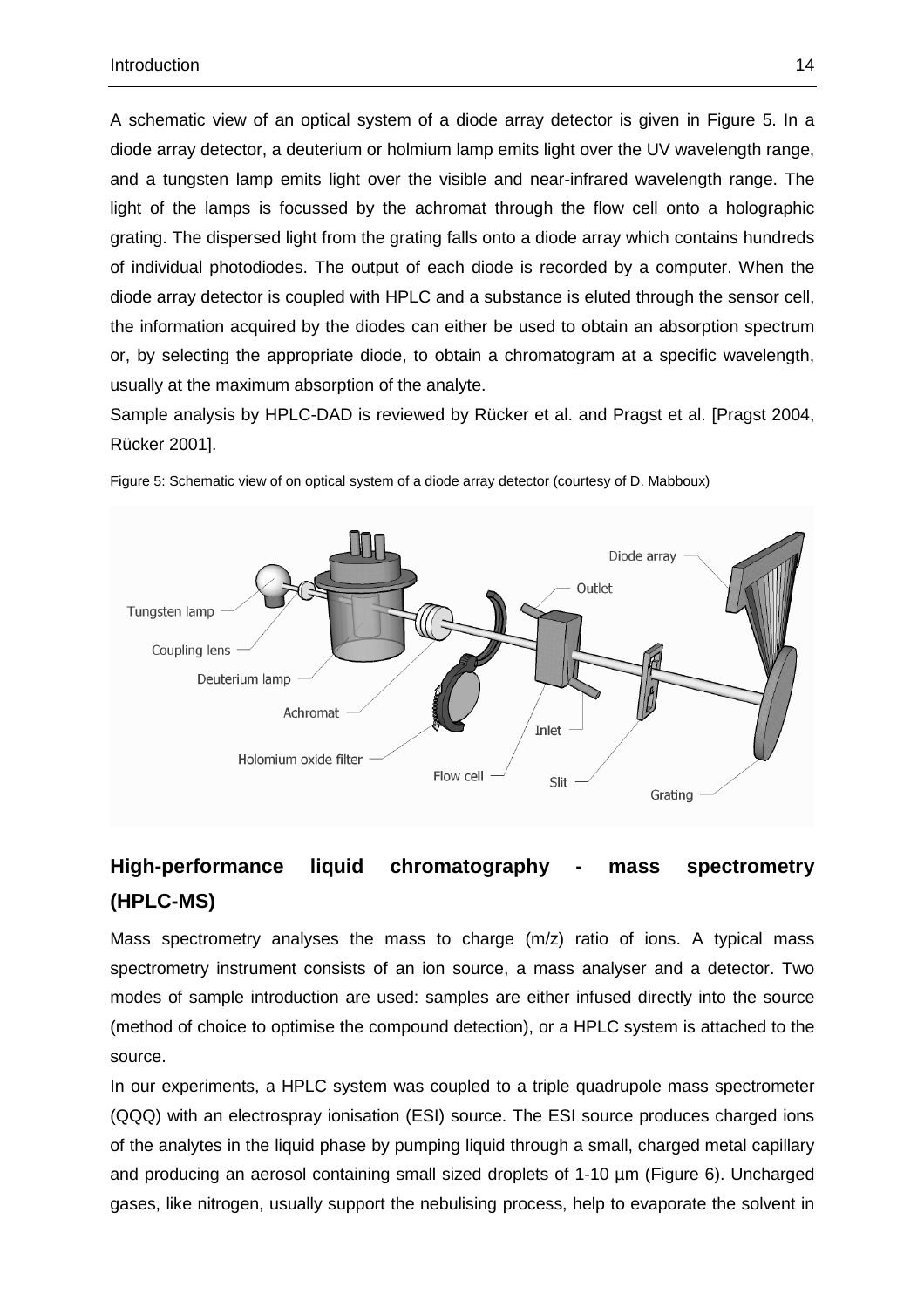the droplets, and prevent the ions from being neutralised. The transition of the ions to the mass analyser is performed by a vacuum interface. A quadrupole mass analyser consists of four parallel metal rods which are arranged in a square. The opposing rod pairs are connected together electrically, and a direct current voltage is impressed to generate electrical fields. Ions travel down the rods and are filtered depending on particular magnitudes and frequencies in a way that only ions with a special characteristic m/z ratio reach the detector. Other ions oscillate and are neutralised by collision with the rods. Masses of all ions can be scanned by consistently altering the electric fields to give a mass spectrum. To improve sensitivity or to obtain structural information, mass analysers are used in series, like QQQ. The first and third quadrupole act as mass filters whereas the second is used as collision cell. Parent ions which were filtered or isolated from the first quadrupole are collisionally dissociated by the second quadrupole and its fragments are analysed by the third quadrupole. Finally, a detector counts the electrons generated from the ions and data are presented as a mass spectrum which contains a specific pattern of ion fragments of each analyte.

Mass spectrometry and its use in the quantification of peptides in biological systems is reviewed in [Bantscheff 2007, Price 1991, Rücker 2001, Squires 1998].

Figure 6: Schematic view of an electrospray ionisation process (courtesy of D. Mabboux)



## **5.3.2 Solid phase extraction (SPE)**

Sample preparation is a very important part of the analysis of substances in biological matrices. Its two main aims are the purification of the analyte from interfering matrix compounds (clean-up) and the concentration of the analyte.

A widely used, economic, fast and effective method for sample preparation is SPE. The separation principle is based on interactions between analyte, matrix and a sorbent. Common sample extraction products consist of a cartridge-like column or a 96-well-plate filled with a sorbent.

SPE usually consists of four steps. First, the sorbent is conditioned with a solvent to remove impurities of the sorbent and to increase separation reproducibility ("Conditioning"). In the second step the sample is loaded on the solid phase and the analyte is enriched on the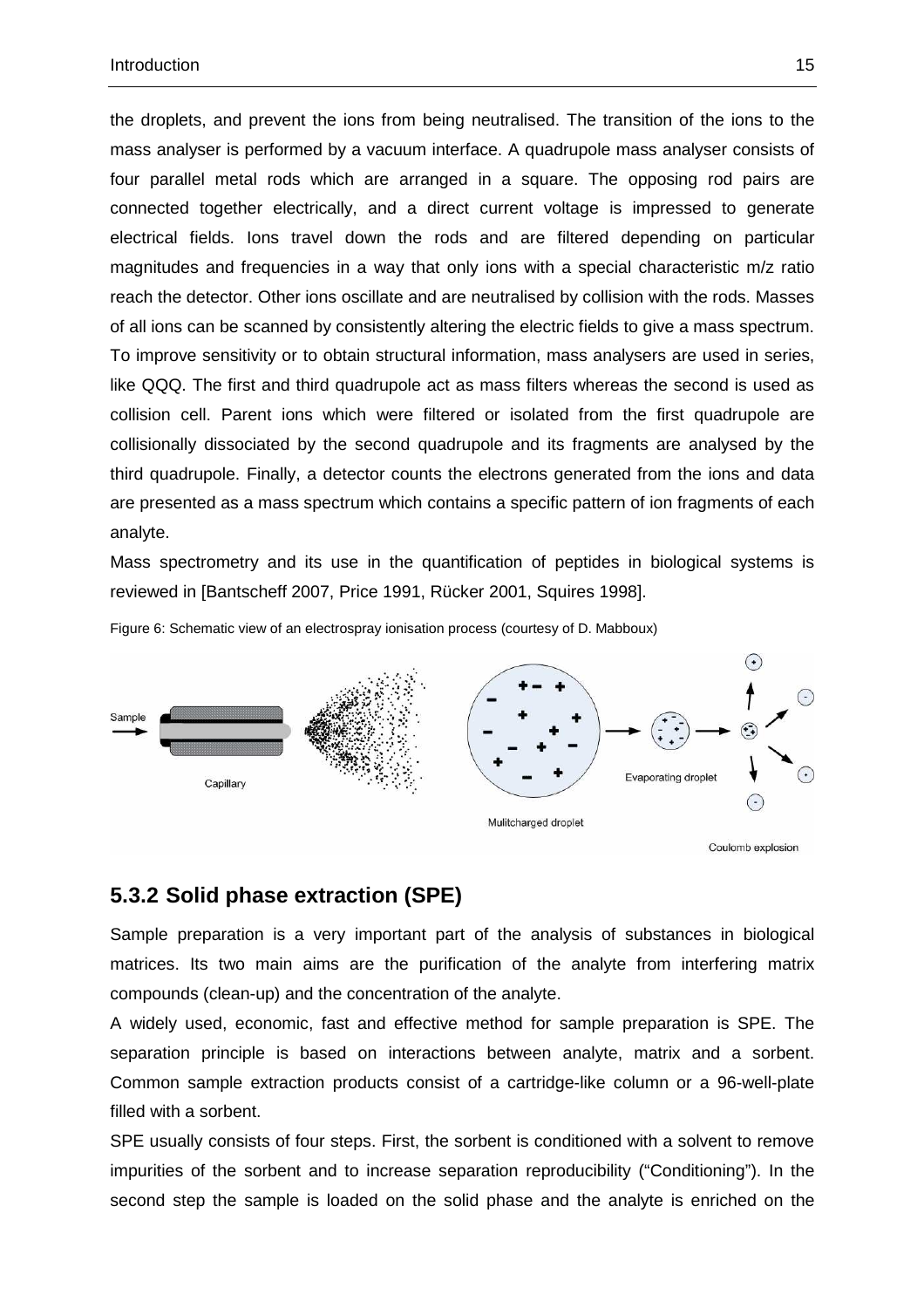sorbent ("Sampling"). Afterwards, undesired matrix compounds are removed by washing the sorbent with a solvent which does not displace the analyte ("Washing"). Finally, the analyte is eluted ("Elution") (Figure 7).



Figure 7: Schematic view of the several steps of SPE (courtesy of D. Mabboux)

The extraction process can be automated using robotic systems, like ASPEC<sup>TM</sup> (Figure 8). Even steps prior or following SPE, like serial dilution of standards, addition of internal standards, derivatisation or injection onto HPLC could be performed by these systems. Thus, throughput and reproducibility are increased, and the exposure of personal with hazardous materials is minimised. Several sorbents are available: they can be polymeric, silica-based, carbons or mixed and separate by non-polar, polar and/or ionic interactions with the analyte. Sample preparation by SPE is reviewed in [Brochure: Solid Phase Extraction 2006, Fontanals 2007, Hennion 1999, Poole 2000, Smith 2003].



Figure 8: SPE Robotic system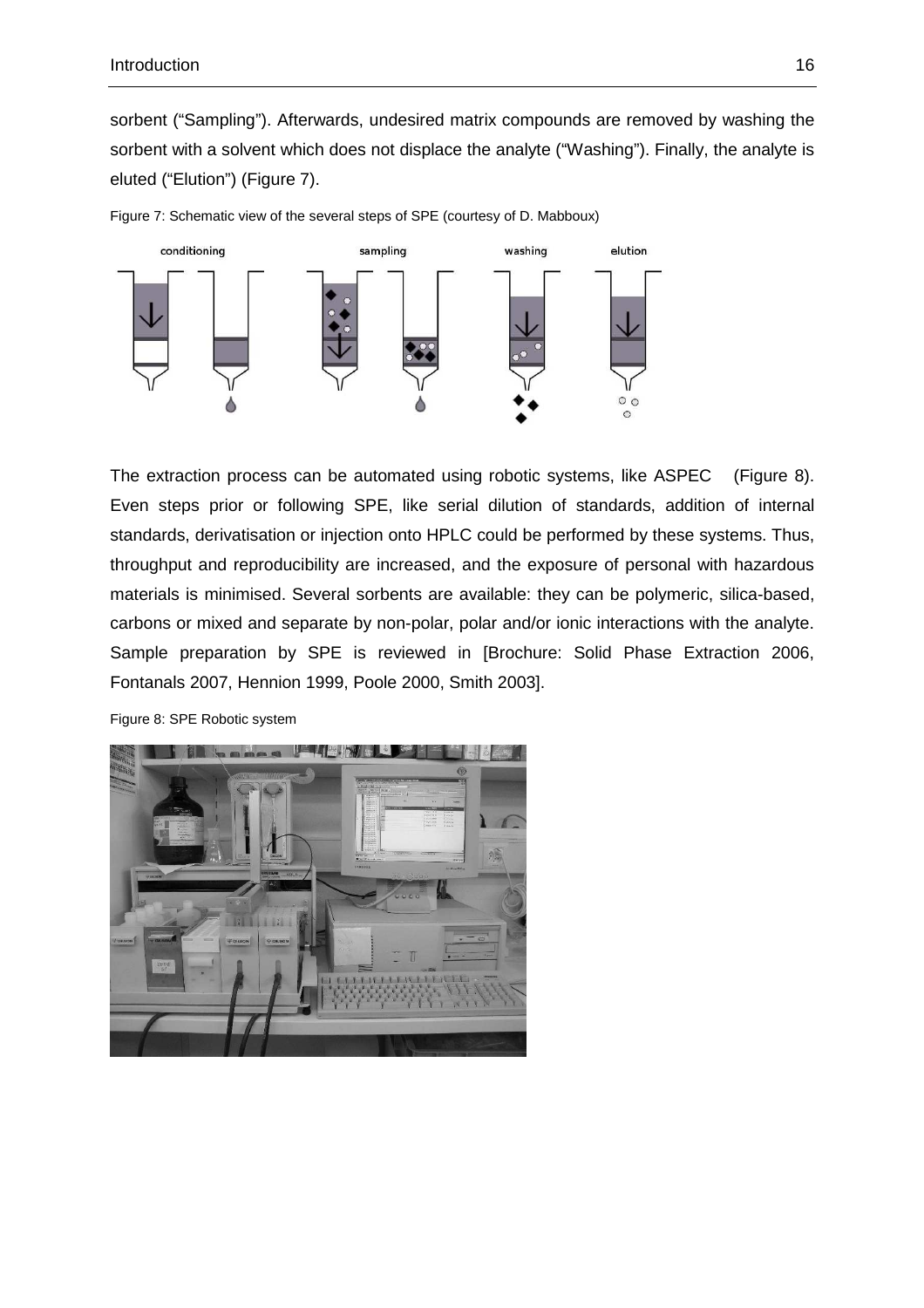## **6 Part I: Determination of GPCS in various plants**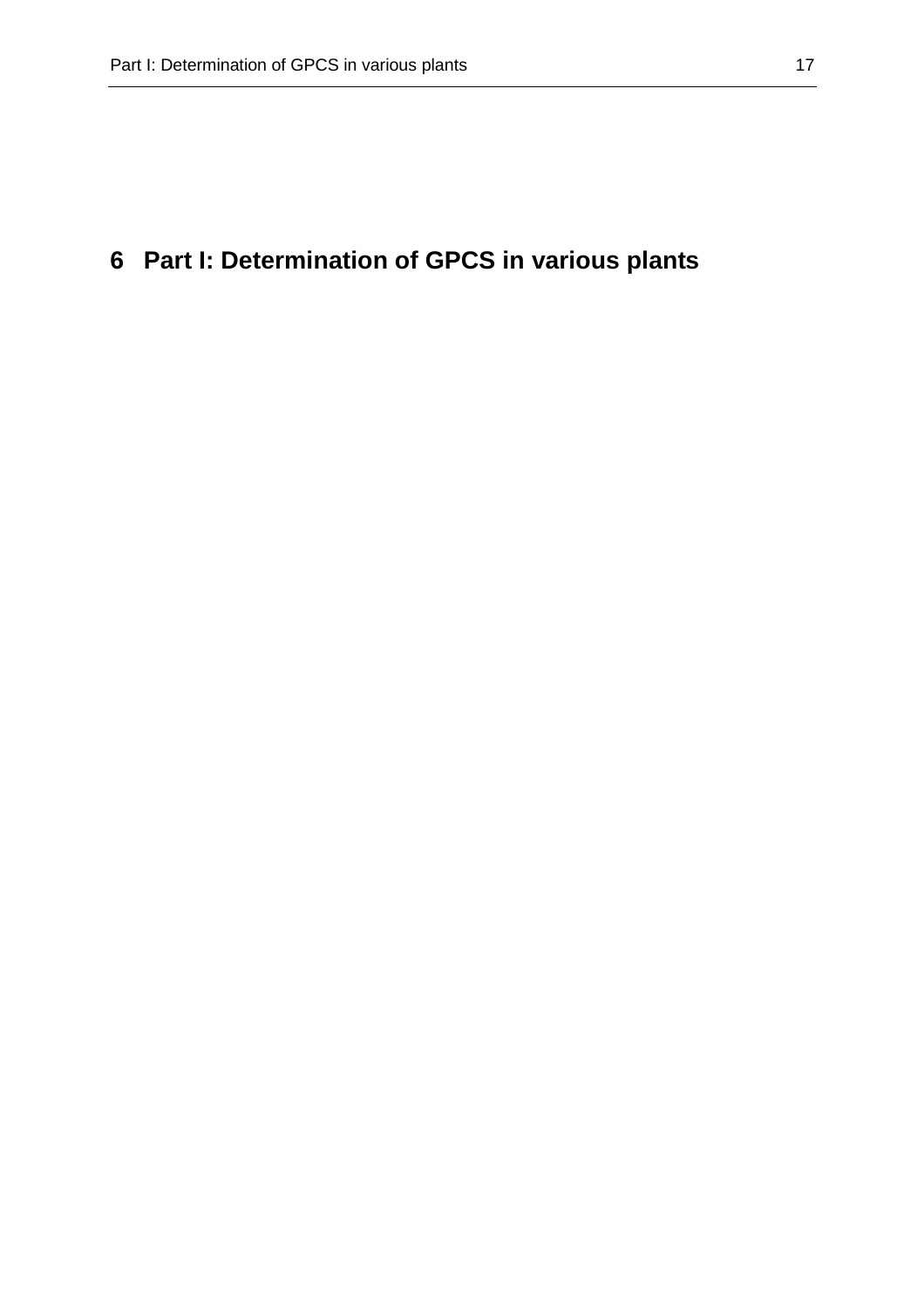### **6.1 Materials and methods**

This section describes the materials and methods, which were used to determine GPCS in onions and various other plants.

#### **6.1.1 Quantitation of GPCS using HPLC-DAD**

#### **Standards, solvents and chemicals**

As GPCS was not commercially available it was isolated as described in chapter 7 Part II: Isolation of GPCS from Allium cepa L. and synthesis of GPCS.

Bidistilled water was prepared in house. N-(L-α-Aspartyl)-L-phenylalanine methyl ester (aspartame), acetonitrile Chromasolv®, methanol Chromasolv® and ortho phosporic acid 85 % extra pur were purchased at Sigma-Aldrich<sup>2</sup> and Merck. Round filters were obtained from Schleicher & Schuell and 0.45-µm filters from Infochroma.

#### **Plant material**

Onions, garlic, leek, wood garlic, plum, red wine, crimp parsley, plain parsley, dill, sage, chinese cabbage, broccoli, rocket, smallage, common bean, red cabbage, cucumber, mushroom, tomato, lettuce, rosemary, thyme, boletus, fennel and orange were purchased on the local food market in Bern and either lyophilised or dried, subsequently pulverised, and stored at -20°C until use.

#### **Instrumentation**

The HPLC system consisted of an Agilent 1100 Series degasser, capillary pump, diode array detector, thermostated column compartment, thermostated autosampler and an HP computer with ChemStation for LC 30 Rev. A. 09.03 [1417] (Agilent 1990-2002) software.

 $2$  A list of the addresses of suppliers is given in section 11.2 Appendix 2: List of suppliers.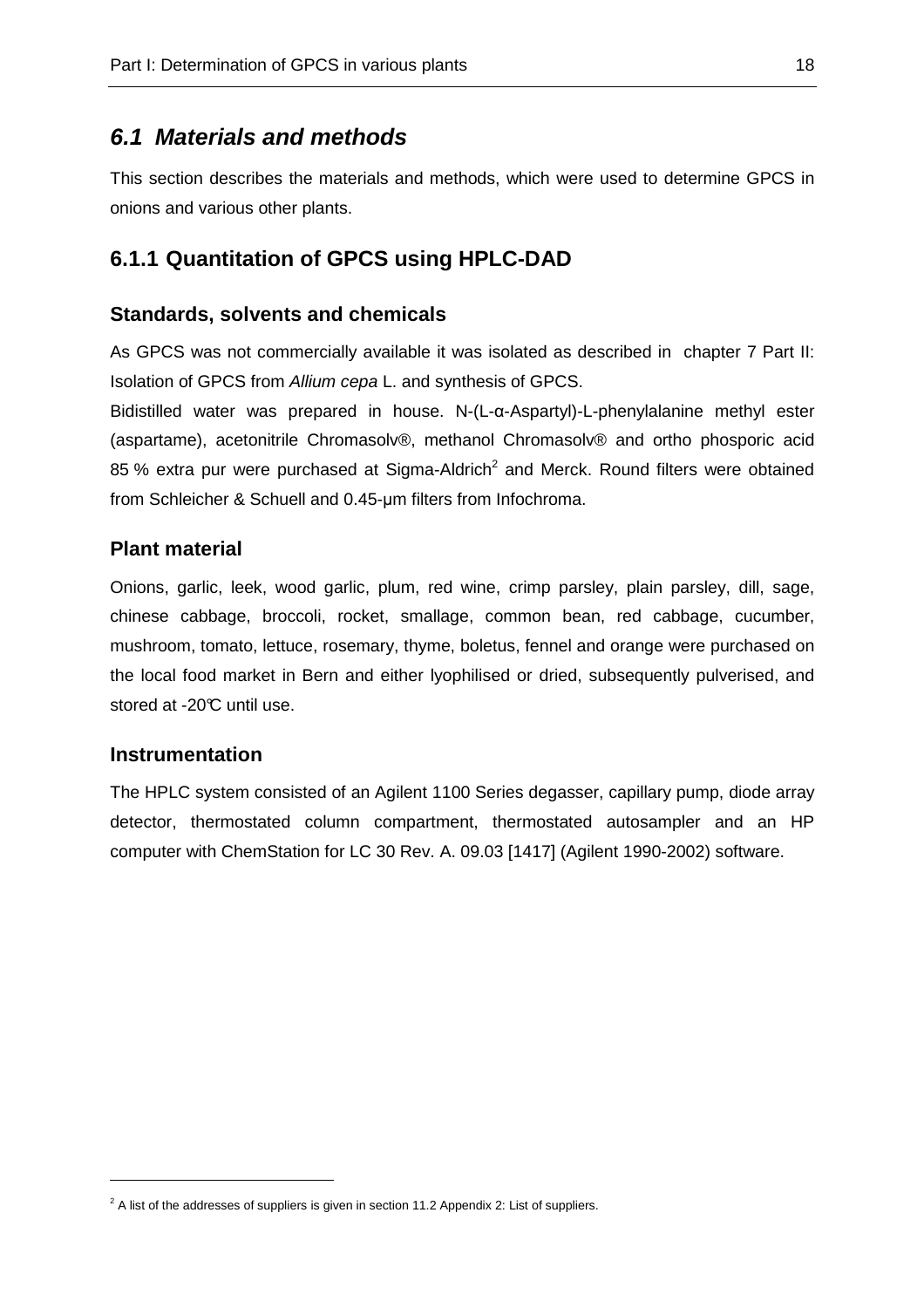### **Chromatographic conditions**

The chromatographic conditions are shown in Table 1.

Table 1: Chromatographic conditions for quantitation of GPCS using HPLC-DAD

| <b>Stationary Phase:</b> | 125 x 4 mm i.d. column, packed with Spherisorb ODS-1, particle size 3.0 um<br>and a 8 x 4 mm i.d. precolumn, packed with the same column material<br>(Machery-Nagel)                                               |
|--------------------------|--------------------------------------------------------------------------------------------------------------------------------------------------------------------------------------------------------------------|
| Mobile Phase:            | Solvent A: Water containing 0.05 % phosphoric acid 85 % (v/v)                                                                                                                                                      |
|                          | Solvent B: Acetonitrile containing 0.05 % phosphoric acid 85 % (v/v)<br>75 % B, isocratic elution                                                                                                                  |
| Run time:                | $15 \text{ min}$                                                                                                                                                                                                   |
| Flow:                    | $0.7$ ml/min                                                                                                                                                                                                       |
| Temperature:             | 40C                                                                                                                                                                                                                |
| Detection:               | Wavelength for the quantitation of GPCS with or without the internal standard<br>method (aspartame as internal standard (I.S.)): UV 195 $\pm$ 4 nm, online<br>recording of the UV spectra from 190 - 400 nm (DAD). |

#### **Validation**

#### Peak identification (selectivity/specificity)

Chromatographic selectivity: The retention time of the analyte and the I.S. were assigned with the corresponding standards.

Spectroscopic selectivity: The DAD UV spectra in the range of 190 – 400 nm were compared to the spectra of the standards. The recorded spectra were also used for the peak purity check.

#### Calibration and linear range

The calibration of GPCS was performed using the I.S. and linear regression analysis over the concentration ranges of 10 µg/ml to 200 µg/ml with 36 µg/ml of I.S.. To obtain the calibration graph, the area ratio of GPCS to I.S. was plotted against the concentration of GPCS.

Five calibrator concentrations of 10, 50, 100, 150, and 200 µg/ml GPCS and 36 µg/ml I.S. were prepared in methanol/water/formic acid (50/50/0.05; v/v) from stock solutions of GPCS (1 mg/ml) and I.S.. Each sample was measured three times.

#### Intra- and interday precision and accuracy of the calibration

The intraday precision was determined measuring the samples for each concentration (30, 120, 180 µg/ml) five times within the same day.

The interday precision was established measuring the three control samples (30, 120, 180  $\mu$ g/ml) nine times over a period of one month.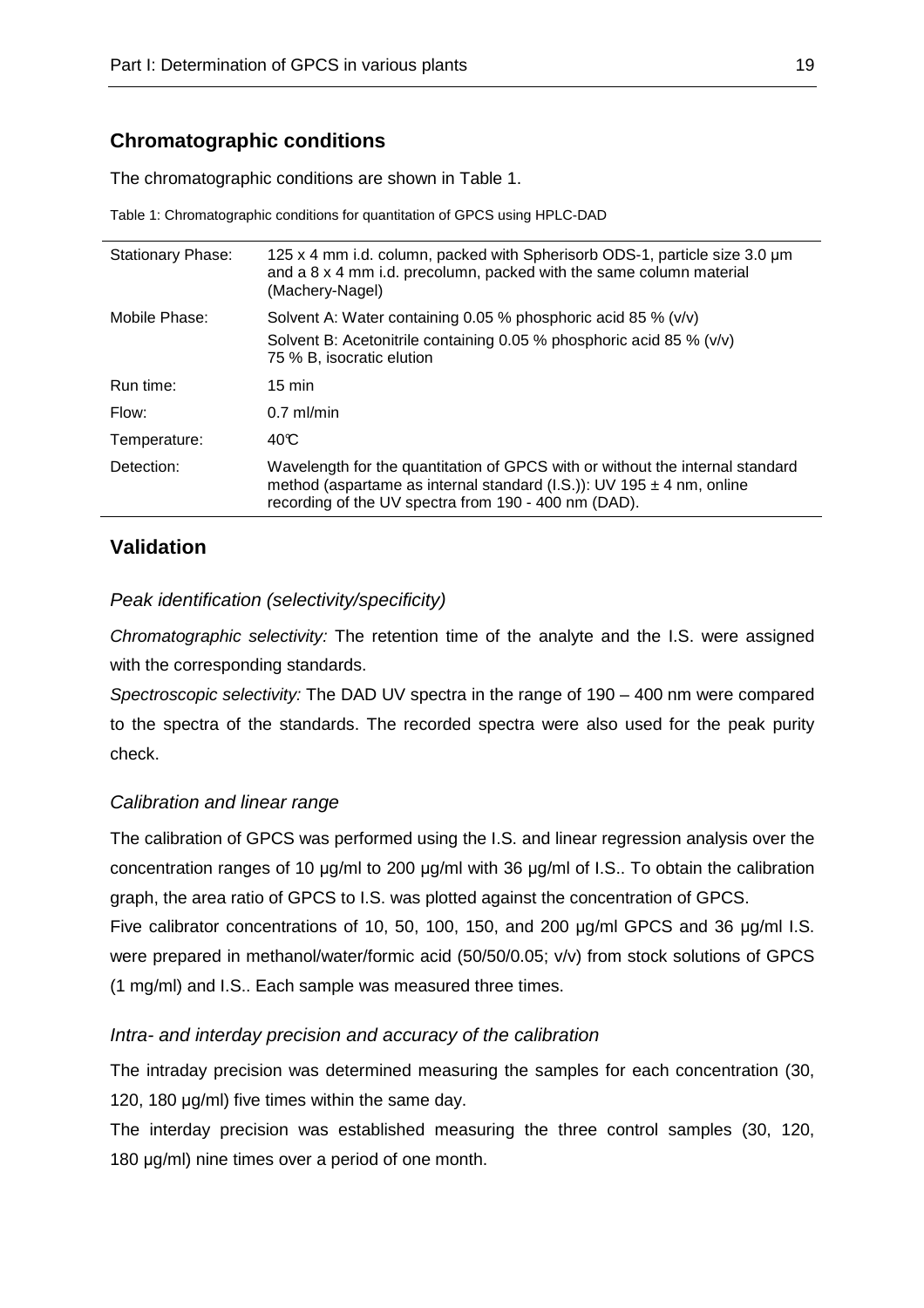Mean, standard deviation (s.d.), relative standard deviation (r.s.d.) as well as accuracy were calculated. The control samples were tightly sealed and stored at –20°C when not in use.

#### Limit of quantitation (LOQ)

The LOQ was defined at the concentration where the peaks could be clearly integrated with a signal to noise ratio of 10 to 1.

### **Determination of GPCS in plant material**

#### Sample preparation

1.0 g of dry plant powder was accurately weighed. It was extracted with 50.0 ml of methanol/water/formic acid (50/50/0.05; v/v/v) with or without 36 µg/ml I.S. at room temperature using an ultrasonic bath for 5 min (modified method based on [Wetli 2005]). Then, the suspension was filtered through a 595 grade round filter and through a 0.45-µm filter. 7 or 10 µl were injected into the HPLC.

#### Intra- and interday precision and accuracy of the extraction

For the determination of the intraday precision, five extracts were prepared and analysed six times each using HPLC.

For the determination of the interday precision, fifteen extracts were prepared over a period of one month. Each sample was analysed six times using HPLC.

Mean, s.d. and r.s.d. were calculated. The control samples were tightly sealed and stored at  $-20^{\circ}$  when not in use.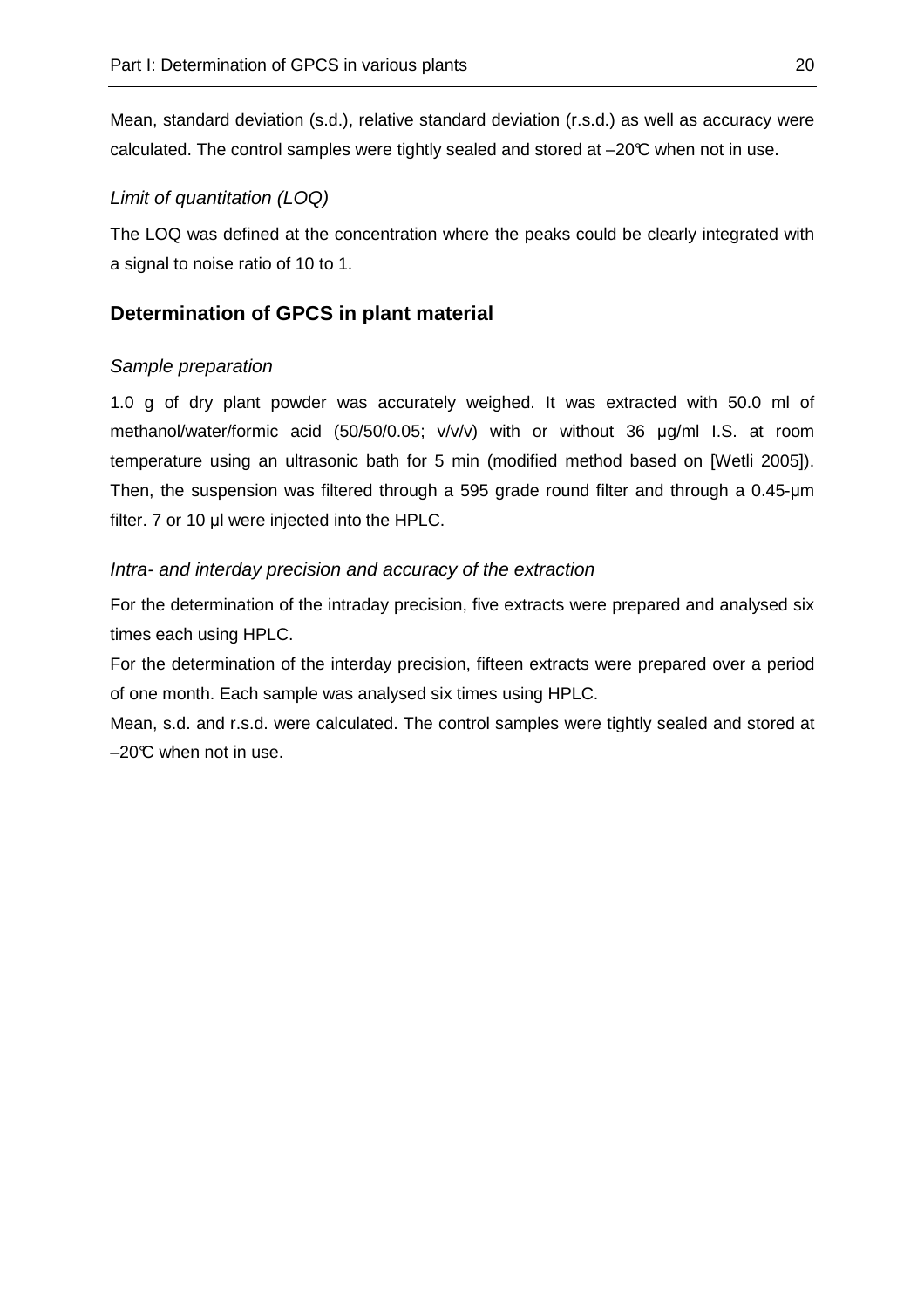### **6.2 Results**

In this chapter, the results of the determination of GPCS in various plant materials and of the validation of the HPLC method, are described.

### **6.2.1 Validation of HPLC-DAD method**

#### **Peak identification**

The retention time for GPCS and I.S. was 5.8 min (range: 5.6 – 6.0 min) and 10.9 min (range: 10.7 - 11.1 min), respectively. The blank run showed no interferences with GPCS and I.S..

#### **Calibration and linearity**

The calibration was linear at the concentration range from 10 to 200 µg/ml. The linearity data are summarised in Table 2.

Table 2: Calibration data for the quantitation of GPCS obtained by performing triplicates for each of the 5 concentration levels (10, 50, 100, 150 and 200 µg/ml)

| Analyte     | Retention time<br>[min] | m <sup>1</sup> | $h^{1}$   | Correlation coefficient r |
|-------------|-------------------------|----------------|-----------|---------------------------|
| <b>GPCS</b> | 5.8                     | 1.1222         | $-0.0136$ | 0.9993                    |
| $\cdots$    |                         |                |           |                           |

 $1$ <sup>1</sup>y=mx + b; x: amount of GPCS; y: ratio of the areas under the peak GPCS:I.S.

#### **Intra- and interday precision and accuracy of the calibration**

The intraday precision at low, medium and high concentration levels was  $\leq 0.2$  %. The accuracy of the assay ( $\pm$  % of the target concentration added) ranged from -2.1 to +1.9 (Table 3).

| Added GPCS<br>[yg/ml] | Found<br>[Mean, µg/ml] | s.d.<br>[ $\mu$ g/ml, n=5] | <b>Precision</b><br>$[% r.s.d., n=5]$ | Accuracy<br>$\lceil \% \rceil$ |
|-----------------------|------------------------|----------------------------|---------------------------------------|--------------------------------|
| -30                   | 30.6                   | 0.36                       | 0.1                                   | $-2.1$                         |
| 120                   | 117.7                  | 2.73                       | 0.2                                   | 1.9                            |
| 180                   | 178.4                  | 2.29                       | 0.1                                   | 0.9                            |

Table 3: Intraday precision and accuracy for the quantitation of GPCS (control samples)

The interday precision at low, medium and high concentration levels was  $\leq 0.9$  % and the assay accuracy ranged from -1.8 to +2.8 % (Table 4).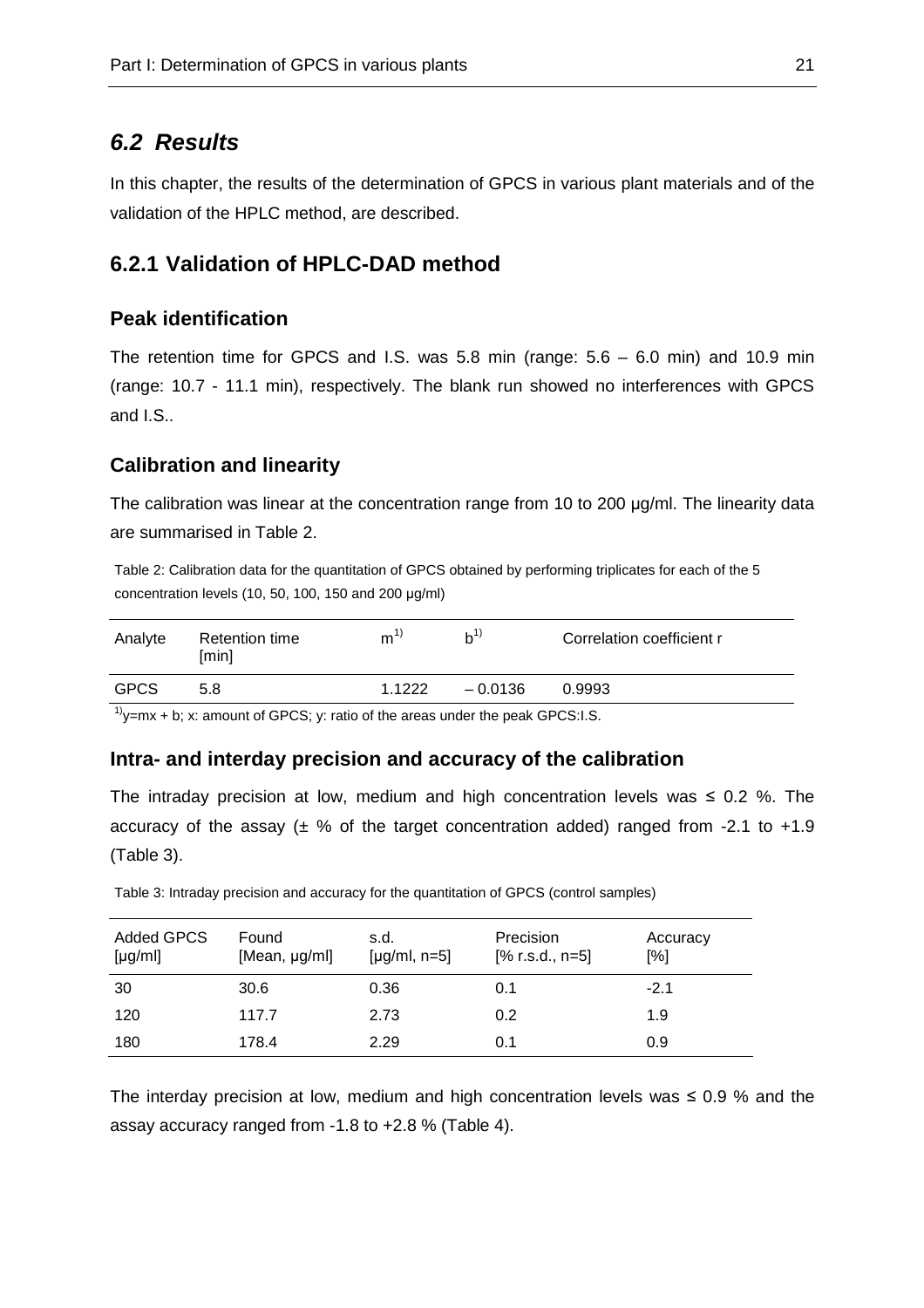| <b>Added GPCS</b><br>[yg/ml] | Found<br>[Mean µg/ml] | s.d.<br>[ $\mu$ g/ml, n=9] | Precision<br>$[% r.s.d., n=9]$ | Accuracy<br>[%] |
|------------------------------|-----------------------|----------------------------|--------------------------------|-----------------|
| 30                           | 30.9                  | 0.26                       | 0.9                            | 2.8             |
| 120                          | 117.8                 | 0.61                       | 0.5                            | -1.8            |
| 180                          | 179.1                 | 0.62                       | 0.4                            | $-0.5$          |

Table 4: Interday precision and accuracy for the quantitation of GPCS (control samples)

## **Limit of quantitation (LOQ)**

The LOQ corresponded to the lowest calibrator, i.e.10  $\mu$ g/ml.

## **6.2.2 Determination of GPCS in plant material**

To examine the concentration of GPCS in onion, lyophilised onion powder was extracted with methanol-water-formic acid containing aspartame, which was used as I.S. (Figure 9).

Figure 9: Structures of GPCS and aspartame



## **Validation of GPCS extraction from onion**

#### Peak identification

The retention time for GPCS and I.S. was  $5.9$  min (range:  $5.6 - 6.0$  min) and  $8.7$  min (range: 8.2 - 9.1 min), respectively. The DAD UV spectra were identical to the corresponding standards and peak purity results confirmed that the GPCS and I.S. peaks were homogeneous and pure in the analysed samples.

#### Intra- and interday precision of the extraction of GPCS from onion

For the extraction of GPCS from dry onion powder the intraday precision was 2.38 % (Table 5).

Table 5: Intraday precision for the quantitation of GPCS in onion powder (extraction samples)

| GPCS/onion powder | s.d.          | Precision         |
|-------------------|---------------|-------------------|
| [mg/g]            | $[mg/g, n=5]$ | $[% r.s.d., n=5]$ |
| 4.27              | 0.10          | 2.38              |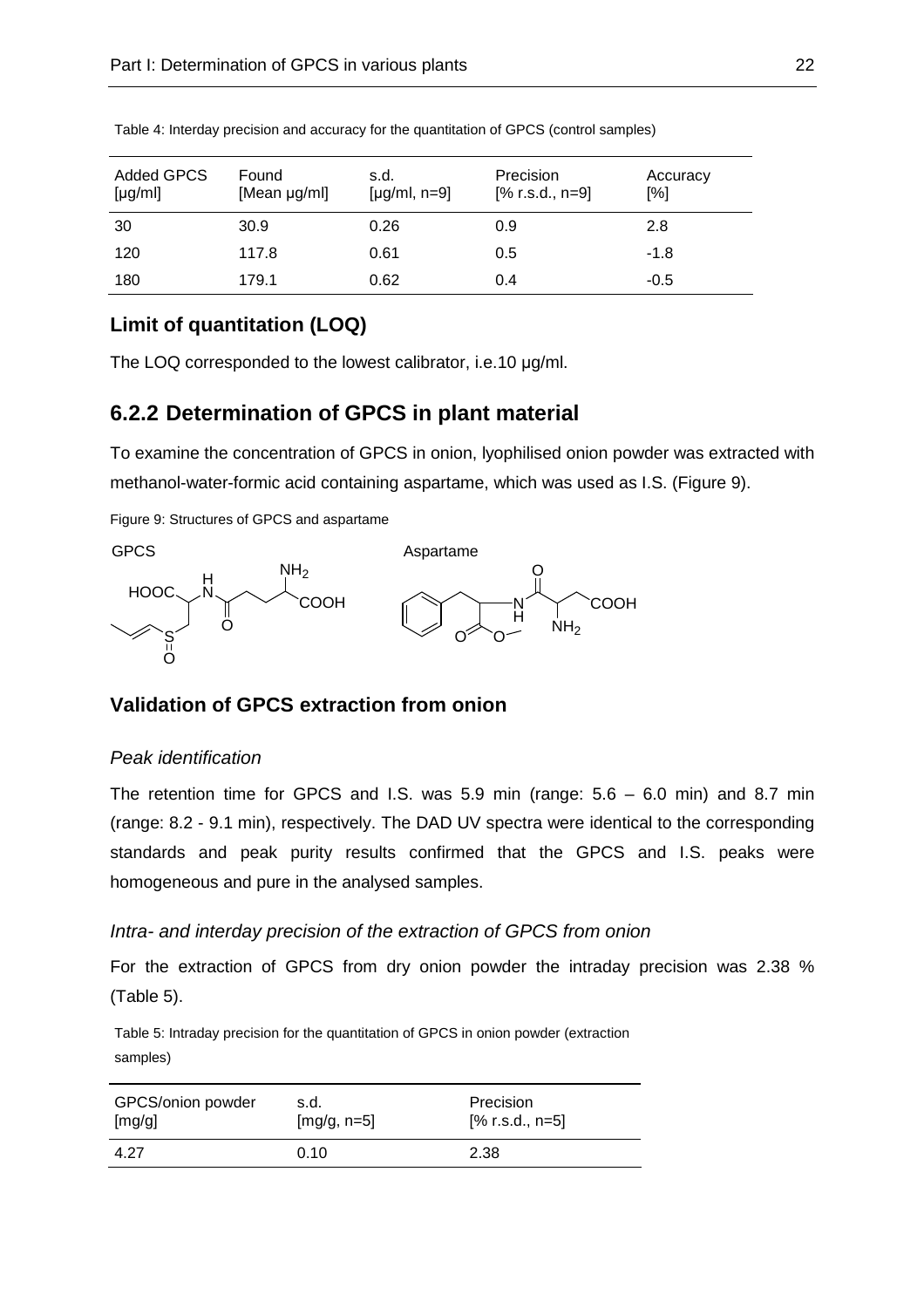The interday precision for the extraction of GPCS from dry onion powder was 3.64 % (Table 6).

Table 6: Interday precision for the quantitation of GPCS in onion powder (extraction samples)

| GPCS/onion powder | s.d.           | Precision          |
|-------------------|----------------|--------------------|
| [mg/g]            | $[mg/g, n=15]$ | $[% r.s.d., n=15]$ |
| 4.20              | 0.15           | 3.64               |

## **Screening of different varieties of onion according to the concentration of GPCS**

Several varieties of onion were tested to determine their content of GPCS. Zero to 21 mg GPCS per g powder of onion were measured (Table 7).

| Variety           | GPCS/onion powder<br>[mg/g] |
|-------------------|-----------------------------|
| White onion       | 21                          |
| Red onion         | 0                           |
| Small shallot     | 1                           |
| Shallot sample I  | 7                           |
| Shallot sample II | 1                           |
| Green onion       | 0                           |

Table 7: Content of GPCS in several varieties of onion

#### **Screening of other plants concerning the presence of GPCS**

As dry powders of garlic, leek, wild garlic, plum, red wine, crimp parsley, plain parsley, dill, sage, chinese cabbage, broccoli, arugula, celeriac, french bean, red cabbage, cucumber, field agaric mushroom, tomato, lettuce, rosemary, thyme, yellow boletus, fennel, and orange showed an inhibition of bone resorption in rats [Muhlbauer 1999, Muhlbauer 2003b] these plants were screened regarding the presence of GPCS. GPCS could not be found in any of these food or beverage samples.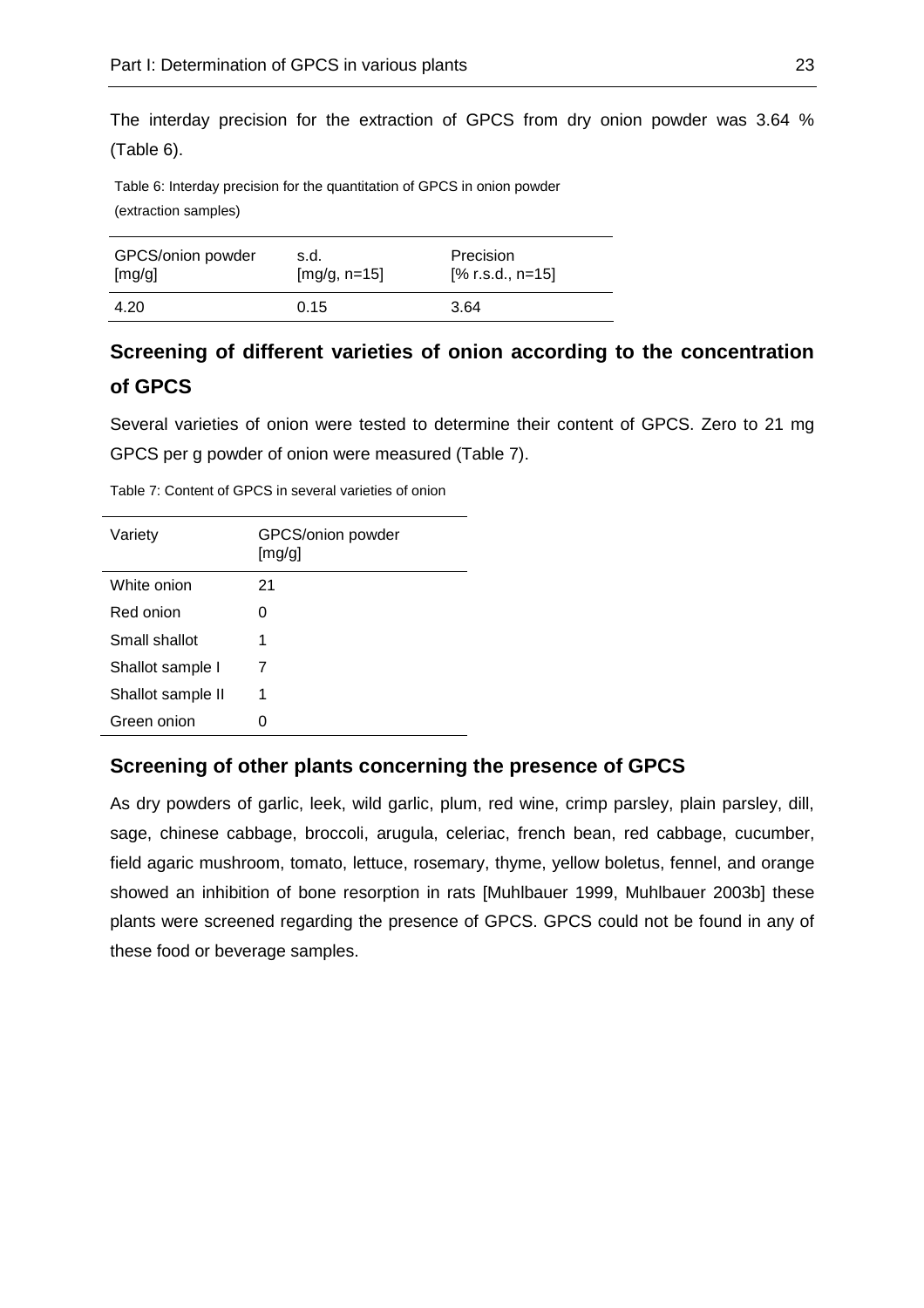#### **6.3 Discussion**

To screen onions and various other bone-resorption inhibiting plants regarding the presence of GPCS, a method for fast, routine, quantitative analysis of GPCS using HPLC-DAD was established. Gamma−glutamyl peptides have been examined previously using various methods using <sup>35</sup>S-sulphate, amino acid analyser, two-dimensional electrophoresis or chromatography [Breu 1996]. GPCS has first been detected by Virtanen et al. [Virtanen 1961a, Virtanen 1961b]. Methods to quantify GPCS in onions have been described by several authors [Coolong 2003, Kopsell 1999, Lancaster 1991, Lawson 1991, Matikkala 1967, Shaw 1989, Wetli 2005]. The method developed for our study is an improvement of the one described by Wetli et al. [Wetli 2005]. Less time is needed for sample preparation, because SPE and freeze-drying prior to analysis by HPLC-DAD could be omitted. The use of an I.S. results in higher accuracy: aspartame was found to be a suitable candidate. This dipeptide derivative is structurally similar to GPCS, and therefore, it showed similar extraction and elution properties. Furthermore, aspartame is not biogenic, of synthetic origin, and commercially easily available. An effective extraction was obtained by using a mixture of methanol/water/formic acid as extracting agent and sonication, avoiding the enzymatic cleavage of the target compound and thus stabilising the extract [Mütsch-Eckner 1992]. Chromatography was performed using a column filled with non end-capped octadecylsilyl material and a mobile phase consisting of (A) water containing 0.05 % phosphoric acid 85 % (v/v) and (B) acetonitrile containing 0.05 % phosphoric acid 85 % (v/v). Due to the lack of chromophores, detection had to be performed at 195 nm, where GPCS exhibits an UV absorption maximum which can be attributed to the  $n\rightarrow\pi^*$  transition of the two carboxyl groups [Pretsch 2001]. The mobile phase used in the experiments shows a UV cutoff < 195 nm and therefore, detection was possible near the UV cutoff of the DAD. The developed extraction and chromatographic conditions were fully validated. The method was proved to be sufficiently reproducible with an intraday variability of  $4.3 \pm 2.4$  % (mean  $\pm$  r.s.d) and an interday variability of 4.2  $\pm$  3.6 %. The linear regression of the calibration showed a good correlation coefficient ( $r = 0.9993$ ) and the LOQ was set at 100 ng allowing reliable determination of GPCS in plant material (signal to noise ratio of 10 to 1).

After having validated the method, the plant samples were analysed. The content of GPCS in lyophilised onion powder ranged from 0 to 21 mg per g onion powder. These results correspond to the findings of others who measured GPCS in concentrations from 0 to 25 mg per g [Coolong 2003, Kopsell 1999, Lancaster 1991, Lawson 1991, Matikkala 1967, Shaw 1989]. In the onion, GPCS functions as sulphur and nitrogen storage [Kasai 1980] and as an intermediate in the biosynthetic pathway of flavour precursors [Lancaster 1989, Lancaster 1991]. Variation in the concentration of GPCS was shown to depend on selenium content of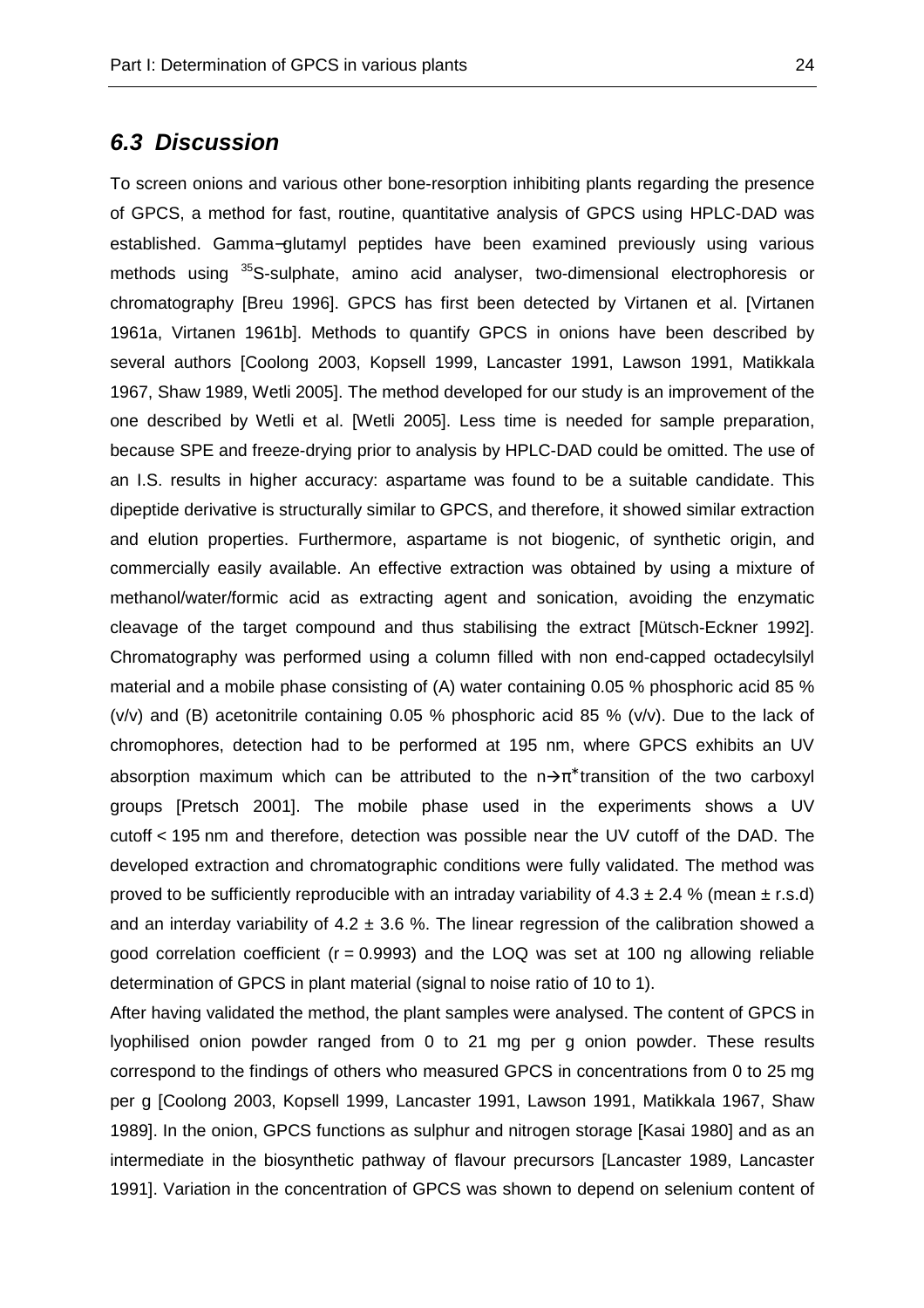the soil [Kopsell 1999] and growing temperature [Coolong 2003]. Other factors which most probably affect GPCS concentration in onions are sulphur and nitrogen content of the soil and irrigation conditions. These have been shown to influence the formation of onion flavour precursors [Block 1992, Freeman 1973, Randle 2000, Randle 1994].

Gamma-glutamyl peptides are widely distributed over the plant kingdom. However, a systematic division or classification of these compounds according to their occurrence seems to be impossible [Kasai 1980]. A number of γ-glutamyl derivatives have been found in the genus Allium, but neither garlic (Allium sativum L.), nor leek (Allium ampeloprasum var. porrum L.) and wild garlic (Allium ursinum L.) were reported to contain GPCS, which corresponds to the results obtained in our study. GPCS was also not detectable in other tested plants from different families, namely plum (Prunus L.), red wine, crimp parsley (Petroselinum crispum Mill.), plain parsley (Petroselinum crispum var. neapolitanum Mill.), dill (Anethum graveolens L.), sage (Salvia L.), chinese cabbage (Brassica rapa ssp. Pekinensis), broccoli (Brassica oleracea var. silvestris L.), arugula (Eruca sativa Mill.), celeriac (Apium L.), french bean (Diplotaxis tenuifolia L.), red cabbage (Brassica oleracea var. capitata f. rubra L.), cucumber (Cucumis sativus L.), field agaric mushroom (Agaricus hortensis), tomato (Solanum lycopersicum L.), lettuce (Lactuca sativa L.), rosemary (Rosmarinus officinalis L.), thyme (Thymus L.), yellow boletus (Boletus edulis), fennel (Foeniculum vulgare Mill.) and orange (Citrus sinensis L.). These findings are consistent with the literature: GPCS has not been reported to be present in any other plants than onion and sandal (Santalum album L.) [Kasai 1980, Kuttan 1974].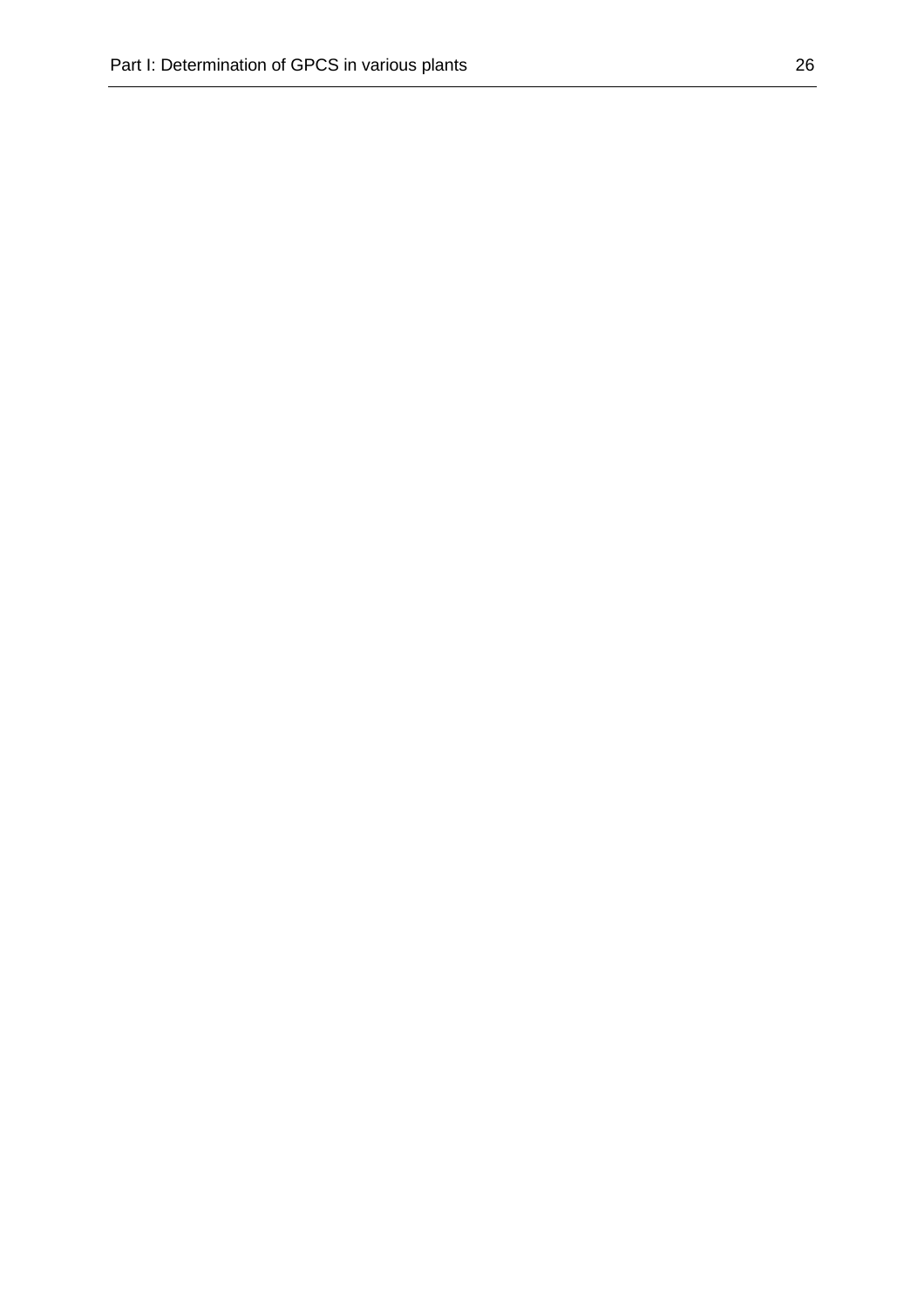# **7 Part II: Isolation of GPCS from Allium cepa L. and synthesis of GPCS**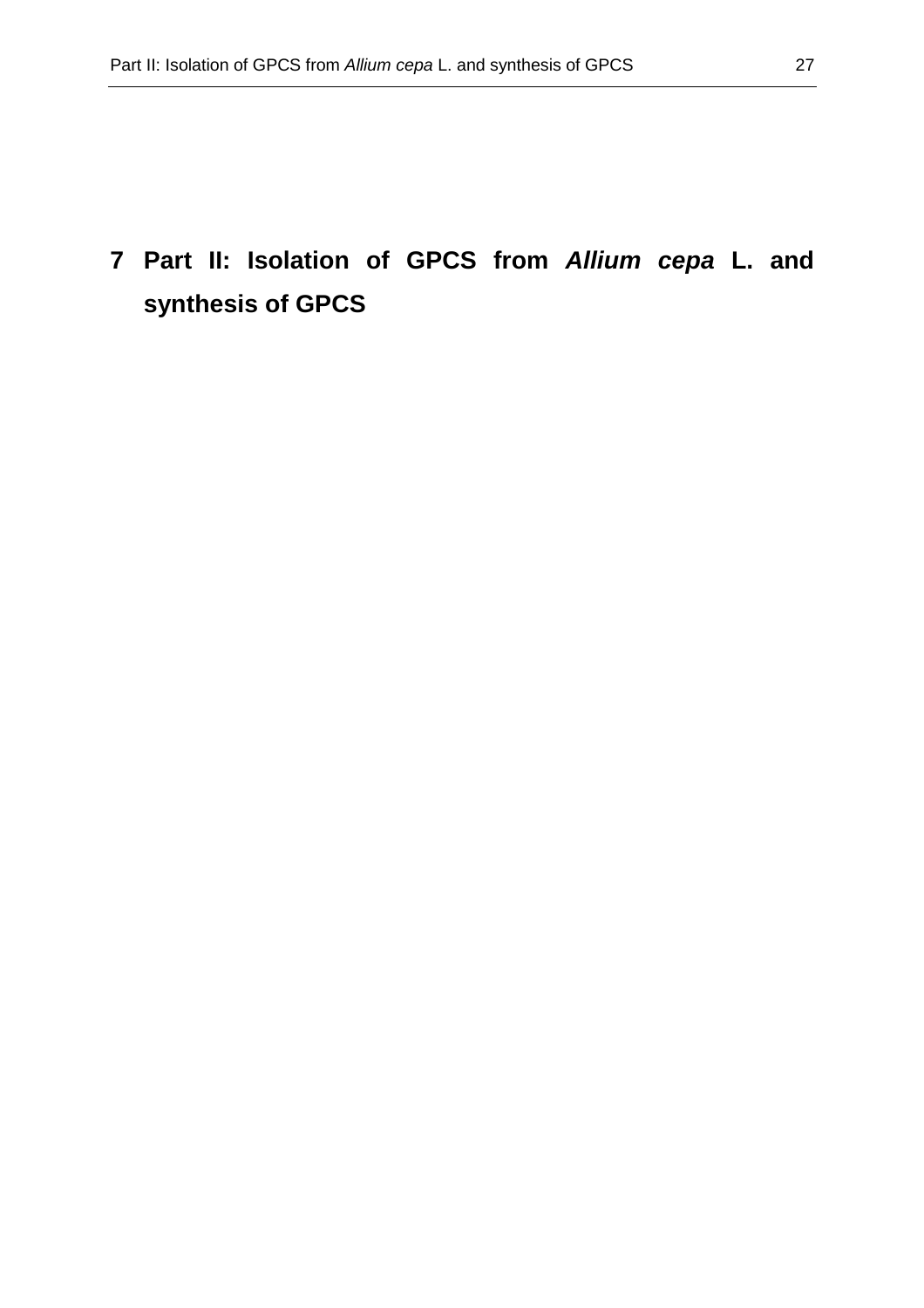# **7.1 Retrosynthetic analysis of GPCS**

We envisaged that GPCS (1) could be synthesised from *trans-S-(1-propenyl)-L-cysteine* sulfoxide (**2**) by coupling with Boc-L-glutamyl-α-t-butyl-N-oxo-succinimide ester. Trans-S-(1 propenyl)-L-cysteine sulfoxide (**2**) can be prepared by using two different methods.

The first method implies the synthesis of **2** starting from L-cysteine (**3**). Coupling with allylbromide [Lawson 1991], followed by isomerisation and oxidation leads to a cis/trans mixture of **2** [Carson 1966].

The second method starts from L-cysteine ethyl ester (**4**) using a Pd-catalysed C-S coupling as key step. The direct coupling with (cis)-1-bromoprop-1-ene circumvents the formation of the trans-isomer of **2** (Figure 10) [Namyslo 2006].

Figure 10: Retrosynthetic analysis of GPCS (**1**)



## **7.2 Materials and methods**

## **7.2.1 Isolation of GPCS from Allium cepa L.**

#### **Plant material**

Onions were purchased on the local food market in Bern and lyophilised, subsequently pulverised, and stored at -20°C until use.

#### **Chromatographic conditions**

A method based on prior experiments of Wetli et al. [Wetli 2005] was used to isolate GPCS from onion.

200 g of lyophilised onion were extracted with 1 l of ethanol (15 %, v/v) under stirring at 60°C for 1 h. The suspension was filtered through a towel and a 595 grade round filter. The residue was extracted again using the procedure mentioned above. The filtrates from both extractions were collected and after evaporation of the ethanol, the aqueous residue was lyophilised and stored at -20°C until use.

About 12-g aliquots of the onion extract was dissolved in 100 ml of water and sonicated for 5 min. Separation was performed using cationic exchange column chromatography as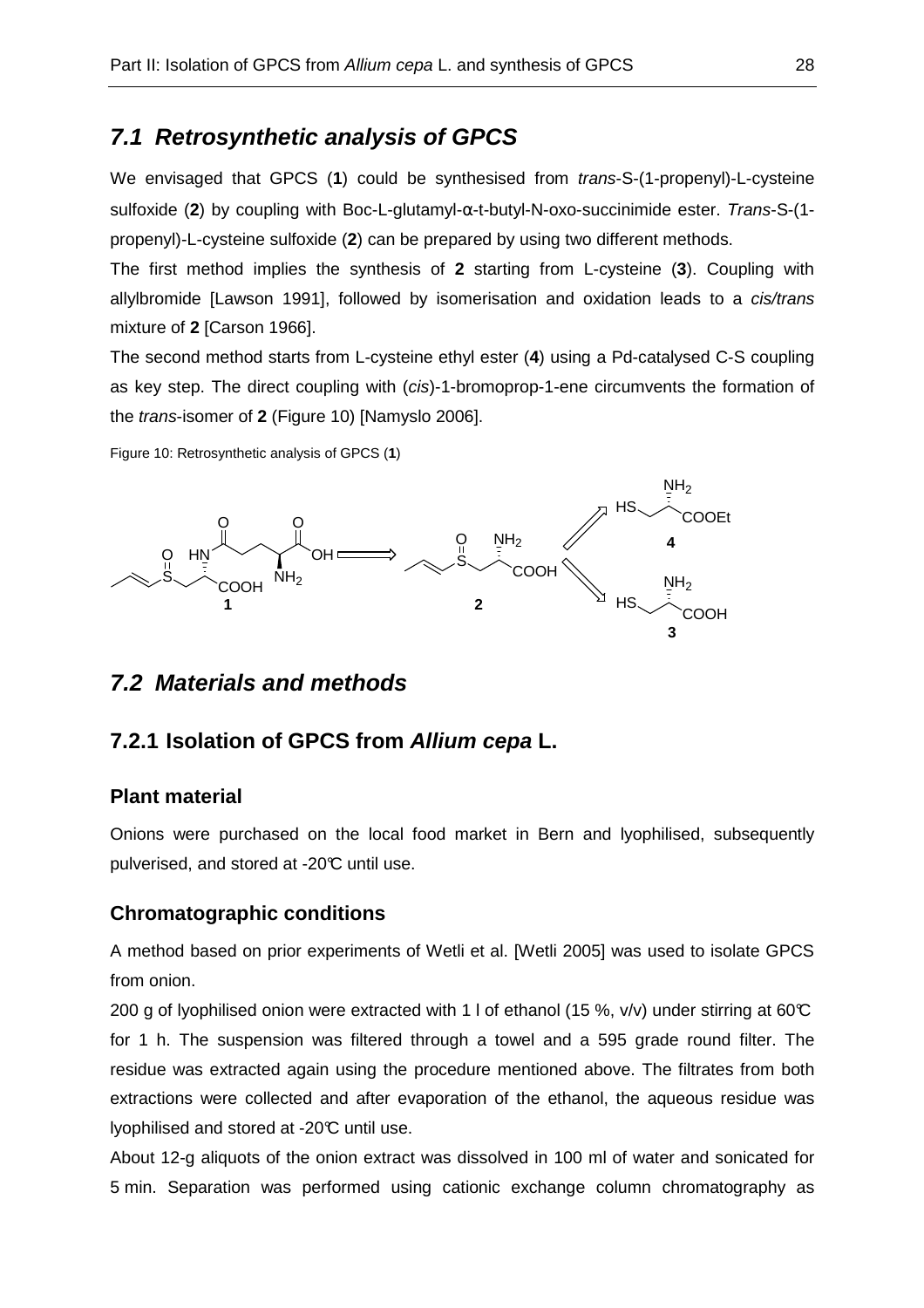described in Table 8. The fractions were monitored by thin layer chromatography (TLC) on silica gel 60  $F_{254}$  with n-butanol/ethanol/acetic acid/water (25/30/10/10, v/v/v/v) as mobile phase and ninhydrin reagent (1 g of ninhydrin dissolved in 475 ml of isopropanol and 25 ml of acetic acid) for detection. In addition, fractions were checked by HPLC-DAD using the method described in section 6.1.1 Quantitation of GPCS using HPLC-DAD.

Table 8: Conditions of cationic exchange chromatography

| Stationary Phase:    | 43 cm x 30 mm i.d. column (Kuhn AG) packed with 75 ml of Dowex 50 WX8,<br>100 - 200 mesh (Sigma-Aldrich) |
|----------------------|----------------------------------------------------------------------------------------------------------|
| Resin regeneration:  | 750 ml hydrochloric acid 6 %                                                                             |
| Resin wash:          | 1000 ml water                                                                                            |
| Mobile Phase:        | 1.1000 ml water                                                                                          |
|                      | 2. 2 x 1000 ml 0.75 M ammonia                                                                            |
| Flow:                | $\sim$ 15 ml/min                                                                                         |
| Fraction collection: | 250-ml cationic fractions were collected manually                                                        |

Fractions containing GPCS were pooled, evaporated and lyophilised.  $2 - 3$ -g aliquots of this material, dissolved in 20 ml of 0.05 M acetic acid, were used for further separation with anionic exchange column chromatography shown in Table 9. Fractions were monitored using TLC as described above; equal fractions were pooled and lyophilised prior to HPLC-DAD analysis with the procedure mentioned above.

Table 9: Conditions of anionic exchange chromatography

| <b>Stationary Phase:</b> | 40 cm x 26 mm i.d. column (Amersham Bioscience GmbH) packed with<br>50 ml of Dowex 1X8, 200 - 400 mesh (Sigma-Aldrich) |  |
|--------------------------|------------------------------------------------------------------------------------------------------------------------|--|
| Resin regeneration:      | 500 ml NaOH 4 %                                                                                                        |  |
| Resin activation:        | 2000 ml 2.5 M sodium acetate                                                                                           |  |
| Mobile Phase:            | 1. 250 ml 0.05 M acetic acid                                                                                           |  |
|                          | 2. 250 ml 0.5 M acetic acid                                                                                            |  |
|                          | 3. 250 ml 2 M acetic acid                                                                                              |  |
| Flow:                    | $\sim$ 2.5 ml/min                                                                                                      |  |
| Fraction collection:     | 12.5 ml fractions were collected using a fraction collector 684 (Büchi)                                                |  |
| Pump:                    | Minipuls 3 peristaltic pump (Gilson)                                                                                   |  |

100-mg aliquots of the GPCS-containing material obtained by anionic exchange chromatography were separated by normal-phase medium pressure liquid chromatography (MPLC) as shown in Table 10. Fractions were monitored as described above and equal fractions were pooled. The ethanol was evaporated from fractions containing GPCS, and the aqueous residue was lyophilised prior to a final check using NMR.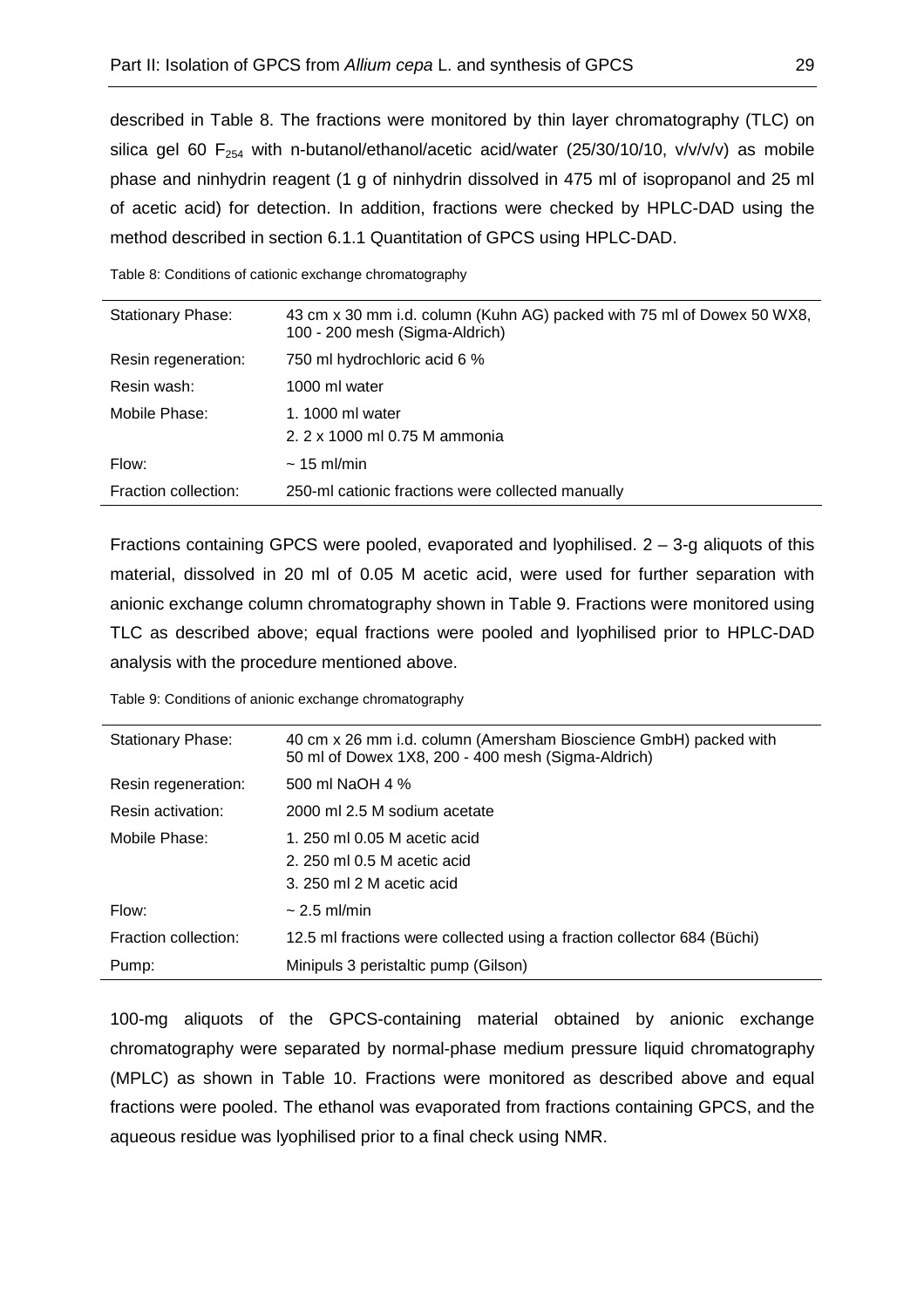| <b>Stationary Phase:</b> | 22 cm x 25 mm i.d. column (Büchi) packed with silica gel 60, 15 - 40 um<br>particle size (Merck) and a 13 cm x 10 mm i.d. pre-column filled with the<br>same material |
|--------------------------|-----------------------------------------------------------------------------------------------------------------------------------------------------------------------|
| Mobile Phase:            | 1.400 ml ethanol (75 %; v/v)<br>2. 200 ml ethanol (wash)                                                                                                              |
| Flow:                    | 1 - 2 ml/min                                                                                                                                                          |
| Fraction collection:     | 60 fractions of 5 ml each were collected using a fraction collector 684<br>(Büchi)                                                                                    |
| Pump:                    | chromatographic pump 681 (Büchi)                                                                                                                                      |

Table 10: Conditions of normal-phase MPLC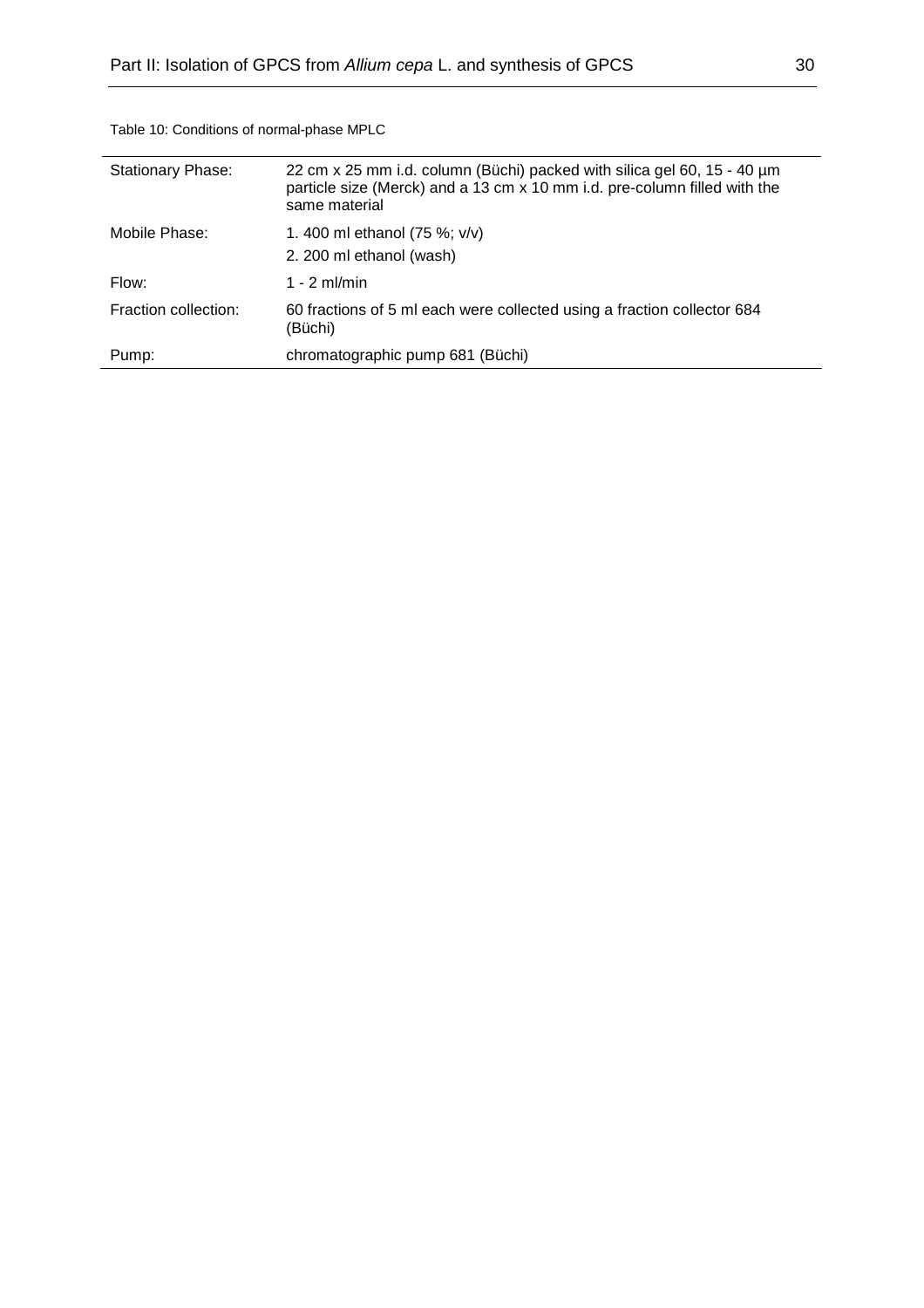# **7.2.2 Synthesis of GPCS**

#### **Solvents and chemicals**

Chemicals were purchased from Sigma-Aldrich or Merck and used without further purification. Solvents were of technical grade and distilled prior to use.

### **Instrumentation**

Melting points (MP) were determined on a Büchi Melting point B-545 apparatus and were not corrected.

NMR spectra were measured on a Bruker Advance 300 spectrometer, which operated at 300 MHz for <sup>1</sup>H and 75 MHz for <sup>13</sup>C nuclei at 22°C. Chemical shift data are reported in units of δ (ppm) using as the internal standard either residual water ( $\delta$  = 4.72 for <sup>1</sup>H NMR), DMSO ( $\delta$  = 2.50 for <sup>1</sup>H NMR) or trichloromethane ( $\delta$  = 7.27 for <sup>1</sup>H-NMR spectra and  $\delta$  = 77.0 for <sup>13</sup>C NMR spectra). Multiplicities are given as singlet (s), doublet (d), triplet (t), quartet (g), multiplet (m), and broad (br) for  ${}^{1}H$  NMR spectra and quartenary (q), tertiary (t), secondary (s) and primary (p) for  ${}^{13}C$  NMR spectra. Coupling constants (J) are reported in Hz.

Infrared spectra were recorded on a Jasco FT-IR-460 Plus spectrometer equipped with a Specac MKII Golden Gate Single Reflection Diamond ATR System in the 400-4000 cm-1 range and are reported in wave numbers  $(cm<sup>-1</sup>)$ .

Low and high-resolution mass spectra were recorded on a Waters Micromass Autospec Q mass spectrometer in electron impact mode at 70 eV.

Reactions were monitored by thin layer chromatography on plates coated with silica gel 60 with fluorescent indicator 254 nm (Merck). Substance spots were visualized by UV $_{254}$  light and detected with ninhydrin solution. To prepare the ninhydrin solution, 1 g of ninhydrin was dissolved in 475 ml of isopropanol and 25 ml of acetic acid.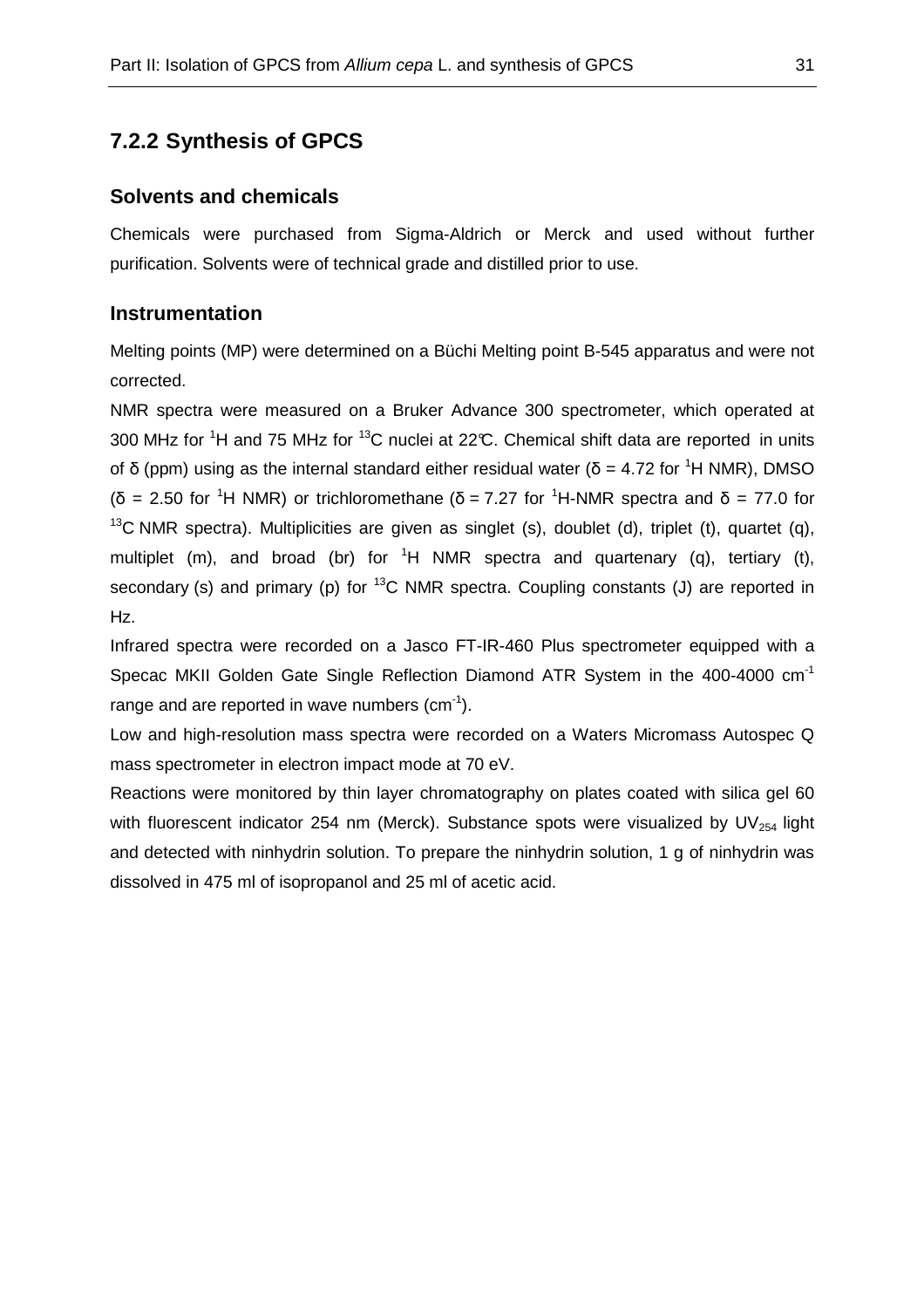### **S-allyl-L-cysteine (5) [Lawson 1991]**



L-Cysteine hydrochloride (**3**) (1.57 g, 10.0 mmol) was dissolved in 30 ml of absolute ethanol and converted to the sodium salt with sodium (0.69 g, 30 mmol). Allyl bromide (1.2 g, 10.0 mmol) was added to the suspension and water was added dropwise until a clear solution was obtained. After 2 h of stirring, the solution was concentrated to 10 ml, acidified to pH 8.0 with 6 M hydrochloric acid and kept overnight at 5°C. The white precipitate was filtered, washed with absolute ethanol and dried under vacuo. The crude product was purified by recrystallisation from a mixture of ethanol and water to yield S-allyl-L-cysteine (**5**) (1.26 g, 78 %) as white needles.

| MP:                                             | $208 - 210C$                                                                                                     |
|-------------------------------------------------|------------------------------------------------------------------------------------------------------------------|
| $IR$ (Film):                                    | $v_{max}$ [cm <sup>-1</sup> ] = 3020-2870, 2590, 2120 (NH <sub>3</sub> <sup>+</sup> ), 1576 (COO <sup>-</sup> ), |
|                                                 | 988 and 916 (allyl double bond)                                                                                  |
| <sup>1</sup> H-NMR (300 MHz, $D_2O$ ):          | $\delta$ [ppm] = 2.92 (dd, J = 14.9, 7.5 Hz, 1H, SCH), 3.05 (dd,                                                 |
|                                                 | $J = 14.9$ , 4.3 Hz, 1H, SCH), 3.20 (d, $J = 7.1$ Hz, 2H,                                                        |
|                                                 | $CH_2CHCH_2$ ), 3.88 (dd, J = 7.4, 4.3 Hz, 1H, CHNH <sub>2</sub> ), 5.16 -                                       |
|                                                 | 5.23 (m, 2H, CHCH <sub>2</sub> ), 5.75 – 5.89 (m, 1H, CH)                                                        |
| <sup>13</sup> C-NMR (75 MHz, D <sub>2</sub> O): | $\delta$ [ppm] = 30.8 (CH <sub>2</sub> CHCH <sub>2</sub> ), 33.9 (SCH <sub>2</sub> CH), 53.6 (CHN),              |
|                                                 | 118.4 (CH <sub>2</sub> CH), 133.6 (CH <sub>2</sub> CH), 172.9 (OC=O).                                            |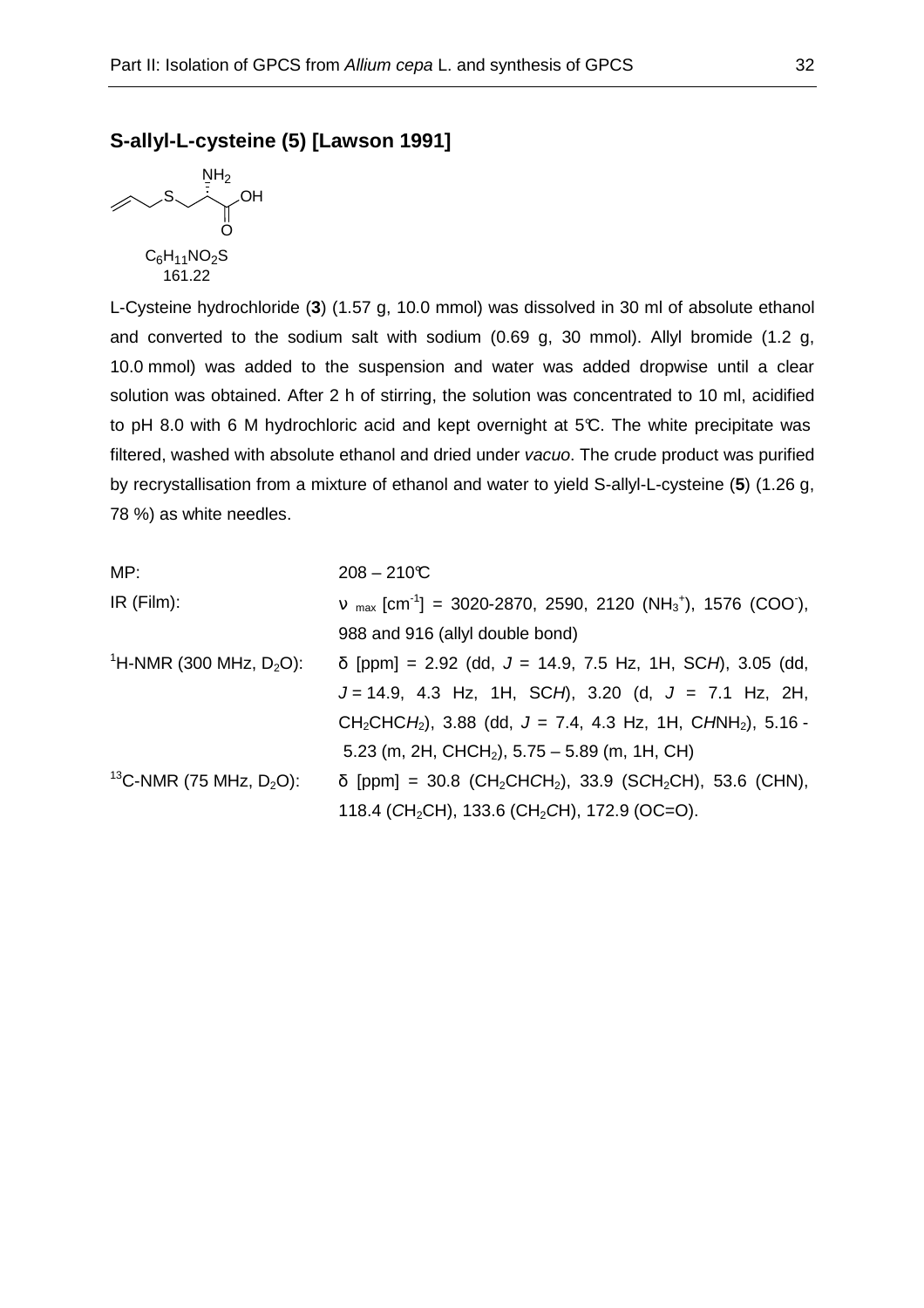## **Trans, cis-S-(1-propenyl)-L-cysteine (6) [Carson 1966]**



Potassium tert-butoxide (1.0 g, 8.9 mmol) was added to a suspension of S-allyl-Lcysteine (**5**) (1.0 g, 6.2 mmol) in 60 ml of dimethyl sulfoxide (DMSO) under external cooling. The pale amber solution was then stirred for 3 days at room temperature. 130 ml of ice-water and 3.5 ml of glacial acetic acid were added under cooling. The resulting solution was passed through a column filled with Amberlite IR-120 (H<sup>+</sup>) and the amino acid was eluted with 130 ml of a 2 N ammonium hydroxide solution. Concentration of the eluate yielded a mixture of trans- and cis-S-(1-propenyl)-L-cysteine (**6**) as white crystals. After filtration, the solution was further concentrated, and thus a second crop was obtained. Recrystallisation of the material from aqueous ethanol yielded pure trans, cis-S-(1-propenyl)-L-cysteine (**6**) (600 mg, 60 %) in a ratio of 1 to 6 (trans to cis).

| $IR$ (Film):                           | $v_{max}$ [cm <sup>-1</sup> ] = 2950 (NH <sub>3</sub> <sup>+</sup> ), 1580 (COO <sup>-</sup> ), no absorption at 920 |
|----------------------------------------|----------------------------------------------------------------------------------------------------------------------|
|                                        | (allyl double bond)                                                                                                  |
| <sup>1</sup> H-NMR (300 MHz, $D_2O$ ): | $\delta$ [ppm] = 1.68 (dd, J = 6.8, 1.5 Hz, 3H, CH <sub>3</sub> cis), 1.70 – 1.73                                    |
|                                        | (m, 3H, CH <sub>3</sub> trans), 3.03 (dd, $J = 14.9$ , 8.1 Hz, 1H, SCH <sub>2</sub>                                  |
|                                        | <i>trans</i> ), $3.18 - 3.26$ (m, $1H$ , $SCH_2$ <i>trans</i> ), $3.16$ (dd, $J = 14.9$ ,                            |
|                                        | 7.4 Hz, 1H, SCH <sub>2</sub> cis), 3.27 (dd, J = 15.1, 4.3 Hz, 1H, SCH <sub>2</sub>                                  |
|                                        | cis), 3.90 (dd, $J = 7.3$ , 4.1 Hz, 1H, CH <sub>2</sub> CH cis), 3.86 - 3.91                                         |
|                                        | (m, 1H, CH <sub>2</sub> CH <i>trans</i> ), 5.79 (dq, $J = 9.0$ , 6.6 Hz, 1H, CH <sub>3</sub> CH                      |
|                                        | cis), $5.92 - 5.99$ (m, $1H CH_3CH$ trans, $1H SCH$ trans)                                                           |
| <sup>13</sup> C-NMR (75 MHz, $D_2O$ ): | $\delta$ [ppm] = 13.9 (CH <sub>3</sub> cis), 17.7 (CH <sub>3</sub> trans), 33.6 (SCH <sub>2</sub> trans),            |
|                                        | 33.9 (SCH <sub>2</sub> cis), 53,7 (CHN cis), 54.2 (CHN trans), 120.0                                                 |
|                                        | (CH=CHS trans), 122.6 (CH=CHS cis), 127.9 (CH <sub>3</sub> CH cis),                                                  |
|                                        | 132.2 (CH <sub>3</sub> CH trans), 172.5 (OC=O cis), 172.7 (OC=O trans)                                               |
| MS:                                    | $[M+1]$ <sup>+</sup> m/z 162.2                                                                                       |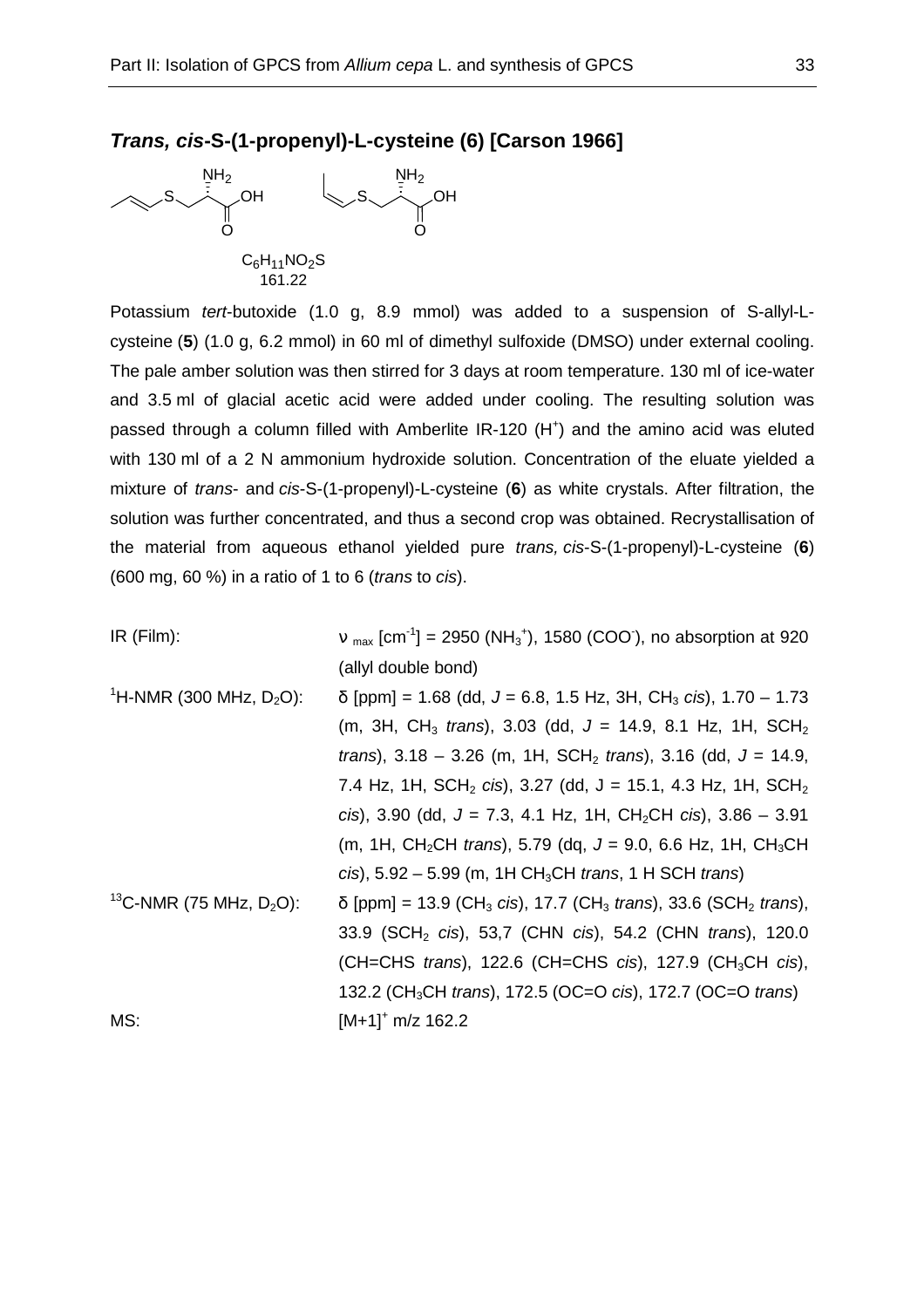# **Trans, cis-(RS/SS)-diastereomers of S-(1-propenyl)-L-cysteine sulfoxide (2) [Carson 1966]**



70 mg (0.4 mmol) of trans, cis-S-(1-propenyl)-L-cysteine (**6**) was suspended in 0.5 ml of a 3 % aqueous hydrogen peroxide solution and was stirred for 24 h. The solvent was carefully removed in vacuo at 28°C, affording the product ( **2**) (60 mg, 85 %) as a complex mixture of diastereomers.

| $IR$ (Film): | $v_{max}$ [cm <sup>-1</sup> ] = 2980, 2921 (NH <sup>3+</sup> ), 1582 (COO), 1010 (S=O), |
|--------------|-----------------------------------------------------------------------------------------|
|              | no absorption at 920 cm <sup>-1</sup> (allyl double bond)                               |
| MS:          | $[M+1]^+$ m/z 178.4                                                                     |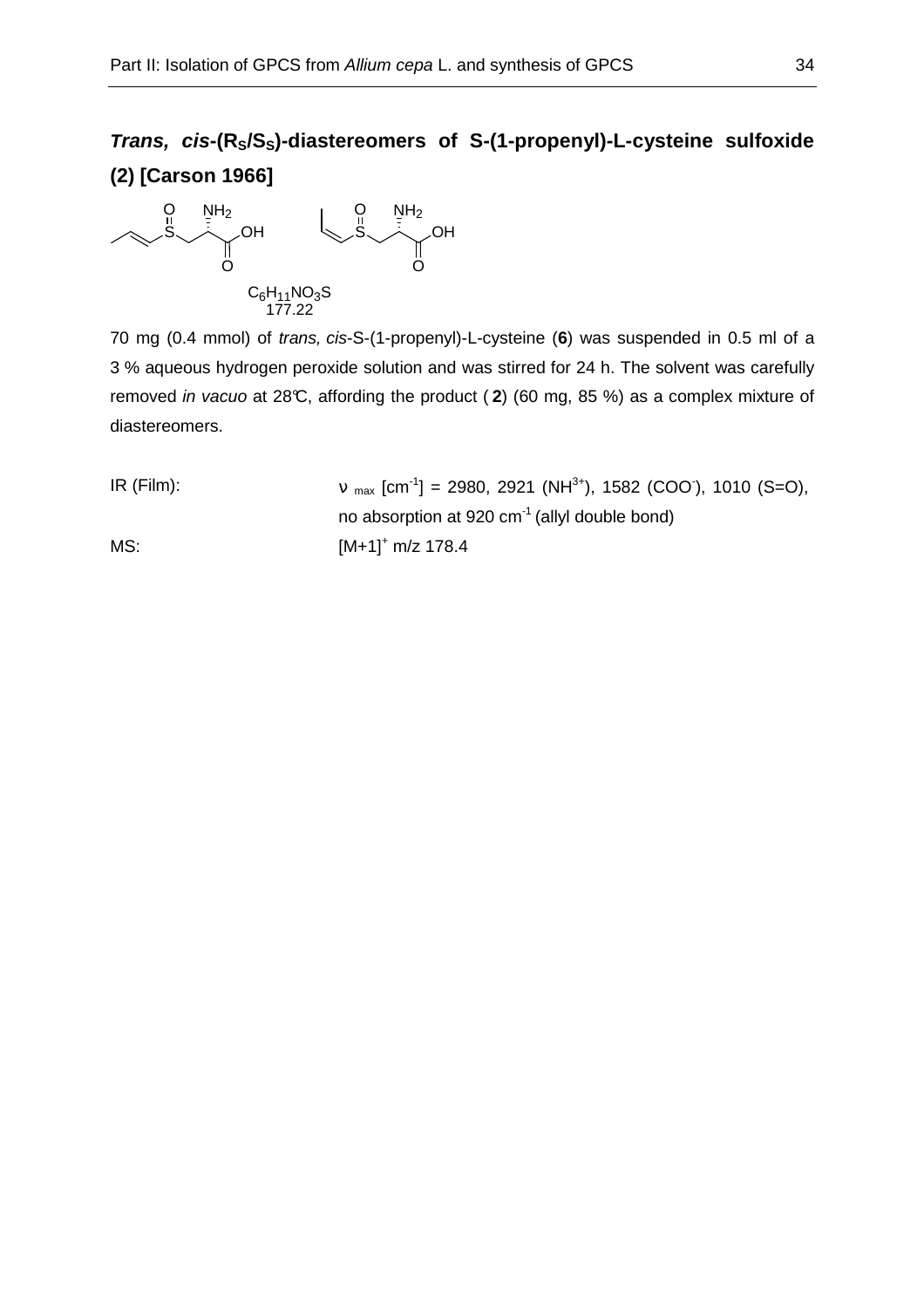### **N-Boc-L-cysteine ethyl ester (7) [Namyslo 2006]**

```
HS
Boc-NH
           OEt
         O
C_{10}H_{19}NO_4S249.33
```
Triethylamine (6.11 ml, 22.0 mmol) was added to a suspension of L-cysteine ethyl ester hydrochloride (**4**) (3.71 g, 20.0 mmol) and anhydrous tetrahydrofuran (25 ml) at 0°C. A solution of di-tert-butyl dicarbonate (4.80 g, 22.0 mmol) in 25 ml of anhydrous tetrahydrofuran was added in portions and the mixture was stirred at room temperature for 2 h. 40 ml of water was added to the solution and the solution was extracted with ethyl acetate (3x50 ml). The combined organic phases were washed with brine, dried over potassium sulphate and the solvent was removed under reduced pressure. The product was purified by flash column chromatography on silica gel (cyclohexane/ethyl acetate, 7/1, v/v) to give N-Boc-L-cysteine ethyl ester (**7**) (4.83 g, 97 %) as a white solid.

| <sup>1</sup> H NMR (300 MHz, CDCl <sub>3</sub> ): $\delta$ = 1.29 (t, J = 7.1 Hz, 3H, CH <sub>3</sub> CH <sub>2</sub> ), 1.45 (s, 9H, t-C <sub>4</sub> H <sub>9</sub> ), 2.97   |
|---------------------------------------------------------------------------------------------------------------------------------------------------------------------------------|
| (dd, $J = 4.2$ , 4.2 Hz, 1 H, SCH <sub>a</sub> ), 2.98 (dd, $J = 4.2$ , 4.2 Hz,                                                                                                 |
| 1 H, SCH <sub>b</sub> ), 4.23 (q, J = 7.1 Hz, 2H, CH <sub>3</sub> CH <sub>2</sub> ), 4.57 (ddd, J =                                                                             |
| 7.8, 4.2, 4.2 Hz, 1 H, CHN), 5.42 (br d, $J = 7.8$ Hz, 1 H, NH)                                                                                                                 |
| <sup>13</sup> C NMR (75 MHz, CDCl <sub>3</sub> ): $\delta$ = 14.2 (CH <sub>3</sub> CH <sub>2</sub> ), 27.4 (CH <sub>2</sub> S), 28.3 (OC(CH <sub>3</sub> ) <sub>3</sub> ), 54.8 |
| (CHN), 61.9 (CH <sub>3</sub> CH <sub>2</sub> ), 80.2 (OC(CH <sub>3</sub> ) <sub>3</sub> ), 155.1 (NC=O),                                                                        |
| $170.3 (OC=O)$                                                                                                                                                                  |

# **tert-Butyl (R)-2-[trans-prop-1-enylsulfanyl]-1-(ethoxycarbonyl) ethylcarbamate (8) [Namyslo 2006]**

S Boc-NH OEt O  $C_{13}H_{23}NO_4S$ 289.39

Tris(dibenzyideneacetone)-dipalladium(0)-chloroform  $(Pd_2(dba)_3$ ·CHCl<sub>3</sub>, 280 mg, 0.27 mmol), 1,1-bis(diphenylphosphino) ferrocene (499 mg, 0.90 mmol), trans-1-bromo-prop-1-ene (0.85 ml, 9.90 mmol) and anhydrous triethylamine (2.50 ml, 18.9 mmol) were added to 50 ml of anhydrous tetrahydrofuran and stirred at room temperature for 20 min and at  $40\degree$ C for further 20 min. A solution of N-Boc-L-cysteine ethyl ester (**7**) (2.246 g, 9.01 mmol) in anhydrous tetrahydrofuran (2 ml) was added dropwise to the mixture and it was kept at 40 $\mathbb C$ for 4 h. After the addition of 50 ml of water and extraction with trichloromethane (3x50 ml),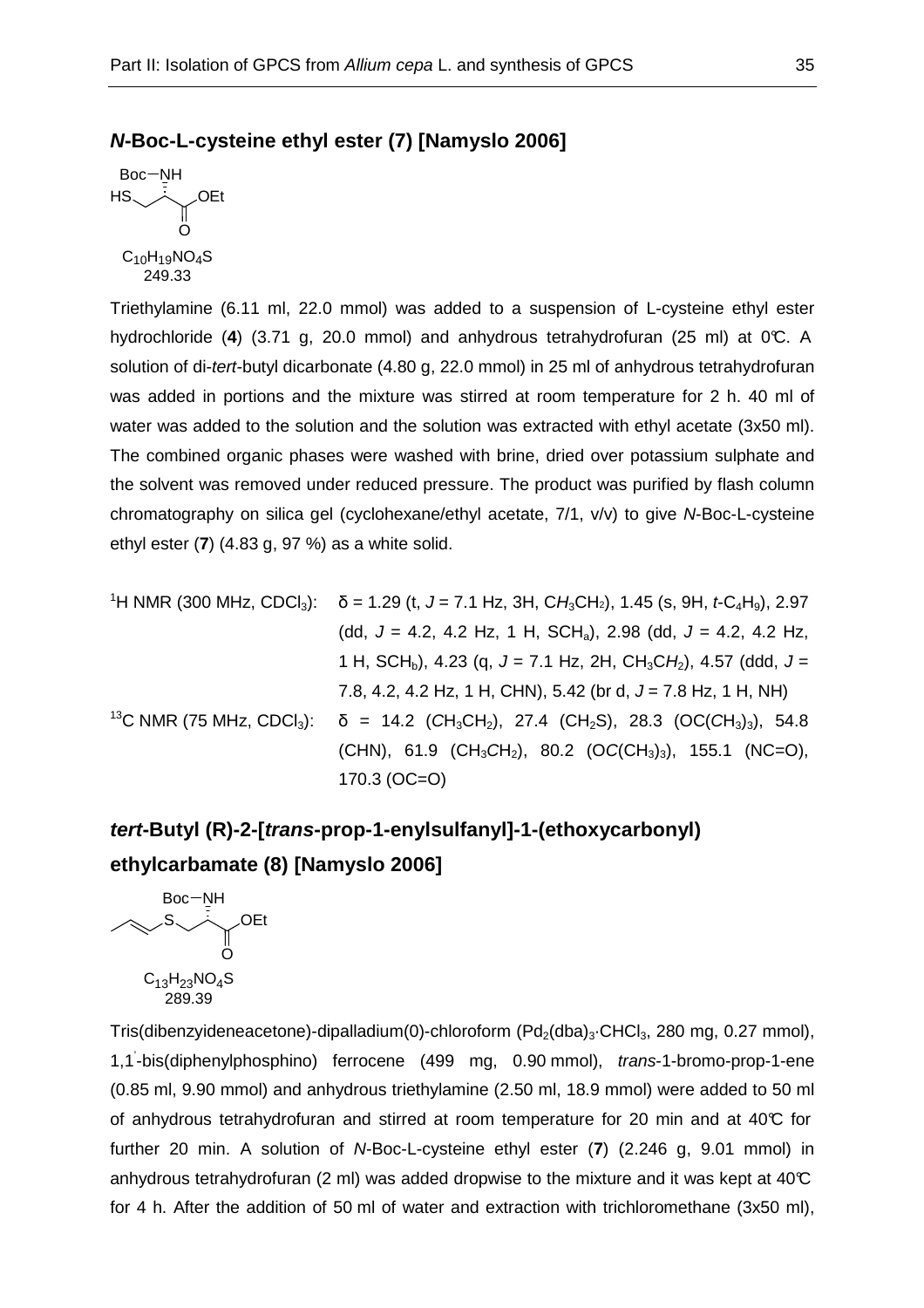the combined organic phases were dried over potassium sulphate and the solvent was evaporated *in vacuo*. The product was purified by flash column chromatography on silica gel (pentane/EtOAc, 7/1, v/v) to give pure tert-butyl (R)-2-[trans-prop-1-enylsulfanyl]-1- (ethoxycarbonyl)ethylcarbamate (**8**) (2.0 g, 76 %) as a white solid.

<sup>1</sup>H NMR (300 MHz, CDCl<sub>3</sub>): 
$$
\delta = 1.29
$$
 (t,  $J = 7.1$  Hz, 3 H,  $CH_3CH_2$ ), 1.45 (s, 9 H,  $t \text{-} C_4H_9$ ),  
\n1.73 (dd,  $J = 6.4$ , 1.2 Hz, 3 H,  $CH_3CH$ ), 3.08 (d,  $J = 4.8$  Hz,  
\n2 H,  $CH_2S$ ), 4.20 (q,  $J = 7.1$  Hz, 2 H,  $CH_3CH_2$ ), 4.54 (ddd,  
\n $J = 7.8$ , 4.8, 4.4 Hz, 1 H, CHN), 5.36 (br d,  $J = 7.8$  Hz, 1 H,  
\nNH), 5.77 (dq,  $J = 14.9$ , 6.4 Hz, 1 H,  $CH_3CH$ ), 5.86 (dq,  
\n $J = 14.9$ , 1.2 Hz, 1 H,  $CH = CHS$ )

# **(R)-2-tert-Butyloxycarbonylamino-3-[trans-prop-1-enylsulfanyl] propanoic acid (9) [Namyslo 2006]**



tert-Butyl (R)-2-[trans-prop-1-enylsulfanyl]-1-(ethoxycarbonyl)ethylcarbamate (**8**) (563 mg, 1.95 mmol) in anhydrous methanol (0.5 ml) was reacted with 1 M lithium hydroxide in methanol (3.89 ml) at 4°C for 12 h. Subsequently, 7 ml of DOWEX 50WX8 (H<sup>+</sup>) was added at the same temperature under stirring and filtered off. The filtrate was washed with ethyl acetate (3x50 ml). The aqueous layer was extracted with ethyl acetate (3x15 ml) and the combined organic layers were dried over potassium sulphate and evaporated in vacuo at 28°C to yield (R)-2- tert-butyloxycarbonylamino-3-[trans-prop-1-enylsulfanyl]propanoic acid (**9**) (450 mg, 89 %)

<sup>1</sup>H NMR (300 MHz, CDCl<sub>3</sub>): δ = 1.46 (s, 9 H, *t*-C<sub>4</sub>H<sub>9</sub>), 1.73 (dd, J = 6.4, 1.2 Hz, 3 H, CH<sub>3</sub>CH), 3.11 (d,  $J = 4.9$  Hz, 2 H, CH<sub>2</sub>S), 4.59 (ddd,  $J = 7.7$ , 4.9, 4.0 Hz, 1 H, CHN), 5.38 (br d,  $J = 7.7$  Hz, 1H, NH), 5.81  $(dq, J = 14.8, 6.4 \text{ Hz}, 1 \text{ H}, \text{CH}_3\text{CH}, 5.90 \text{ (dq}, J = 14.8, 1.2 \text{ Hz},$ 1 H, CH=CHS)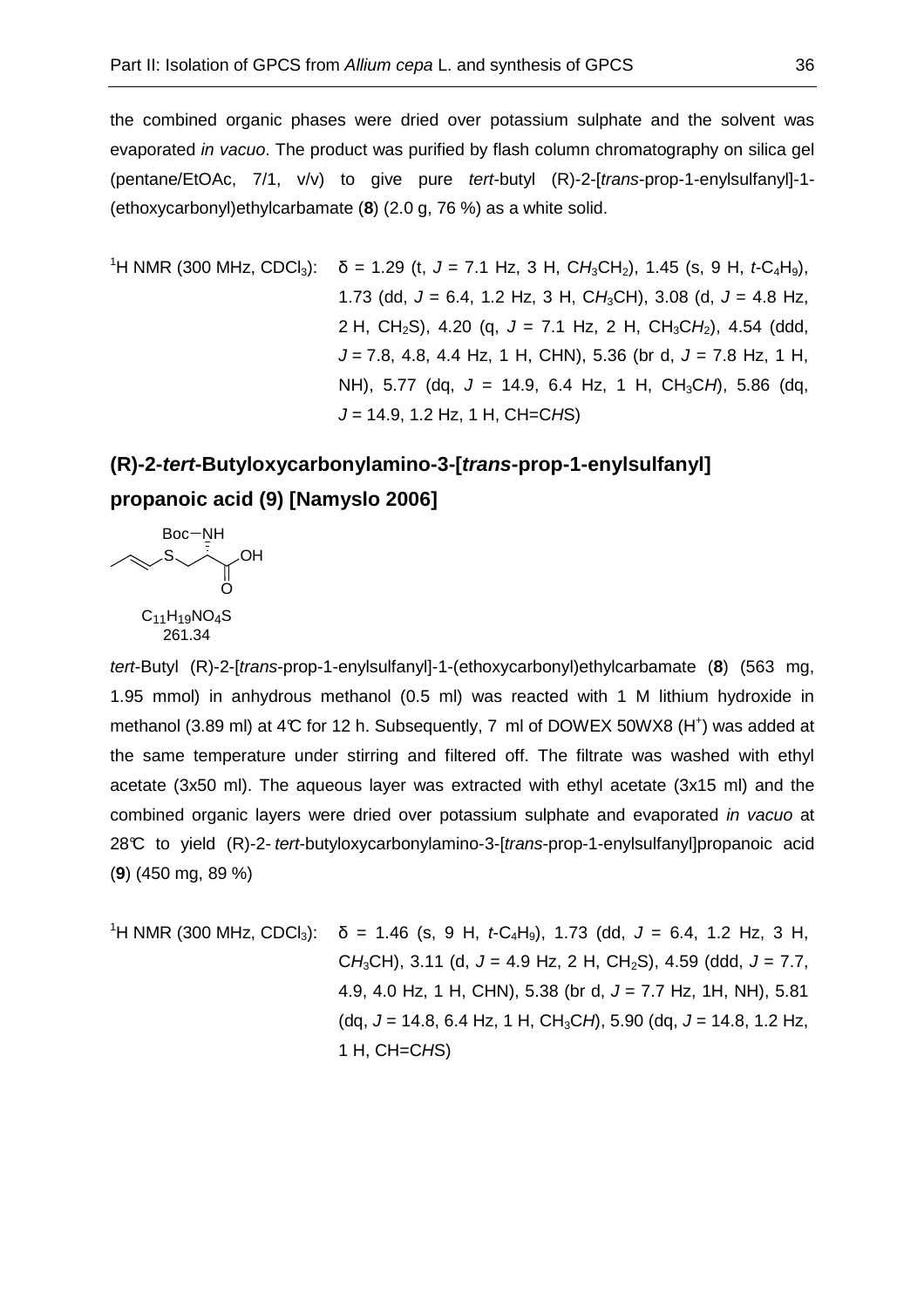### **Trans-S-(1-propenyl)-L-cysteine (6) [Namyslo 2006]**



Trifluoroacetic acid (0.17 ml, 2.30 mmol) in anhydrous dichloromethane (0.17 ml) was added to (R)-2-tert-butyloxycarbonylamino-3-[trans-prop-1-enylsulfanyl]propanoic acid (**9**) (300 mg, 1.15 mmol) and stirred for 20 h. Afterwards, 30 ml of water and 15 ml of activated Amberlyst A-21 were added in portions and stirred for 10 min. The ion exchange resin was filtered off, washed with water (10x25 ml) and the collected aqueous solution was evaporated to dryness in vacuo at 28°C to give trans-S-(1-propenyl)-L-cysteine (**6**) (130 mg, 70 %) as a white solid.

<sup>1</sup>H NMR (300 MHz, D<sub>2</sub>O): 
$$
\delta = 1.64
$$
 (br s, 3 H, CH<sub>3</sub>CH), 2.96 (dd, J = 14.9, 7.9 Hz, 1 H,  
SCH<sub>a</sub>), 3.15 (dd, J = 14.9, 3.0 Hz, 1 H, SCH<sub>b</sub>), 3.82 (m, 1 H,  
CHN), 5.83–5.91 (m, 2 H, CH=CH)

# **Trans-S-(RS/SS)-diastereomers of S-(1-propenyl)-L-cysteine sulfoxide (2) [Namyslo 2006]**



3 % of aqueous hydrogen peroxide (0.98 ml, 0.86 mmol) was reacted with trans-S- (1-propenyl)-L-cysteine (**6**) (132 mg, 0.82 mmol) overnight. Afterwards, the solvent was removed in vacuo at 28°C and the trans-S- $(R_S/S_S)$ -diastereomers of S-(1-propenyl)-Lcysteine sulfoxide (**2**) were obtained in quantitative yield as white solid.

<sup>1</sup>H NMR (300 MHz, D<sub>2</sub>O): δ (diastereomeric sulfoxide I) = 1.86 (d, J = 7.1 Hz, 3 H, CH<sub>3</sub>CH), 3.17 (dd,  $J = 13.7$ , 8.2 Hz, 1 H, SCH<sub>a</sub>), 3.56 (dd,  $J = 13.7, 5.6$  Hz, 1 H, SCH<sub>b</sub>), 4.03 (dd,  $J = 8.2, 5.6$  Hz, 1 H, CHN), 6.42 (d,  $J = 14.3$  Hz, 1 H, CH=CHS), 6.63 (dq, 1 H,  $J =$ 14.3, 7.1 Hz,  $CH_3CH$ ) δ (diastereomeric sulfoxide II) = 1.87 (d, 3 H, J = 7.1 Hz, CH<sub>3</sub>CH), 3.34 (m, 2 H, SCH<sub>2</sub>), 4.09 (dd, J = 8.0, 4.0 Hz, 1 H, CHN), 6.42 (d,  $J = 14.3$  Hz, 1 H, CH=CHS), 6.58 (dq,  $J = 14.3, 7.1$  Hz, 1 H, CH<sub>3</sub>CH)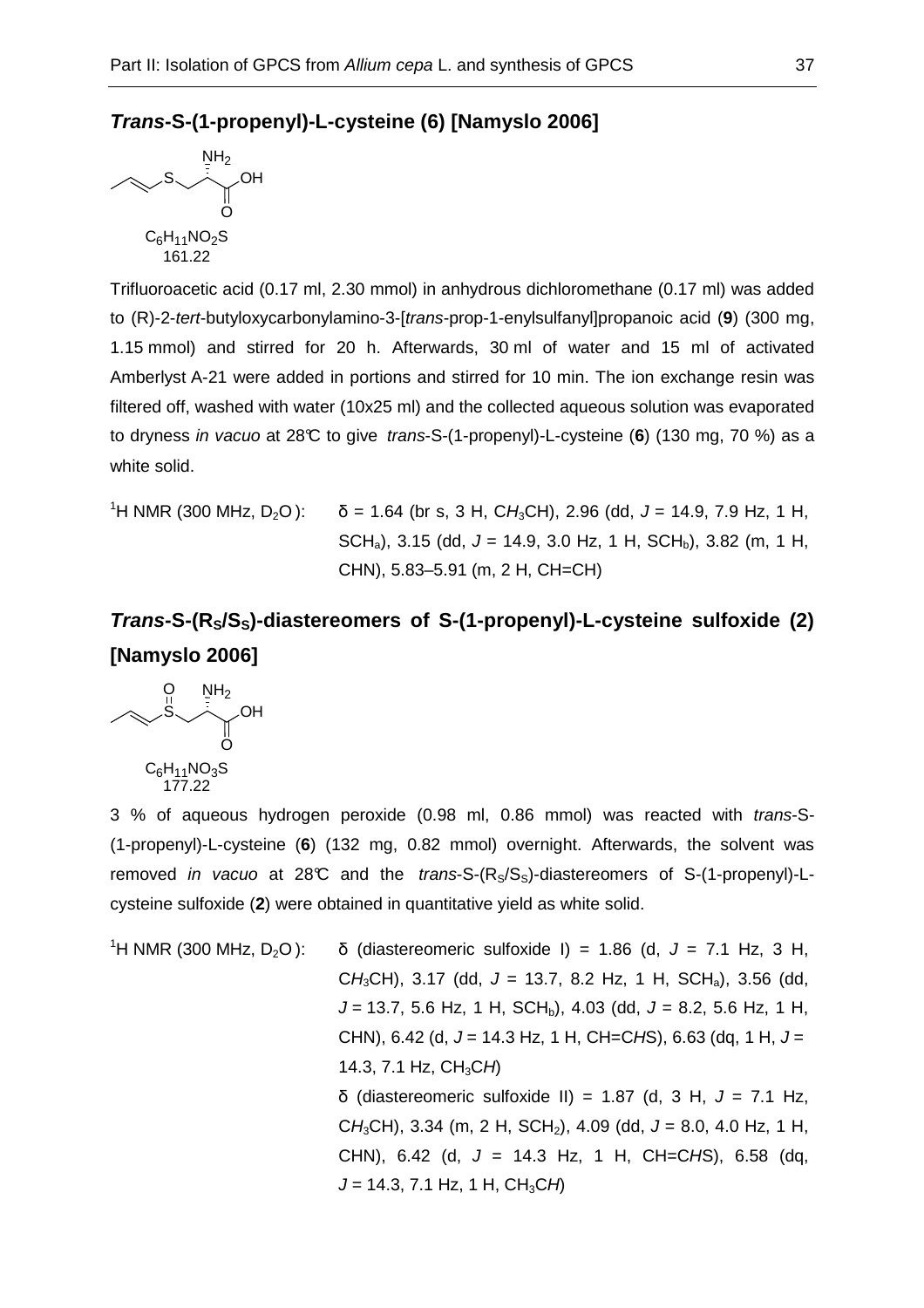## **Boc-L-glutamyl-α-t-butyl-N-oxo-succinimide ester (10) [Lawson 1991]**



1,3-Dicyclohexylcarbodiimide (240 mg, 1.163 mmol) was added to a solution of Boc-L-glutamic acid-α-t-butyl ester (350 mg, 1.155 mmol) and N-hydroxy-succinimide (135 mg, 1.173 mmol) in 3 ml of tetrahydrofuran at -20°C. The mixture was allowed to warm to room temperature and stirring was continued for 12 h. 0.1 ml of glacial acetic acid was added and the mixture was stirred for another 1 h. The reaction mixture was diluted with 15 ml of ethyl acetate and filtered. The filtrate was washed with an ice-cold solution of 5 % sodium hydrogencarbonate in water (20 ml), water (10 ml) and brine (10 ml). Then it was dried using potassium sulphate and evaporated to give the Boc-L-glutamyl-α-t-butyl-N-oxosuccinimide ester (**10**) (380 mg, 83 %).

|     | <sup>1</sup> H-NMR (300 MHz, CDCl <sub>3</sub> ): δ [ppm] = 1.45 (s, 9H, Bu <sup>t</sup> ), 1.48 (s, 9H, Bu <sup>t</sup> ), 1.96-2.08 (m,          |
|-----|----------------------------------------------------------------------------------------------------------------------------------------------------|
|     | 2H, $\beta$ CH <sub>2</sub> Glu), 2.19-2.37 (m, 2H, $\beta$ CH <sub>2</sub> Glu), 2.47-2.78 (m, 3H,                                                |
|     | $\alpha$ CH <sub>3</sub> Glu), 2.83 (s, 4H, CH <sub>2</sub> NSu), 5.15 (d, J = 7.2 Hz, 1H, NH)                                                     |
|     | <sup>13</sup> C-NMR (75 MHz, CDCl <sub>3</sub> ): δ [ppm] = 24.6 (CH <sub>2</sub> NSu), 27.2 (βCH <sub>2</sub> Glu), 27.8 (Bu <sup>t</sup> ), 28.1 |
|     | (Bu <sup>t</sup> ), 52.9 (CHNH), 79.9 (CBu <sup>t</sup> ), 82.4 (CBu <sup>t</sup> ), 155.2 (C=O),                                                  |
|     | 167.8 (C=O), 169.8 (2 C=O), 170.6 (C=O)                                                                                                            |
| MS: | $[M+1]^+$ m/z 401.4                                                                                                                                |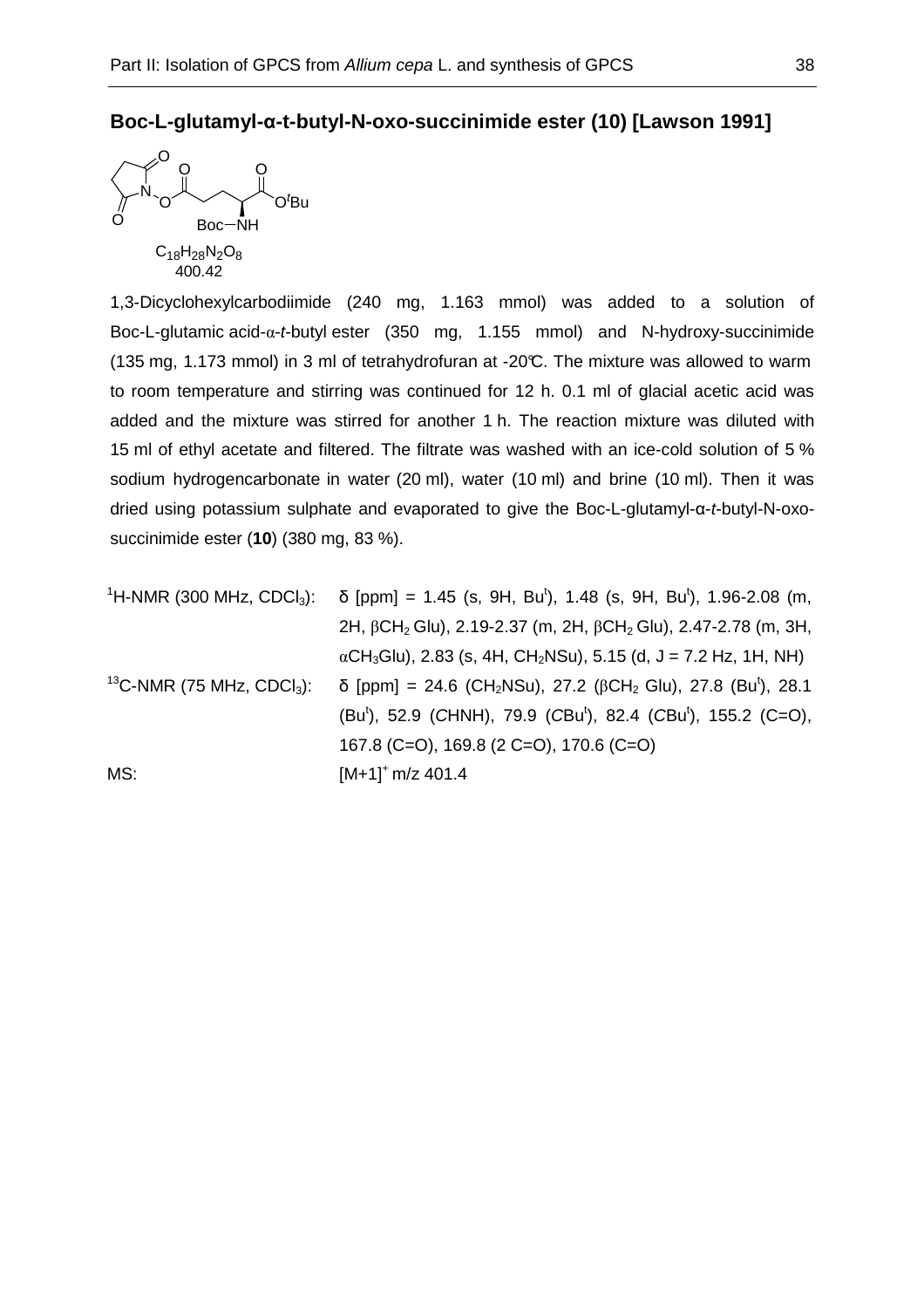# **7.3 Results and discussion**

## **7.3.1 Isolation of GPCS from Allium cepa L.**

200 g of lyophilised onion powder was extracted with ethanol (15 %; v/v) and yielded in 150 g (75 %; w/w) of onion extract. A total of 10 cationic exchange column chromatographies were performed, each with 12 g of ethanolic extract. In sum, 9.13 g of GPCS-containing fractions were obtained corresponding to 4.6 % (w/w) of lyophilised onion powder. These fractions were used to perform anionic exchange column chromatographies which yielded in 1.58 g of GPCS-containing fractions (0.8 %; w/w). Finally, MPLC of 913 mg of these fractions yielded 313 mg of pure GPCS (0.2 %; w/w). This amount is lower than that obtained by Wetli et al. [Wetli 2005] (0.7 %; w/w) which might be attributed to different contents of GPCS in the starting material. An overview over the extraction is given in Figure 11.

Figure 11: Overview of the isolation of GPCS from onion

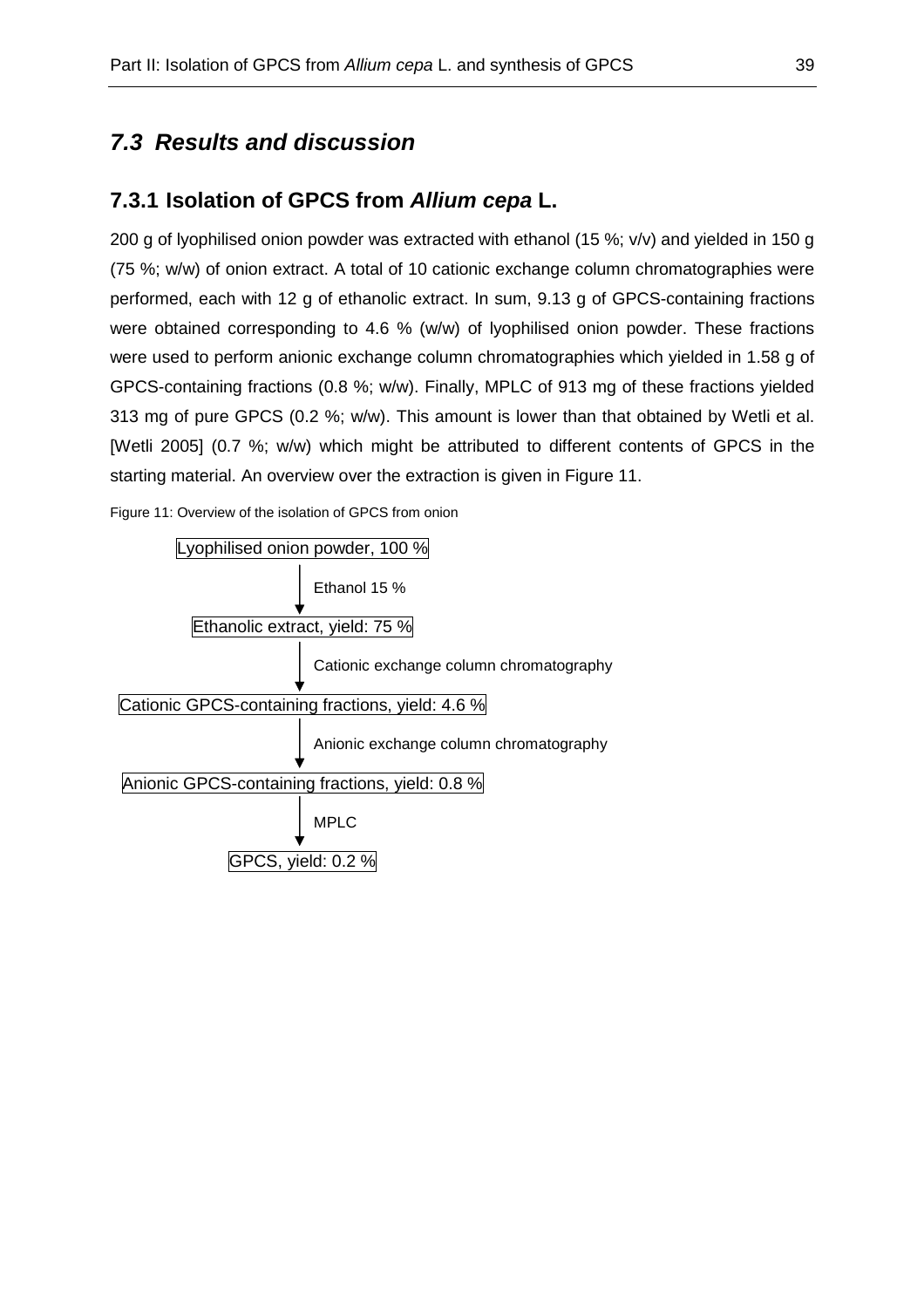## **7.3.2 Synthesis of GPCS**

The synthesis of GPCS (**1**) consisted of three main parts:

- 1. Synthesis of trans-S-1-propenyl-L-cysteine sulfoxide,
- 2. Synthesis of N-protected and carboxyl-activated L-glutamic acid and
- 3. Coupling of these two molecules.

## **Synthesis of trans-S-1-propenyl-L-cysteine sulfoxide (2) [Namyslo 2006]**

To synthesise trans-S-1-propenyl-L-cysteine sulfoxide (**2**) two different pathways were performed.

#### Pathway I

Attempts to obtain trans-S-1-propenyl-L-cysteine sulfoxide (**2**) by the first procedure led to a mixture of the trans- and cis-isomers of S-1-propenyl-L-cysteine sulfoxide (**2**) (Figure 12).

Figure 12: Synthesis of trans, cis-S-1-propenyl-L-cysteine sulfoxide



L-Cysteine hydrochloride (**3**) was alkenylated with allyl bromide [Lawson 1991]. It was performed in the presence of sodium in ethanol and yielded 78 % of S-(2-propenyl)-Lcysteine. In the next two steps, S-allyl-L-cysteine (**5**) was isomerised and oxidised to trans, cis-S-(1-propenyl)-L-cysteine sulfoxide (**2**). Two different options were pursued. S-Allyl-L-cysteine (**5**) was oxidised with hydrogen peroxide and yielded the sulfoxide as a mixture of diastereomers [Yu 1994]. Attempts to isomerise this product with potassium tertbutoxide in dimethyl sulfoxide according to Carson et al. [Carson 1966] failed. This might be explained by the configurations of S-(2-propenyl)-L-cysteine (**11**) possibly resulting in a 6-membered transition state (**12**).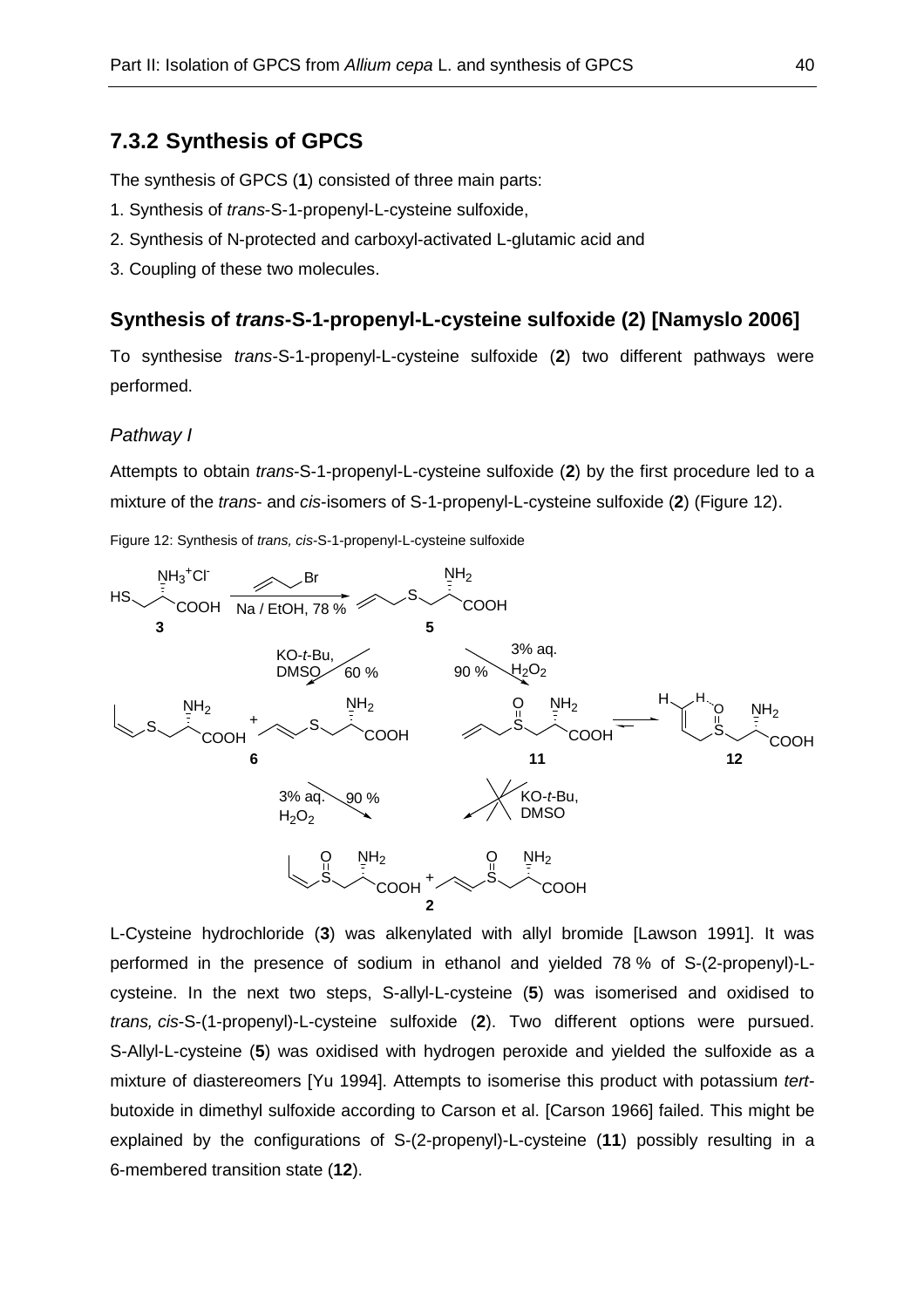Because this option was not successful, the order of isomerisation and oxidation was changed. Treatment of S-allyl-L-cysteine (**5**) with potassium tert-butoxide in dimethyl sulfoxide resulted in a mixture of trans, cis-S-(1-propenyl)-L-cysteine (**6**) [Carson 1966] with the cis- isomer as the major product (60 % yield). To improve the yield of the trans product longer reaction times (7 days) are necessary. Oxidation of *trans, cis-S-(1-propenyl)-L*cysteine (**6**) was performed with an aqueous solution of 3 % aqueous hydrogen peroxide leading to trans, cis-diastereoisomers of S-(1-propenyl)-L-cysteine sulfoxide (**2**) (90 % yield, modification of the method described in [Yu 1994]).

#### Pathway II

Because the first pathway resulted in a mixture of trans- and cis-S-(1-propenyl)-L-cysteine sulfoxide (**2**), a second pathway was performed to obtain exclusively the trans product (Figure 13).

Figure 13: Synthesis of trans-S-1-propenyl-L-cysteine sulfoxide



First, commercially available L-cysteine ethyl ester hydrochloride (**4**) was Boc-protected using di-tert-butyl dicarbonate and triethylamine in tetrahydrofuran, yielding N-Boc-L-cysteine ethyl ester (**7**) (98 %). Coupling with trans-1-bromoprop-1-ene in tetrahydrofuran under the catalysis of palladium(0) and purification by flash column chromatography, led to the trans-(prop-1-enyl) derivative (**8**) in 80 % yield from N-Boc-L-cysteine ethyl ester (**7**). The ethyl ester (**8**) was hydrolysed with lithium hydroxide giving the lithium carboxylate of **8**. To obtain the propanoic acid (**9**), a cationic exchange resin was used, yielding 94 % of the product. The N-Boc deprotection was performed with trifluoroacetic acid in dichloromethane and yielded the unprotected amino acid derivative (**6**) (78 %). A quantitative oxidation of trans-S-(1-propenyl)-L-cysteine (**6**) was achieved by using an aqueous solution of 3 % hydrogen peroxide.

#### **Synthesis of N-protected and** γ**-carboxyl-activated L-glutamic acid**

Boc-L-glutamyl-α-t-butyl-N-oxo-succinimide ester (**10**) was generated from N-hydroxysuccinimide (**13**), Boc-L-glutamic acid-α-t-butyl ester (**14**) and dicyclohexylcarbodiimide (DCC) in tetrahydrofuran and, yielding 83 % of the product [Lawson 1991] (Figure 14).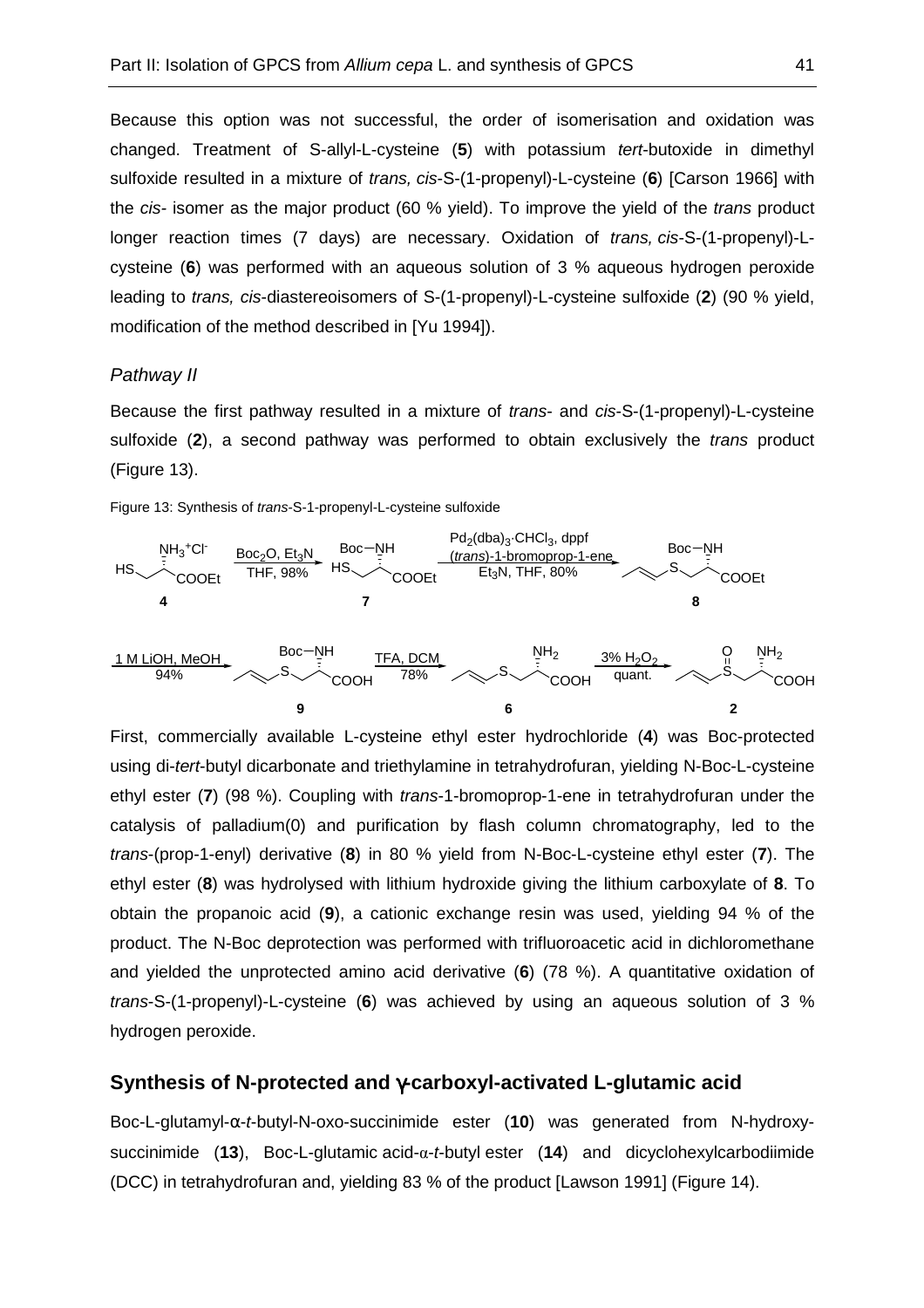

#### Figure 14: Synthesis of Boc-L-glutamyl-α-t-butyl-N-oxo-succinimide ester

# **Coupling of trans-S-(1-propenyl)-L-cysteine sulfoxide (2) and N-protected and carboxyl-activated L-glutamic acid**

In order to obtain GPCS (**1**) the strategy was to couple trans-S-(1-propenyl)-L-cysteine sulfoxide (**2**) with N-protected and carboxyl-activated L-glutamic acid (**10**). This compound is known to react predominantly at the γ-function.

The Boc-group was selected for N-protection because it can easily be removed by trifluoroacetic acid in dichloromethane. In order to check the feasibility of amide coupling and to find optimal conditions for this reaction, different bases, solvents and reaction times for the amide coupling were tested (Table 11). Unfortunately, the product could not be formed.

Table 11: Working conditions for the coupling of Boc-L-glutamyl-α-t-butyl-N-oxo-succinimide ester and trans-S- (1-propenyl)-L-cysteine sulfoxide (2)

| Base                     | Solvent           | Time of reaction | Product     |
|--------------------------|-------------------|------------------|-------------|
| Triethylamine            | Acetone           | $1 - 7$ days     | No reaction |
| Sodium hydrogencarbonate | Acetonitrile      | $1 - 7$ days     | No reaction |
| Triethylamine            | Dimethylformamide | 1 dav            | No reaction |

Figure 15: Amide coupling of trans-S-(1-propenyl)-L-cysteine sulfoxide (**2**) with N-protected and carboxylactivated L-glutamic acid (**10**)



It is supposed that the coupling reaction with activated glutamic acid under standard conditions results in decomposition of S-(1-propenyl)-L-cysteine sulfoxide (**2**). The fact that the evaporation of **2** has to be performed at very mild conditions, at 28°C, and decomposition was observed when the temperature was increased, indicates instability of the substance. A second possibility is the internal elimination of sulfoxides to form olefins and sulfenic acids which may inhibit the coupling process (Figure 16) [Cubbage 2001].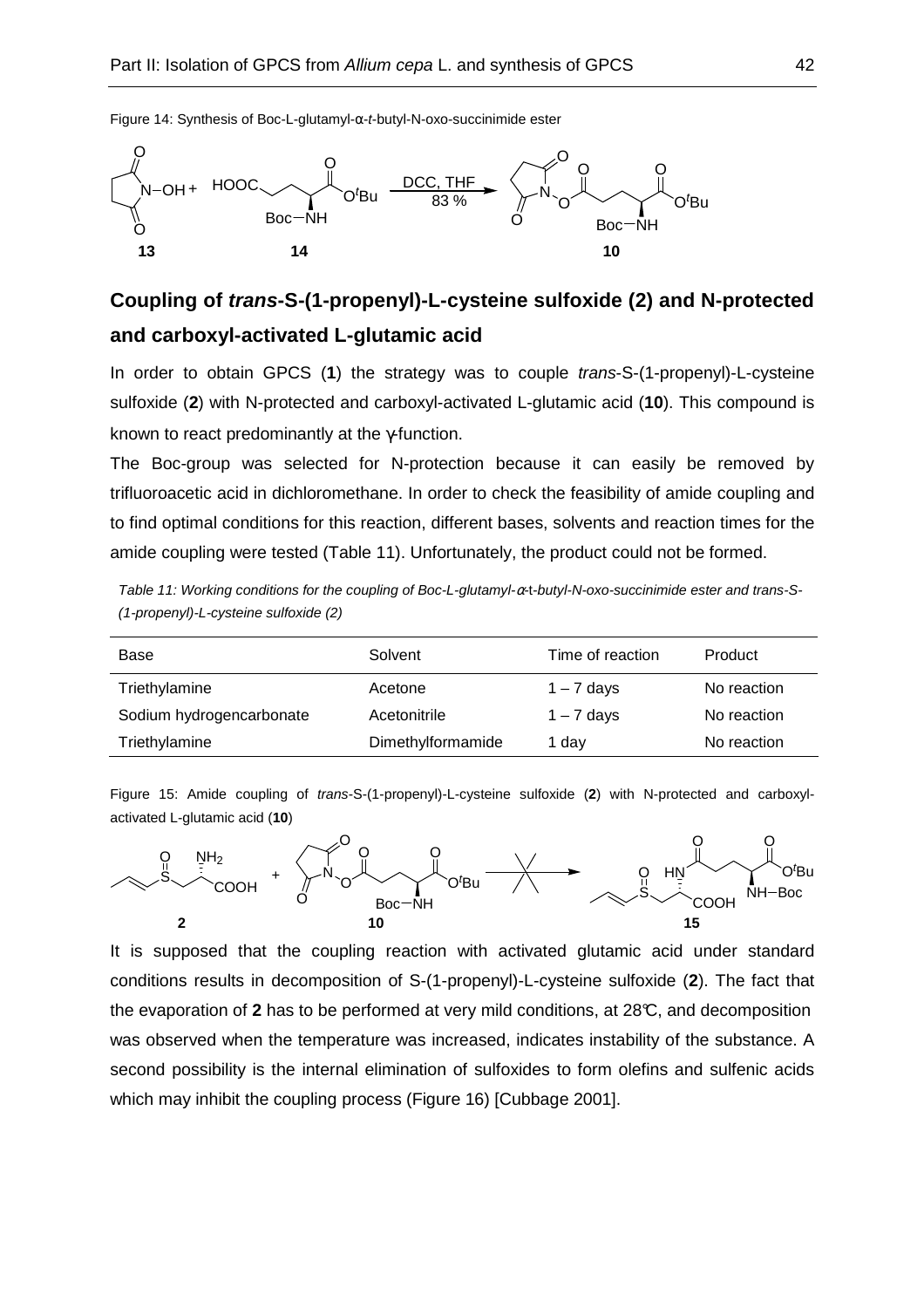Figure 16: Internal elimination of sulfoxides



Therefore, coupling at an earlier stage of the synthesis might lead to the desired product (Figure 17).

Figure 17: Alternative coupling strategy I



Furthermore, more efficient carboxyl activation groups for the coupling with the alpha amino acid could be tested. One possibility to couple the two amino acids might be the reaction of **6** with the N-protected L-glutamic anhydride (**18**), which is known to react predominantly at the gamma carbonyl function (Figure 18). This protocol has been used by Van den Broek et al. in the total synthesis of gamma-glutamylmarasmine [Van den Broek 1987].

Figure 18: Alternative coupling strategy II



In addition, different protecting groups have to be taken into account. For N-protection the phthaloyl group, which can be removed by hydrazinolysis, as well as the Fmoc (9-Fluorenylmethyloxycarbonyl) could be investigated.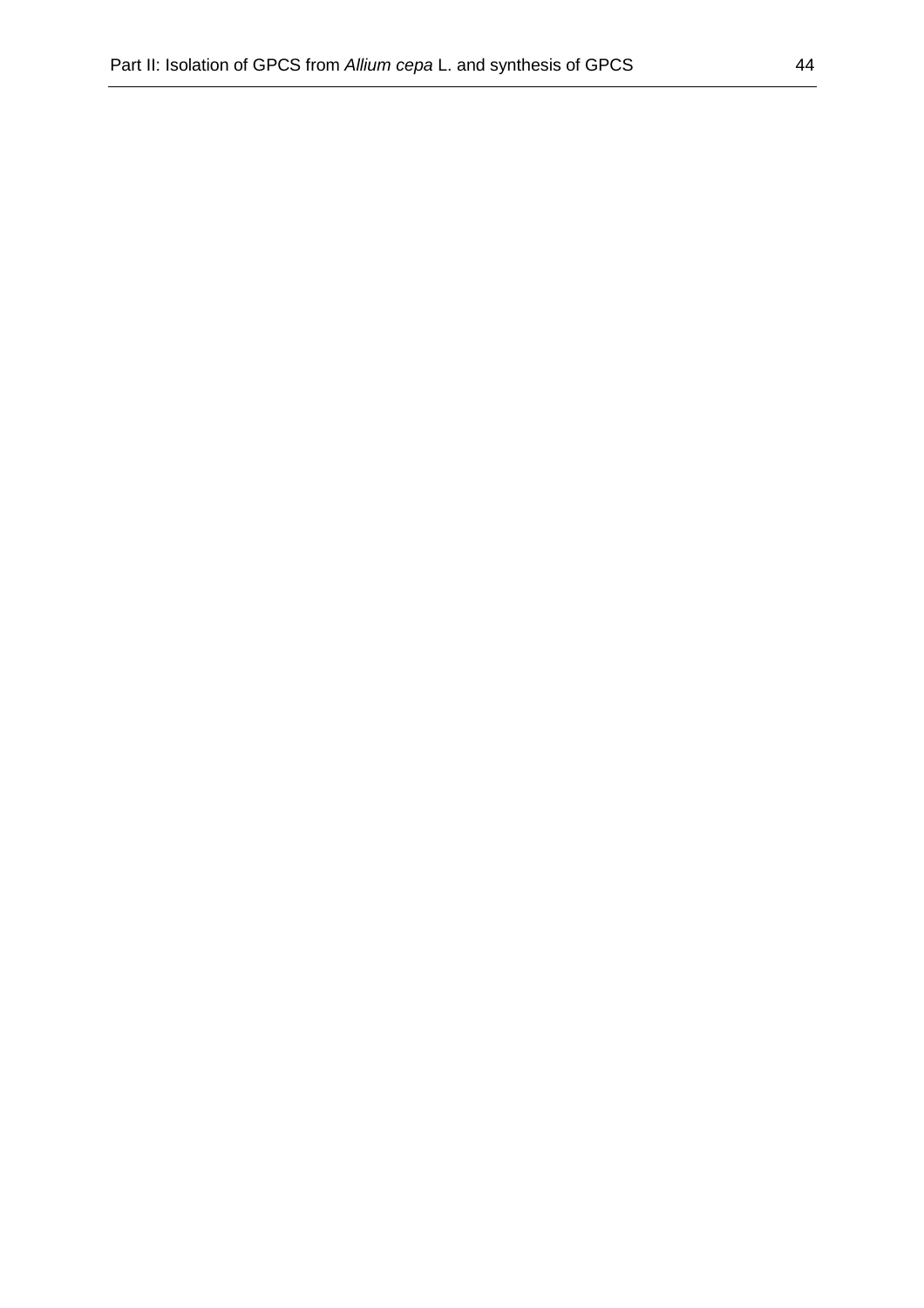# **8 Part III: Pharmacodynamic and pharmacokinetic properties of GPCS in vitro and in vivo**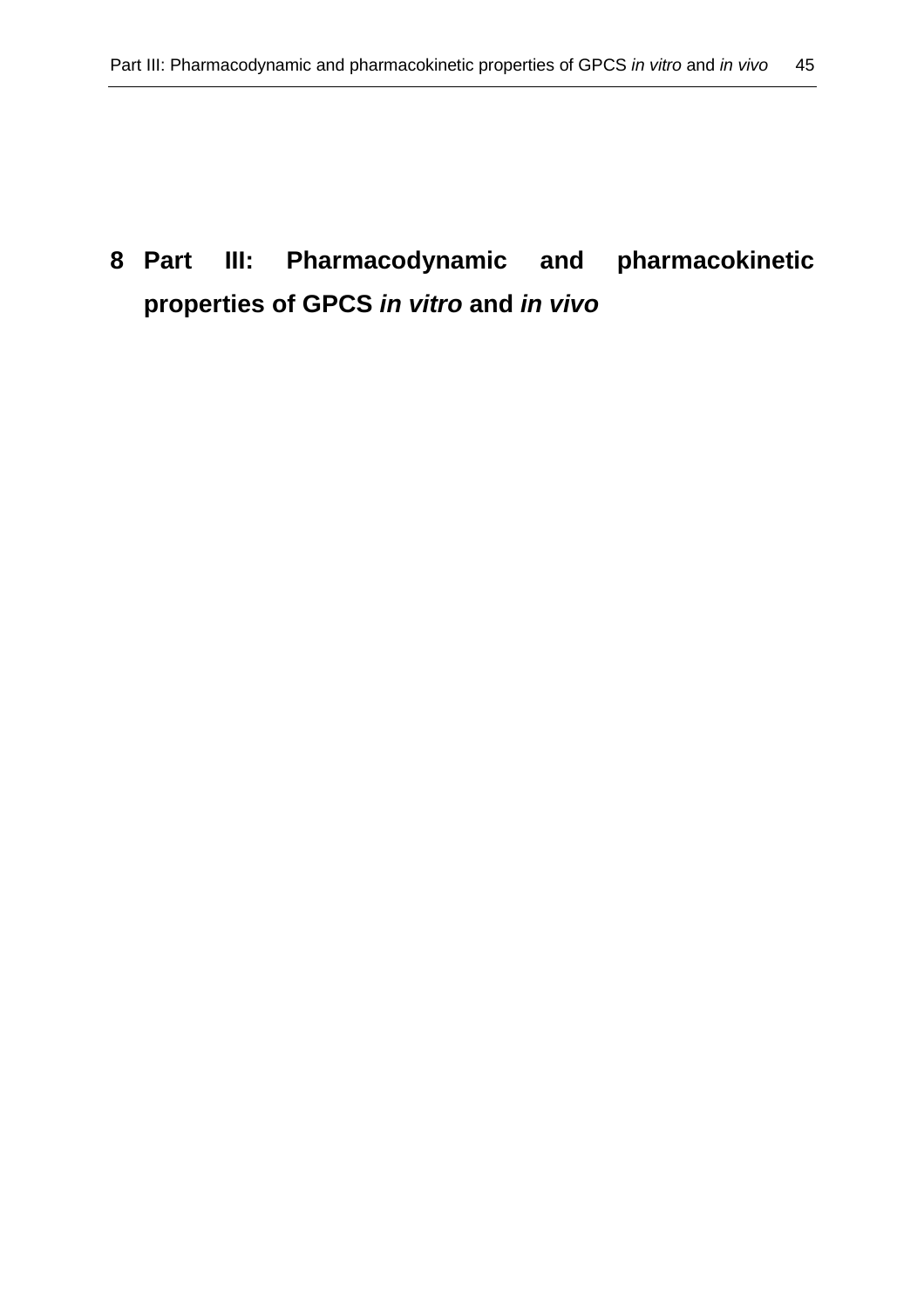# **8.1 Materials and methods**

# **8.1.1 Effects of GPCS on the activity, activation and recruitment of osteoclasts in vitro**

This section contains the description of materials and methods used to determine the effect of GPCS on the activity, activation and development of OCs.

## **Materials**

Medium 199, N-(2-hydroxyethyl)piperazine-N′-(2-ethanesulfonic acid) solution (HEPES), Triton X-100, Hoechst H33342, calcitonin, paraformaldehyde (PFA), concentrated hydrochloric acid, L-cysteine, 1 M tartrate solution, 2.5 M acetate solution pH 5.2, napthol AS-BI phosphoric acid 12.5 mg/ml in N,N-dimethyl formamide, bovine serum albumin (BSA) and Fast Garnet GBC Salt were purchased at Sigma-Aldrich and Merck. Minimum essential medium with Earle's salts and without phenol red (MEM), alpha-minimum essential medium with Earle's salts ( $\alpha$ -MEM), minimum essential medium with Hanks's salts (MEM Hank's), penicillin-streptomycin-solution (P/S; containing 10'000 units/ml penicillin G sodium and 10'000 µg/ml streptomycin sulphate in 0.85 % saline), fetal bovine serum (FBS), and glutamine were obtained from Gibco. Alexa Fluor 488 phalloidine was purchased from Molecular Probes, RANKL from Peprotech, IMMU-MOUNT from Thermo Shandon, and M-CSF was a gift from Chiron Corporation. Phosphate buffered saline (PBS) was prepared with 8.0 g/l of sodium chloride, 1.44 g/l of disodium hydrogen phosphate dihydrate, 0.2 g/l of potassium chloride and 0.2 g/l of potassium dihydrogen phosphate in bidistilled water. These chemicals were obtained from Sigma-Aldrich or Merck. γ-Glutamyl-L-cysteine-ethylester, glycyl-L-cysteine, glutamyl-glycine and glycyl-L-valine were purchased from Bachem. S-Allyl-L-cysteine was synthesised according to the procedure described in chapter 7 Part II: Isolation of GPCS from Allium cepa L. and synthesis of GPCS. Bidistilled water was prepared in house.

Glass coverslips were purchased from Marienfeld GmbH & Co. KG. Dentin slices were in house custom made from ivory goods confiscated by customs. Sputter coating of dentin slices with gold was performed on a sputter machine SCD 004 from BALZERS UNION Limited.

All cell culture media were supplemented with 1 % P/S.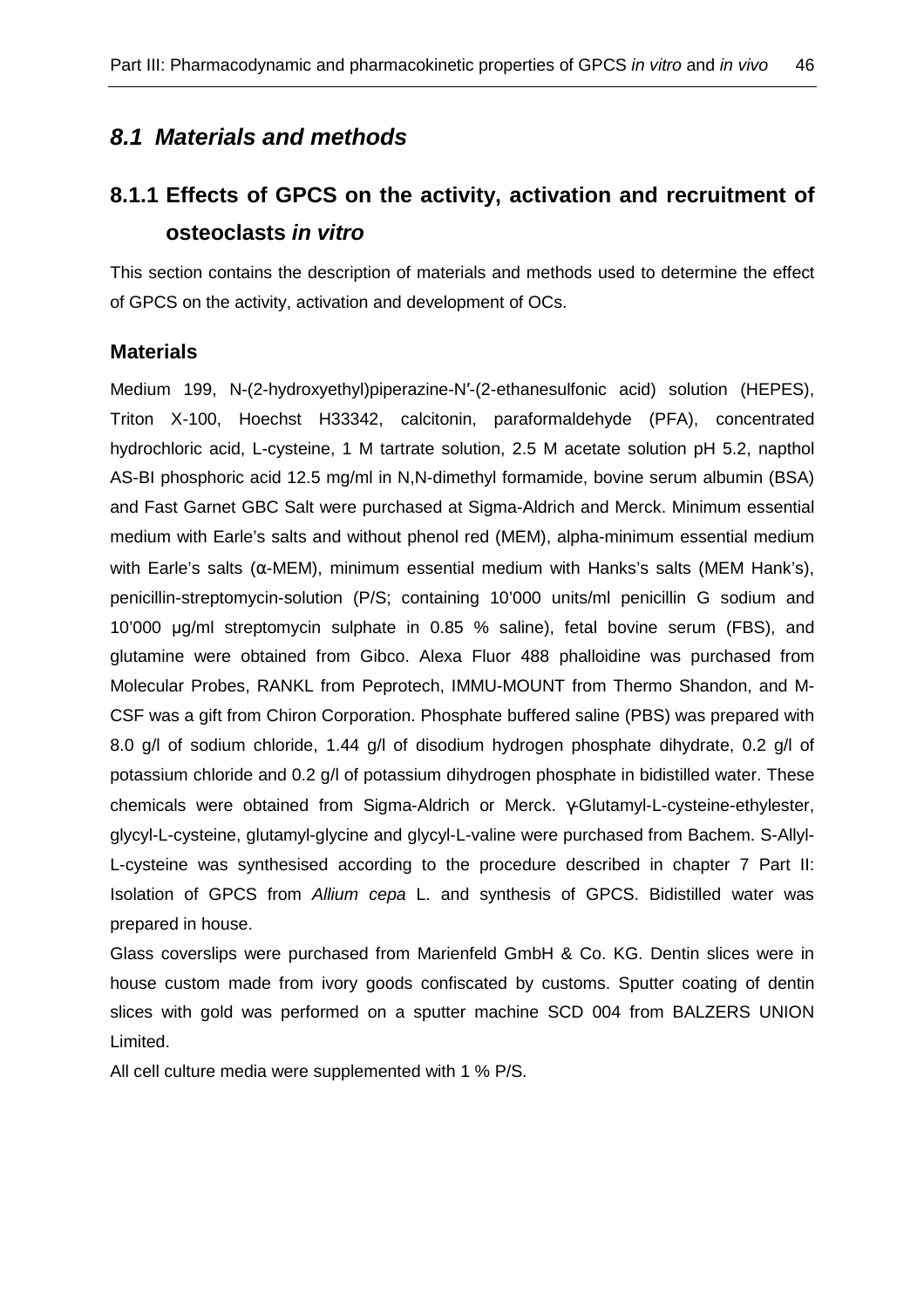## **Study of osteoclast activity I: actin ring assay**

#### Isolation of osteoclasts from neonatal rat bones

OCs were isolated from femora and tibiae of 2-day-old Wistar Hanlbm rats (bred in house at the Central Animal Facility of the Medical Faculty). The bones were cut into small pieces in Medium 199 containing 20 mM HEPES (pH 7.3). After repeated (three times) washing, the supernatants were pooled and centrifuged. The cell pellet was resuspended in Medium 199 containing 10 % heat-inactivated FBS (FBS Hia). 50 µl aliquots of the cell suspension were placed on ø 13 mm glass coverslips. Before use, these coverslips were coated overnight with a 0.9 % solution of sodium chloride containing 30 % FBS Hia, washed with water and dried. OCs isolated from femora and tibiae from eight rats were usually distributed onto 32 coverslips.

To allow adherence of OCs, the coverslips were incubated at 37°C for 1 h. Non-adherent cells were removed by washing two times with Medium 199 containing 10 % FBS Hia. Thereafter, the coverslips were transferred into 24-well-plates containing Medium 199 supplemented with 10 % FBS Hia and were incubated at 37°C. After 3 h the medium was changed and the cells were again incubated for 15 min, if not stated otherwise. The medium was removed and Medium 199 containing 10 % FBS Hia, with or without test substances, was added.

#### Staining of actin and nuclei

After removal of the culture medium, the cells were fixed with 3 % PFA in PBS for 10 min and washed three times with PBS. The cells were permeabilised with 0.25 % Triton X-100 in PBS on ice for 5 min and then washed again two times with cooled PBS.

Subsequently, the cells were stained for actin by putting the coverslips upside down on drops of 30 µl Alexa Fluor 488 phalloidine (5 Us/ml, dissolved in PBS with 1 % BSA) in a box with a humid atmosphere for 40 min. After carefully dipping the coverslips two times in PBS, the nuclei were stained with the same method with Hoechst H33342 (5 µg/ml, dissolved in PBS) for 5 min. The coverslips were subsequently gently washed twice with demineralised water and dried at room temperature before they were embedded on microscope slides with IMMU-MOUNT.

The slides were blinded and the number of multinucleated OCs (nuclei > 2) and the number of OCs containing actin ring(s) were counted on a Nikon Eclipse E800 microscope (actin, excitation: 465 – 495 nm, fluorescence: 515 – 555 nm, beam splitter reflecting light < 505 nm; nuclei, excitation: 340 – 380 nm, fluorescence: 455 – 485 nm, beam splitter reflecting light < 400 nm). The number of OCs containing one or more actin rings was expressed as percentage of the total number of OCs and is a measure of activation of OCs.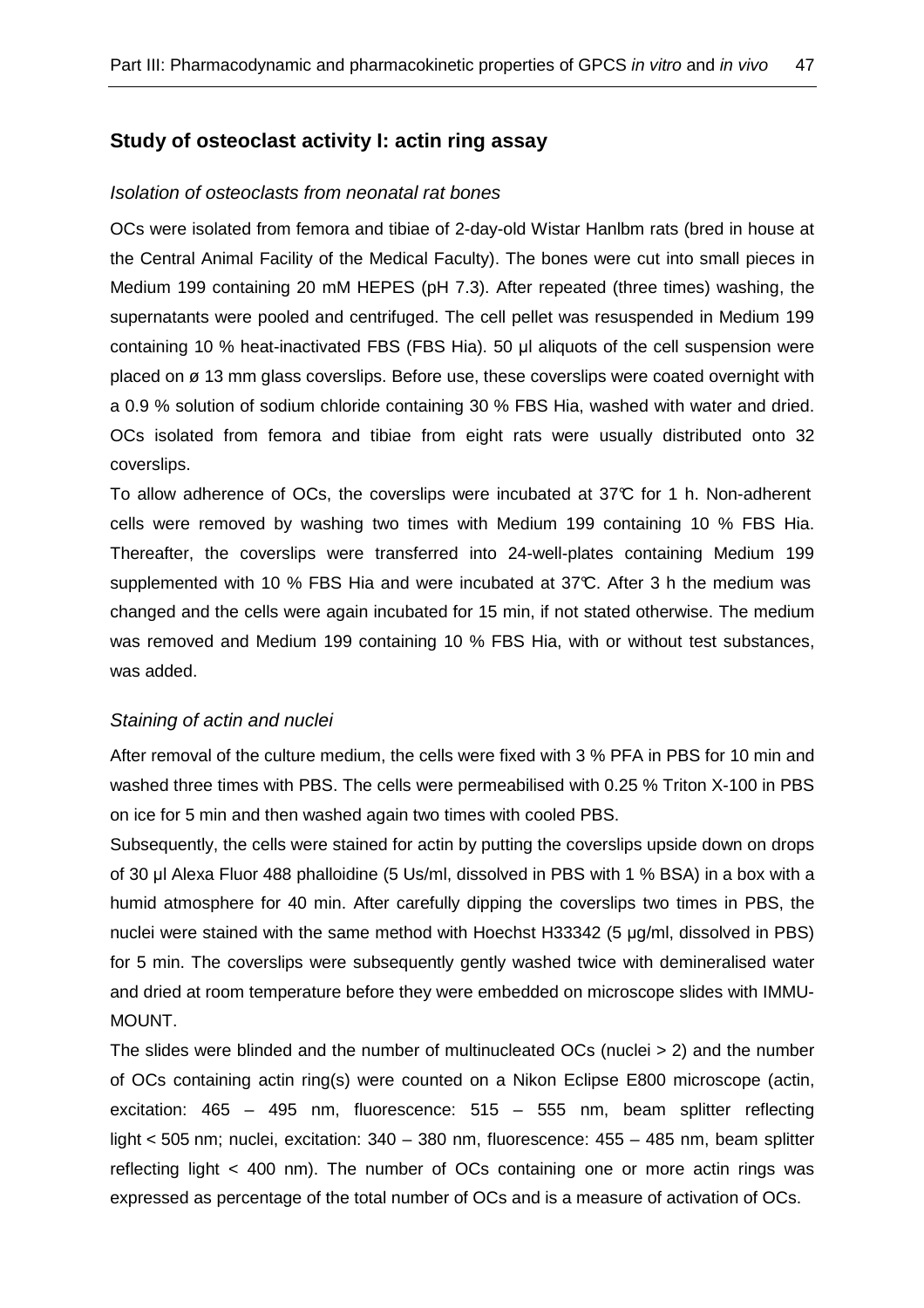## **Study of osteoclast activity II: pit assay**

#### Isolation of osteoclasts from neonatal rat bones

OCs were isolated from bones of 2-day-old rats by the following procedure. A) Femora were dissected in MEM. After removal of soft tissues, the bones were finely chopped in MEM supplemented with 10 % FBS and acidified with 10 mmol/l hydrochloric acid. The supernatant was transferred to a 15-ml flask. B) The remaining bone pieces were washed twice with acidified MEM containing 10 % FBS. The supernatant was collected and pooled with the supernatant collected in step A). C) This cell suspension was vortexed for 20 sec and allowed to settle for 30 sec. The supernatant was transferred into a new 15-ml flask. D) 3 ml of acidified MEM containing 10 % FBS were added to the remaining bone pieces and the suspension was vortexed for 20 sec. After 30 sec the supernatant was combined with the supernatant collected in step C).

800 µl of the cell suspension was placed on 8 dentin slices which were placed in one well. After incubation for 45 min in 5 % carbon dioxide  $(CO<sub>2</sub>)/95$  % air at 37°C to allow cells to adhere, the dentin wafers were rinsed by dipping them carefully into sterile PBS. They were transferred into 48-well plates, which contained the pre-equilibrated test substances (dissolved in MEM with 10 % FBS) or MEM with 10 % FBS alone as control. The slices were incubated at 37°C in 5 % CO  $_2$ /95 % air for 24 h.

#### Quantitation of osteoclasts and resorption

To stop the resorption, the cells were fixed with 3 % PFA in PBS for 10 min and thereafter washed three times with demineralised water. To visualise the OCs, the cells were stained for tartrate resistant acid phosphatase (TRAP). For the preparation of the staining solution, 41 ml of demineralised water, 5 ml of a 1 M tartrate solution, 2 ml of a 2.5 M acetate solution pH 5.2 and 2 ml of Napthol AS-BI phosphoric acid 12.5 mg/ml in N,N-dimethyl formamide were mixed for 1 min with 10 – 15 mg Fast Garnet GBC Salt. The solution was filtered and used to stain the cells for 7 min. Finally, the dentin wavers were washed three times with demineralised water and air dried.

Multinucleated OCs (nuclei ≥ 2) were counted on a Nikon Optiphot microscope.

The cells were removed from the dentin wavers by gentle brushing with a toothbrush in 70 % isopropanol and afterwards in demineralised water. The absence of cells and debris was assessed with a microscope. The dentin discs were sputter-coated with gold and the resorption pits were counted blind on a Nikon Optiphot microscope.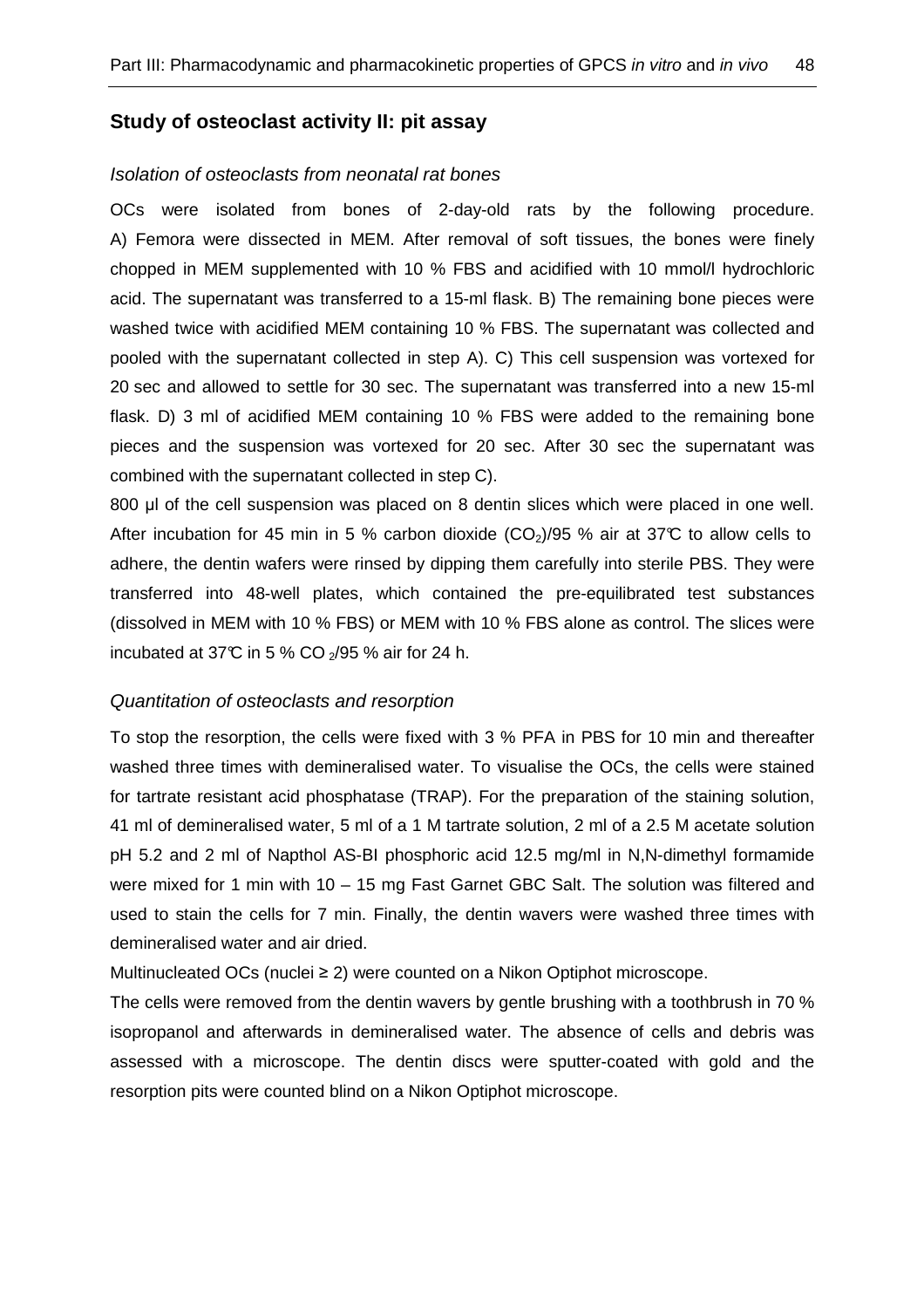## **Assessment of osteoclast formation in vitro**

#### Culture of osteoclasts from bone marrow cells

Bone marrow cells, containing the precursor cells of OCs, were isolated from 6-weeks old mice (male,  $ddy$ ) after euthanasia with  $CO<sub>2</sub>$ . Femora were dissected, placed in MEM-Hank`s and soft tissue and muscles were removed. The articular ends were cut away and the bones were flushed with 5 ml MEM-Hank's each. After centrifugation at 250 x  $g$  for 5 min the cell pellet was resuspended in 10 ml  $α$ -MEM containing 10 % FBS. Cells were counted in Turksolution, which stains the nuclei of leucocytes, in a Neubauer chamber. Thereafter, the cell suspension was diluted with  $α$ -MEM containing 10 % FBS to 60'000 cells per ml. 50 µl of the cell suspension was distributed into each well of 96-well plates containing 50 µl of  $α$ -MEM supplemented with 10 % FBS, 60 ng/ml CSF and 10 ng/ml RANKL, with or without the substances to be tested, for a final concentration of 30 ng/ml CSF and 5 ng/ml of RANKL and the required concentrations of test substances. Media containing test substances were adjusted to the same pH as the control medium with 1 M sodium hydroxide solution and filtered through a 0.2-um filter before use. The cells were incubated in 5 %  $CO<sub>2</sub>/95$  % air at 37°C. After three days, the medium was changed and cells were further incubated. Depending on the stage of maturation of the cells in the control group, the cultures were usually fixed on day 4 or 5 of the experiment.

#### Quantitation of osteoclast development

Cells were fixed with 4 % PFA in PBS for 10 min and washed three times with demineralised water before staining the cells for TRAP. The staining solution was prepared as described above. Cells were stained for 5 min and washed three times with demineralised water. Multinucleated, TRAP<sup>+</sup> cells were counted (nuclei ≥ 3) on a Wild-Leitz Diavert microscope.

#### **Statistical analysis**

The results were tested using analysis of variance (ANOVA, Bonferroni) using WinSTAT® version 2005.1 for Microsoft® Excel.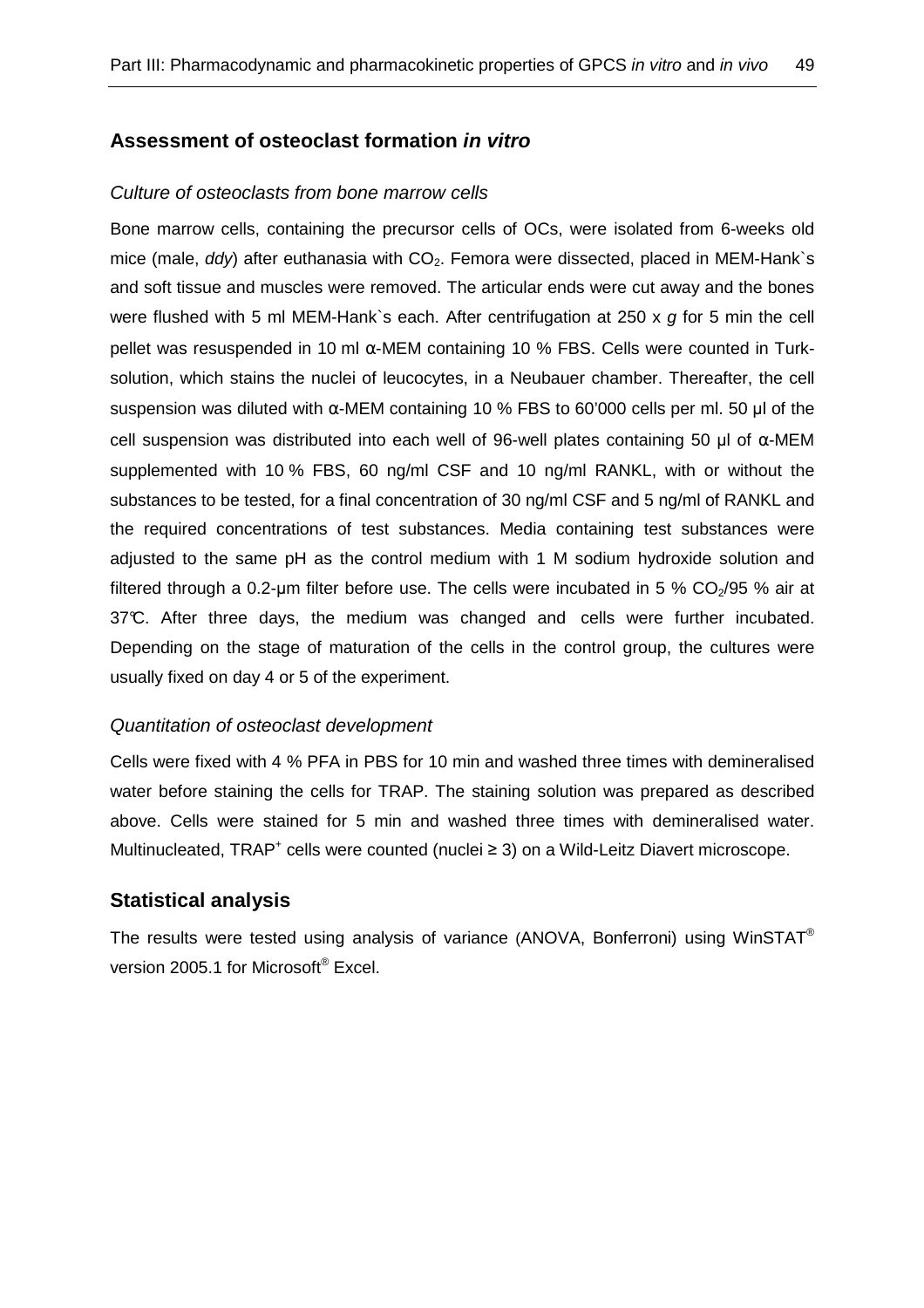# **8.1.2 Studies to determine the stability of GPCS in simulated gastric acid and simulated intestinal fluid**

In this section, materials and methods of studies on the stability of GPCS in simulated gastric acid and simulated intestinal fluid are shown.

## **Materials**

As GPCS was not commercially available it was isolated as described in chapter 7 Part II: Isolation of GPCS from Allium cepa L. and synthesis of GPCS.

Acetonitrile Chromasolv®, methanol Chromasolv®, pepsin and pancreatin were purchased from Sigma-Aldrich and ortho phosporic acid 85 %, sodium chloride, concentrated hydrochloric acid, potassium dihydrogen phosphate and sodium hydroxide were obtained from Merck. Onions were purchased on the local food market in Bern and lyophilised, subsequently pulverised, and stored at -20°C until use.

Bidistilled water was prepared in house.

## **Instrumentation**

See section 6.1.1 Quantitation of GPCS using HPLC-DAD.

# **Chromatographic conditions and method development**

## Optimisation of mobile phase

The mobile phase consisted of solvent A with bidistilled water containing 0.05 % phosphoric acid 85 % (v/v) and solvent B with acetonitrile containing 0.05 % phosphoric acid 85 % (v/v). To optimise the mobile phase, different water contents were tested isocratically: 25, 20, 15, 10, 7.5 and 5 % of solvent A. The flow was 0.7 ml/min.

## Selection of stationary phase and column temperature

Two different stationary phases were tested to find optimal conditions for the determination of GPCS in simulated gastric acid and simulated intestinal fluid:

A) 125 x 4 mm I.D. column, packed with Spherisorb ODS-1, particle size 3.0 µm and a 8 x 4 mm I.D. precolumn, packed with the same column material (Machery-Nagel), and

B) 150 x 4.6 mm I.D. column, packed with Shodex ODP2 HP-4D, particle size 5 um (Infochroma).

The temperature of the columns was  $40^{\circ}$ C.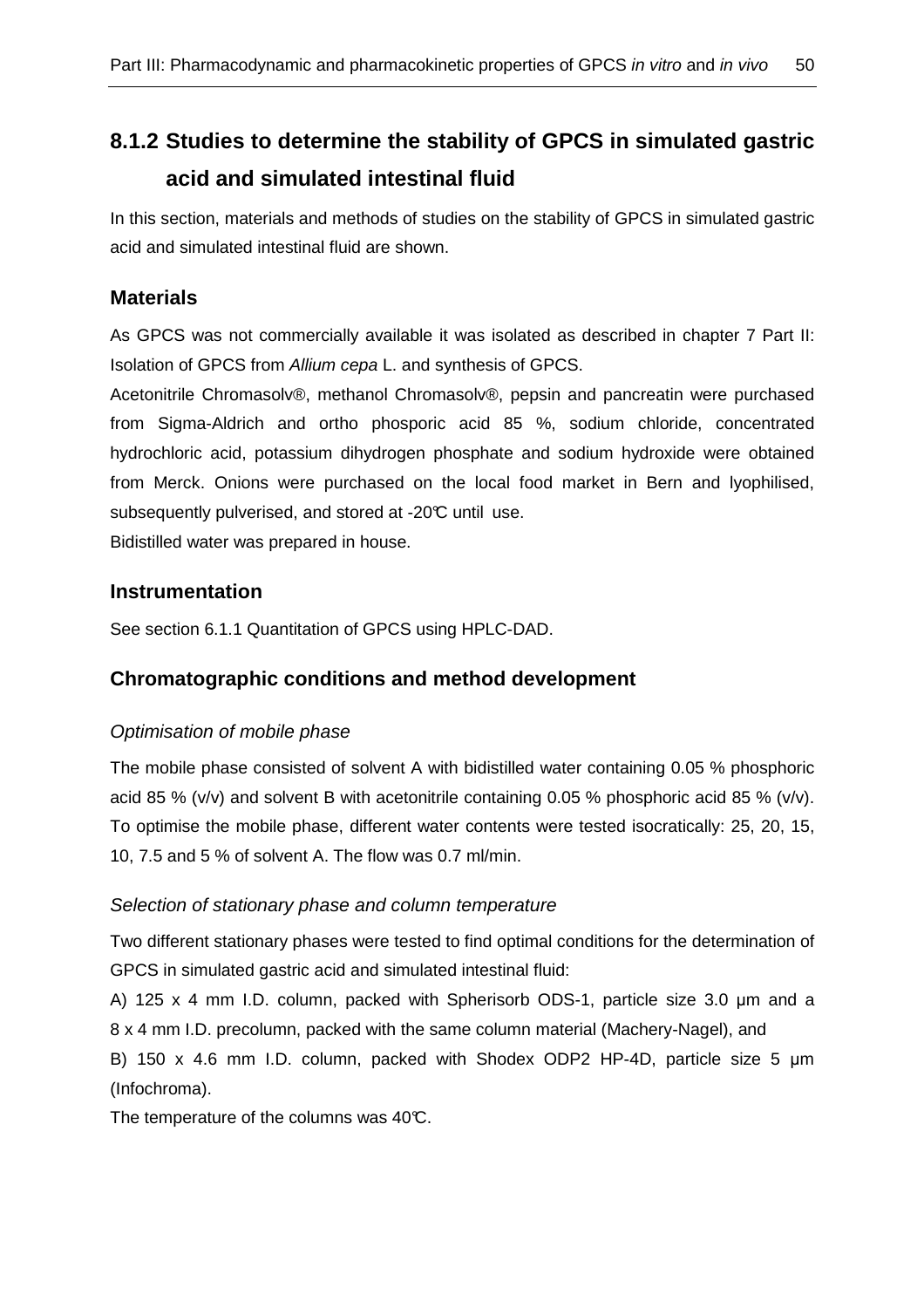## **Detection**

Wavelength for the quantitation of GPCS was UV 195  $\pm$  4 nm with online recording of the UV spectra from 190 - 400 nm (DAD).

## **Peak identification (selectivity/specificity)**

Chromatographic selectivity: The retention time of the analyte was assigned with the corresponding standard.

Spectroscopic selectivity: The DAD UV spectra in the range of 190 – 400 nm were compared to the spectra of the standards. The recorded spectra were also used for the peak purity check. Blank samples of simulated gastric acid and simulated intestinal fluid were analysed to exclude interferences of the analytes with the matrices.

## **Calibration and linear range**

Different stationary phases were used in this study. Thus, two calibrations of GPCS were performed by applying the external standard and linear regression analysis over the concentration ranges of 10 µg/ml to 200 µg/ml (Spherisorb ODS-1) and 5 µg/ml to 125 µg/ml (Shodex ODP2), respectively, for GPCS. To obtain the calibration graph for GPCS the area of GPCS was plotted against the concentration of GPCS.

Calibrator concentrations of 10, 50, 100, 150, 200 µg/ml GPCS (Spherisorb ODS-1) and 5, 50, 125 µg/ml GPCS (Shodex ODP2) were prepared in water/acetonitrile (1/3; v/v) from a stock solution of GPCS. Each sample was measured three times.

# **Stability of GPCS in simulated gastric acid**

4.9 mg of GPCS were added to 5.0 ml of simulated gastric acid (preparation see below) and kept under stirring at 37°C. After 0.25 h, 50 µl of the reaction mixture was taken, diluted to 500 µl with water/acetonitrile (1/3; v/v) and analysed immediately using HPLC-DAD. The same procedure was repeated after 0.5, 1, 2, 4, 6 and 24 h of reaction.

Preparation of simulated gastric acid [Europäische Pharmakopöe 2005]: 200.0 mg of sodium chloride and 320.7 mg pepsin were dissolved in bidistilled water. After adding 8 ml of 1 N hydrochloric acid, the solution was diluted to 100.0 ml with bidistilled water.

## **Stability of GPCS in simulated intestinal fluid**

2.3 mg of GPCS were added to 2.3 ml of simulated intestinal fluid (preparation see below) and kept under stirring at 37°C. After 0.25 h, 50 µl of reaction mixture was taken, diluted to 500 µl with water/acetonitrile (1/3; v/v) and analysed immediately using HPLC-DAD. The same procedure was repeated after 0.5, 1, 2, 4, 6 and 24 h.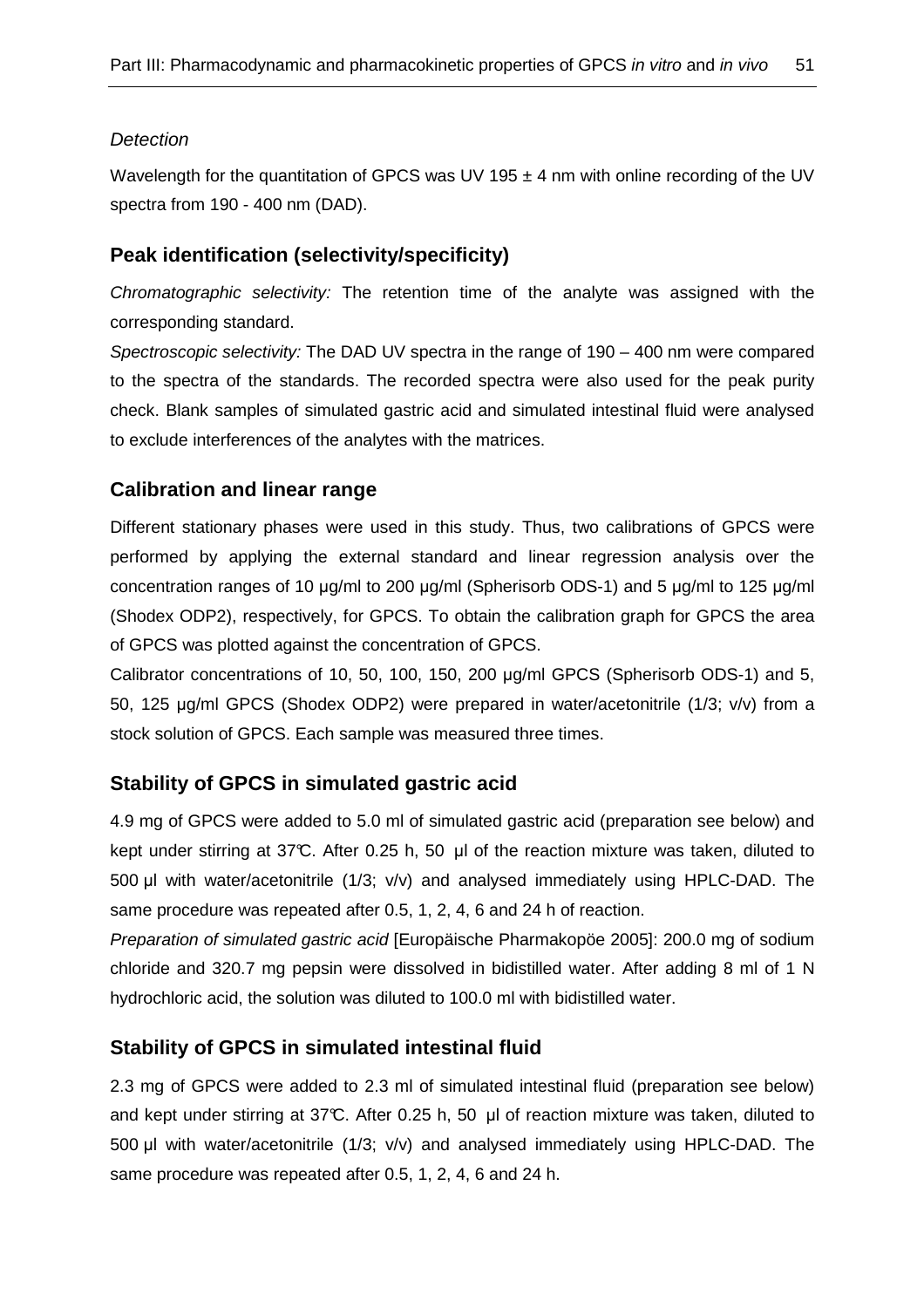Preparation of simulated intestinal fluid (SIF) [The United States Pharmacopoeia 2006]: 0.68 g of potassium dihydrogen phosphate was dissolved in 25 ml of bidistilled water. 7.7 ml of a 0.2 N solution of sodium hydroxide, 50 ml of bidistilled water and 1.0 g of pancreatin were added and mixed. The resulting suspension was adjusted to pH 6.8 by the addition of a 0.2 N solution of sodium hydroxide. It was diluted to 100.0 ml with bidistilled water and filtrated.

## **Stability of GPCS in water**

2.0 mg GPCS were added to 2.0 ml bidistilled water and kept under stirring at 37°C. After 0.25 h, 50 µl of the reaction mixture was taken, diluted to 500 µl with water/acetonitrile (1/3; v/v) and analysed immediately using HPLC-DAD. The same procedure was repeated after 0.75, 1.25, 2, 4, 6 and 24 h.

# **Determination of GPCS in Allium cepa L. powder incubated in simulated intestinal fluid**

500.5 mg lyophilised powder of Allium cepa L. were added to 10.0 ml of simulated intestinal fluid and kept under stirring at 37°C. After 0, 0.2 5, 0.75, 1.25, 2, 4, 6 and 24 h, 500 µl of the reaction mixture was taken and filtrated. 50 µl of the filtrate was diluted with 450 µl of acetonitrile/water (9/1; v/v) containing 0.05 % phosphoric acid 85 %, filtrated again, and analysed immediately using HPLC-DAD.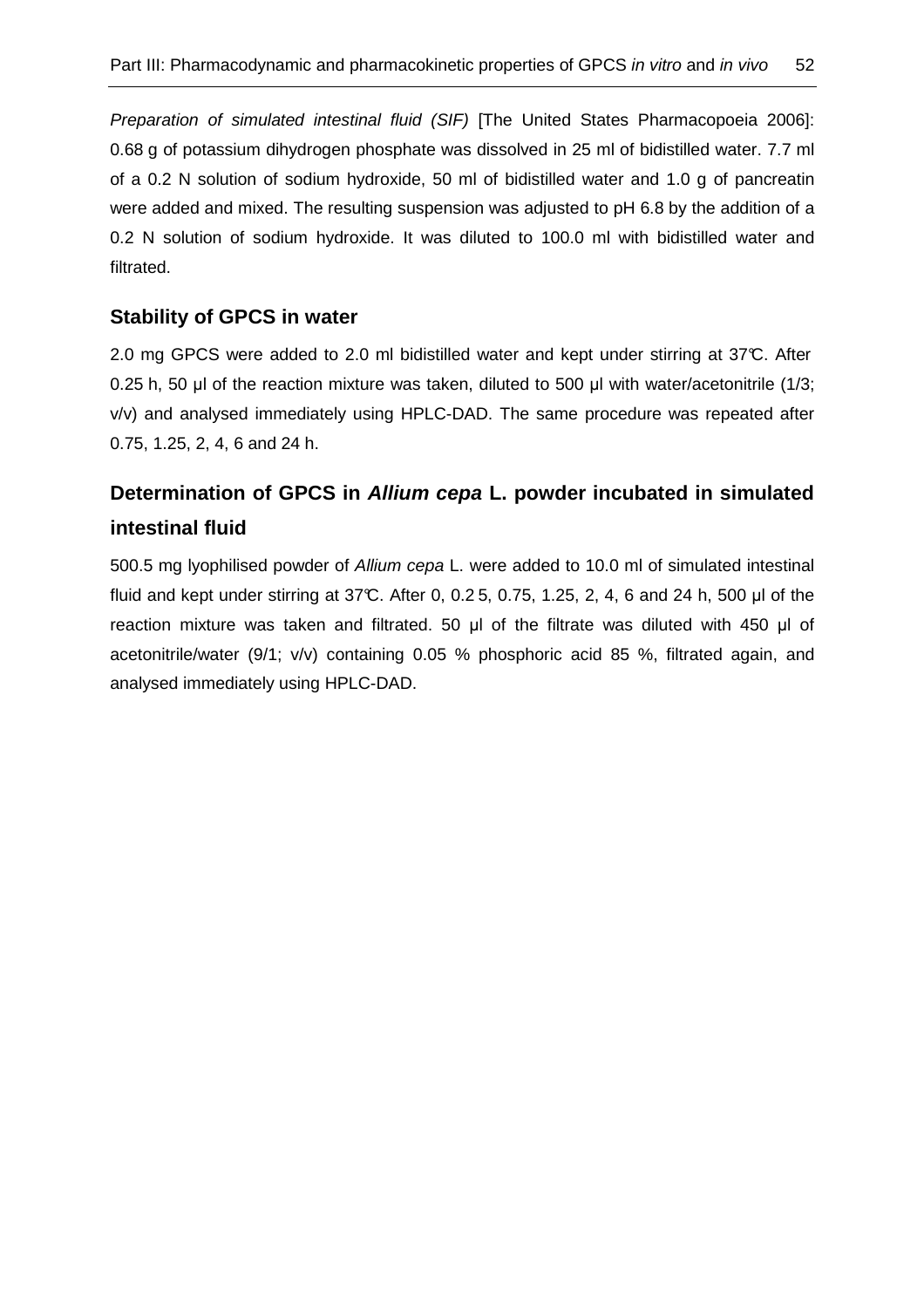# **8.1.3 Pilot studies to determine the pharmacokinetic properties of GPCS in rats**

The following experiments were performed to assess the pharmacokinetic properties of GPCS in vivo.

# **Animals**

The pharmacokinetic properties of GPCS were studied in male Wistar Hanlbm rats. Rats were 8 – 10 weeks old and weighed about 250 g. They were kept in house in the Central Animal Facility of the Medical Faculty in compliance with the Swiss and US National Institute of Health guidelines for care and use of experimental animals. The State Committee for the Control of Animal Experimentation approved the performed experiments (authorisation number 48/05).

# **Experimental protocol**

After a fasting period of 20 h, rats received 250 µl of a 10 mg/ml solution of GPCS (dissolved in 0.9 % sodium chloride) either by gavage or injection into the tail vein. Blood samples of maximum 150 µl were collected by stab puncture of the lateral tail vein into heparin coated Eppendorf tubes 5, 15, 30, 60 and 180 min after GPCS administration. A basal blood sample was taken one day before. After collection, blood was centrifuged immediately at 800 x g, at 4°C for 10 min, and the plasma was stored at -70°C until analysis. Samples were analysed using HPLC-DAD and HPLC-MS/MS after preparation with SPE.

Pharmacokinetic parameters were estimated using the area ratio of GPCS/I.S. versus time. Areas under the curve (AUC), the time points of the maximum area ratio GPCS/I.S.  $(t_{max})$  and the oral bioavailabilities were calculated using PK functions (Add-In for Microsoft Excel).

# **Standards, solvents and chemicals**

As GPCS was not commercially available it was isolated as described in chapter 7 Part II: Isolation of GPCS from Allium cepa L. and synthesis of GPCS.

Bidistilled water was prepared in house. Acetonitrile Chromasolv®, methanol Chromasolv®, ortho phthaldialdehyde, ortho phosporic acid 85 %, concentrated hydrochloric acid, ammonium hydoxide solution 25 %, tert-butylmercaptan, sodium dihydrogen phosphate hydrate, disodium hydrogen phosphate dihydrate, sodium hydroxide, L-aspartyl-Lphenylalanine and sodium tetraborate decahydrate were purchased at Sigma-Aldrich and Merck. 0.45-µm filters were obtained from Infochroma.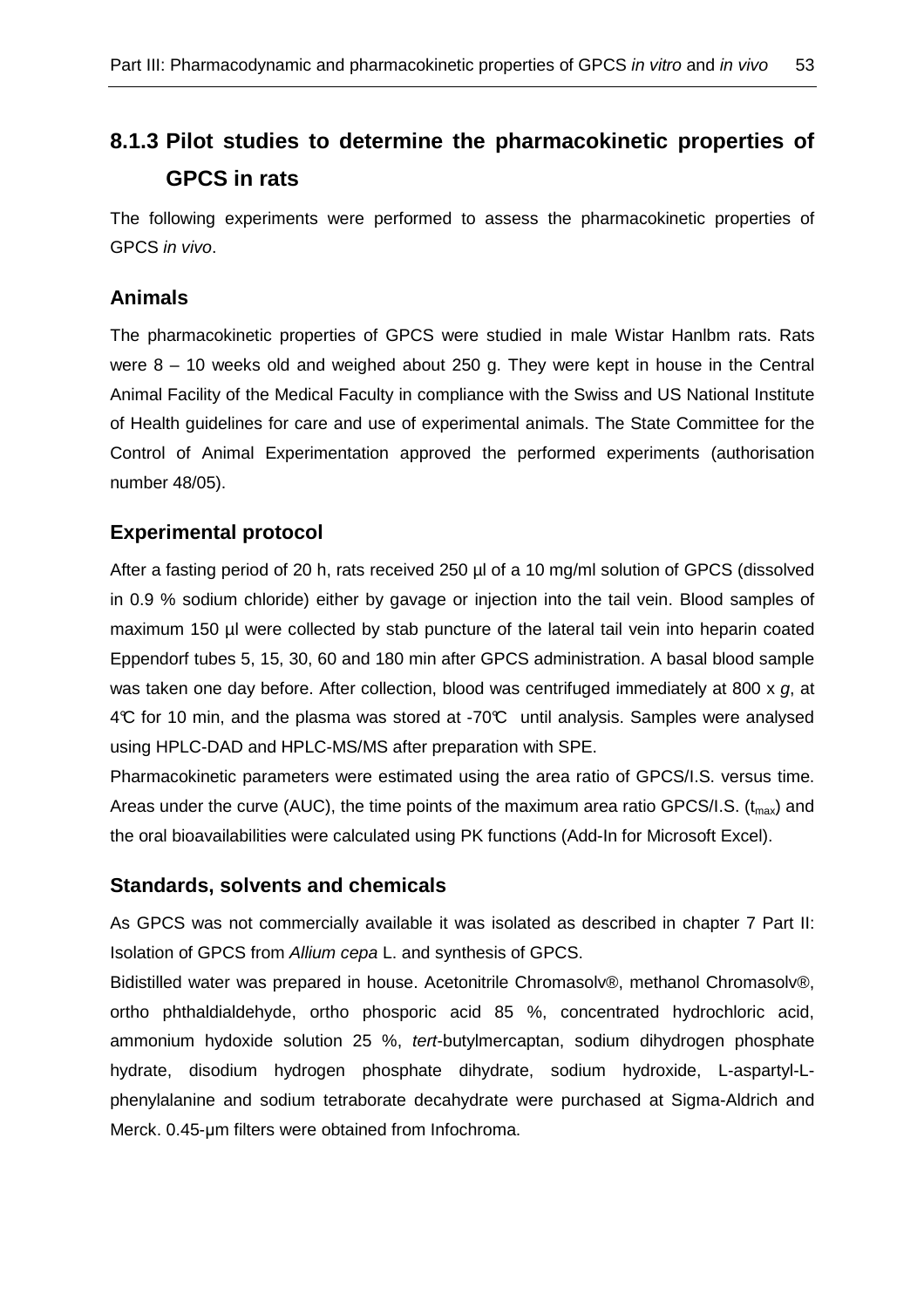To prepare the borate buffer pH 9.5, 4.77 mg of sodium tetraborate decahydrate was dissolved in 200 ml of water. The pH was adjusted to 9.5 with a solution of 10 M sodium hydroxide, and water was added to obtain a final volume of 250.0 ml.

The derivatisation reagent was prepared by dissolution of 140 mg of ortho phthaldialdehyde in 5 ml of methanol and addition of 200 µl of tert-butylmercaptan. The volume was adjusted with borate buffer pH 9.5 to 50.0 ml.

1.93 g sodium dihydrogen phosphate hydrate and 2.53 g disodium hydrogen phosphate dehydrate were dissolved in 1000.0 ml of water to obtain the phosphate buffer solution. The pH was adjusted with concentrated hydrochlorid acid to 6.5.

## **Instrumentation**

## HPLC-DAD

See section 6.1.1 Quantitation of GPCS using HPLC-DAD.

### HPLC-MS/MS

The HPLC system consisted of an Agilent 1100 Series degasser, binary pump, thermostated column compartment (Agilent Technologies), MPS 3C autosampler with wash station (Gerstel AG). The HPLC system was coupled to an API 5000 triple quadrupole mass spectrometer with an electrospray Turbo V ionisation source (Applied Biosystems, MDS Sciex). All data were acquired and processed using Analyst 1.4.2 software.

## **Method development**

## SPE parameters

Four SPE columns with different column materials, Oasis MAX 3 cc SPE column, Oasis MAX 1 cc SPE column, Oasis MCX 1 cc SPE column and Oasis WAX 1 cc SPE column (Waters) were tested using various extracting solvents.

Prior to SPE, samples were prepared as follows. For the acidic and basic diluents, 20 µl of concentrated phosphoric acid (for Oasis MCX and Oasis WAX) and 20 µl of concentrated ammonium hydroxide (for Oasis MAX), respectively, were added to 500 µl of water. 500 µl of 0.11 mg/ml GPCS in water was diluted with 500 µl of the acidic or basic diluent. SPE was performed as described in Table 12 using a manual Adsorbex sample preparation unit (Merck).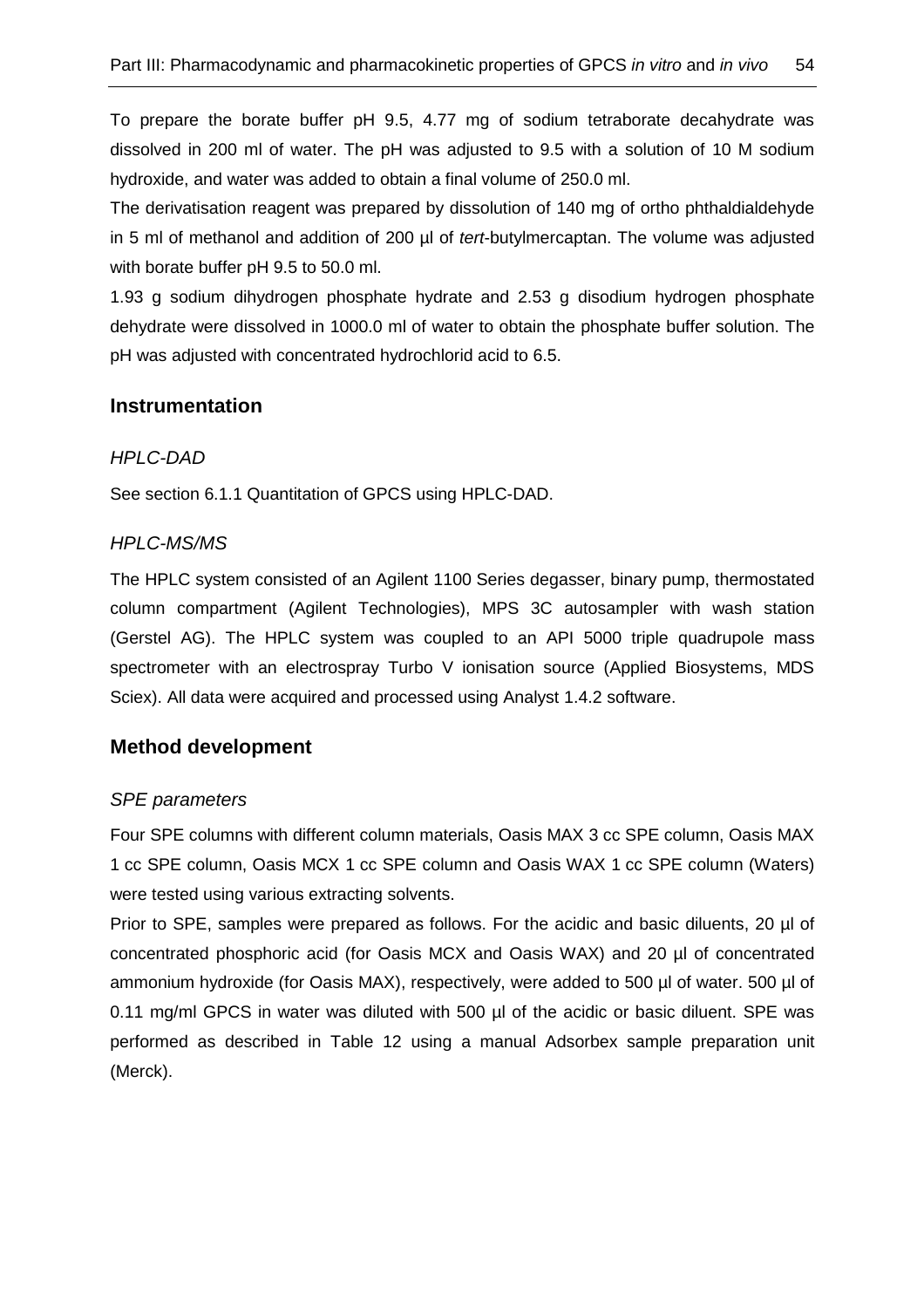| <b>SPE Column</b> | Oasis MAX 3 cc                                            | Oasis MAX 1 cc                                            | Oasis MCX 1 cc                                    | Oasis WAX 1 cc                                    |
|-------------------|-----------------------------------------------------------|-----------------------------------------------------------|---------------------------------------------------|---------------------------------------------------|
| Conditioning      | 2 ml Methanol                                             | 1 ml Methanol                                             | 1 ml Methanol                                     | 1 ml Methanol                                     |
|                   | 2 ml Water                                                | 1 ml Water                                                | 1 ml Water                                        | 1 ml Water                                        |
| Loading           | Diluted basic<br>sample                                   | Diluted basic<br>sample                                   | Diluted acidic<br>sample                          | Diluted acidic<br>sample                          |
| Washing           | $2 \text{ ml} 5 \%$<br>Ammonium<br>hydroxide solution     | 1 ml 5 $%$<br>Ammonium<br>hydroxide solution              | 1 ml 2 % Formic<br>acid in water                  | 1 ml 5 $%$<br>Ammonium<br>hydroxide solution      |
|                   | 2 ml Methanol                                             | 1 ml Methanol                                             | 1 ml Methanol                                     | 1 ml Methanol                                     |
| Elution           | 2 ml 2 % Formic<br>acid in<br>methanol/water 1/1<br>(v/v) | 1 ml 2 % Formic<br>acid in<br>methanol/water 1/1<br>(v/v) | 1 ml $2%$<br>Ammonium<br>hydroxide in<br>methanol | 1 ml $2%$<br>Ammonium<br>hydroxide in<br>methanol |

Table 12: SPE method development for the determination of GPCS in plasma

The eluates were evaporated to dryness under a stream of nitrogen at  $40\degree$ C. 500 µl of acetonitrile/water (3/1; v/v) were added to the residue. The test tube containing the solution was closed, vortexed three times and sonicated for 3 min. The solution was filtered using a 0.45-µm filter and injected into the HPLC-DAD. To determine the most efficient extraction conditions, a solution of 0.11 mg/ml of GPCS in water was directly analysed using HPLC-DAD and the amount of GPCS found was directly related to the recoveries of GPCS in the different eluates.

## **Extraction procedure of plasma samples**

The preparation of the plasma solution prior to the SPE was performed as follows. 100 µl of a 1.67 % solution of ammonium hydroxide was mixed with 50 µl plasma. 50 µl of internal standard (28 µl/ml of L-aspartyl-L-phenylalanine in water) and 800 µl of water were added, and the solution was vortexed three times. Plasma samples were purified with Oasis MAX 3 cc SPE columns (Waters) using an ASPEC robotic system (Automated Sample Preparation with Extraction Columns; Gilson; see Figure 8) or a manual Adsorbex sample preparation unit (Merck). The elution scheme is described in Table 13.

| Conditioning | Methanol                                    | 2 ml   |
|--------------|---------------------------------------------|--------|
|              | Water                                       | 2 ml   |
| Loading      | Sample prepared as described above          | 0.9 ml |
| Washing      | 5 % Ammonium hydroxide solution             | 2 ml   |
|              | Methanol                                    | 2 ml   |
| Flution      | 2 % Formic acid in methanol/water 1/1 (v/v) | 2m     |

Table 13: Elution scheme: SPE of plasma for the determination of GPCS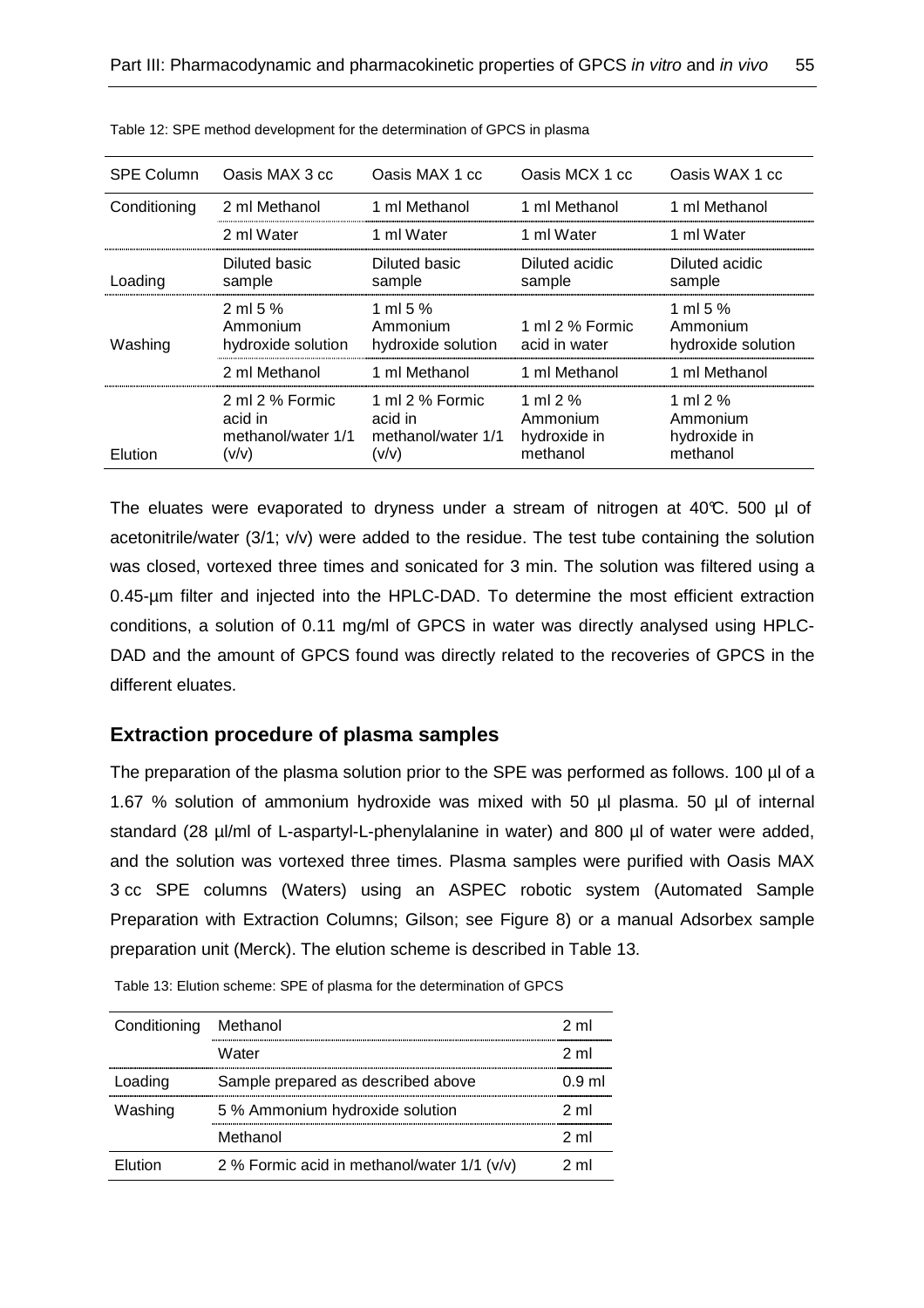The eluate was evaporated to dryness under a stream of nitrogen at 40°C. 100 µl of cetonitrile/water (3/1; v/v) were added to the residue. The test tube containing the solution was closed, vortexed three times and sonicated for 3 min. The solution was filtered using a 0.45-µm filter and analysed without further treatment, if not stated otherwise.

## **Chromatographic conditions and method development**

System A: HPLC-DAD

#### **Stationary phase and column temperature**

As stationary phase a 125 x 4 mm i.d. column, packed with Spherisorb ODS-1, particle size 3.0 µm and a 8 x 4 mm i.d. precolumn, packed with the same material (Machery-Nagel) was used. The column temperature was 40°C.

#### **Determination of GPCS without derivatisation**

10 ul of the sample were injected into the HPLC.

#### Mobile phase

The mobile phase consisted of solvent A with water containing 0.05 % phosphoric acid  $(v/v)$ and solvent B with acetonitrile containing 0.05 % phosphoric acid (v/v). Separation was performed isocratically using 80 % solvent B for 30 min.

#### **Detection**

The wavelength for the quantitation of GPCS was 195  $\pm$  4 nm with online recording of the UV spectra from 190 to 400 nm (DAD).

#### **Determination of GPCS with derivatisation**

Derivatisation of samples was performed by adding 200 µl of derivatisation reagent (preparation see above) to 50 µl of the sample. 10 µl was injected into the HPLC.

#### Optimisation of mobile phase

The mobile phase consisted of solvent A with phosphate buffer and solvent B with acetonitrile. To obtain optimal conditions of the mobile phase, different contents of phosphate buffer were tested isocratically: 5, 25, 50, 75 and 95 % of solvent A. The flow was 1.0 ml/min.

#### **Detection**

The wavelength for the quantitation of the GPCS derivative was  $335 \pm 4$  nm with online recording of the UV spectra from 190 to 400 nm (DAD).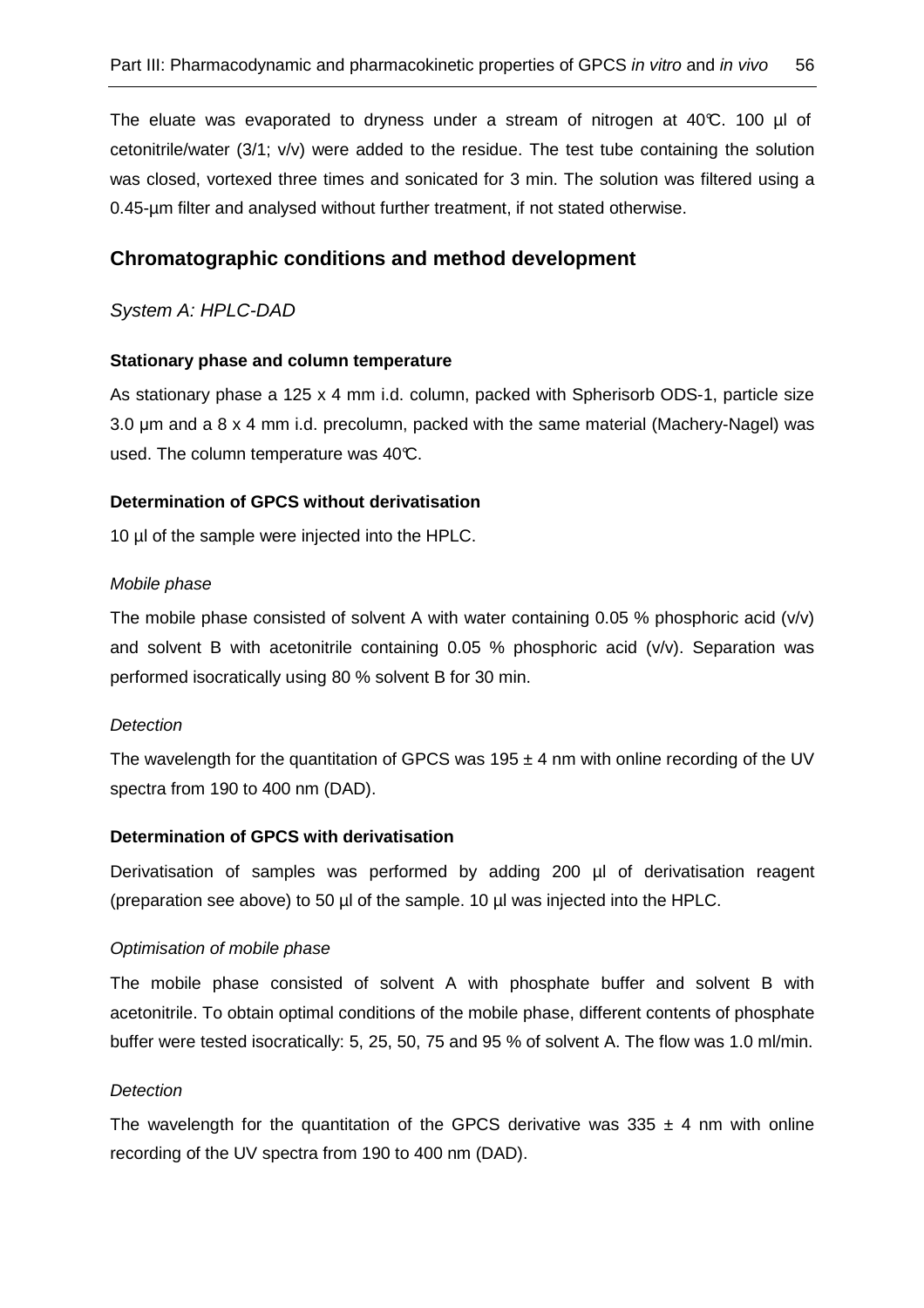### System B: HPLC-MS/MS

Samples were diluted 1:100 with water and 10 µl injected into the HPLC.

#### **Mobile Phase**

The mobile phase consisted of solvent A with acetonitrile containing 0.05 % formic acid (v/v) and solvent B with water containing 0.05 % formic acid (v/v). Separation was performed isocratically using 5 % of solvent A for 5 min. The column was washed with 95 % solvent B for 2 min and then reequilibrated to the initial conditions for 5 min. The flow was 0.2 ml/min.

#### **Stationary phase and column temperature**

A 150 x 2.1 mm i.d. column, packed with Synergi Fusion RP 80, particle size 4.0 µm (Phenomenex) was used. The column temperature was 23°C.

#### **Optimisation of detection**

Acquisition was performed in the Multi reaction monitoring mode (MRM) and the protonated (ESI<sup>+</sup>) adduct ion was chosen as the precursor. Source conditions were established as follows: ion spray voltage 5 kV (ESI<sup>+</sup>); collision gas, 5 psi; curtain gas, 30 psi; ion source gas 1 (nebuliser gas) 65 psi and 2 (turbo gas), 80 psi; ion source temperature, 500°C. High purity nitrogen (> 98 %) was used as desolvation, nebulisation and collision gas. MS/MS parameter optimisation was obtained by direct infusion at 10 µl/min of 50 ng/ml individual standard solutions in 50 % aqueous methanol. Declustering potential (DP), collision energy (CE) and cell exit potential (CXP) voltages were established for each analyte. The dwell time was set to 200 msec.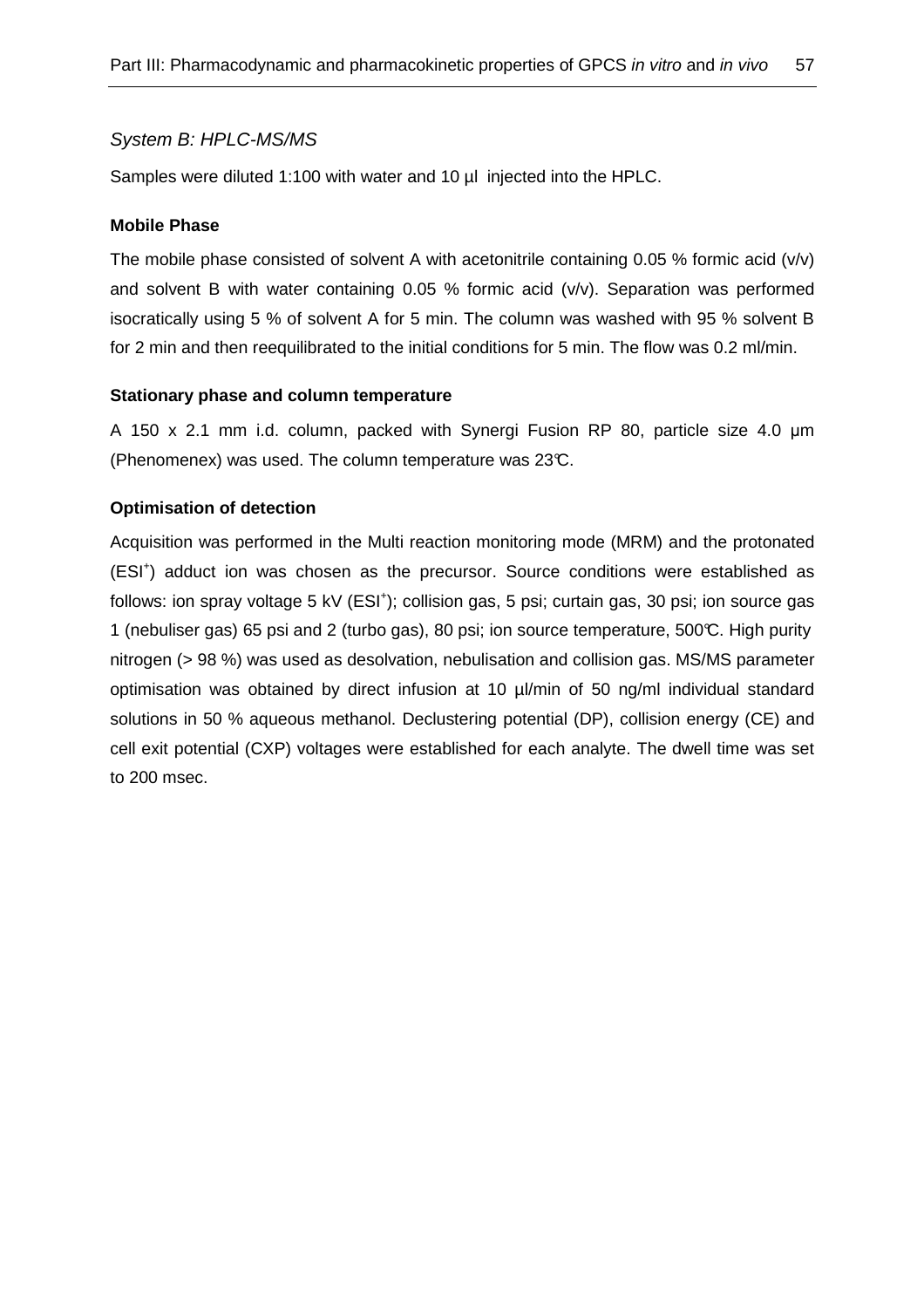## **8.1.4 Experimental design to assess bone resorption in vivo**

A previously developed and validated *in vivo* rat model to monitor acute changes in bone resorption [Antic 1996, Egger 1994, Muhlbauer 1990, Muhlbauer 1995, Muhlbauer 1999] was used to evaluate the effects of onion containing GPCS, onion without GPCS, allyl-cysteine, and γ-glutamyl-cysteine-ethylester on bone resorption. The following experiments were performed.

### **Animals**

For each experiment, three female Wistar Hanlbm rats, with twelve  $2 - 3$  days old male pups each, were purchased from Charles River Wiga GmbH. The animals were kept in house in the Central Animal Facility of the Medical Faculty in compliance with the Swiss and US National Institute of Health guidelines for care and use of experimental animals. The State Committee for the Control of Animal Experimentation approved the performed experiments (authorisation number 48/05).

## **Experimental protocol**

The skeleton of growing male rat pups was labelled by injecting  $[7-3H(N)]$ -tetracycline for 6 weeks. After one week of recovery, the rats were weighed and transferred to metabolic cages where they were acclimatised for 10 days. During the following 10 days radioactivity was measured in the 24 h urine to determine base line excretion. Afterwards, the animals were weighed again and 24 animals were selected for the treatment phase. The animals were assigned to one of four groups ( $n = 6$ ). The diet was changed to a semi-purified diet supplemented with different doses of onion, allyl-cysteine or γ-glutamyl-cysteine-ethylester. Semi-purified diet without supplements was used as the control. Under treatment, the measurement of the urinary secretion of  $I<sup>3</sup>HI$  was continued for 10 days. At the end of the experiment the rats were euthanised with carbon dioxide. If not stated otherwise, the vertebrae were excised for microCT analysis (Micro-CT 40, Scanco Medical AG) and, as structural indices, the bone volume/total volume quotient (BV/TV) and the connection density were determined. A schematic overview of the experimental protocol is given in Figure 19.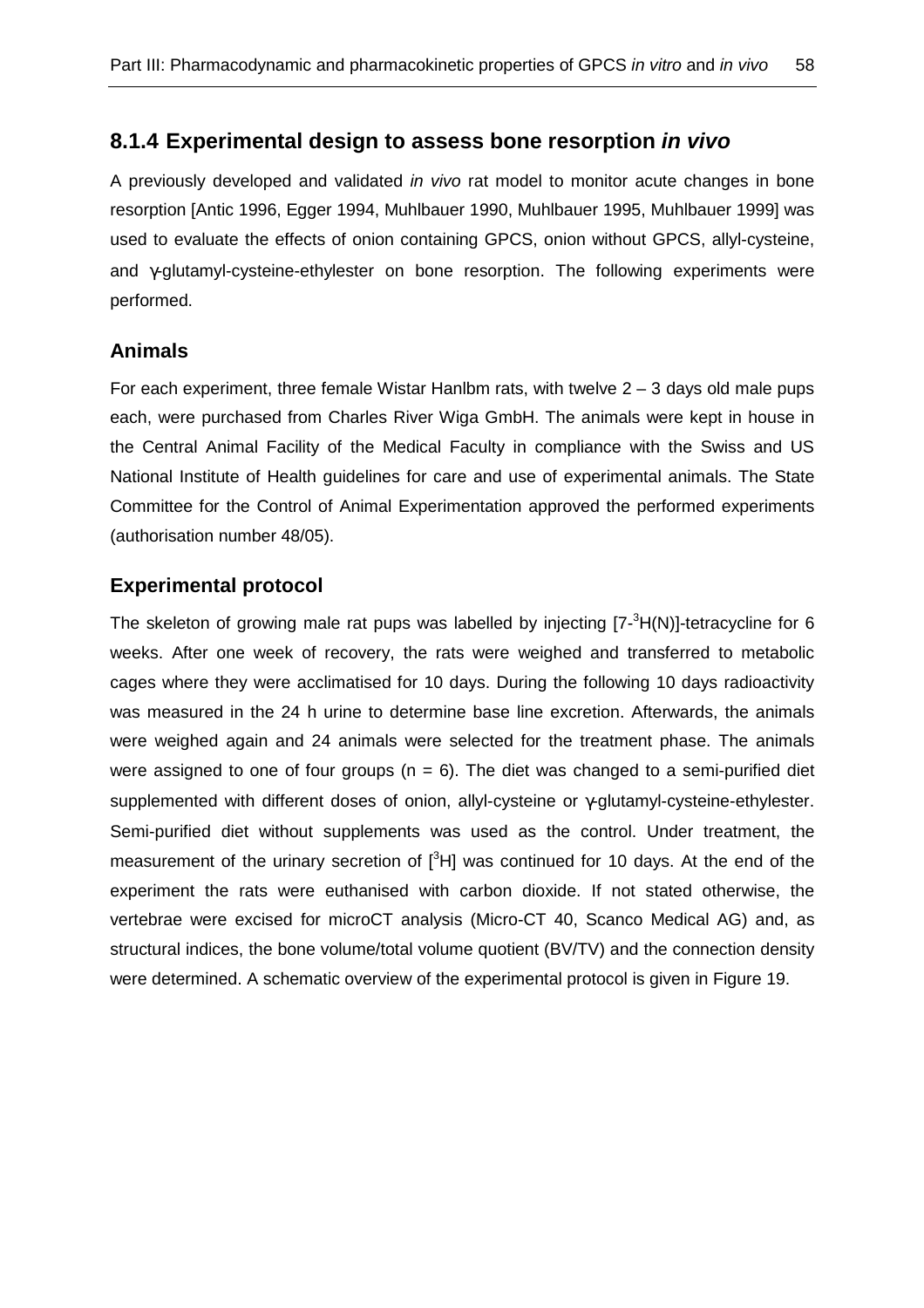|                                            |          | Transfer to<br>metabolic |                 |           |  |
|--------------------------------------------|----------|--------------------------|-----------------|-----------|--|
| Labelling<br>[ <sup>3</sup> H]Tetracycline |          | cages                    |                 |           |  |
| 2 x per week                               | Recovery | <b>Acclimatisation</b>   | <b>Baseline</b> | Treatment |  |
| 6 weeks                                    | 1 week   | 10 <sub>d</sub>          | 10 <sub>d</sub> | 10 d      |  |
|                                            |          |                          |                 |           |  |

Figure 19: Time course of experiments to determine bone resorption in rats

# **Injection of [7-<sup>3</sup>H(N)]-tetracycline into rats**

From the first week on, male rat pups were injected subcutaneously with increasing doses of a  $[7-3H(N)]$ -tetracycline solution (10 µCi/ml  $[7-3H(N)]$ -tetracycline / 0.9 % sodium chloride solution) according to the scheme shown in Table 14.

Table 14: Scheme for injecting [7-3H(N)]-tetracycline solution into rats

| Injection volume<br>$[\mu!]$ |
|------------------------------|
| $1 \times 100$               |
| $2 \times 100$               |
| $2 \times 150$               |
| $2 \times 200$               |
| $2 \times 250$               |
| $2 \times 250$               |
|                              |

## **Preparation of diet**

Standard diet was prepared by adding demineralised water to SODI 2134 diet powder (Kliba-Mühlen) in a ratio of 5/4 (powder/water, w/w) and by adding calcium gluconate, sodium dihydrogen phosphate and disodium hydrogen phosphate (Merck) to obtain a final concentration of 1.1 % calcium and 1.2 % phosphorus. To prevent interferences of natural components of a standard diet with bone resorption, rats received a semi-purified diet during the treatment phase [Brown 2001] which contained an animal protein source instead of a plant protein source. Semi-purified diet was prepared by adding demineralised water to SODI 2160 diet powder (Kliba-Mühlen) in a ratio of 6/5 (powder/water, w/w) to get a pastry consistence. Detailed compositions of the diets are given in section 11.3 Appendix 3: Composition of SODI 2134 and SODI 2160 diet powders.

Diets supplemented with onion were prepared by adding the appropriate amount of lyophilised onion powder to the semi-purified diet followed by thorough mixing. Usually, the diet for one experiment was prepared and stored in aliquots at -20°C until use.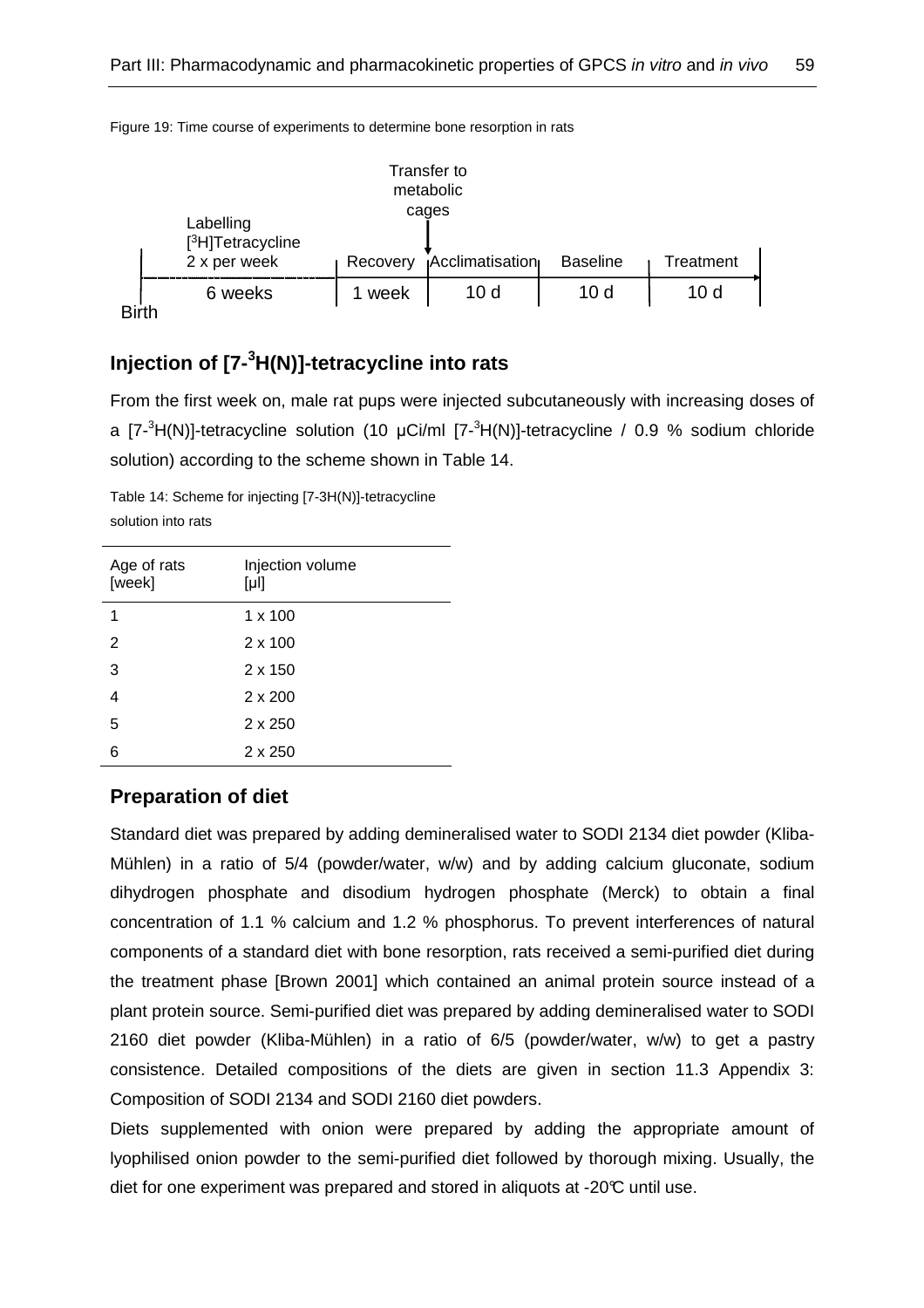To prepare diets containing allyl-cysteine (synthesised as described in chapter 7 Part II: Isolation of GPCS from Allium cepa L. and synthesis of GPCS) or  $\gamma$ -glutamyl-cysteineethylester (Bachem), solutions of these substances in demineralised water were added to 30-g portions of the semi-purified diet and thoroughly mixed. Diets were fed to the rats immediately after preparation.

### **Feeding of animals**

During the labelling and recovery phase, animals were kept in conventional cages and were allowed free access to food pellets (Kliba 3436, Kliba) and water. After transfer to the metabolic cages, during the acclimatisation and base line periods, the rats received demineralised water ad libitum and 30 g of standard diet every day at 11 am, if not stated otherwise. During the treatment phase rats obtained demineralised water ad libitum and 30 g of semi-purified diet (including the test compounds) every day at 11 am. Except for the Kliba 3436 diet, all diets were provided in stainless steel cups.

# **Determination of [<sup>3</sup>H] excretion in urine**

24-h urine samples were collected every day at 11 am. The volume of each urine sample was determined and aliquots of 1 ml, acidified with 0.1 M of hydrochloric acid, were mixed with 10 ml of Irga-Safe Plus scintillator (Perkin Elmer). Quantitation of the  $[3H]$  content was performed by liquid scintillation counting using a TriCarb Liquid Scintillation Analyzer 2200CA (Packard), and the result was calculated for the volume of the collected urine.

### **Assignment of rats into groups**

After 10 days of baseline measurement of the urinary  $[{}^{3}H]$  excretion, the rats were divided into 4 groups ( $n = 6$ ) as follows:

In the first experiment the rats with high fluctuation and with very high or very low  $[{}^{3}H]$  excretions were excluded from the experiment. The 24 remaining rats were randomly assigned into the 4 groups by a computerised randomisation programme using the Web site Randomization.com <http://www.randomization.com>.

In the second and third experiment, during the 10 days of baseline measurement the following calculations were performed. The daily means of the  $[3H]$  excretion from all rats  $(\overline{X})$  and the absolute deviation of the individual rat's daily value from this mean ( $(\overline{X} - X_i)$ ) were calculated. After the 10 days, for each rat the sum of their daily  $I^3HI$  excretion values ( $\sum X_i$ ), the sum of their deviation from the daily means ( $\sum \overline{X} - X_i$ ), and the sum of their absolute deviation value from the daily mean ( $\overline{X}$  −  $X_i$  l) were calculated.

These values were used to create a ranking, on top the rat with the least, and on the bottom the rat with the highest absolute deviation sum ( $\sum \overline{X} - X_i$ ). The 12 rats with the highest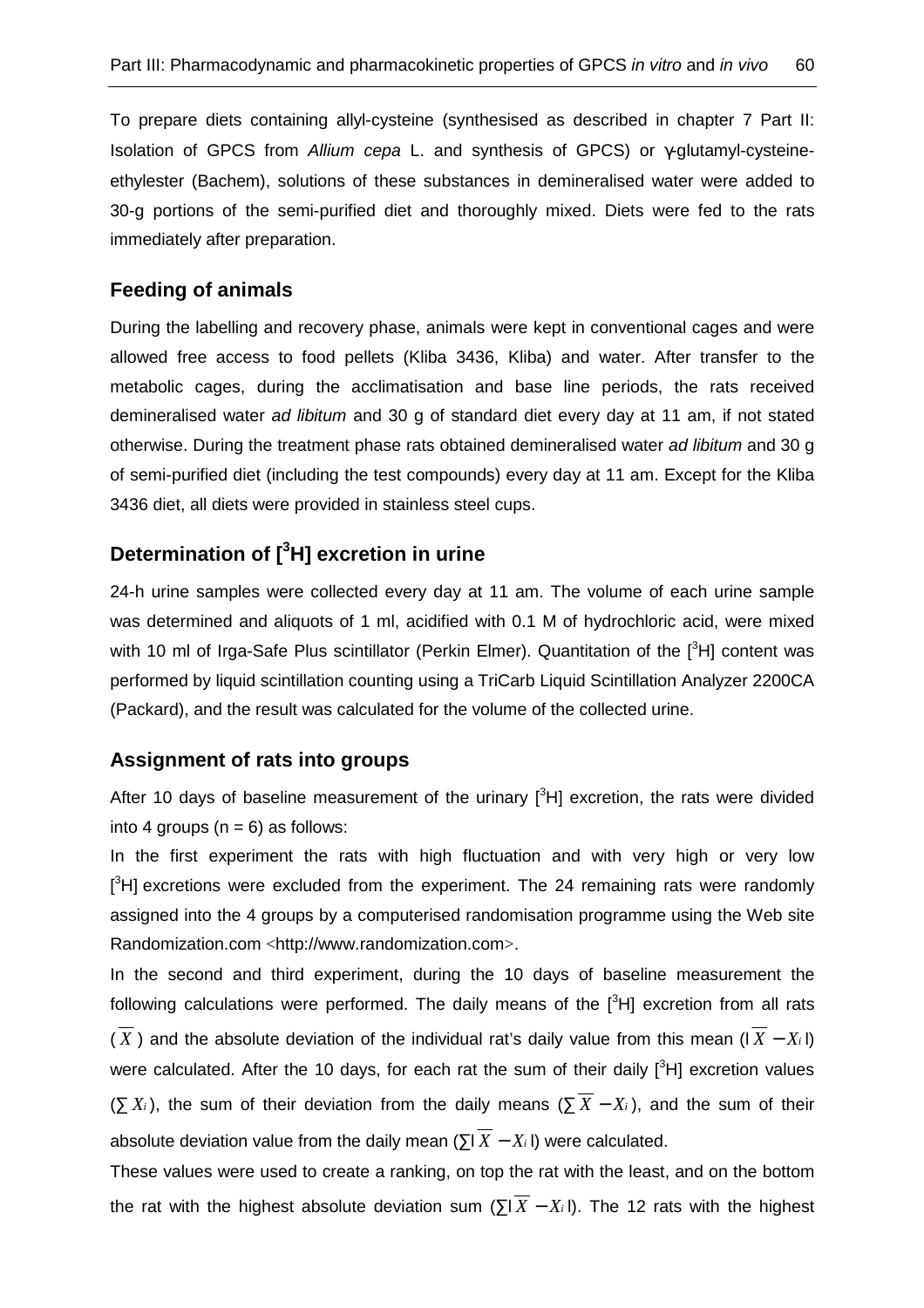values were excluded from the experiment. The 24 remaining rats were divided into groups as follows. The first 12 rats from the ranking were set beforehand in the groups (3 rats per group). It was important that rats with negative and rats with positive deviation sums (∑ *X* − *X<sup>i</sup>* ) were homogeneously distributed within the groups. To assign the 12 remaining rats, a computer programme was written [Mabboux 2007] enabling groups of 6 animals with equal means of their cumulative  $[{}^{3}H]$  excretions ( $\sum X_i$ ).

## **Statistical analysis**

The results were evaluated using analysis of variance (ANOVA, Bonferroni) using WinSTAT® version 2005.1 for Microsoft® Excel.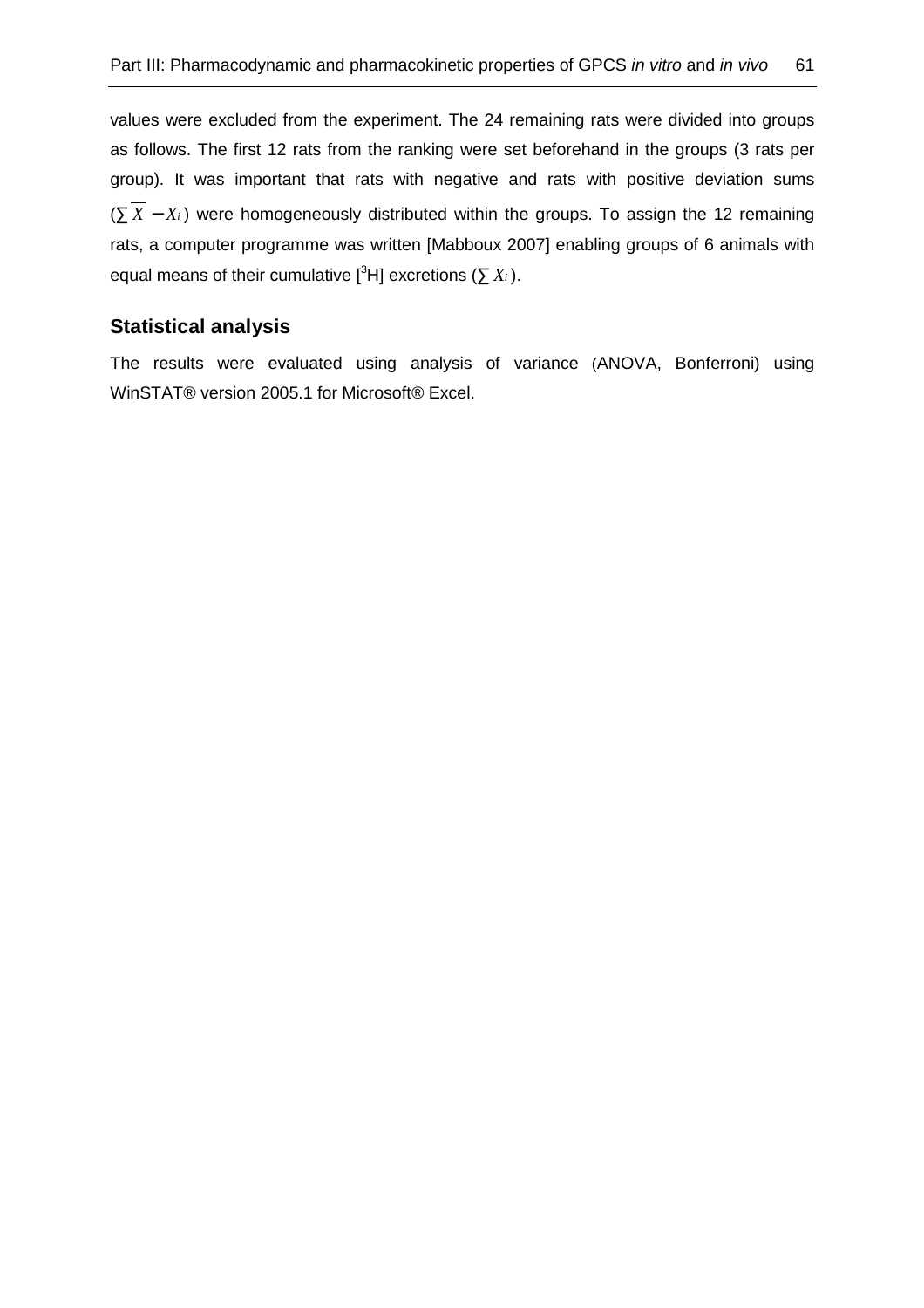# **8.2 Results**

# **8.2.1 Effects of GPCS on the activity, activation and recruitment of osteoclasts in vitro**

In this section the results of experiments which were performed to assess the effect of GPCS on OC activity and on OC recruitment in vitro are presented. In addition, the influence on OC development of substances, which are structurally related to GPCS, is shown.

## **Effects of GPCS on osteoclasts with actin ring(s)**

GPCS was shown to inhibit the resorption activity of OCs in vitro [Wetli 2005]. To investigate effects on the activation of OCs, the cells were treated with GPCS and the number of OCs containing actin rings was determined.

To follow the development of actin rings in OCs over time and to establish optimal experimental conditions, the total number of OCs and the number of OCs with actin rings after incubation with Medium 199 containing 10 % FBS was determined over 21 h. The percentage of OCs with actin ring(s) increased up to 60 %, reaching a maximum within 3 h of incubation thereafter dropped to zero within the following 18 h. The number of OCs decreased after 5 h of incubation (Figure 20).

Figure 20: Time course to follow the development of actin rings in OCs after adherence on glass coverslips. OCs were incubated with medium for up to 21 h. The data represent the mean  $\pm$  s.d. (n = 6) of one experiment.



In order to investigate the effect of GPCS on activated OCs, OCs were pre-incubated in medium for 3 h. A further increase of OCs with actin rings was induced if medium was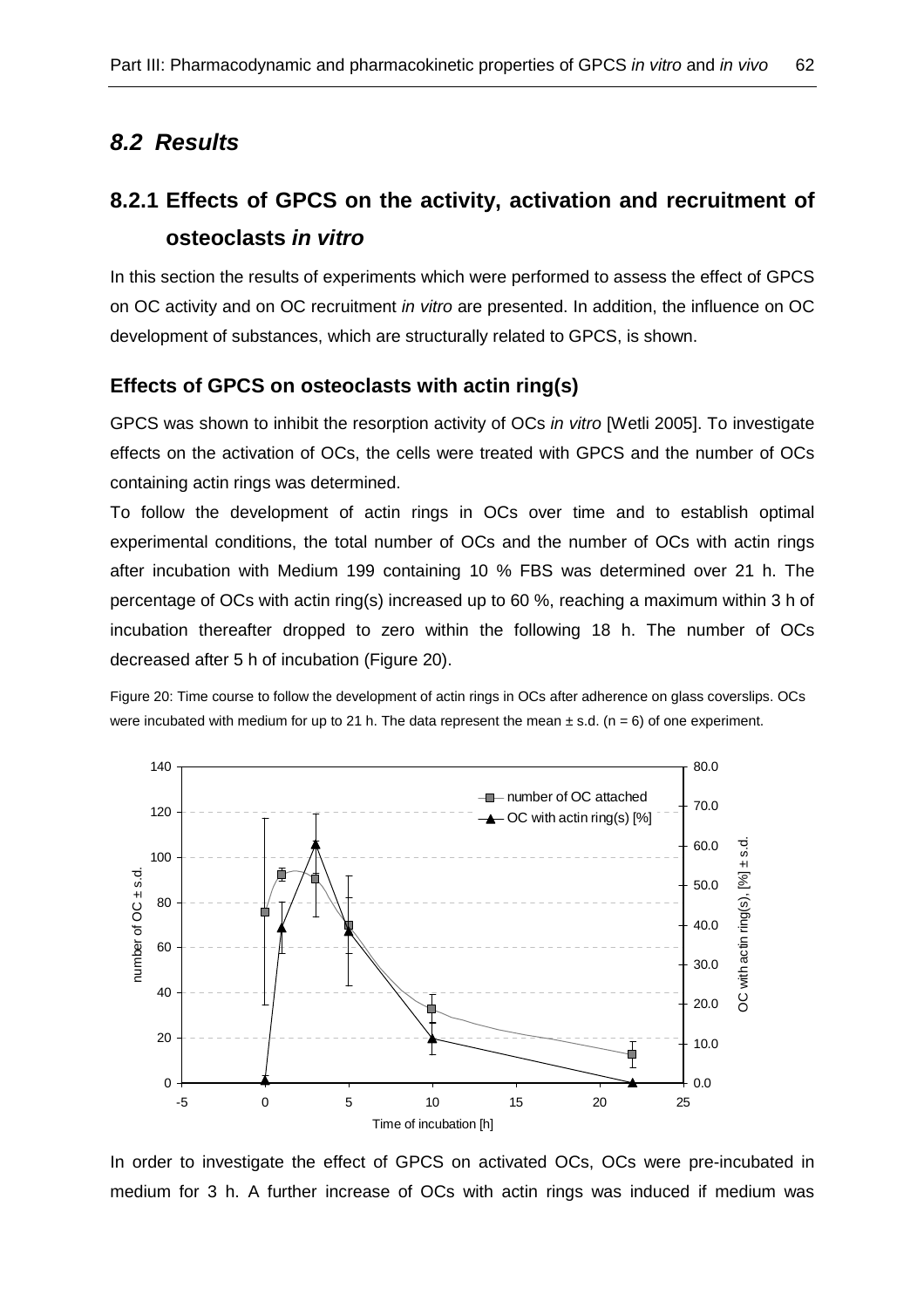changed after these 3 h of preincubation and cells were incubated for another 15 min (data not shown). OCs were subsequently treated with Medium 199 containing 10 % FBS Hia and 0, 2 and 8 mM of GPCS. Calcitonin, a potent inhibitor of OC activity, was used as a positive control at a concentration of 5 nM. GPCS at 2 and 8 mM did not change the number of OC with actin rings (10 and 25 min of incubation), while calcitonin caused a complete disintegration of the actin ring(s) (Figure 21).

Figure 21: Effect of GPCS on the disintegration of actin rings. The cells were treated with 2 mM and 8 mM of GPCS and 5 nM calcitonin (CT) for 10 and 25 min. The data are presented as the mean  $\pm$  s.d. (n = 6) of one experiment. \* p < 0.05, significantly different from control.

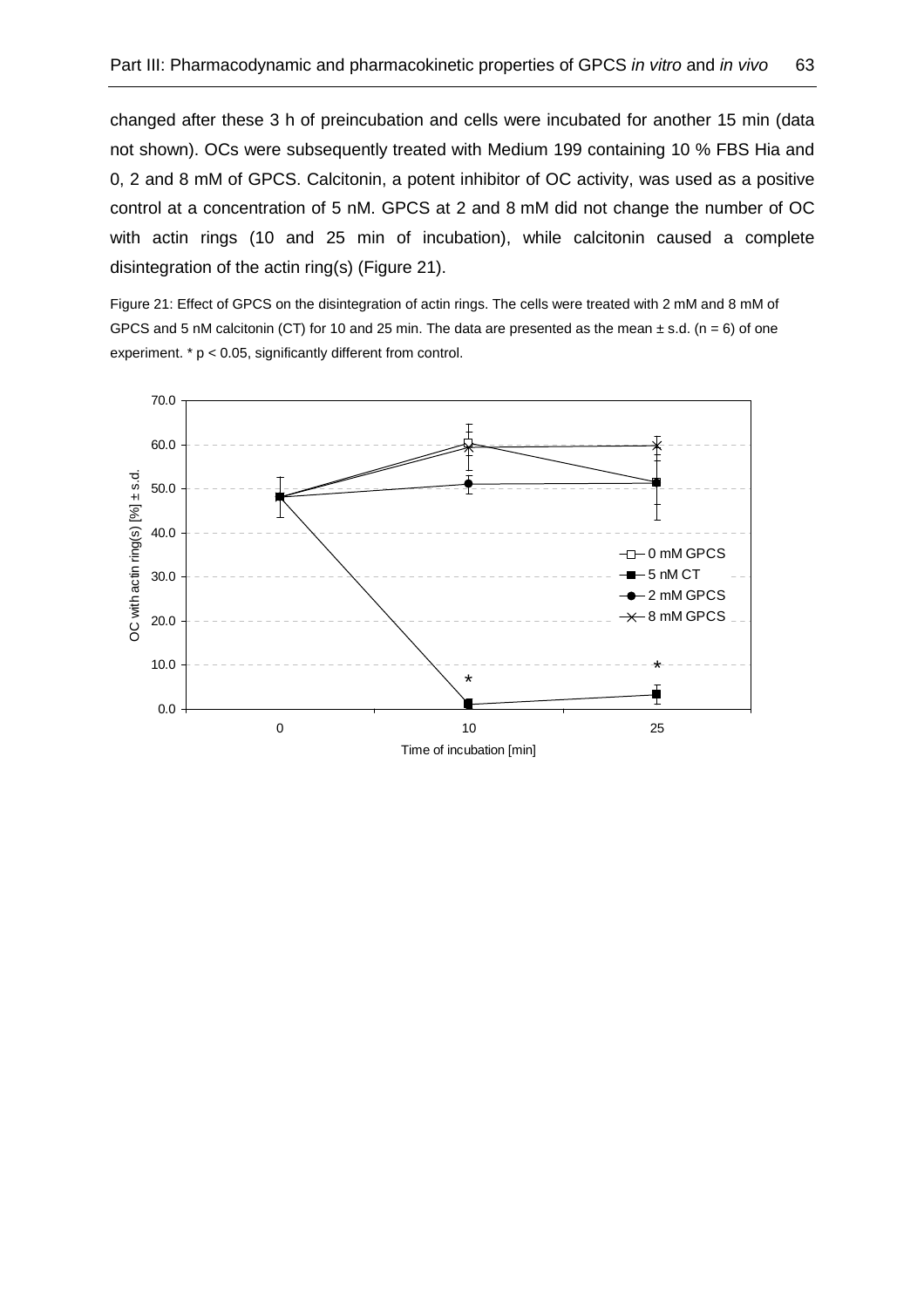### **Effects of GPCS on the resorption activity of osteoclasts**

It was demonstrated by Wetli et al. [Wetli 2005] that GPCS inhibits the resorption activity of OCs in vitro. To confirm these results, pit assay experiments were performed. In two independent experiments, isolated rat OCs were cultured on dentin slices with 0, 2 and 8 mM of GPCS for 24 h. Thereafter, TRAP<sup>+</sup> multinucleated ( $n \geq 2$ ) cells and resorption pits were counted. The number of OCs was similar in all groups (Figure 22). With increasing doses of GPCS, the number of pits decreased to 57 %, albeit not significantly (Figure 23). GPCS, at 8 mM, significantly decreased the number of pits per OC (Figure 24). 0.01 nM of calcitonin was used as a positive control. Compared to the control, calcitonin did not change the number of OCs, but prevented pit formation, resulting in a pits/OC ratio of zero.

Figure 22: Effect of GPCS on the number of OCs. Calcitonin was used as a positive control. Two experiments were performed, and the data are presented as percent of control (mean  $\pm$  s.d., n = 16).

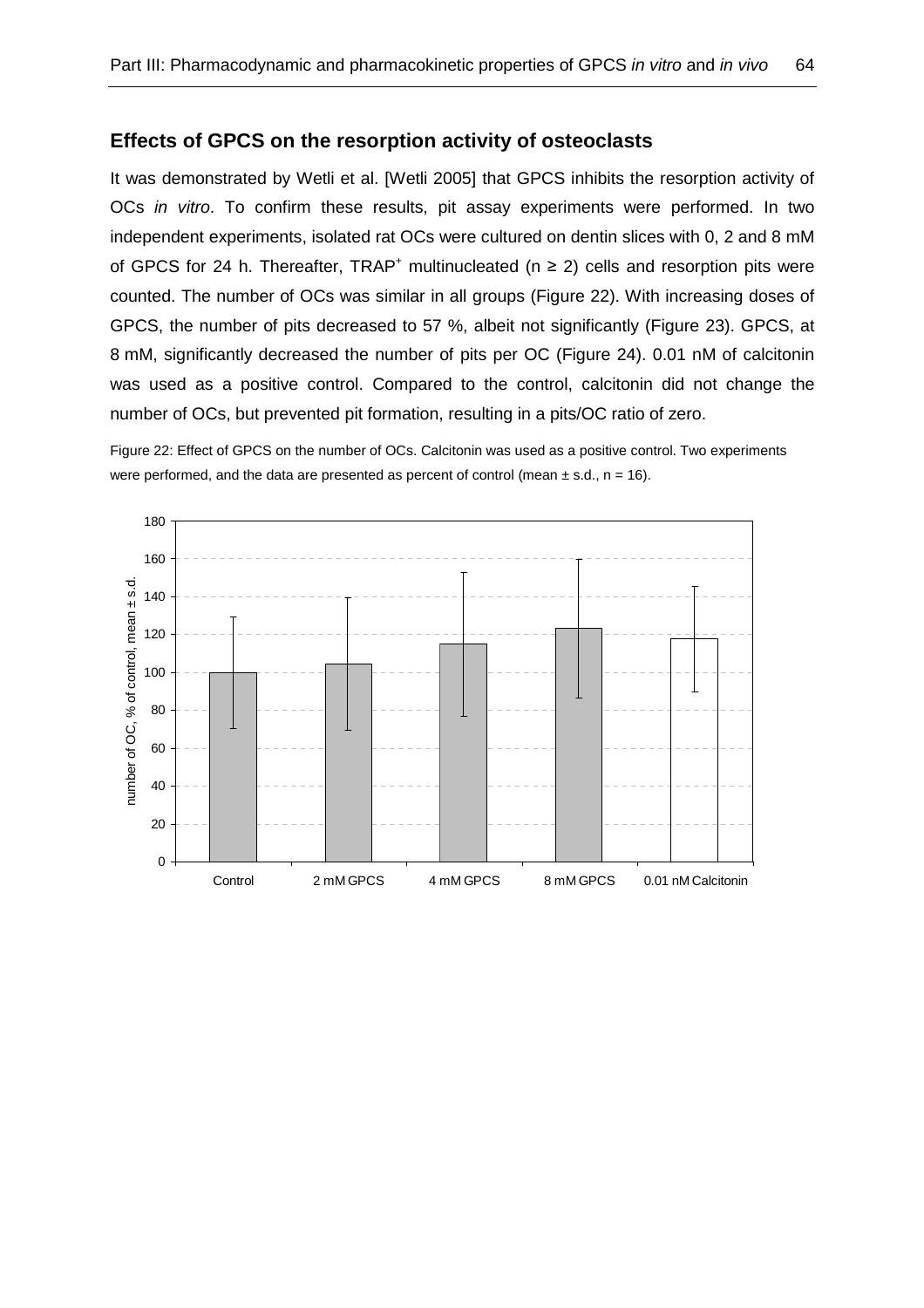Figure 23: Effect of GPCS on osteoclastic resorption in the pit assay. Calcitonin was used as a positive control. Two experiments were performed, and the data are presented as percent of control (mean  $\pm$  s.d., n = 16). \* p < 0.05, significantly different from control.



Figure 24: Effect of GPCS on the ratio of pits per OCs. Two experiments were performed, and the data are presented as percent of control (mean  $\pm$  s.d., n = 16). \* p < 0.05, significantly different from control.

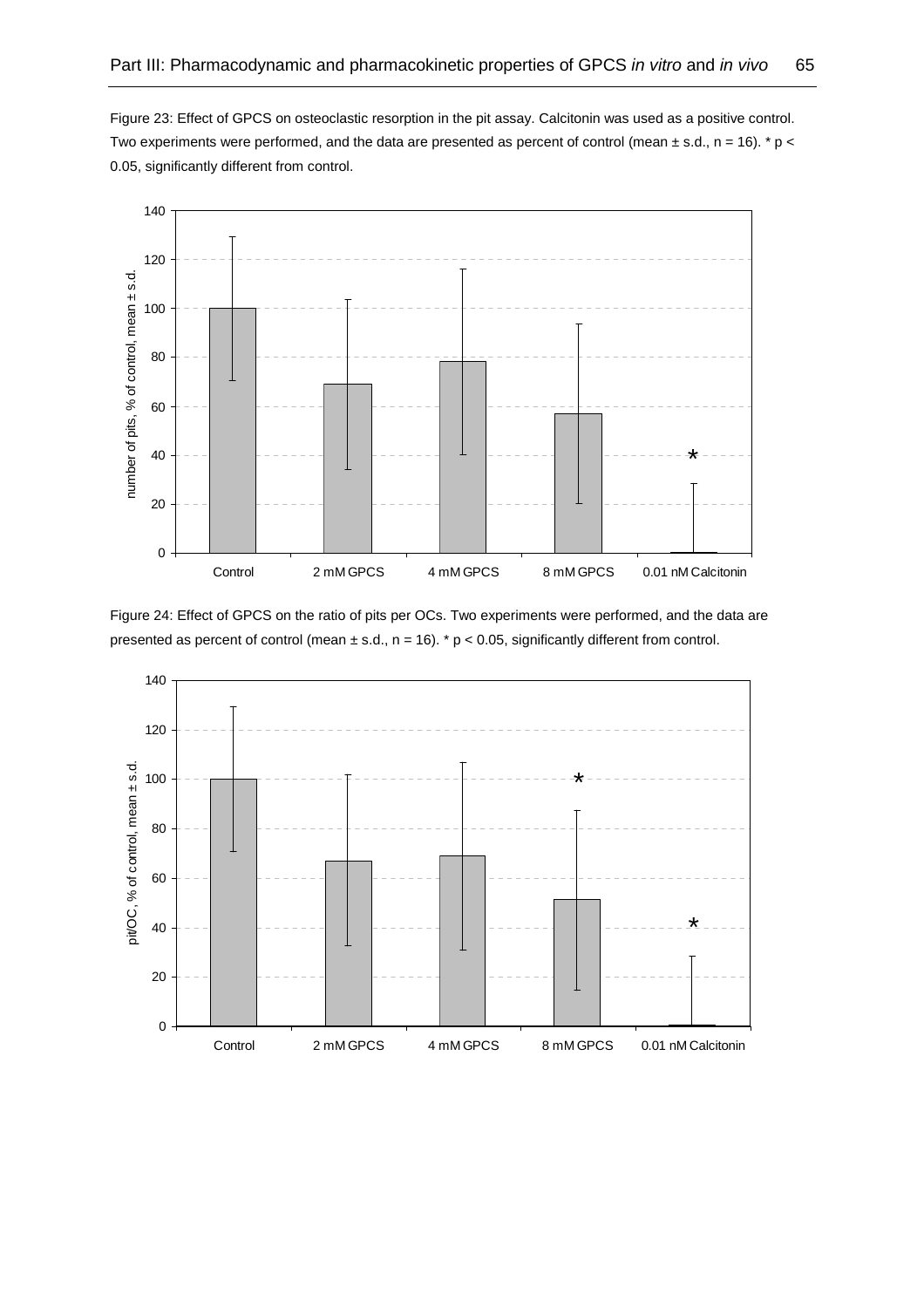# **Effects of GPCS and other structurally related substances on the formation of osteoclasts**

### Effect of GPCS on the formation of osteoclasts

To investigate the effect of GPCS on the recruitment of OCs, bone marrow cells were incubated with M-CSF and RANKL and varying doses of GPCS for 4 - 5 days. Formed OCs, i.e.  $TRAP^+$  multinucleated ( $n \geq 3$ ) cells were counted. GPCS significantly inhibited osteoclastogenesis at concentrations ≥ 1 mM (Figure 25).

Figure 25: GPCS in bone marrow cell cultures. Two experiments were performed. The data were combined and are presented as percent of control (mean  $\pm$  s.d., n = 12). \* p < 0.05, significantly different from control.

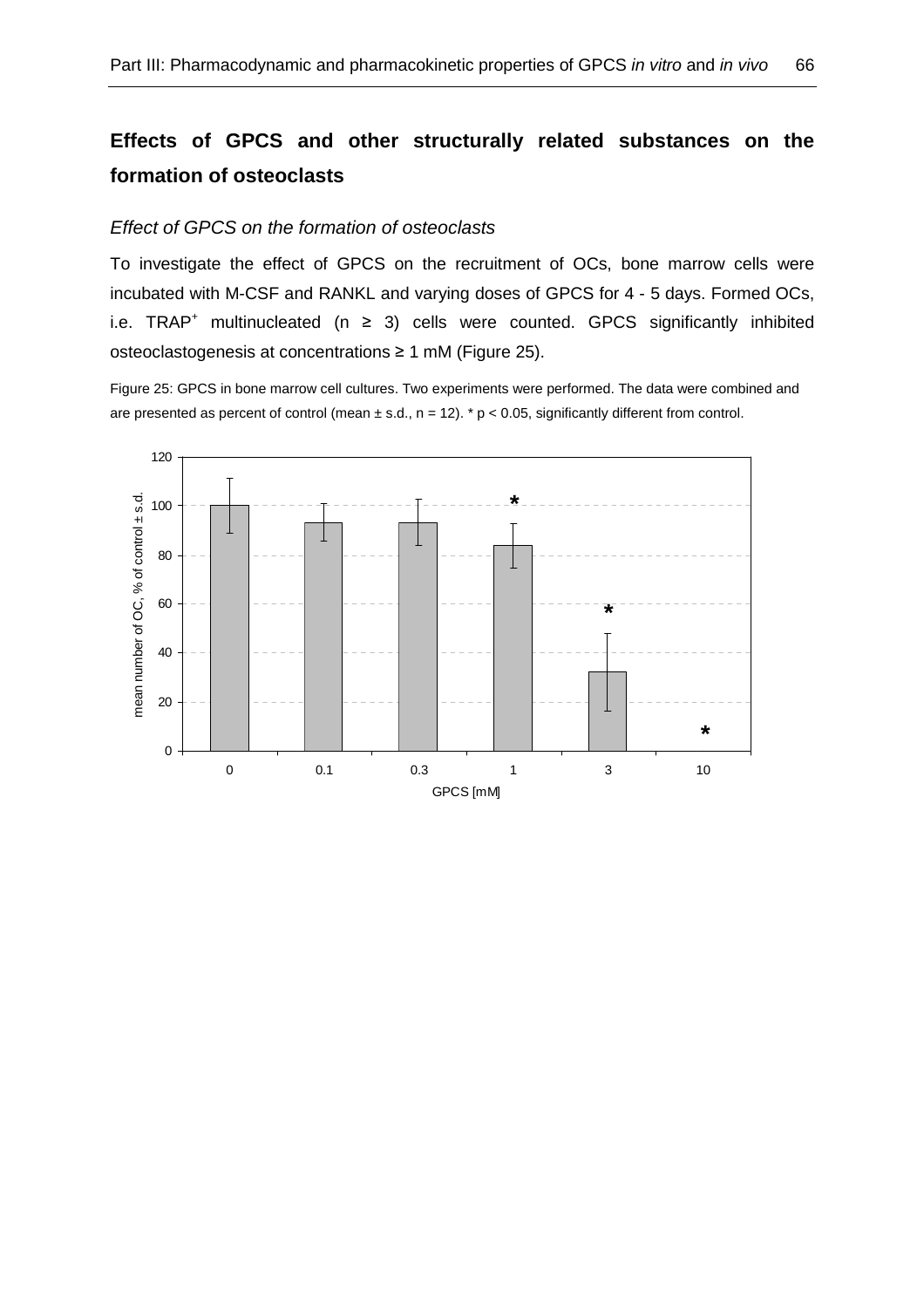Effect of substances with structural similarities to GPCS on the formation of osteoclasts

To evaluate structure-function relationship and specificity of the inhibitory effect of GPCS on osteoclastogenesis in vitro, γ-glutamyl-cysteine-ethylester, glycyl-cysteine, allyl-cysteine, cysteine, glutamyl-glycine and glycyl-valine were tested in cultures of bone marrow cells. Substances containing a cysteine moiety inhibited the development of OCs in cultures of bone marrow cells with the following potencies: γ-glutamyl-cysteine-ethylester > glycyl-cysteine ≈ allyl-cysteine > cysteine (Figures 26-30).

Figure 26: Structures of γ-glutamyl-cysteine-ethylester, glycyl cysteine, allyl-cysteine and cysteine, ordered by their potency in inhibiting osteoclastogenesis.



Figure 27: Effect of γ-glutamyl-cysteine-ethylester on the recruitment of OCs. Two independent experiments were performed and the results combined. The data are presented as percent of control (mean  $\pm$  s.d., n = 12).  $*$  p < 0.05, significantly different from control.

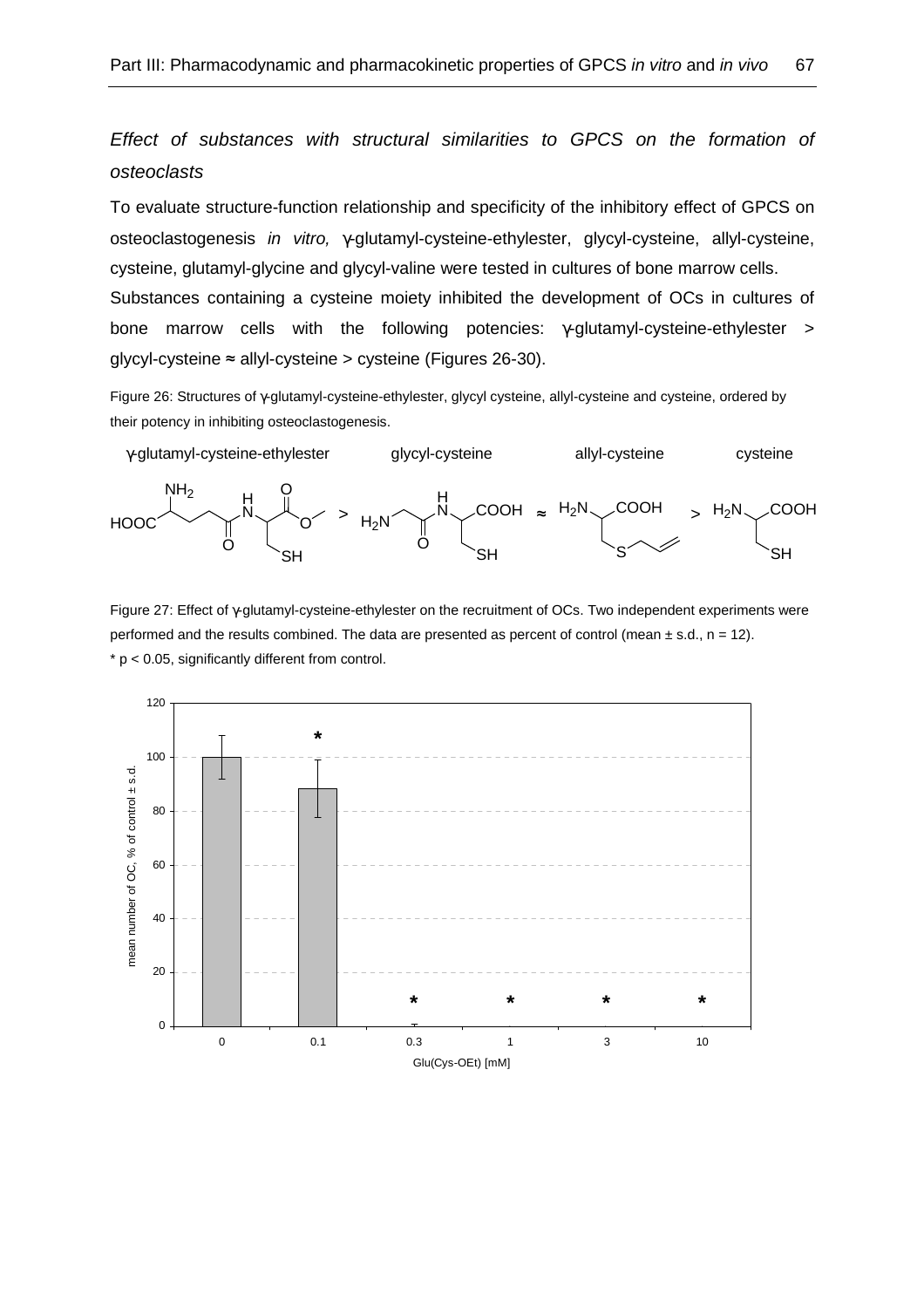Figure 28: Effect of glycyl-cysteine on the recruitment of OCs. Two independent experiments were performed and the results combined. The data are presented as percent of control (mean  $\pm$  s.d., n = 12).  $* p < 0.05$ , significantly different from control.



Gly-Cys [mM]

Figure 29: Effect of allyl-cysteine on the recruitment of OCs. Two independent experiments were performed and the results combined. The data are presented as percent of control (mean  $\pm$  s.d., n = 12).  $*$   $p$  < 0.05, significantly different from control.

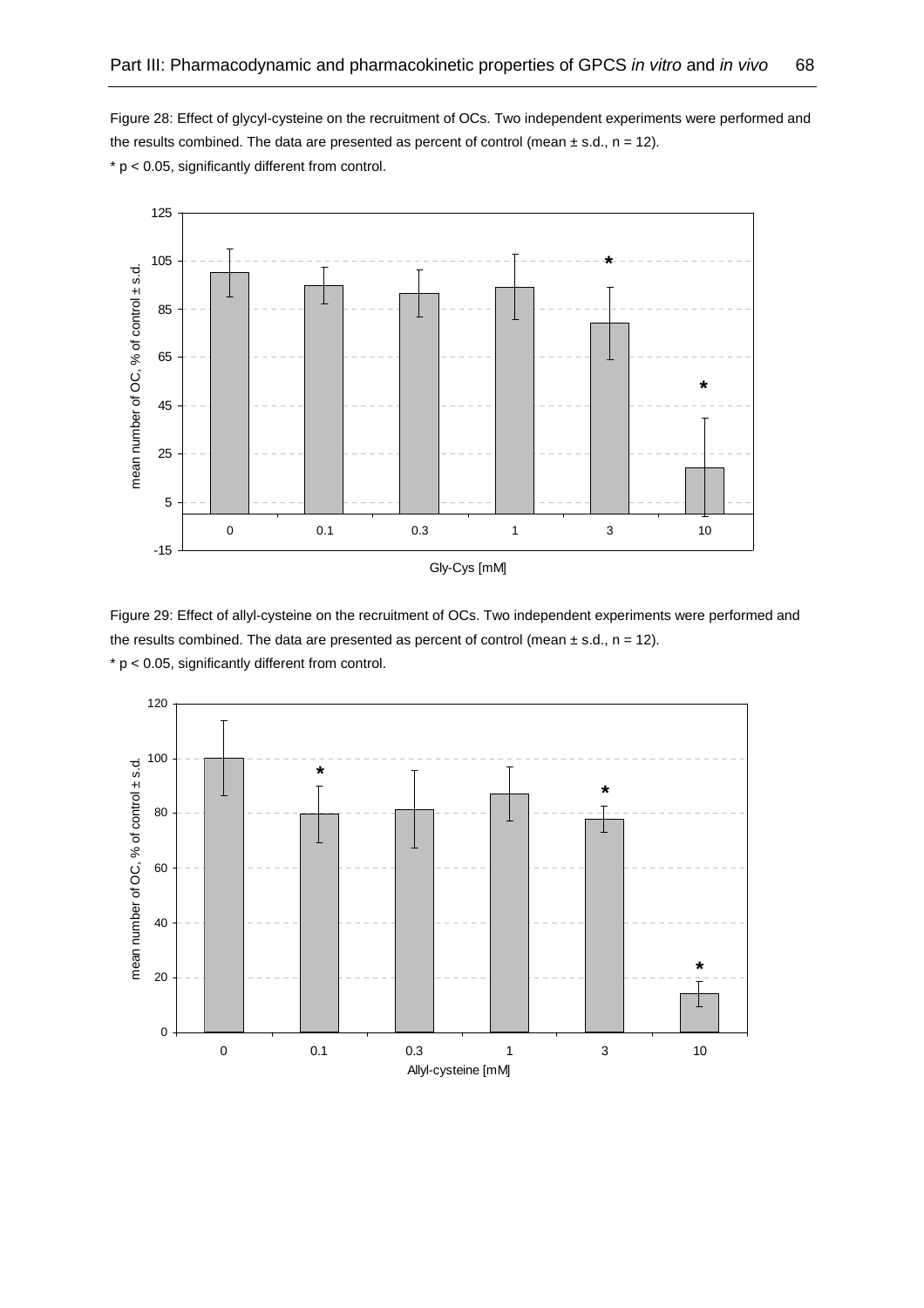

Figure 30: Effect of cysteine on the recruitment of OCs. One experiment was performed. The data are presented as percent of control (mean  $\pm$  s.d., n = 6). \* p < 0.05, significantly different from control.

Glutamyl-glycine and glycyl-valine, substances without a cysteine moiety, did not affect the development of OCs in the bone marrow cell culture (Figure 31-33).

Figure 31: Structures of glutamyl-glycine and glycyl-valine

**HOOC** 뷰 **COOH**  $NH<sub>2</sub>$ O H **COOH** NH<sub>2</sub> O glutamyl-glycine glycyl-valine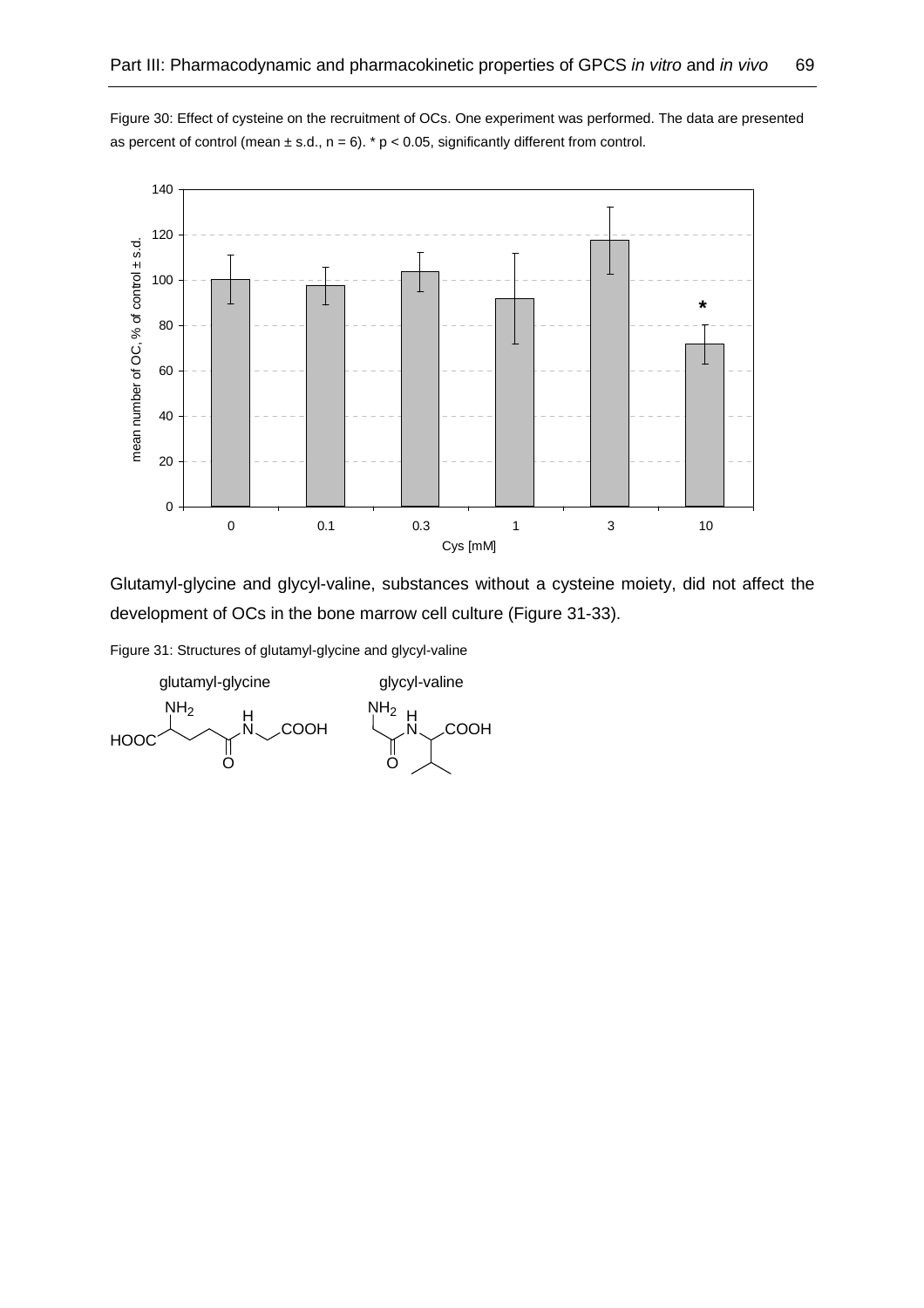Figure 32: Effect of glutamyl-glycine on the recruitment of OCs. The data are presented as percent of control of two independent combined experiments (mean  $\pm$  s.d., n = 12).



Figure 33: Effect glycyl-valine on the recruitment of OCs. The data are presented as percent of control of two independent experiments (mean  $\pm$  s.d., n = 12).

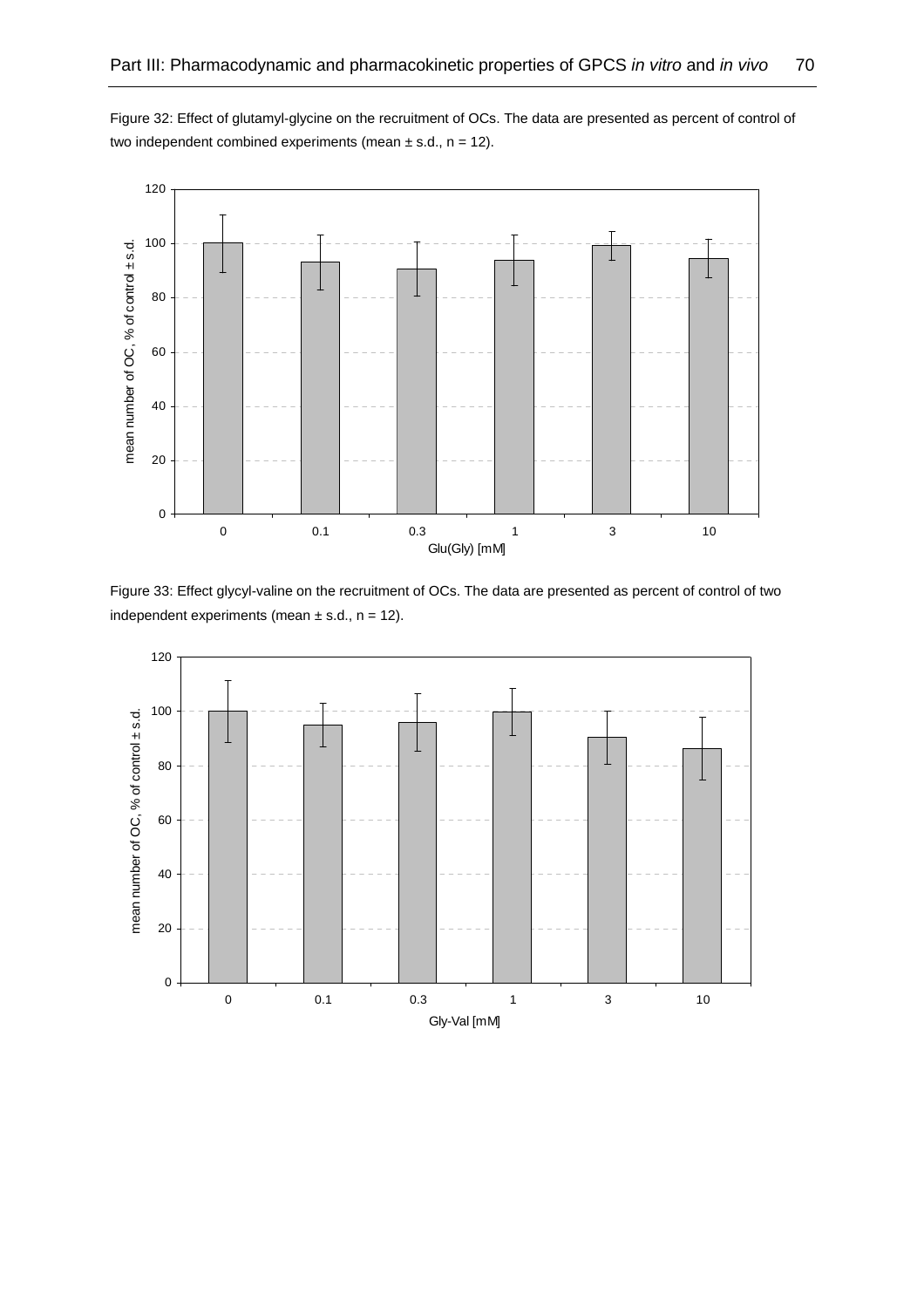# **8.2.2 Studies to determine the stability of GPCS in simulated gastric acid and simulated intestinal fluid**

This section presents the results of the method development and of the stability study of GPCS incubated with simulated gastric acid and simulated intestinal fluid.

## **Method development**

## Determination of GPCS in simulated gastric acid

To determine GPCS in simulated gastric acid the mobile phase consisted of 25 % of solvent A and Spherisorb ODS-1 as stationary phase. A blank run of simulated gastric acid was compared with a GPCS spiked sample of simulated gastric acid and showed no interference between analyte and matrix.

## Determination of GPCS in simulated intestinal fluid

In the first experiment to study the stability of GPCS in simulated intestinal fluid, 25 % of solvent A was used as mobile phase and Spherisorb ODS-1 as stationary phase. A comparison with the blank run of simulated intestinal fluid showed that GPCS interfered with the matrix. Thus, an optimisation of the mobile phase was necessary. It was performed by utilising 20, 15, 10 and 5 % of solvent A. However, no full baseline separation of the GPCS peak and the matrix peaks could be achieved. Hence, another stationary phase, the Shodex ODP2 HP-4D material, was tested. Again, different compositions of mobile phases (20, 15, 10, 7.5 and 5 % of solvent A) were tested. A complete separation of GPCS and matrix peaks was obtained at 10 % solvent A. There were no interferences between matrix and analyte.

To determine the content of GPCS in onion powder, which was incubated with simulated intestinal fluid, a mobile phase containing 7.5 % solvent A was most suitable to exclude interferences between matrix and analyte.

An overview of the final experimental conditions is given in Table 15.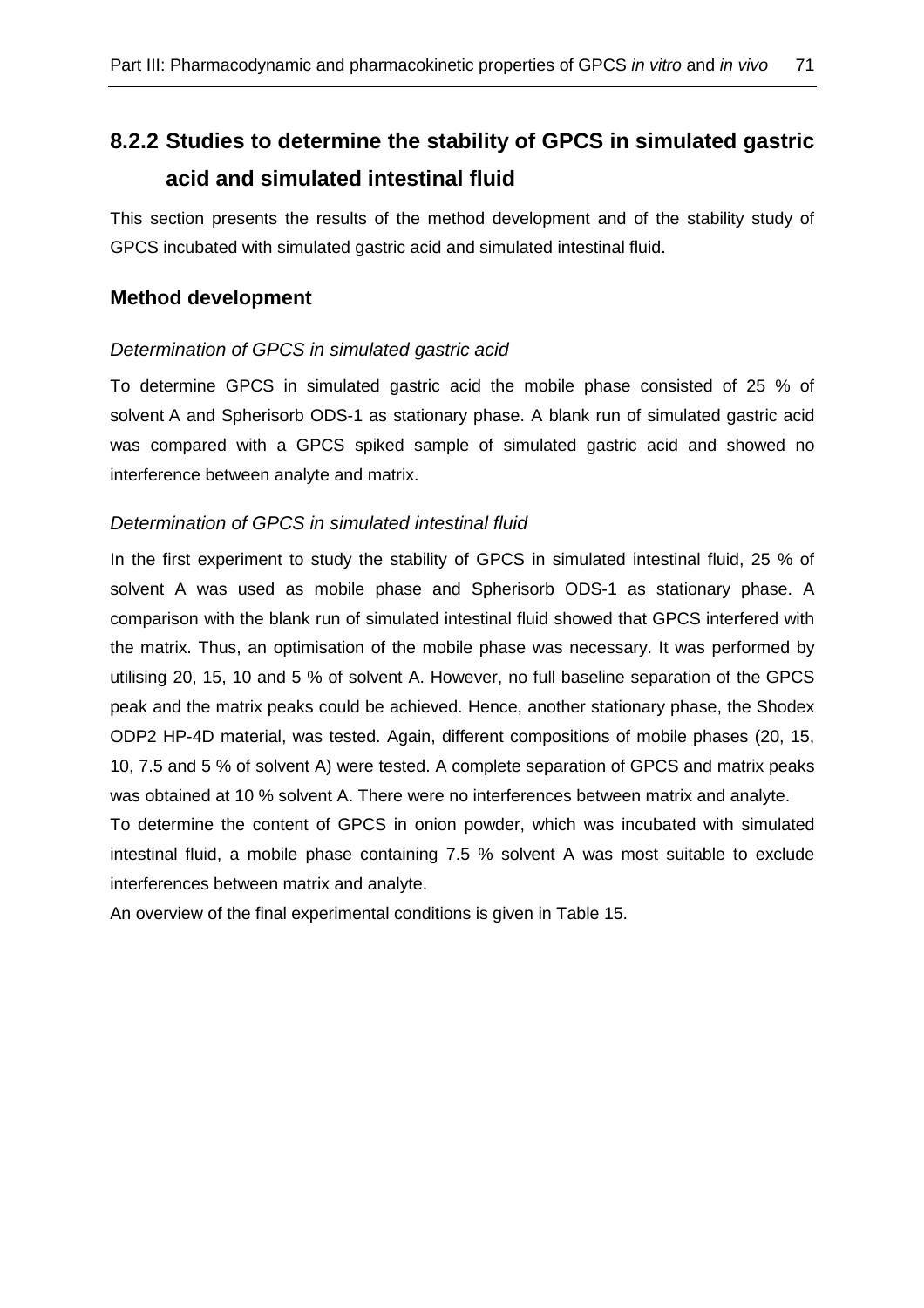| Matrix                             | Stationary phase  | Mobile Phase    |
|------------------------------------|-------------------|-----------------|
| Gastric acid                       | Spherisorb ODS-1  | 25 % solvent A  |
| Simulated intestinal fluid         | Shodex ODP2 HP-4D | 10 % solvent A  |
| Simulated intestinal fluid + onion | Shodex ODP2 HP-4D | 7.5 % solvent A |

Table 15: Final conditions for stationary and mobile phases to determine GPCS in various matrices

## **Peak identification**

The retention time for GPCS was 5.8 min (range: 5.6 - 6.0 min) for the Spherisorb column and 13.1 min (range: 13.0 – 13.2 min) for the Shodex column. The blank run showed no interferences with the analyte.

# **Calibration and linearity**

The calibration was linear in the concentration range of 10 to 200 µg/ml (Spherisorb ODS-1 column) and 5 to 125 µg/ml (Shodex ODP2 HP-4D column), respectively. The linearity data are summarised in Table 16.

Table 16: Calibration data for the quantitation of GPCS with the Spherisorb ODS-1 column obtained by performing triplicates for each of the 5 concentration levels (10, 50, 100, 150 and 200 µg/ml), and with the Shodex ODP2 HP-4D column obtained by performing triplicates for each of the 3 concentration levels (5, 50 and 125 µg/ml)

| Column            | Retention time<br>[min] | $m^{1}$ | $h^{1}$        | Correlation coefficient r |  |
|-------------------|-------------------------|---------|----------------|---------------------------|--|
| Spherisorb ODS-1  | 5.8                     | 3413    | $-12.5$ 0.9998 |                           |  |
| Shodex ODP2 HP-4D | 131                     | 3632    | $-12.9$        | O.9999                    |  |

 $1$ <sup>1</sup>y = mx + b; x: amount of GPCS; y: area under the GPCS peak

## **Stability of GPCS in simulated gastric acid**

GPCS was exposed in vitro to simulated gastric acid at 37°C. Within 24 h no change in the content of GPCS was observed (Figure 34).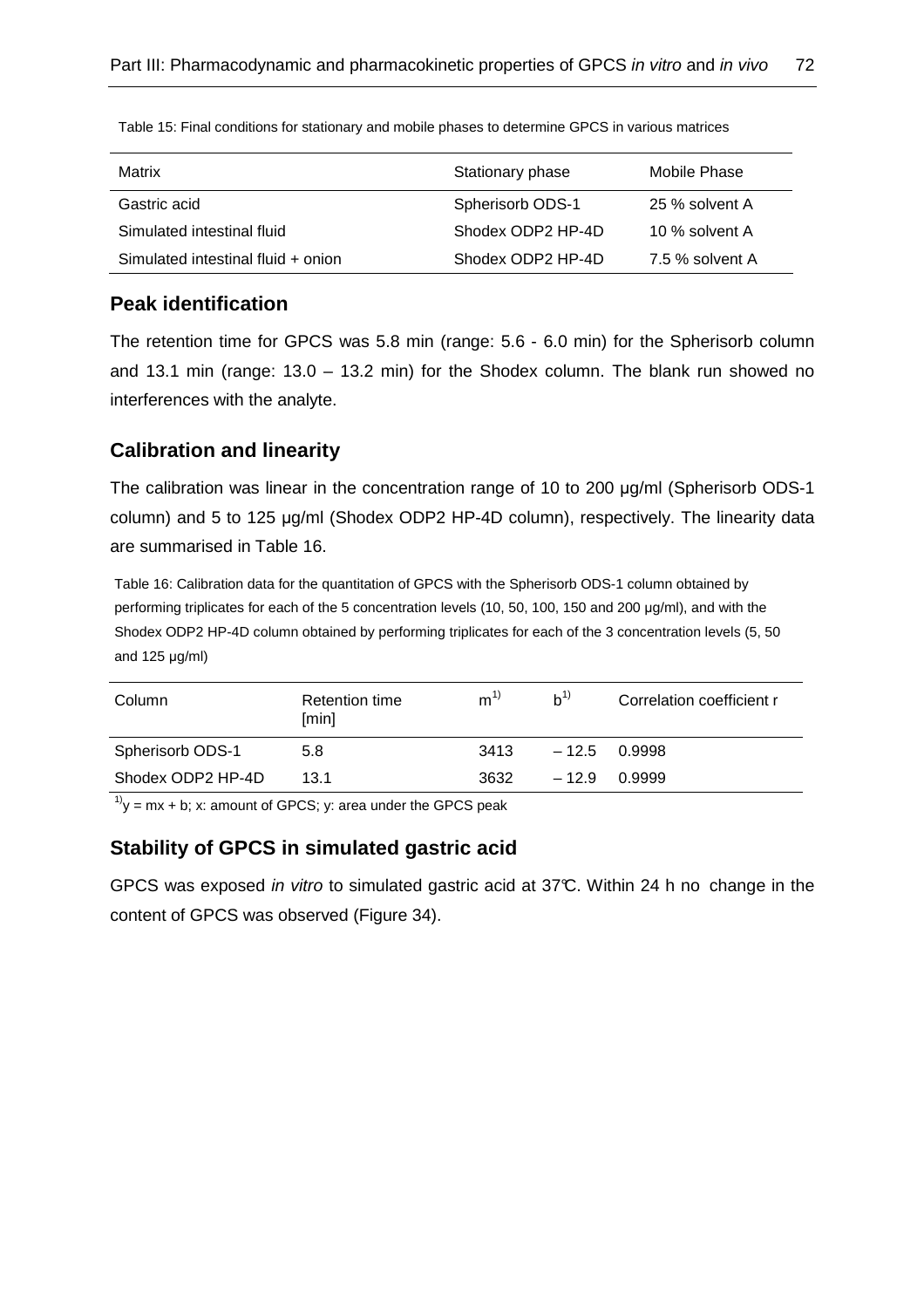

Figure 34: Stability of GPCS in simulated gastric acid. The results are expressed as percent of the baseline value.

## **Stability of GPCS in simulated intestinal fluid**

The in vitro stability of GPCS in intestinal fluid was evaluated by incubation of GPCS in simulated intestinal fluid at 37°C for 24 h. Within 2 h the content of GPCS decreased to less than 90 % of baseline. After 6 h, 75 % of GPCS were detectable and after 24 h of incubation only 10 % of GPCS were present (Figure 35).

Figure 35: Stability of GPCS in simulated intestinal fluid (SIF). The results are expressed as percent of the baseline value.

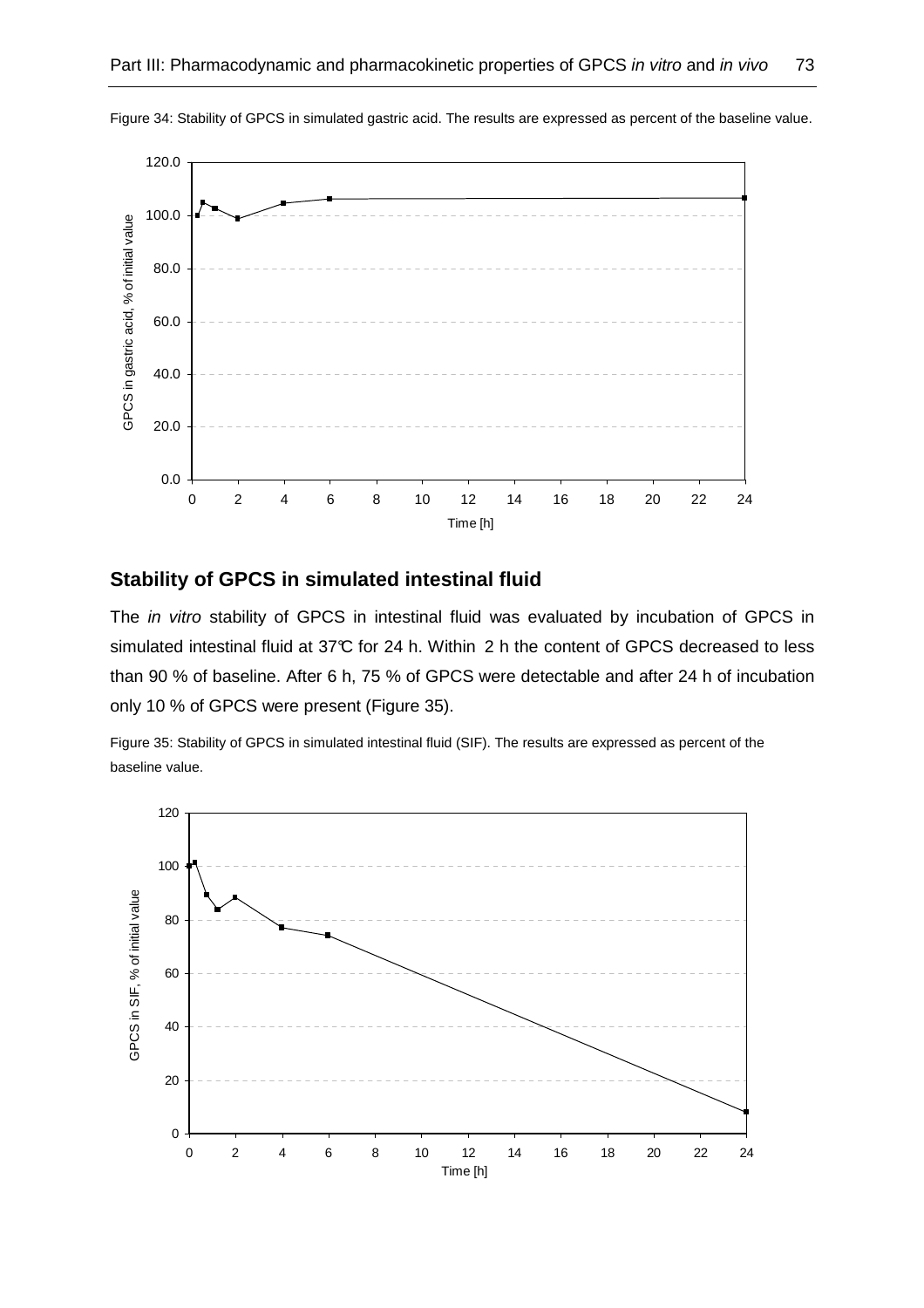## **Stability of GPCS in water**

To check whether ingredients of intestinal enzymes are responsible for the decreasing content of GPCS in simulated intestinal fluid, GPCS was incubated in water at 37°C for 24 h. GPCS remained stable over the whole incubation time (Figure 36).

Figure 36: Stability of GPCS in water. The results are expressed as percent of the baseline value.



## **GPCS content of Allium cepa L. incubated in simulated intestinal fluid**

To evaluate the effect of other onion constituents on the stability of GPCS in simulated intestinal fluid, lyophilised powder of onion was exposed to simulated intestinal fluid at 37°C for 24 h, and the content of GPCS was determined. There was no change of GPCS content within 6 h of incubation. After 24 h a decrease of 30 % from the initial GPCS value was detectable (Figure 37).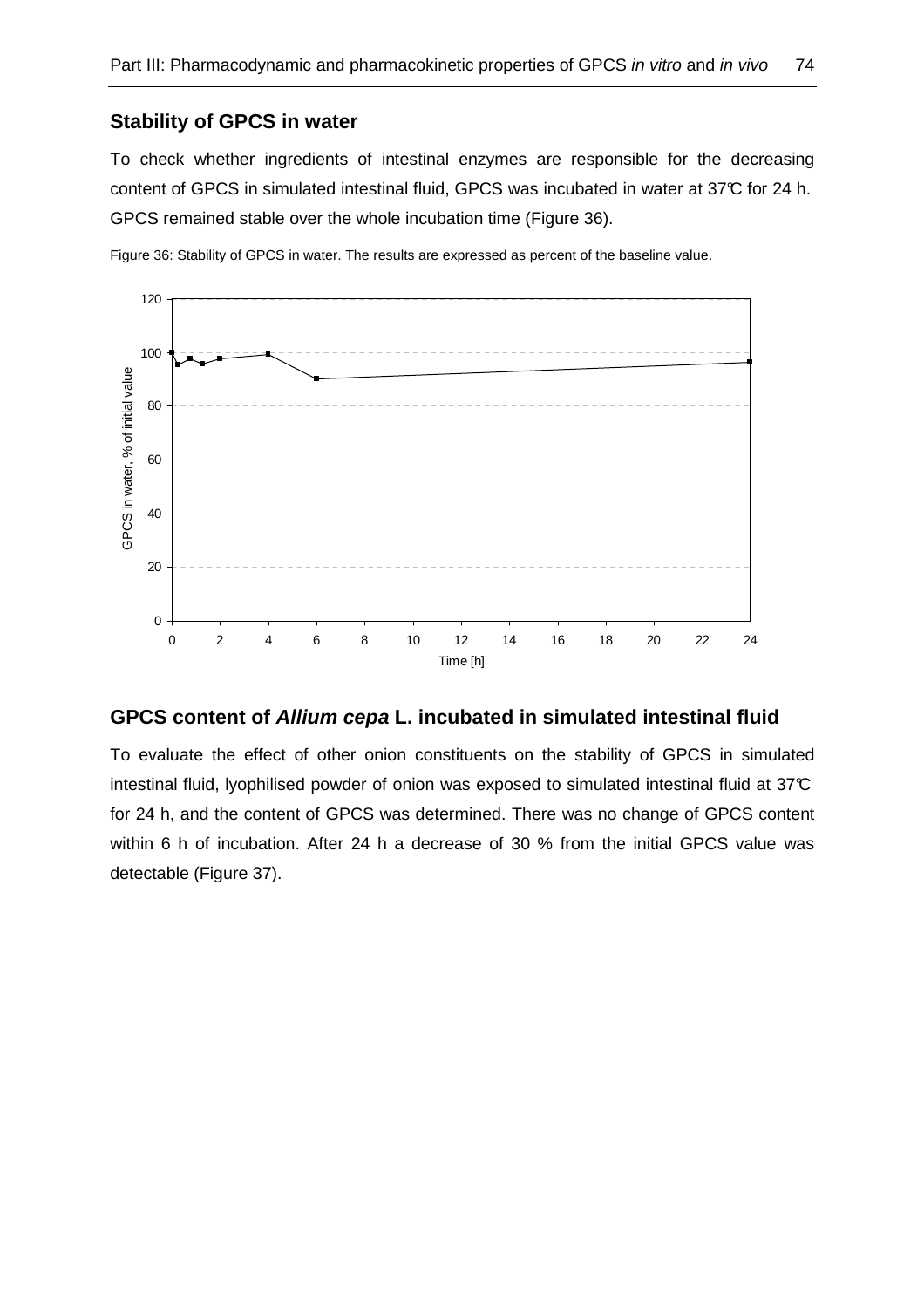



# **8.2.3 Pilot studies to determine the pharmacokinetic properties of GPCS in rats**

The results of the method development for the determination of GPCS in rat plasma and the results of a pharmacokinetic pilot study in rats are presented in this section.

## **Method development**

### SPE parameters

SPE was used to prepare the sample prior to analysis. To find suitable conditions for the SPE, various SPE columns with different elution procedures were tested. The recovery of GPCS in the eluates was determined using HPLC-DAD. The highest recovery of GPCS was found when OASIS MAX 3 cc (81 %) columns were used. No GPCS was detected when the extraction procedure was performed using Oasis WAX 1 cc columns (Table 17). Consequently, Oasis MAX 3 cc was chosen for plasma extraction.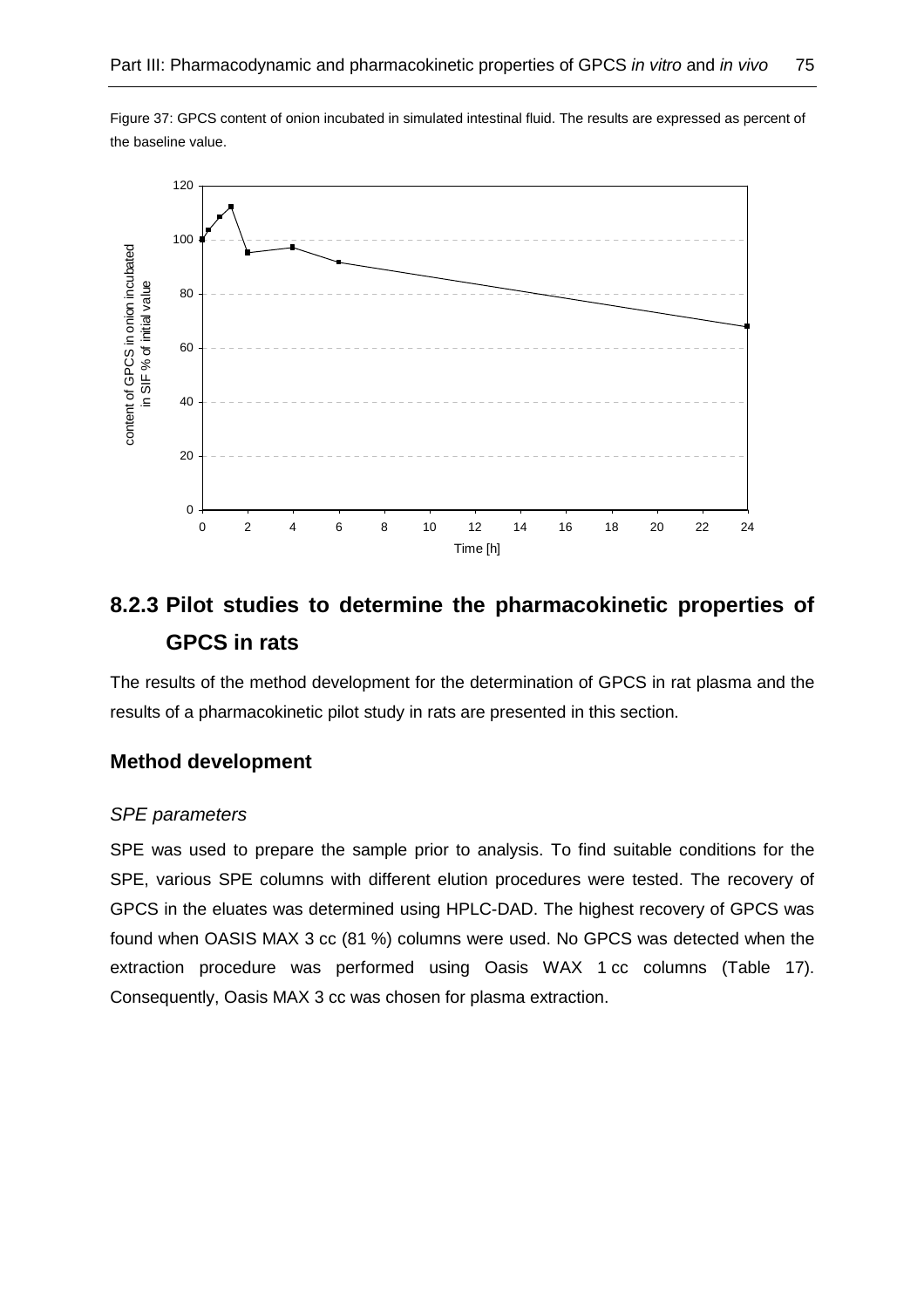#### Table 17: Recoveries of GPCS after SPE

| SPE column     | Recovery of GPCS<br>[%] |  |  |
|----------------|-------------------------|--|--|
| Oasis MAX 3 cc | - 81                    |  |  |
| Oasis MAX 1 cc | 30                      |  |  |
| Oasis MCX 1 cc | 53                      |  |  |
| Oasis WAX 1 cc | O                       |  |  |

### Determination of GPCS

To study the pharmacokinetic properties of GPCS in vivo, 2 rats received 2.5 mg GPCS via gavage and 1 rat intravenously. At different time points after administration, blood was collected and centrifuged. The plasma was purified using SPE and the level of GPCS determined using HPLC-DAD and HPLC-MS/MS.

### **Determination of GPCS using HPLC-DAD**

The limit of quantitation of GPCS in plasma using HPLC-DAD was in the µg-range. Therefore, no GPCS could be detected in the samples of the pharmacokinetic study. Thus, it was tried to improve sensitivity by adding a chromophor to the analyte, i.e. by derivatisation. GPCS was derivatised with ortho phthaldialdehyde in the presence of tert-butylmercaptan. However, this procedure did not sufficiently improve sensitivity (LOQ: µg-range) and was not further used. The next step was the analysis of the samples using HPLC-MS/MS.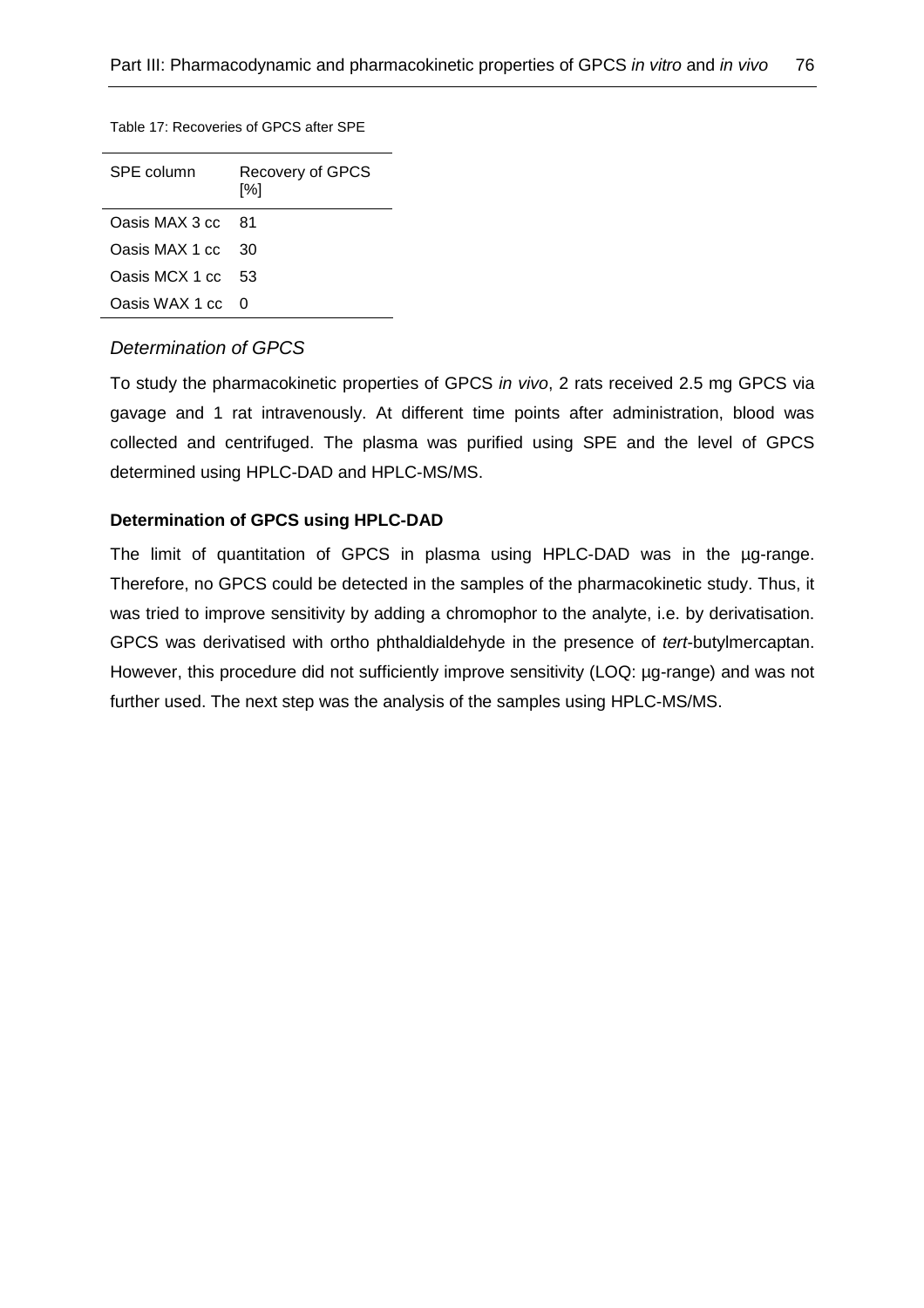### **Determination of GPCS using HPLC-MS/MS**

#### Optimised parameters for the MRM acquisition mode

GPCS and I.S. (L-aspartyl-L-phenylalanine) were both eluted after 2.7 min. A mass spectrometric separation of the substances was obtained with MS/MS (MRM) in the electrospray positive mode. The optimal parameters to analyse GPCS (molecular weight: m/z 306) and I.S. (molecular weight: m/z 280) with HPLC-MS/MS in the MRM acquisition mode are given in Table 18.

Table 18: HPLC-MS/MS parameters optimised for the MRM acquisition mode (MRM transitions: 1.: first transition, 2.: second transition; Q , quantifier; q, qualifier; MRM ratio: area ratio of peak of the 1.transition/2.transition; CE, collision energy; CXP, cell exit potential)

| Compound    | Molecular<br>weight | Precursor<br>$[M+H]$ <sup>+</sup> | DP<br>[V] | <b>MRM</b> transitions                                             | CЕ<br>[V] | <b>CXP</b><br>IV1 | <b>MRM</b><br>ratio |
|-------------|---------------------|-----------------------------------|-----------|--------------------------------------------------------------------|-----------|-------------------|---------------------|
| <b>GPCS</b> | 306                 | 307                               | 71        | 1. 307 $\rightarrow$ 217.20 (Q)<br>2. 307 $\rightarrow$ 130.10 (g) | 17<br>-27 | 14<br>14          | 1.78                |
| I.S.        | 280                 | 281                               | 66        | 1. 281.2 $\rightarrow$ 235.2<br>2. 281.2 $\rightarrow$ 166         | 21<br>19  | 12<br>14          | 1.32                |

The GPCS plasma profiles of animal 1 and 2 after administration of GPCS via gavage are shown in Figure 38. Maximum GPCS levels (expressed as GPCS-I.S. area ratios) were obtained 30 min (animal 1) and 60 min (animal 2) after GPCS administration. Then, the GPCS levels dropped to baseline and about 50 % in animal 1 and 2, respectively (within 180 min post-dosing). Compared to the intravenous application, the oral bioavailability was determined to be 1 % for both animals.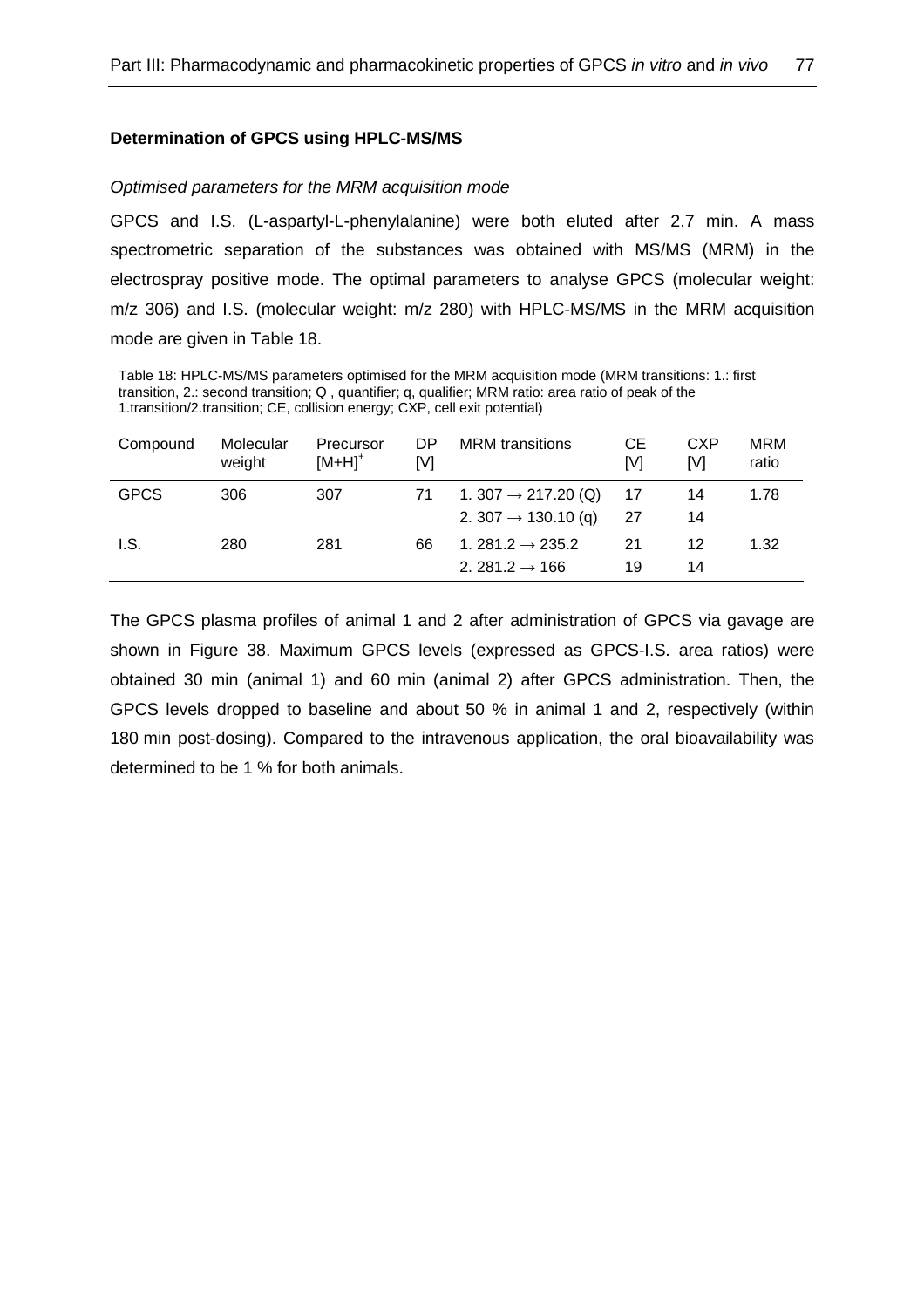

Figure 38: GPCS rat plasma profiles after administration of GPCS via gavage

Animal 3 received GPCS intravenously. The highest level of GPCS was measured 5 min after GPCS administration dropping quickly almost to baseline within the observation period of 180 min (Figure 39).

Figure 39: GPCS rat plasma profiles after i.v. administration of GPCS.

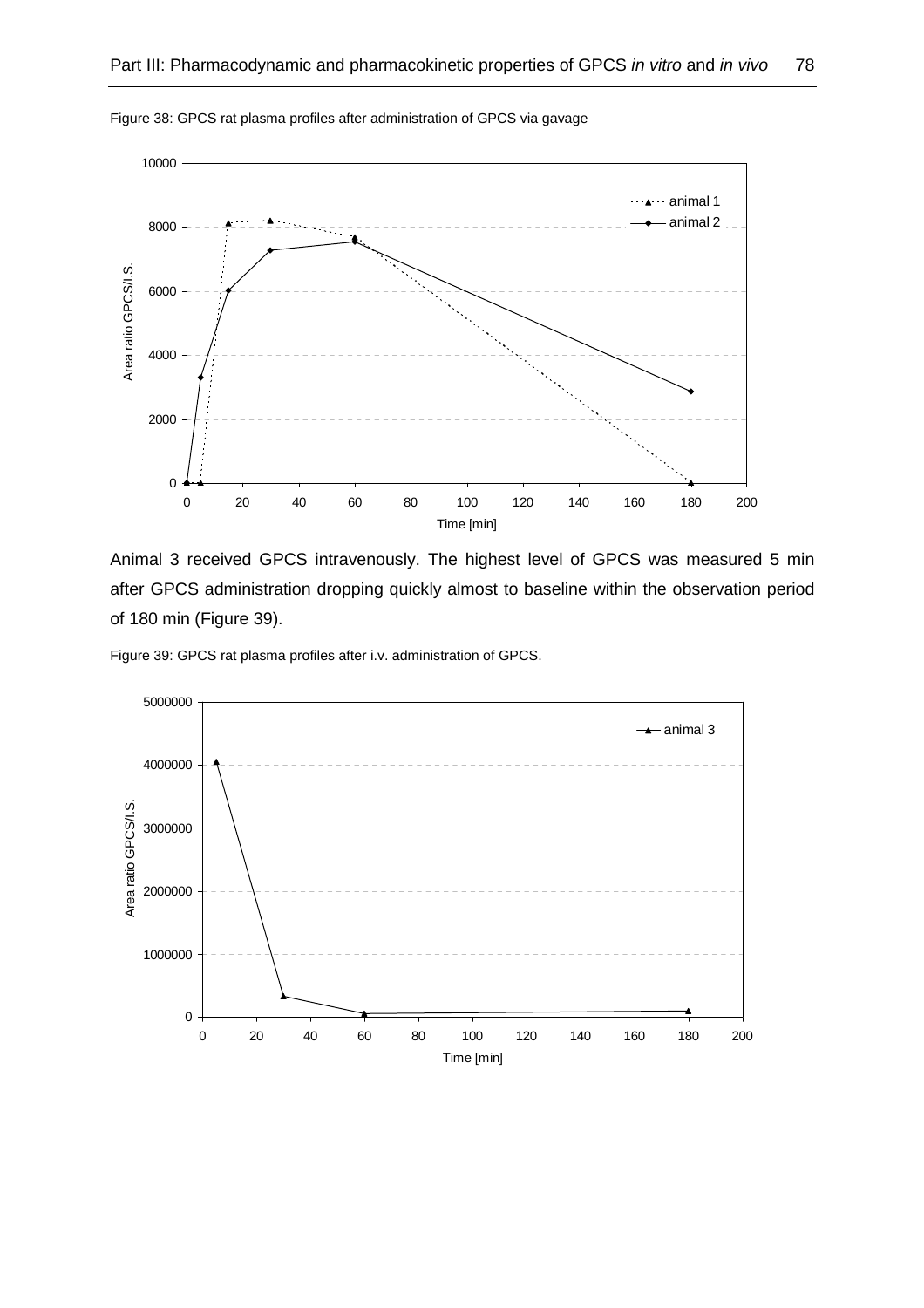# **8.2.4 Pharmacodynamics of substances structurally related to GPCS, of GPCS-containing, and of GPCS-free onion**

In this section, the results of three experiments are presented, which were assessed to determine the effects of onion containing GPCS, onion without GPCS, allyl-cysteine and γ-glutamyl-cysteine-ethylester on bone resorption in rats.

## **Feeding protocol**

In the first experiment rats were fed with 23 g of standard diet after their transfer to the metabolic cages. They were weighed after 10 days and a loss of weight of about 10 % was observed. Thus, the amount of food was not adequate and subsequently was adapted to the needs of the rats by first providing them with 25 g food for the first 3 days of the baseline phase and afterwards with 30 g. The rats ingested their food within 1 h after it was placed in the cages. 20 days after the transfer to the metabolic cages, the rats which were assigned to the treatment were weighed again. An increase in weight was observed. In experiments 2 and 3, rats were fed as stated in section 8.1.4 Experimental design to assess bone resorption in vivo. Weighing the rats on days 10 and 20 after their transfer to the metabolic cages showed no loss of weight (section 11.4 Appendix 3: Assessment of bone resorption in vivo: experiment I to III, weight of rats on day 1, 10 and 20 in metabolic cages).

## **Assignment of rats to groups**

After 10 days of  $\int_0^3 H$ ] excretion baseline measurement, the rats were assigned to one of 4 groups with 6 animals each.

In the first experiment the assignment of rats to the groups was performed by a randomisation programme. Calculations which were performed post-experimentally showed that the mean cumulative  $[3H]$  excretion in each group was not equal in all groups (Figure 40).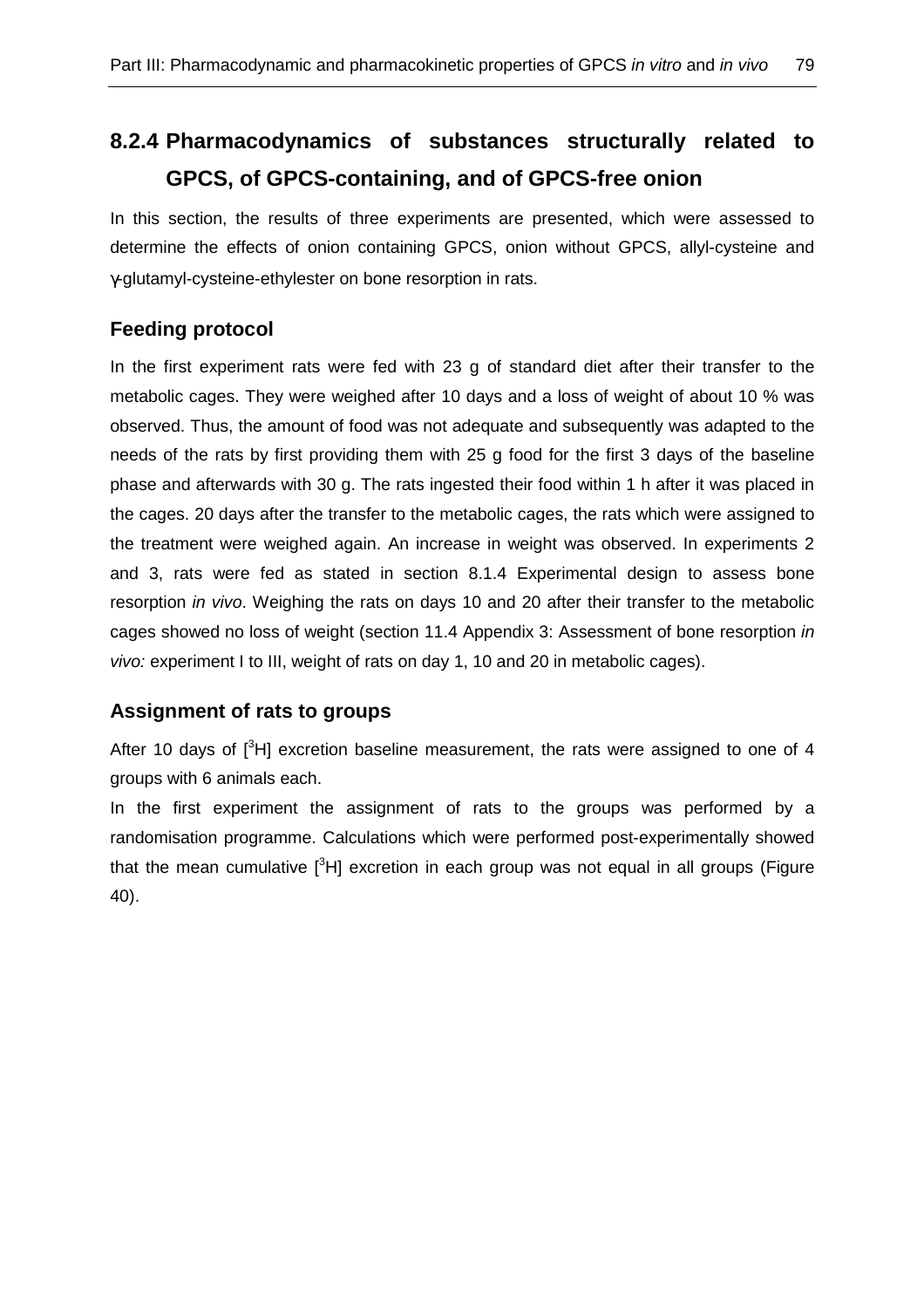



In the second and third experiment, group assignment was performed as described in section 8.1.4 Experimental design to assess bone resorption in vivo. The mean cumulative urinary  $\left[\begin{array}{cc}3H\end{array}\right]$  excretion was equal for all groups at the beginning of the treatment phase (Figures 41-42).

Figure 41: Experiment II, mean cumulative urinary [<sup>3</sup>H] excretion during baseline measurement. Results are presented as mean  $\pm$  s.e.m (n = 6).

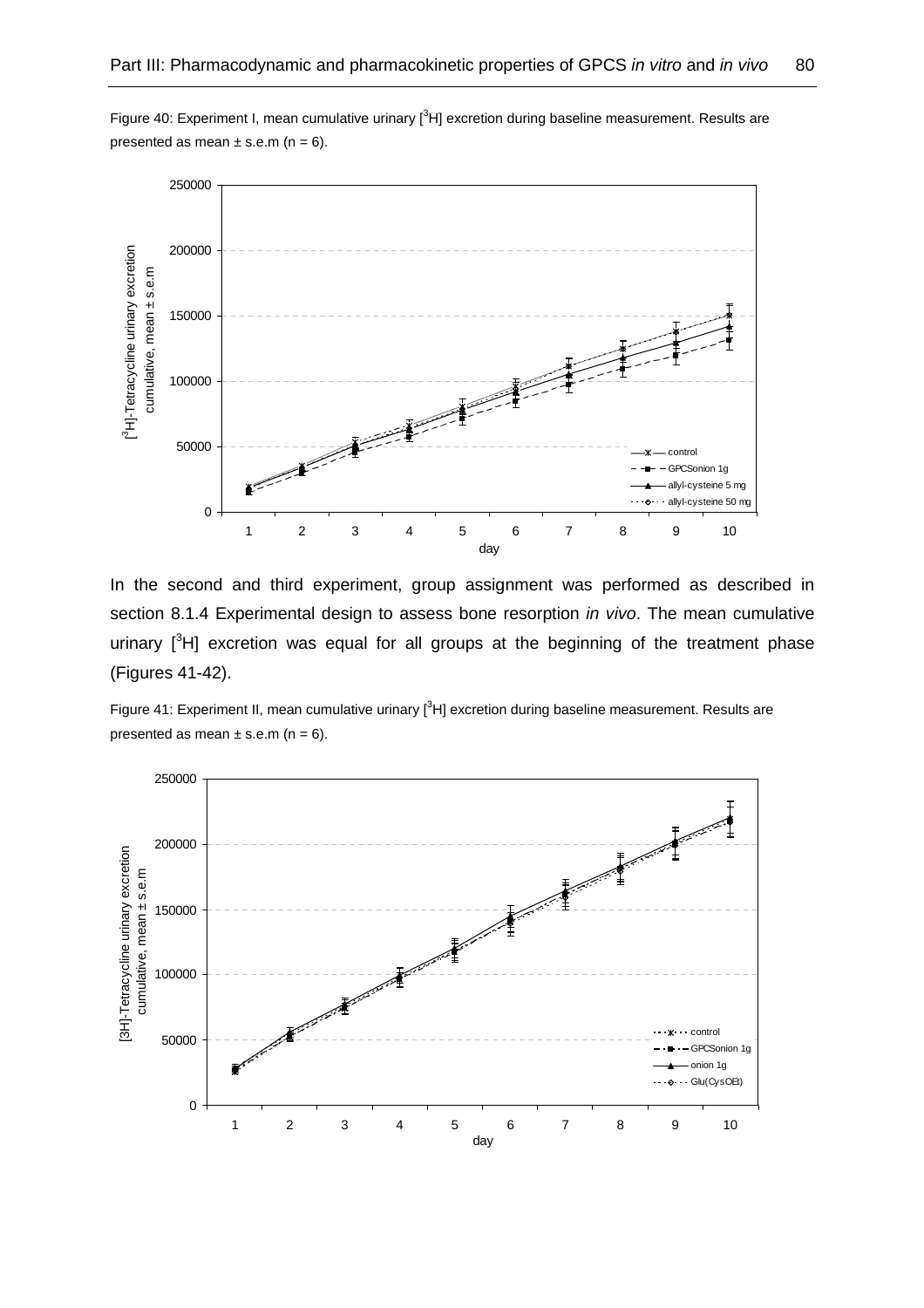Figure 42: Experiment III, mean cumulative urinary  $1<sup>3</sup>H$  excretion of rats during baseline measurement. Results are presented as mean  $\pm$  s.e.m (n = 6).



# **Effects of GPCS-containing and GPCS-free onion, allyl-cysteine and**  γ**-glutamyl-cysteine-ethylester on bone resorption**

In all experiment rats were fed standard diet during the baseline phase (day  $1 - 10$ ). During the treatment phase (day 11 – 20), they were fed a semi-purified diet containing the test compounds or onion powders, respectively.

In experiment 1, rats received daily semi-purified diet supplemented with 1 g of onion containing 20 mg GPCS. Furthermore, the effect of 5 mg and 50 mg allyl-cysteine was assessed because allyl-cysteine inhibited OC recruitment in vitro. At the end of the experiment, the cumulative urinary  $[{}^{3}H]$  excretion during the treatment phase was determined. Rats receiving onion containing GPCS showed a marginal, not significant, decrease in cumulative [<sup>3</sup>H] excretion in comparison to control animals. Allyl-cysteine, at both concentrations, did not affect cumulative urinary  $[{}^{3}H]$  excretion (Figure 43).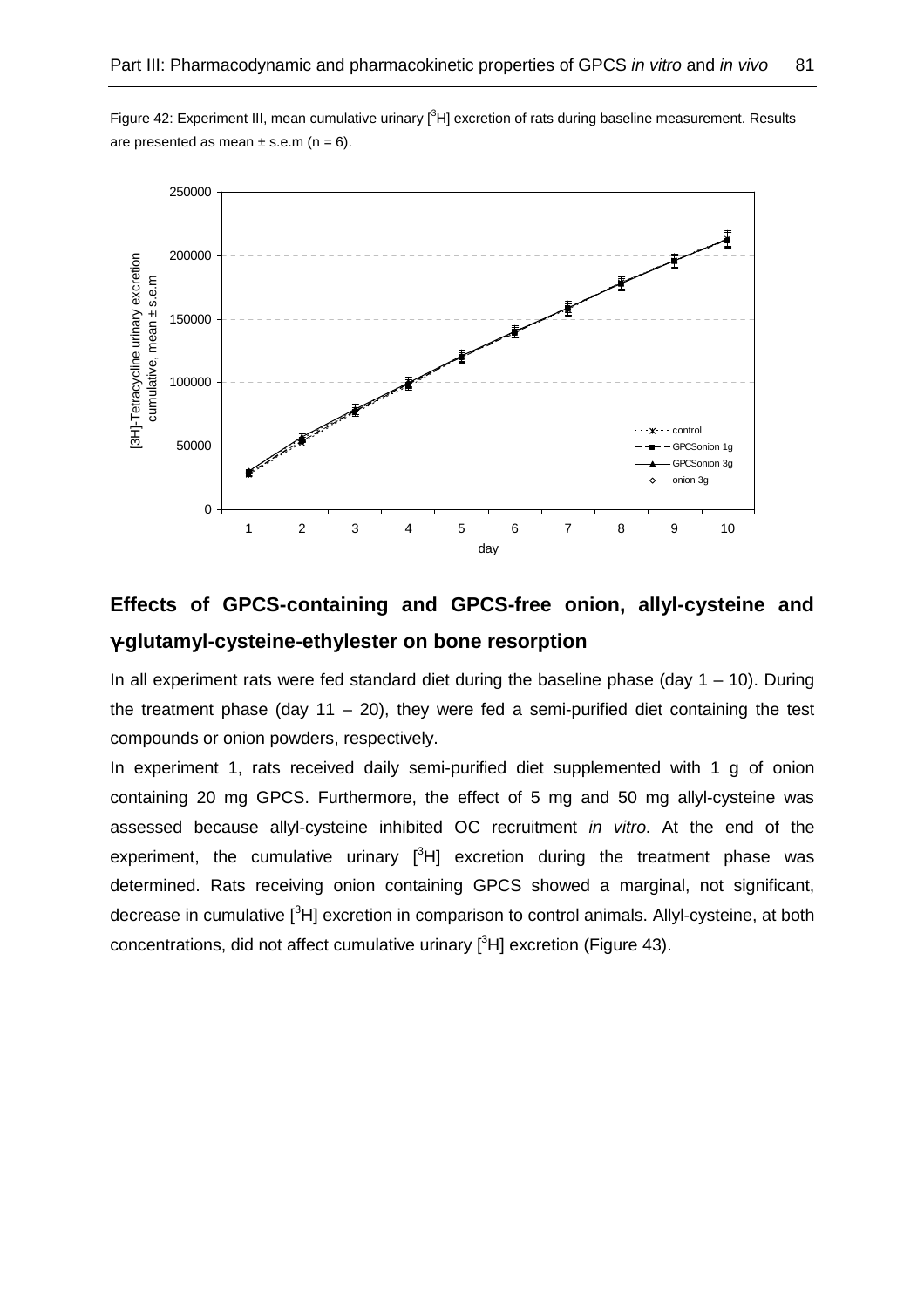Figure 43: Experiment I: 10 day cumulative urinary  $[{}^{3}H]$  excretion during treatment. Rats were fed a diet containing onion with GPCS (GPCSonion 1g), 5 mg allyl-cysteine (Acycs 5 mg), 50 mg allyl-cysteine (Acycs 50 mg) or semi-purified diet alone (control) per day over 10 days. The data present treated/control mean values  $\pm$  s.d. (n = 6).



At the end of the experiment, rats were euthanised and vertebrae were excised to perform microCT analysis. No difference in the BV/TV and connection density between the groups was observed (Figures 44-45).

Figure 44: Experiment I: MicroCT analysis: BV/TV. Rats received a diet containing onion with GPCS (GPCSonion 1g), 5 mg allyl-cysteine (Acycs 5 mg), 50 mg allyl-cysteine (Acycs 50 mg) or semi-purified diet alone (control) per day over 10 days. The data present treated/control mean values  $\pm$  s.d. (n = 6).

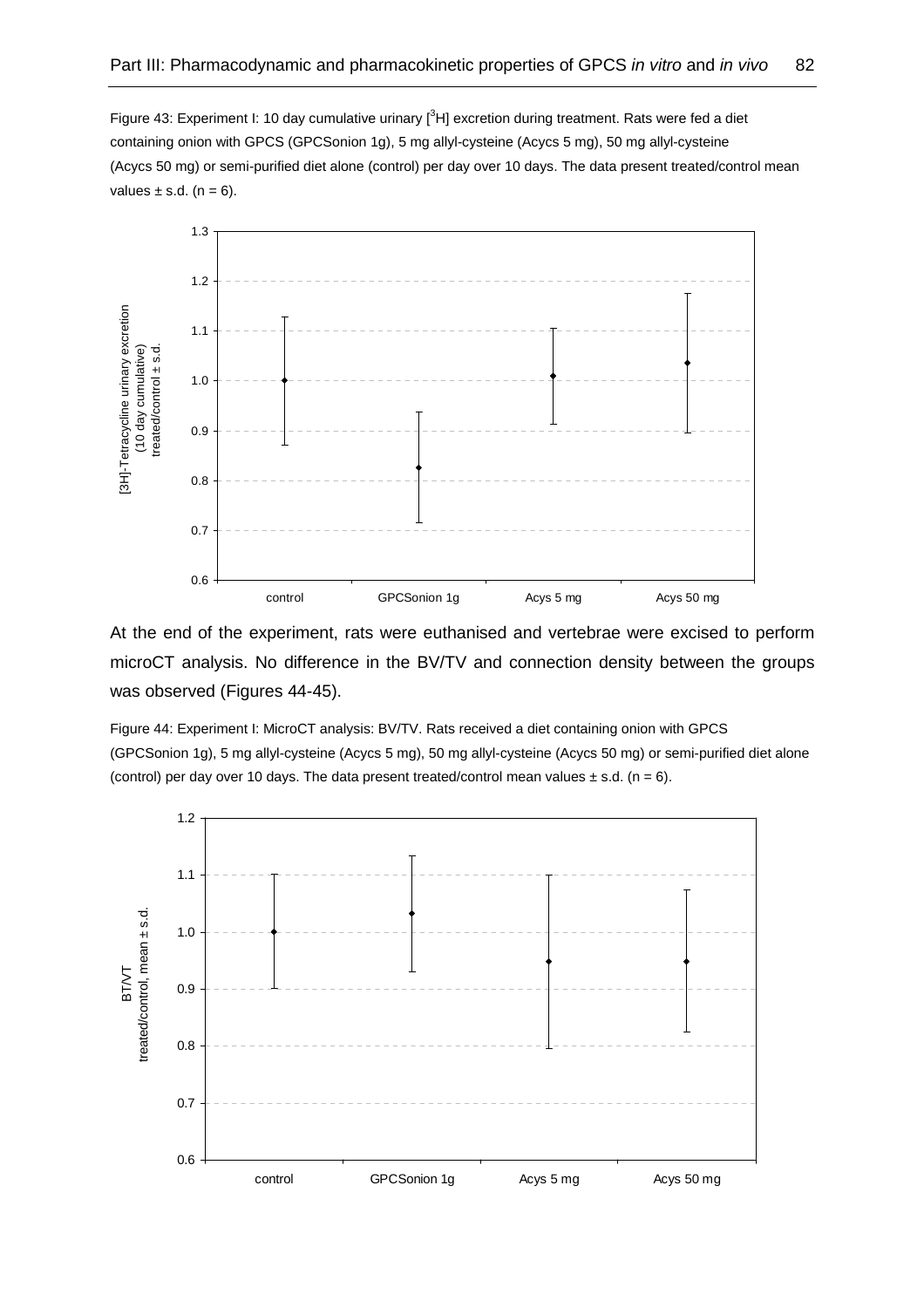Figure 45: Experiment I: MicroCT analysis: connection density. Rats received a diet containing onion with GPCS (GPCSonion 1g), 5 mg allyl-cysteine (Acycs 5 mg), 50 mg allyl-cysteine (Acycs 50 mg) or semi-purified diet alone (control) per day over 10 days. The data present treated/control mean values  $\pm$  s.d. (n = 6).



In the second experiment the effect of 1 g onion containing 20 mg GPCS was compared to that of 1 g of GPCS-free onion. In addition, γ-glutamyl-cysteine-ethylester was tested at 100 mg per day, because γ-glutamyl-cysteine-ethylester inhibited OC formation in cultures from bone marrow cells.

Cumulative urinary  $[{}^{3}H]$  excretion from the treatment phase showed no significant change in all treatment groups compared to the control. There was no difference in  $[{}^{3}H]$  excretion between rats receiving GPCS-containing onion and rats receiving GPCS–free onion (Figure 46).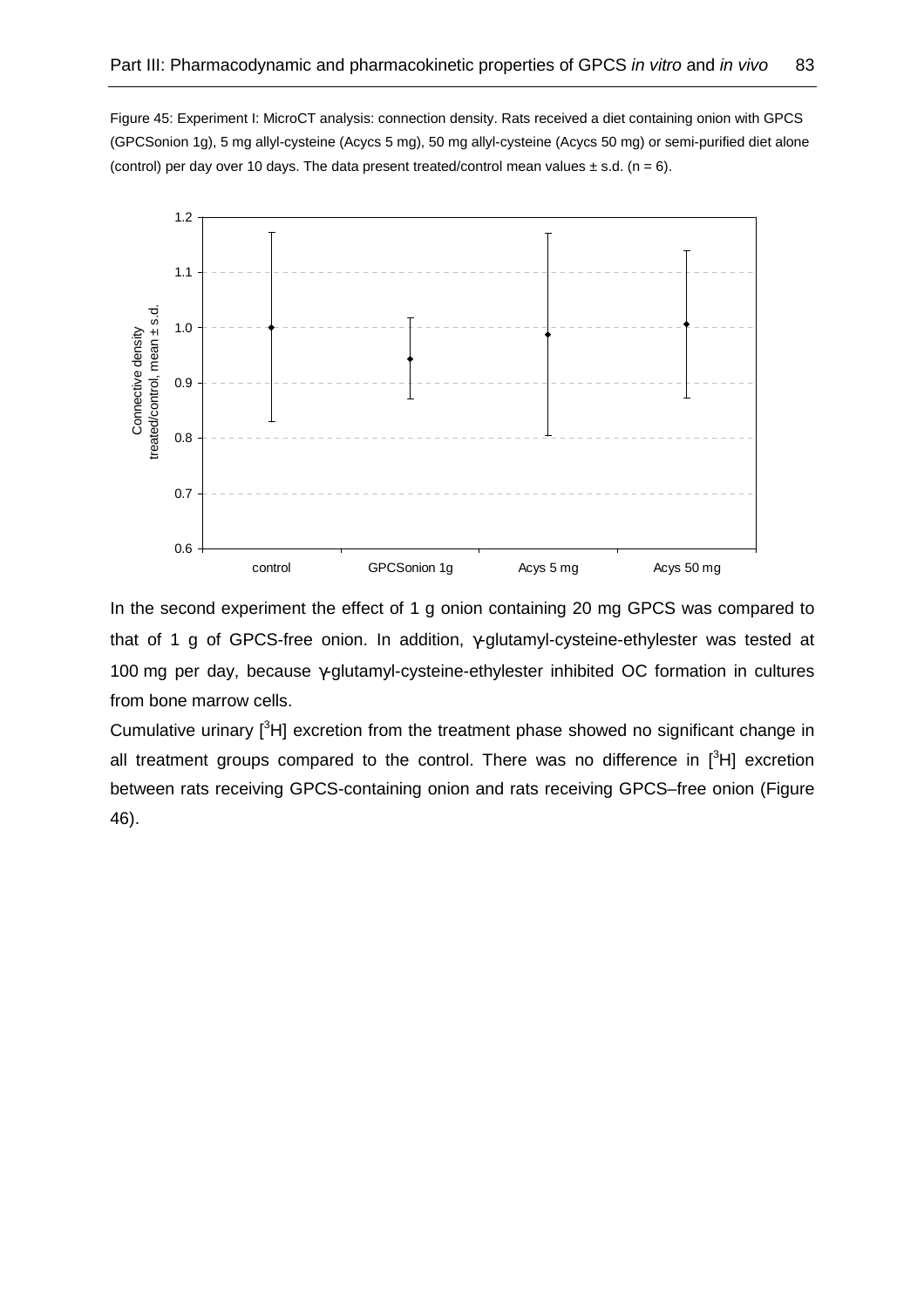Figure 46: Experiment II: 10 day cumulative urinary  $[^{3}H]$  excretion during treatment. Rats received 1 g onion with GPCS (GPCSonion 1g), 1 g onion without GPCS (onion 1 g), 100 mg γ-glutamyl-cysteine-ethylester (Glu(CysOEt)) or semi-purified diet alone (control) per day over 10 days. The data present treated/control mean values  $\pm$  s.d. (n = 6).



In the third experiment, the dose of onion was increased due to the lack of effects in experiments 1 and 2. First, an experiment was performed to determine an increased dose of onion to which the rats still respond to with a normal feeding and locomotory behaviour. Six 7-weeks old rats were transferred to metabolic cages and fed with SODI 2160 for 3 days. From the fourth to the seventh day, 2 rats were provided with 30 g SODI 2160 containing 3 g of onion, 2 rats received 30 g SODI 2160 containing 5 g of onion and 2 rats were fed SODI 2160 alone. The rats which were fed with 3 g of onion and those without onions showed normal behaviour and feeding patterns. The two rats which were provided with 5 g of onion refused to ingest their food within 1 h, showed an altered behaviour and their locomotory activity was severely reduced.

Based on these observations, in the third experiment, rats received semi-purified diet supplemented with 3 g onion containing 60 mg GPCS, 3 g onion without GPCS, 1 g onion containing 20 mg GPCS or semi-purified diet alone (control) over 10 days.

After the initial 10 days the cumulative values of urinary  $[3H]$  excretion during the treatment phase were examined. Compared to the control, the cumulative urinary  $[{}^{3}H]$  excretion was decreased to 75 % in the rats fed 3 g GPCS-containing onion and 3 g GPCS-free onion, respectively. Rats which were fed GPCS-containing onion at 1 g showed a marginal, but not significant decrease in  $[{}^3H]$  excretion (Figure 47).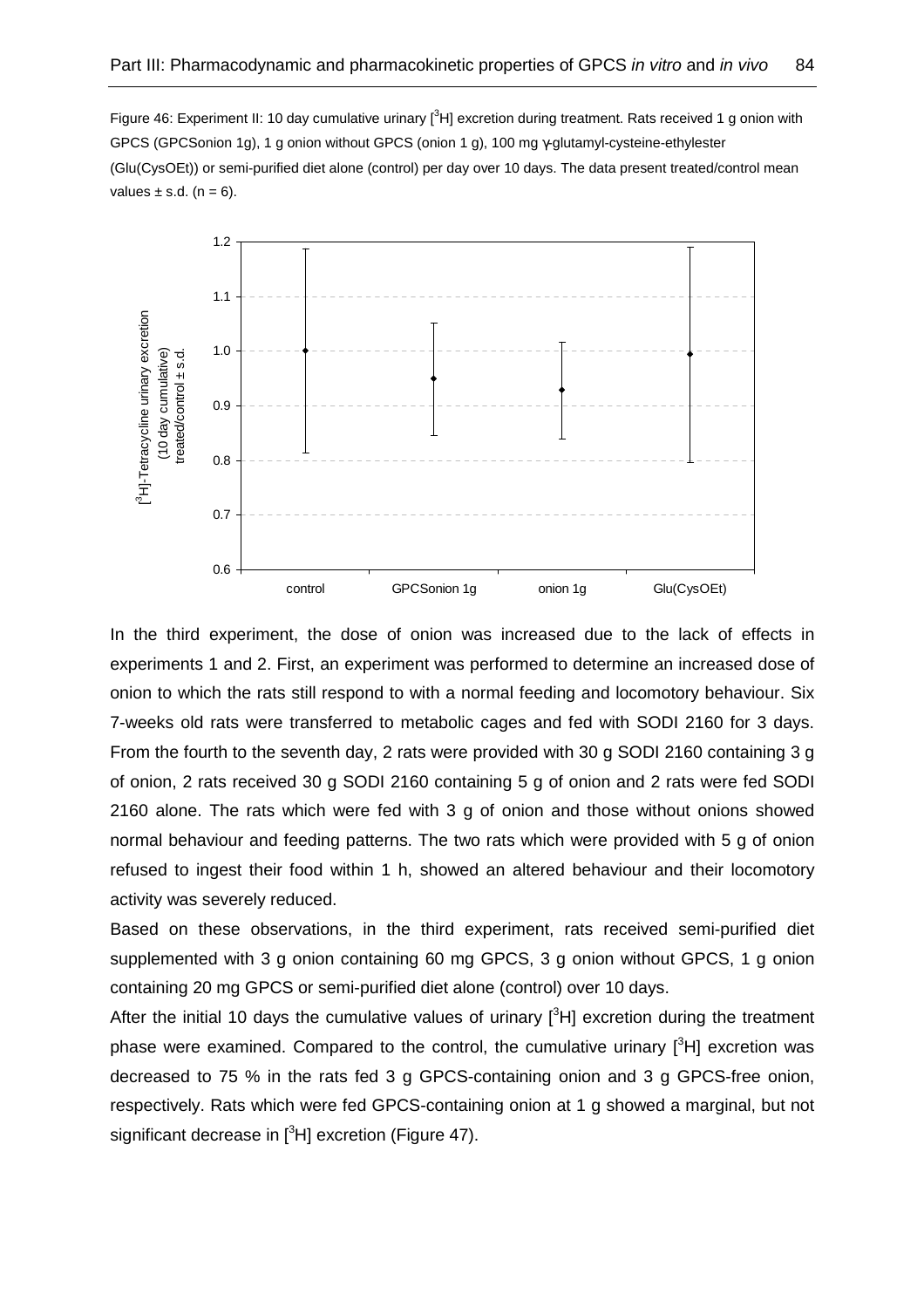Figure 47: Experiment III: 10 day cumulative urinary  $[3H]$  excretion during treatment. Rats received 1 g onion with GPCS (GPCSonion 1g), 3 g onion with GPCS (GPCSonion 3g), 3 g onion without GPCS (onion 3g) or semipurified diet alone (control) per day over 10 days. The data present treated/control mean values  $\pm$  s.d. (n = 6).  $* p < 0.05$ , significantly different from control.



At the end of the experiment, rats were euthanised and vertebrae were excised to perform micro-CT analysis. No difference in the BV/TV and connection density between the groups was observed (Figures 48-49).

Figure 48: Experiment III: MicroCT analysis: BV/TV. Rats received 1 g onion with GPCS (GPCSonion 1g), 3 g onion with GPCS (GPCSonion 3g), 3 g onion without GPCS (onion 3g) or semi-purified diet alone (control) per day over 10 days. The data present treated/control mean values  $\pm$  s.d. (n = 6)

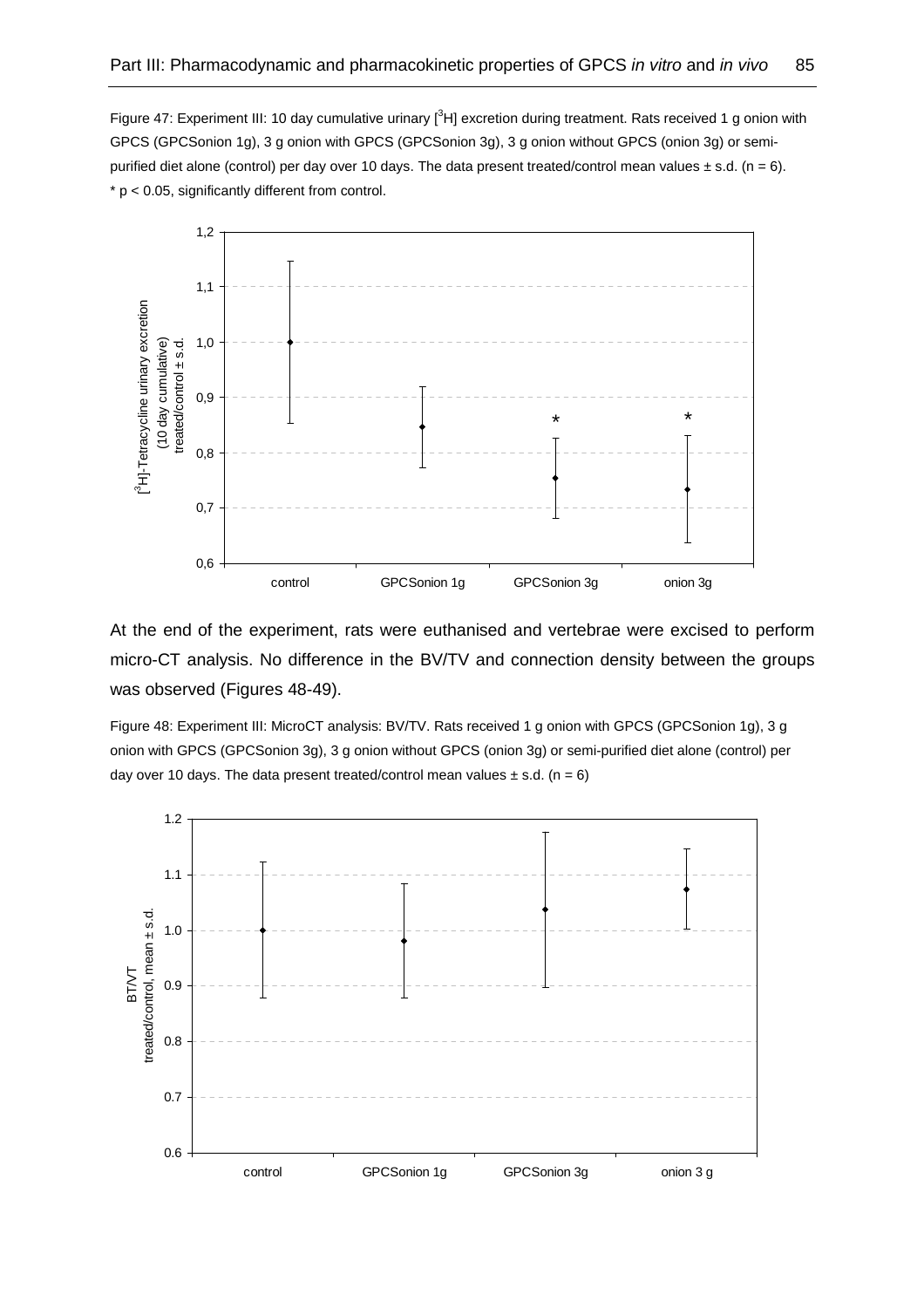Figure 49: Experiment III: MicroCT analysis: connection density. Rats received 1 g onion with GPCS (GPCSonion 1g), 3 g onion with GPCS (GPCSonion 3g), 3 g onion without GPCS (onion 3g) or semi-purified diet alone (control) per day over 10 days. The data present treated/control mean values  $\pm$  s.d. (n = 6)



In all three experiments, the course of urinary  $[{}^{3}H]$  excretion was monitored over 20 days of baseline and treatment phase. It showed a decrease in urinary  $[{}^{3}H]$  excretion in all groups from day 1 to day 20. After dietary change, there was an increase in  $[{}^{3}H]$  excretion from day 11 to day 12 (Figures 50-52).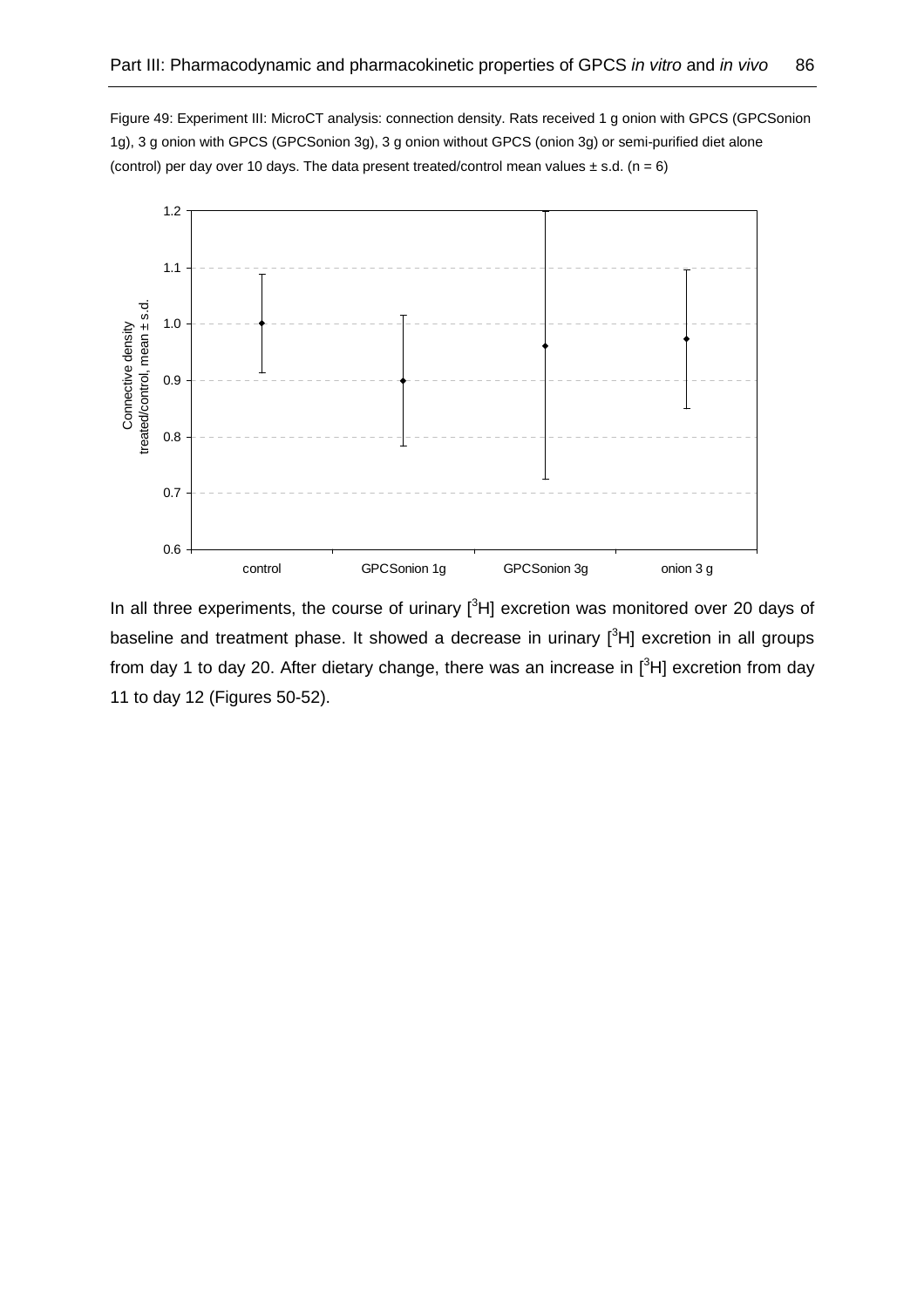Figure 50: Experiment I: Daily urinary [<sup>3</sup>H] excretion of rats during baseline and treatment phase. From day 1 to day 10 rats received standard diet. From day 11 rats were administered semi-purified died supplemented with 1 g onion containing GPCS (onion 1g), 5 mg allyl-cysteine (Acys 5 mg), 50 mg allyl-cysteine (Acys 50 mg) or SODI 2160 diet alone (control) over 10 days. The data present mean  $(n = 6)$ .

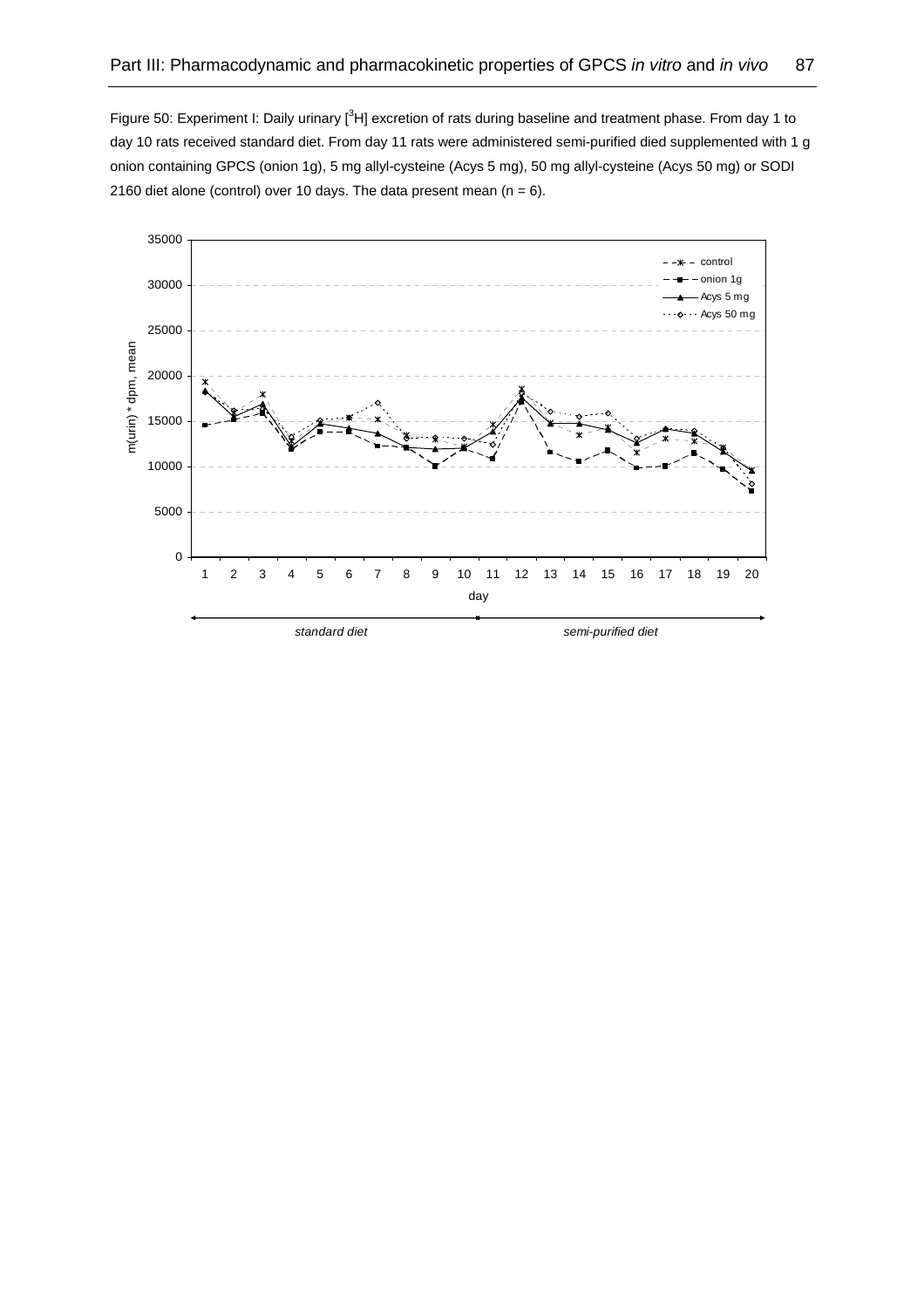Figure 51: Experiment II: Daily urinary [<sup>3</sup>H] excretion of rats during baseline and treatment phase. From day 1 to day 10 rats received standard diet. From day 11 rats were provided semi-purified died supplemented with 1 g onion containing GPCS (GPCSonion 1g), 1 g onion without GPCS (onion 1g), 100 mg γ-glutamyl-cysteineethylester (Glu(CysOEt)) or semi-purified diet alone (control) per day over 10 days. The data present mean  $(n = 6)$ .

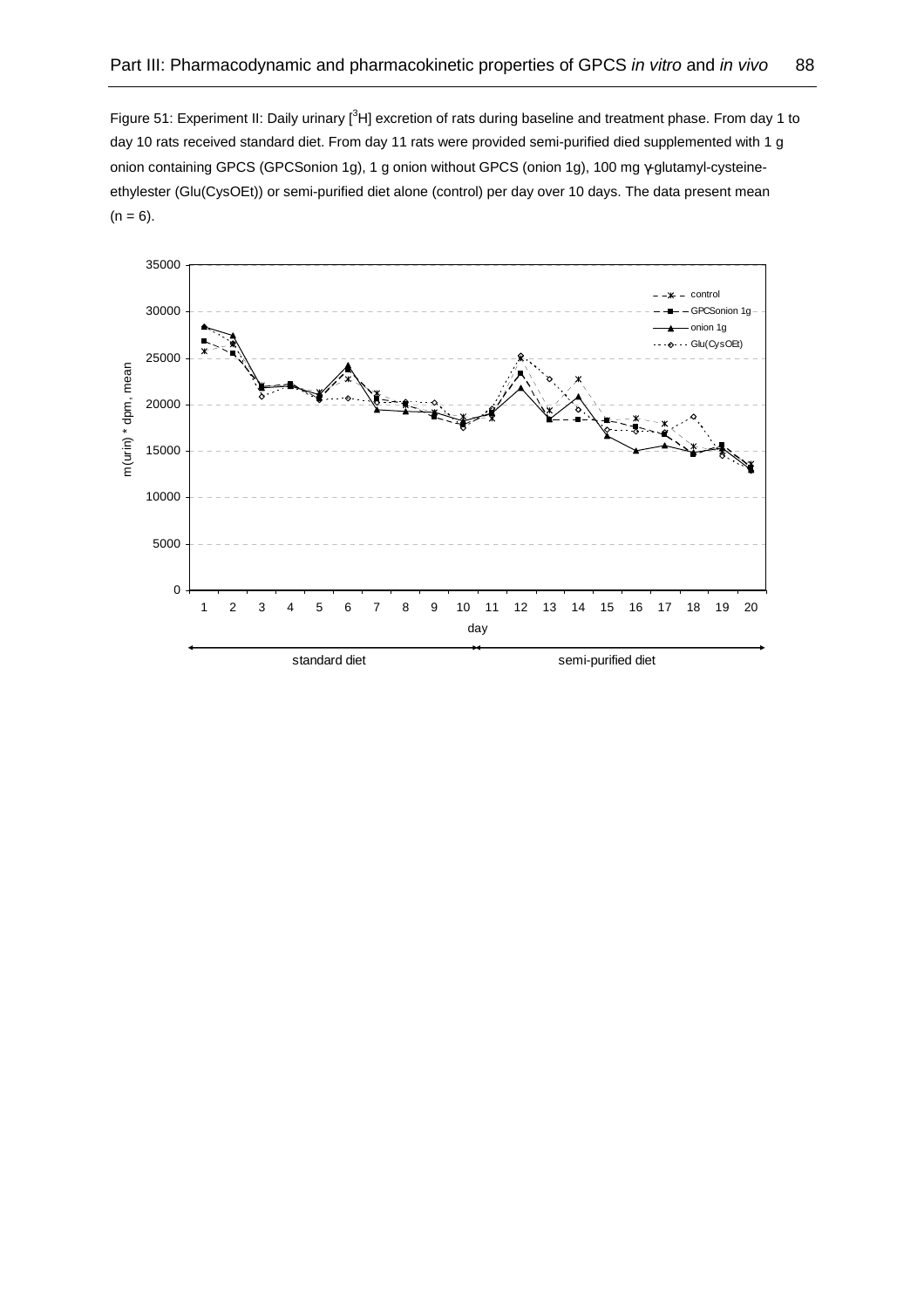Figure 52: Experiment III: Daily urinary [<sup>3</sup>H] excretion of rats during baseline and treatment phase. From day 1 to day 10 rats received standard diet. From day 11 rats were administered semi-purified died containing 1 g GPCScontaining onion (GPCSonion 1g), 3 g GPCS-containing onion (GPCSonion 3g) and 3 g GPCS-free onion (onion 3g) or semi-purified diet alone (control) per day over 10 days. The data present mean ( $n = 6$ ).

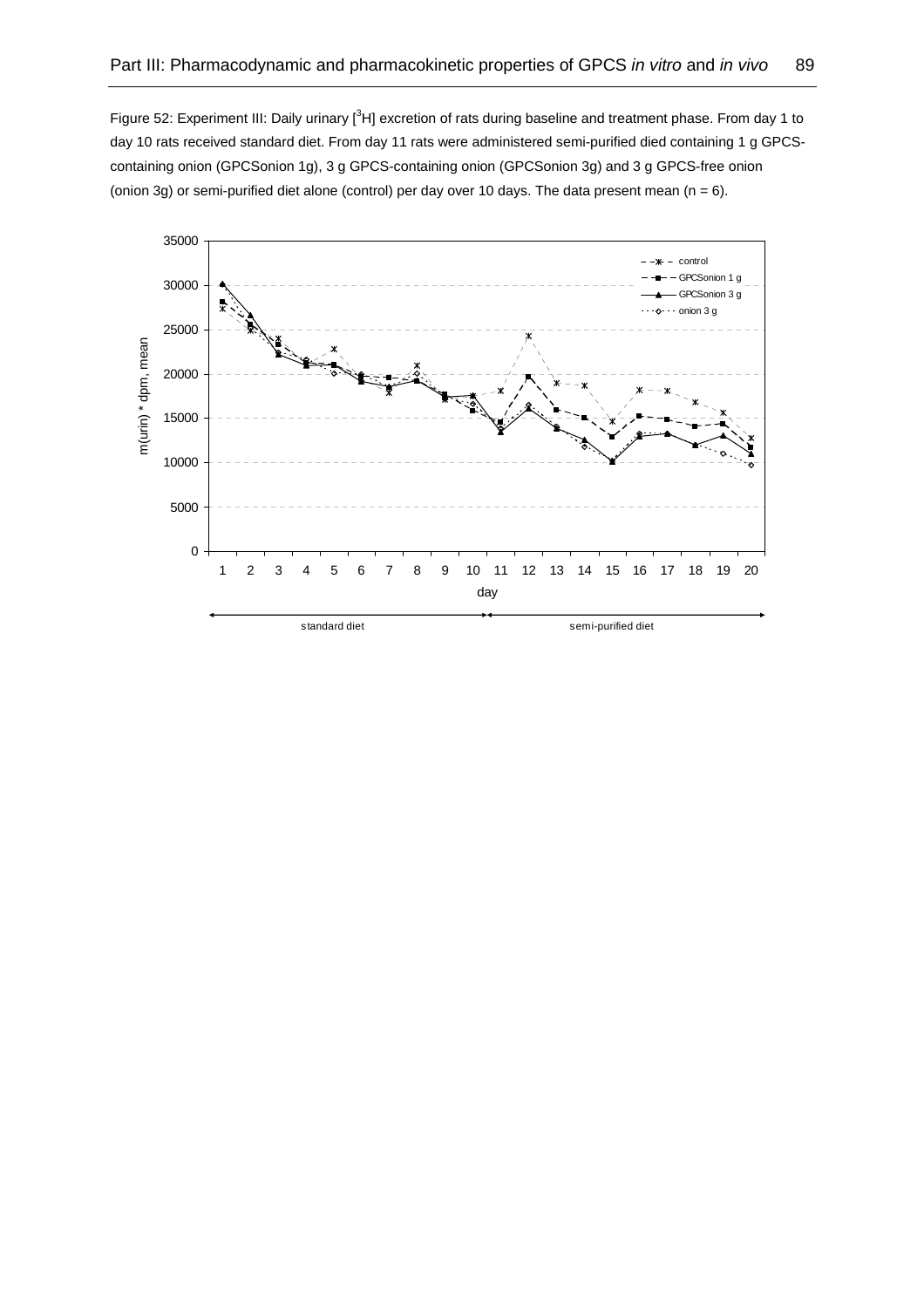# **8.3 Discussion**

# **8.3.1 Effect of GPCS on the activity, activation and recruitment of osteoclasts in vitro**

Previous studies demonstrated an inhibitory effect of onion on bone resorption [Muhlbauer 1999, Muhlbauer 2002, Muhlbauer 2003b, Wetli 2005]. GPCS was identified as the active compound in vitro showing an inhibition of the resorption activity of OCs [Wetli 2005]. Based on these results, further experiments were performed to elucidate the stage of osteoclastic resorption affected by the compound: development, activation or activity.

In our pit assay experiments, a reduced number of pits per OC was observed when cells were treated with 8 mM GPCS. Calcitonin, added at 0.01 nM, completely blocked pit formation. This concurs with data previously described by Wetli et al. [Wetli 2005]. The effect of GPCS on osteoclast activation was examined by determining the percentage of OCs with actin ring(s). GPCS did not change the percentage of OCs with actin ring(s). This might have either biological or/and technical reasons. On the one hand, GPCS did not exhibit an effect in the actin ring assay because it might not influence the activation of the OC, but has effects on other stages of the resorption process. On the other hand, the concentration of calcitonin which was required to reduce the percentage of OCs with actin ring(s) was 5 nM und thus 500 fold higher than in the pit assay. The actin ring assay might therefore be less sensitive than the pit assay. This may be due to different time of exposure to the substance under investigation. OCs in the pit assay were exposed to the test substances for 24 h immediately after their attachment to the dentin slices. In contrast, in the actin ring assay, OCs were allowed to attach to the glass coverslips for 3 h, when the percentage of OCs with actin rings reaches a maximum. Subsequently, the cells were exposed to the substances for 10 and 25 min.

GPCS inhibited OC formation at concentrations of 1 mM and higher in our experiments with CSF-1/RANKL primed bone marrow cells. This supports our hypothesis that onion may exert its inhibition of bone resorption not only by an inhibition of the activity of previously present OCs but also by a direct effect on the development of OC lineage cells affecting proliferation, differentiation, apoptosis or even cytotoxicity.

Specificity and structure-function-relationships of the inhibition of OC recruitment by GPCS were evaluated by testing peptides, peptide derivatives or dipeptides containing a cysteine moiety, a glutamyl moiety, both, or neither one in the molecule. Glutamyl-glycine and glycylvaline did not change the number of OCs developing in the culture. All test substances which contained a cysteine moiety, γ-glutamyl-cysteine-ethylester, glycyl-cysteine, allyl-cysteine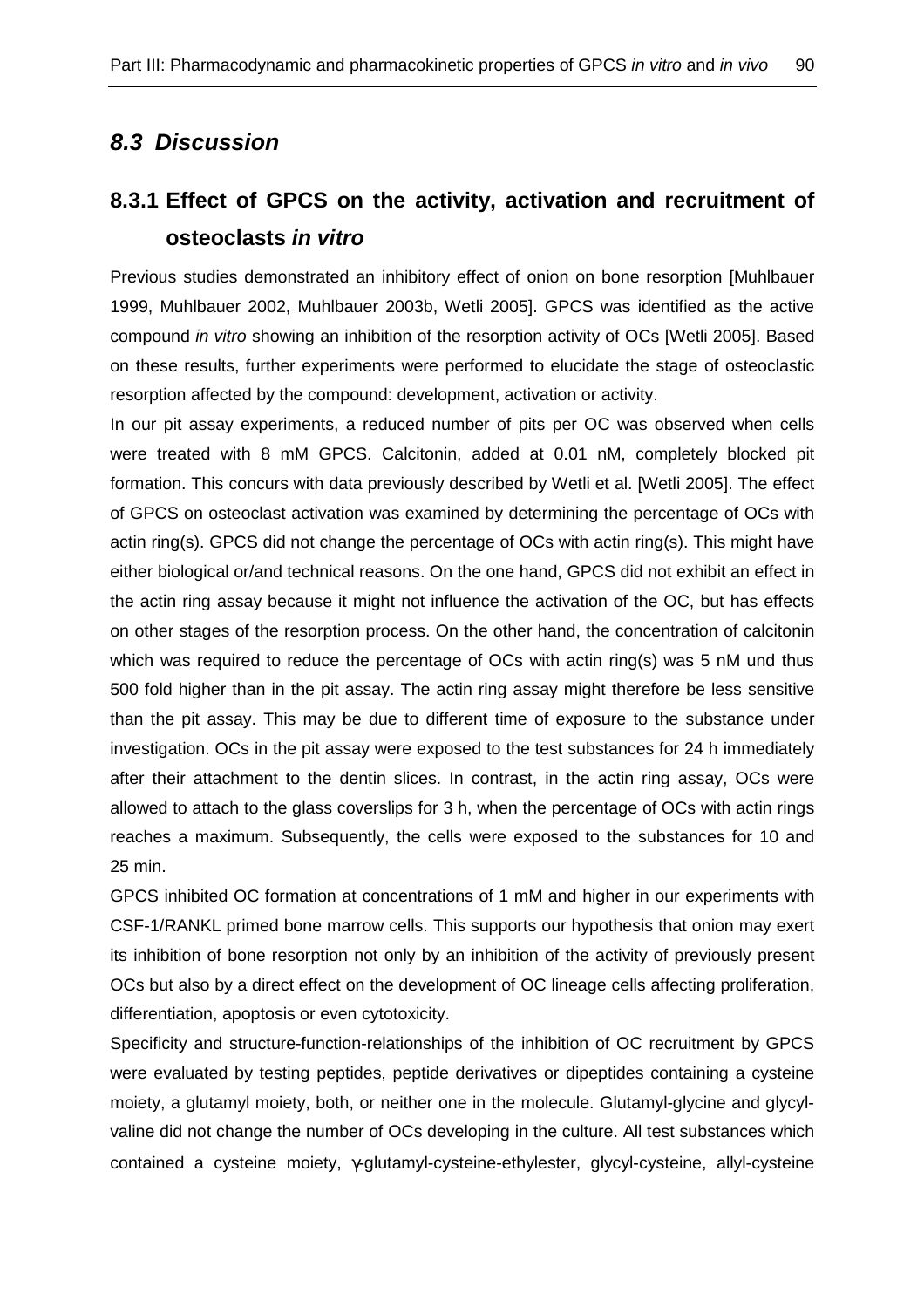and cysteine, inhibited osteoclastogenesis. These data suggest that the cysteine moiety of these molecules might be responsible for the inhibitory effect on the development of OCs.

Recently, a study has shown that aqueous solutions of onion powder inhibit osteoclastogenesis from co-cultures of bone marrow stromal cells and macrophage cells as well as RANKL induced ERK, p38 and NF-κB activation in macrophages [Tang 2009]. ERK and p38 are mitogen-activated protein kinases which are activated by RANK in OCs and OC precursors [Lee 2003]. NF-κB is a transcription factor which is present in the cytoplasm of most cell types [Gilmore 2006]. Many studies on bioactivity have been performed with allylcysteine. Allyl-cysteine, a compound derived from garlic (Allium sativum L.), and aged garlic extracts were shown to exhibit antioxidant [Amagase 2006], anticarcinogenic [Milner 2006, Nagini 2008], hepatoprotective [Gedik 2005] and immunostimulant [Lau 1991] activity. It was demonstrated by Geng et al. [Geng 1997] and Ide et al. [Ide 2001] that allyl-cysteine inhibits dose-dependently NF-κB activation induced by TNF-α or hydrogen peroxide in human T cells and endothelial cells. It was shown that osteoclastogenesis is inhibited in mice deficient of NF-κB proteins p 50 and p 52 [Abu-Amer 1997, Iotsova 1997]. NF-κB p 50 and p 52 control the differentiation of OC precursor cells induced by RANKL and TNF-α [Yamashita 2007]. The question whether the activity of allyl-cysteine, GPCS and the other compounds on OCs is related to an effect on NF-κB proteins, ERK or other mechanisms of osteoclastogenesis can not yet be answered.

# **8.3.2 Studies on the pharmacokinetic properties of GPCS in vitro and in vivo**

GPCS was exposed to simulated digestive fluids in vitro. Simulated gastric acid contains pepsin, which is extracted from porcine gastric mucosa, and sodium chloride dissolved in a solution of hydrochloric acid and water. No change in the concentration of GPCS was observed when the compound was incubated under these conditions. Pepsin hydrolyses only peptide bonds, but preferentially cleaves hydrophobic, aromatic residues, which might be a reason why GPCS was not cleaved. Pepsin also cleaves at the carboxyl side of phenylalanine and leucine and to a lesser extent at the carboxyl side of glutamic acid residues [Enzyme explorer Pepsin 2008].

GPCS was also incubated with simulated intestinal fluid, a solution of pancreatin, sodium hydroxide and potassium dihydrogen phosphate in water (pH 6.8) [The United States Pharmacopoeia 2006]. Within 24 h, a 90 % decrease in the content of GPCS was observed. To test if intestinal enzymes are necessarily required for this effect, the content of GPCS was monitored in a solution of water over 24 h. GPCS remained stable over this period. Therefore, the presence of intestinal enzymes might be essential for degradation. Pancreatin, a product of porcine pancreas, contains many enzymes, including amylase,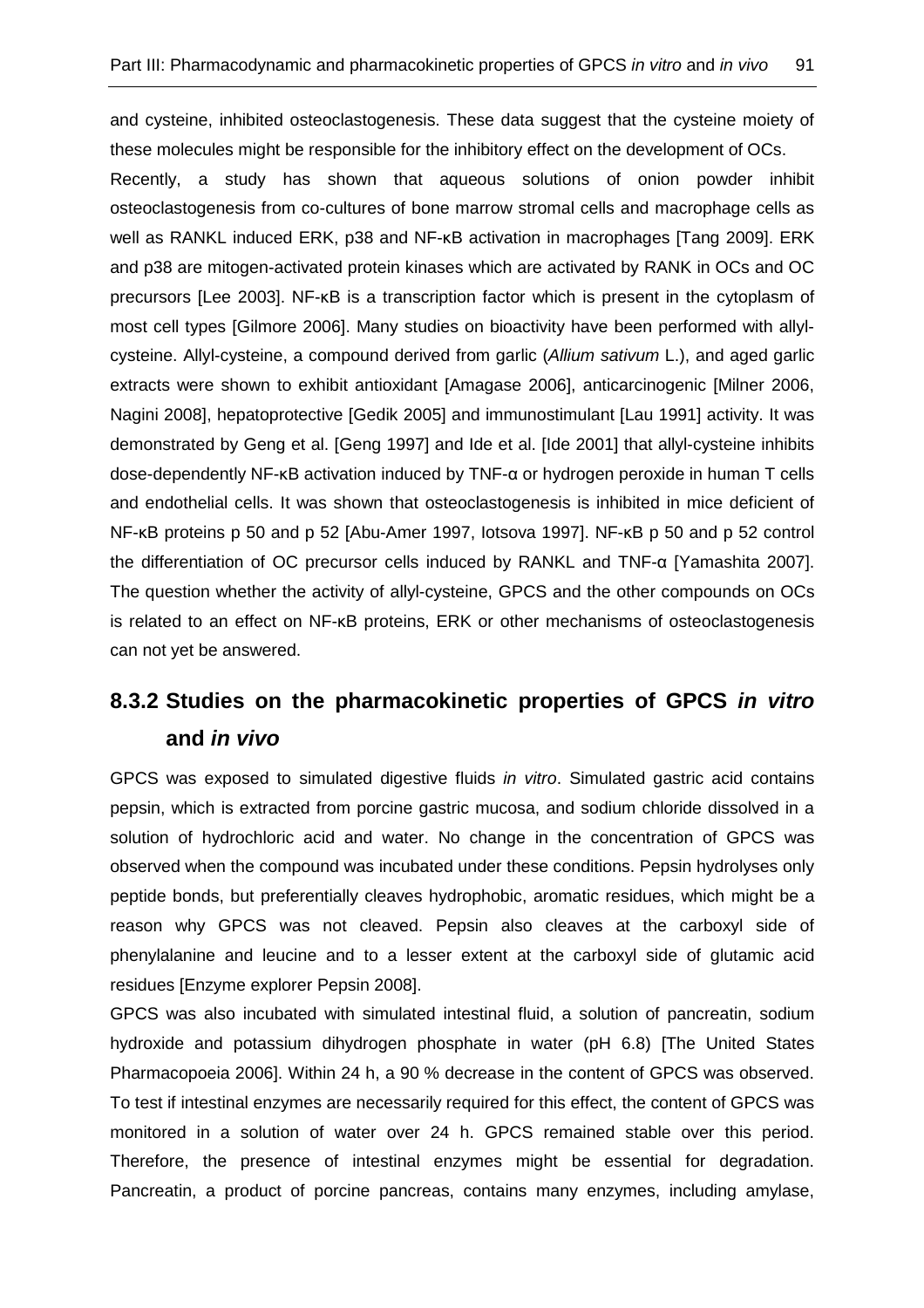trypsin, lipase, ribonuclease and protease [Data sheet Pancreatin 2008]. GPCS might have been cleaved most likely by proteases and probably by trypsin, both hydrolysing peptide bonds. Our experiment with onion powder incubated with simulated intestinal fluids over 24 h showed no change in GPCS content during the first 6 h. After 24 h, still 70 % of the initial GPCS concentration was found. In vitro studies on the influence of onions on digestive enzymes of rat pancreas were reported by Ramakrishna et al. [Ramakrishna Rao 2003]. In these experiments, pancreatic homogenates were incubated with onion powder and a reduced chymotrypsin activity was measured. This might be attributed to protease inhibitors present in onion. In a study of Deshimaru et al. [Deshimaru 2003] 3 protease inhibitors were purified from onion (OTI 1-3) and were reported to strongly inhibit trypsin, and to a weaker extent chymotrypsin activity. The reduced activity of chymotrypsin, trypsin and most likely other enzymes, may explain why the GPCS content is less decreased in simulated intestinal fluid when GPCS is present in onion matrix than as pure GPCS.

In a pilot study, we examined the pharmacokinetic properties of GPCS in vivo. The most powerful method for the sensitive detection of estimated (sub-)ng levels of GPCS in rat plasma was HPLC-MS/MS after sample purification using SPE. SPE was performed with Oasis MAX 3 cc columns, resulting in a recovery of about 80 % of GPCS. Oasis MAX is a strong mixed-mode anion-exchange polymeric sorbent designed to extract acidic compounds in complex matrices such as biological fluids [Brochure: Purity by SPE 2006]. L-Aspartyl-Lphenylalanine was used as I.S., because of the structural similarity to GPCS, and its stability under basic and acidic working conditions. This is very important during the extraction process, especially since elution is performed with solutions of ammonium hydroxide and formic acid. After SPE, samples were analysed with HPLC-DAD and HPLC-MS/MS. When using HPLC-DAD with or without derivatisation, no GPCS was found in the plasma extracts. GPCS is devoid of chromophors and thus, its UV absorption lies at a short wavelength at 195 nm which compromises the sensitivity when using UV detectors. Even derivatisation did not improve sensitivity. Consequently, an HPLC-MS/MS method was established which was sensitive enough to detect GPCS in the samples. Plasma profiles with typical  $t_{max}$  for substances given as single dose were obtained after oral and intravenous application [Bauer 2002]. The maximum area ratio of GPCS/I.S. was reached within 1 h for orally administered GPCS and the absolute bioavailability determined was about 1 %. This raises the question whether suitable concentrations of GPCS could be reached at the site of action indicating that either metabolites of GPCS might be responsible for an effect or GPCS is highly potent. The latter possibility is rather unlikely, because GPCS inhibited the activity and development of OCs in vitro at concentrations of 8 mM and from 1 mM and higher, respectively. The low bioavailability of the oral pure GPCS application might be due to pancreatic enzymes in the intestinal fluid, as shown by our *in vitro* experiments. But also other factors, such as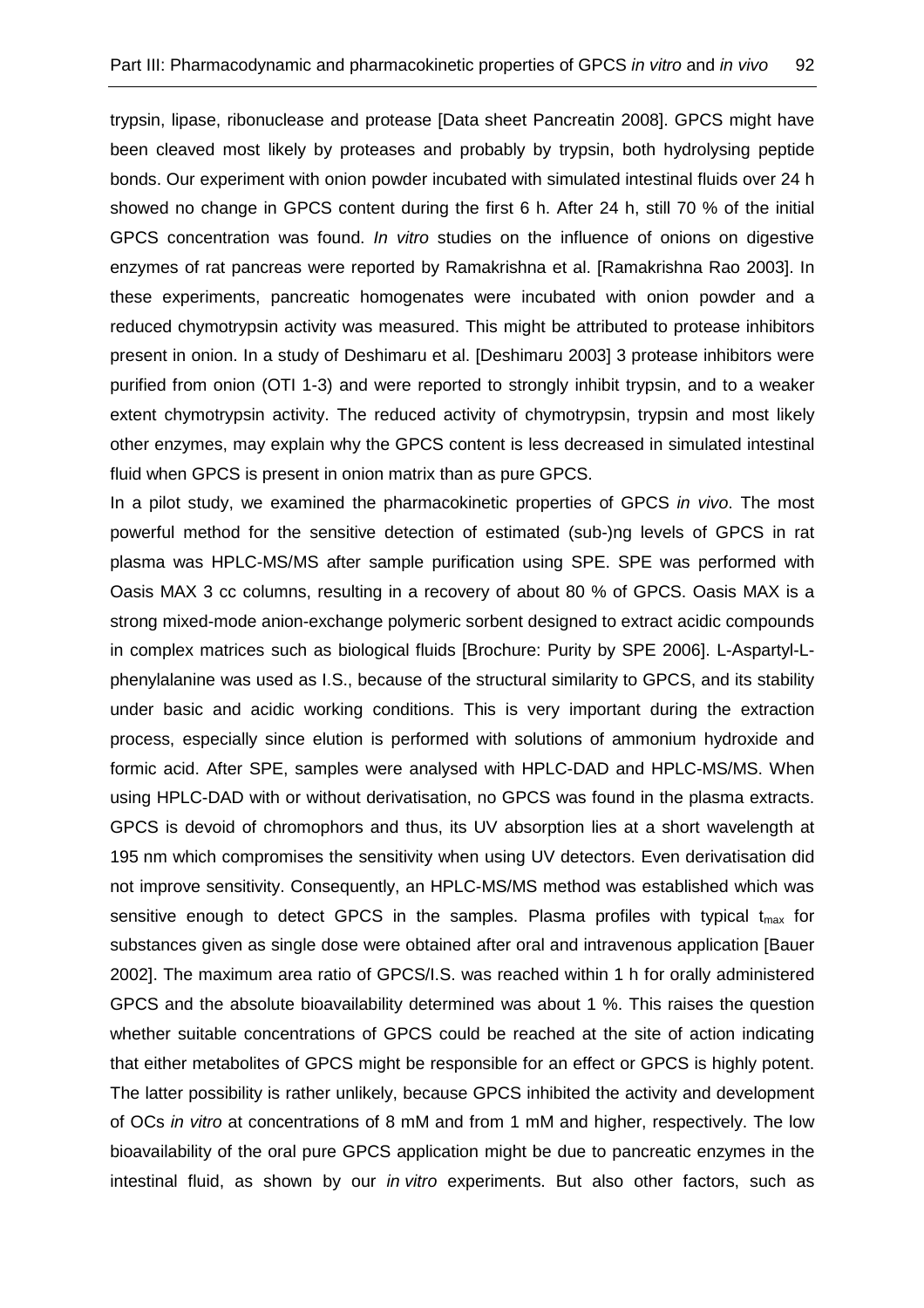transporters, and physical conditions, for example tight intracellular conjunctions and the lipid characteristics of the cell membrane, might limit bioavailability [Pauletti 1997]. Due to the fact that the GPCS content is less decreased in simulated intestinal fluid when GPCS is present in onion, it is very likely that plasma levels of GPCS after oral onion administration would be higher than after administration of pure GPCS.

## **8.3.3 Studies on the pharmacodynamics of GPCS in vivo**

When looking at the presence of GPCS in various plants (see chapter 6 Part I: Determination of GPCS in various plants), we found onions devoid of GPCS and onion containing high amounts of GPCS (20 mg per g dry onion powder). Each material was tested in pharmacodynamic studies to investigate, whether onion without GPCS exhibits other effects on bone resorption in rats than onion containing GPCS. In addition, allyl-cysteine and γ-glutamyl-cysteine-ethylester were tested as well, because these compounds showed a decrease of OC recruitment in vitro. To estimate the amount of bone resorption, we determined the urinary  $[3H]$  excretion of rats chronically labelled with  $[7-3H(N)]$ -tetracycline, a model, which was previously used and validated in several other studies [Antic 1996, Egger 1994, Muhlbauer 1990, Muhlbauer 1995, Muhlbauer 1999, Muhlbauer 2002, Muhlbauer 2003b, Wetli 2005].  $[7-3H(N)]$ -Tetracycline is incorporated into the bone and excreted into urine during bone resorption. In the first experiment, the feeding protocol was adopted from Wetli et al. [Wetli 2005]. Within the first 10 days of our experiment, the rats lost approximately 10 % of weight. Thus, lateron, the amount of food was increased and a gain in weight was observed. In experiment II and III, the daily food dose, which was found in experiment I to fit best to the need of the rats, was given from the start of the experiment, preventing loss of weight. After 10 days of  $\binom{3}{1}$  excretion baseline measurement, rats were assigned to different groups. In experiment I, rats were assigned randomly. Post-experimental analysis revealed, however, that the groups secreted unequal mean cumulative amounts of  $[7<sup>3</sup>H(N)]$ -tetracycline at the start of the treatment phase. Thus, not all groups had the same initial conditions, eventually giving rise to false results. Consequently, the mode of assignment was changed for the following experiments. A computer programme was designed which calculated an optimal assignment of the rats to the groups leading to an equal mean cumulative urinary  $[{}^{3}H]$  excretion at the beginning of the treatment phase.

In experiment I and II, a 1-g daily dose of onion containing GPCS was tested and exhibited no significant differences in the cumulative urinary  $[{}^{3}H]$  excretions, BV/TV, and connection density compared to control. In contrast to our results, in studies performed by Mühlbauer et al. and Wetli et al. [Muhlbauer 1999, Muhlbauer 2002, Muhlbauer 2003b, Wetli 2005], 1 g of onion significantly inhibited cumulative urinary  $[{}^{3}H]$  excretions. However, the content of GPCS present in the onions used by these authors is not known and might have been higher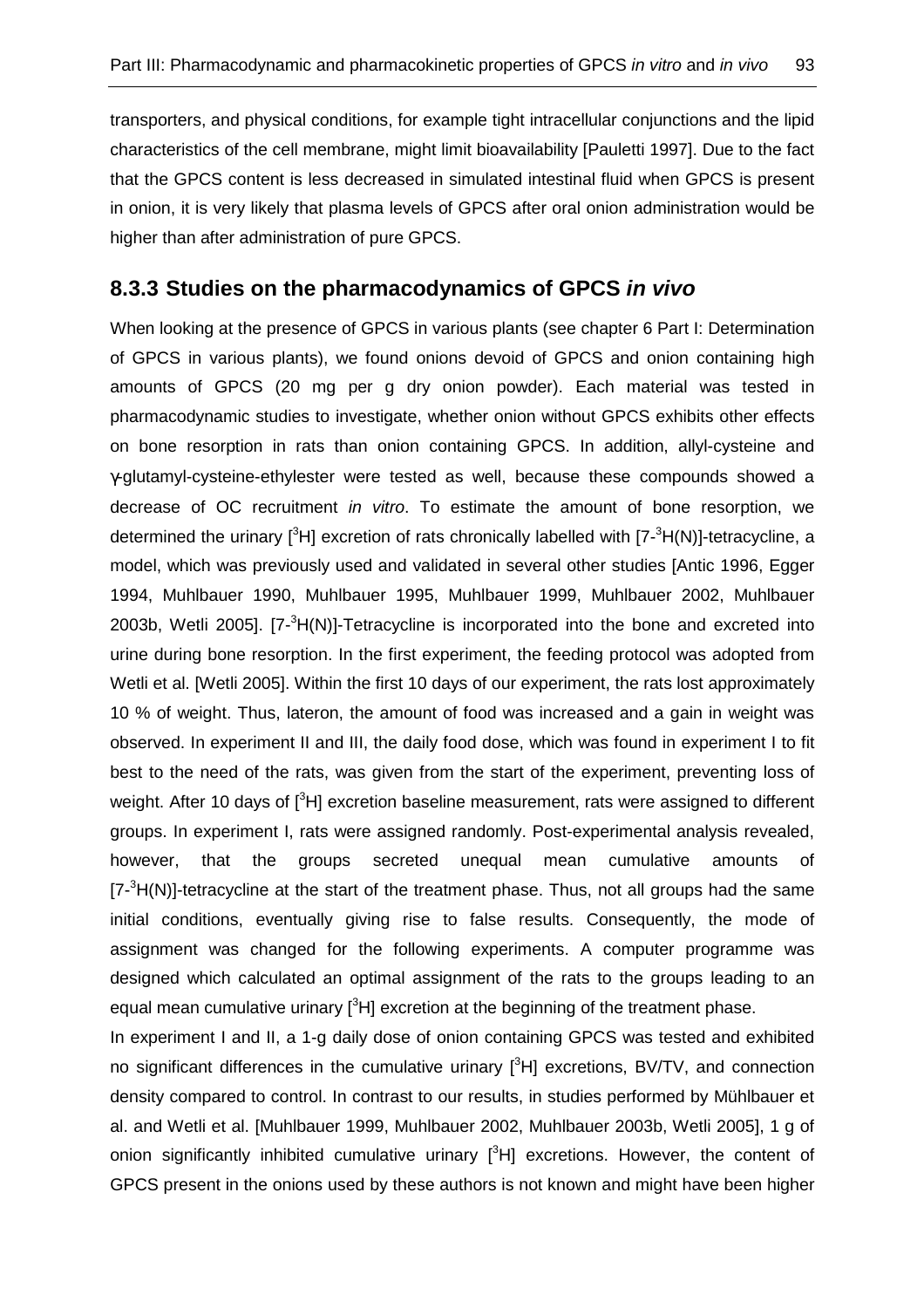than in our experiments. This might explain the lack of effect in our studies. As expected from the results of the <sup>[3</sup>H]tetracycline assay and probably due to the short time of exposure to the substance, no differences between the groups in BV/TV and connection density of the cancellous bone were detected. The dose of onion was increased in experiment III. Daily doses of 3 g of onion, either containing or being devoid of GPCS, significantly inhibited cumulative urinary  $[{}^{3}H]$  excretion compared to control whereas 1 g of onion containing GPCS showed only marginal effects. There was no difference between the mean cumulative  $[^3H]$ excretion in both 3 g onion groups. This data suggests that, besides GPCS, other substances contribute to the inhibitory effects of onion on bone resorption in vivo. GPCS was previously found to be an active component following a bioassay based protocol [Wetli 2005], which, however, does not exclude the presence of other bone active components. It may also be possible that the contribution of GPCS to the inhibition of bone resorption by GPCS is insignificant, the observed in vitro effects at high concentrations being unspecific and other components of the onions mediating the biological response. While these possibilities warrant further investigations in the role of onions on bone resorption, it should be kept in mind that only one experiment supplementing the animals' daily diet with 3 g of onion was performed and the data needs to be reproduced. The previous validation and use of the [<sup>3</sup>H]tetracycline model in several studies [Antic 1996, Egger 1994, Muhlbauer 1990, Muhlbauer 1995, Muhlbauer 1999], however, provide some strength to these results.

BV/TV and connection density were equal between all groups in experiment III which may be explained by the short exposure time (10 days) of the test substances. Long-term studies over 6 weeks on adult female rats have shown that onion-containing diet significantly decreases ovariectomy-induced bone loss and increases BV/TV and trabecular number and separation [Huang 2008].

In our experiments, allyl-cysteine and γ-glutamyl-cysteine-ethylester did not inhibit bone resorption *in vivo*, although they inhibited OC development *in vitro*. This may be due to an insufficient dose and/or to a low bioavailability of the two compounds in vivo, so that no adequate concentrations result at the site of action.

Monitoring the urinary  $\binom{3}{1}$  excretions over 20 days, we observed a decrease in the excretion from day 1 to day 20 which is attributed to the biological half-life of  $[7H<sup>-3</sup>(N)]$ -tetracycline. An increase of urinary  $[3H]$  excretions from day 11 to 12 was most probably induced by the change of diet on day 10 from standard to semi-purified diet without any plant derived inhibitors of bone resorption. This increase in the urinary  $[{}^{3}H]$  excretions was lower in groups with a significantly decreased mean cumulative  $[{}^{3}H]$  excretion. Since the food supplements and the semi-purified diet are given from the same time (day 10), the effect observed in this assay is an inhibition of the stimulation of bone resorption, rather than on the decrease of a normal physiological resorption. The data demonstrate that the food supplements can be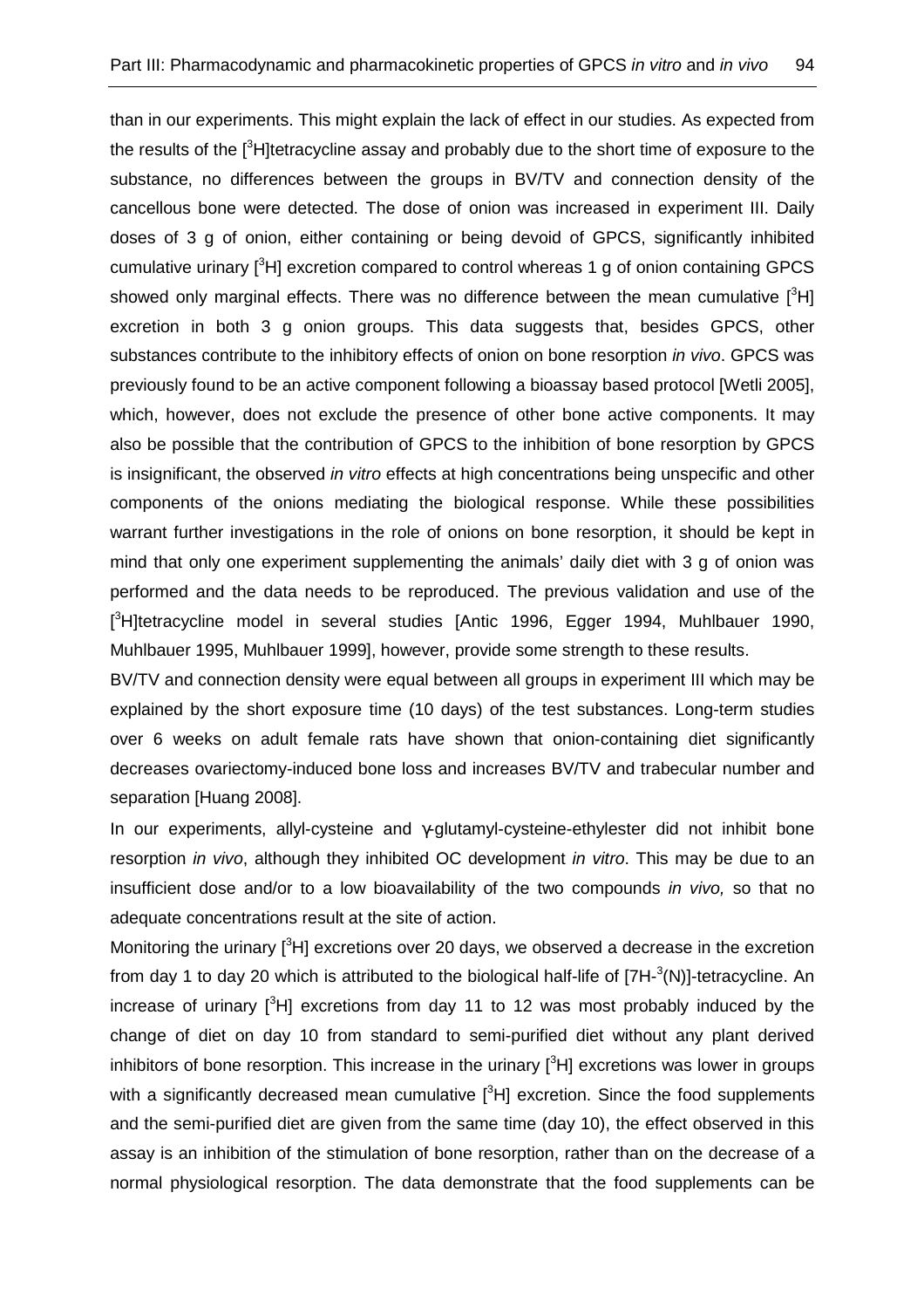used to inhibit bone resorption. Therefore, this strategy might be a means for the prevention of bone loss.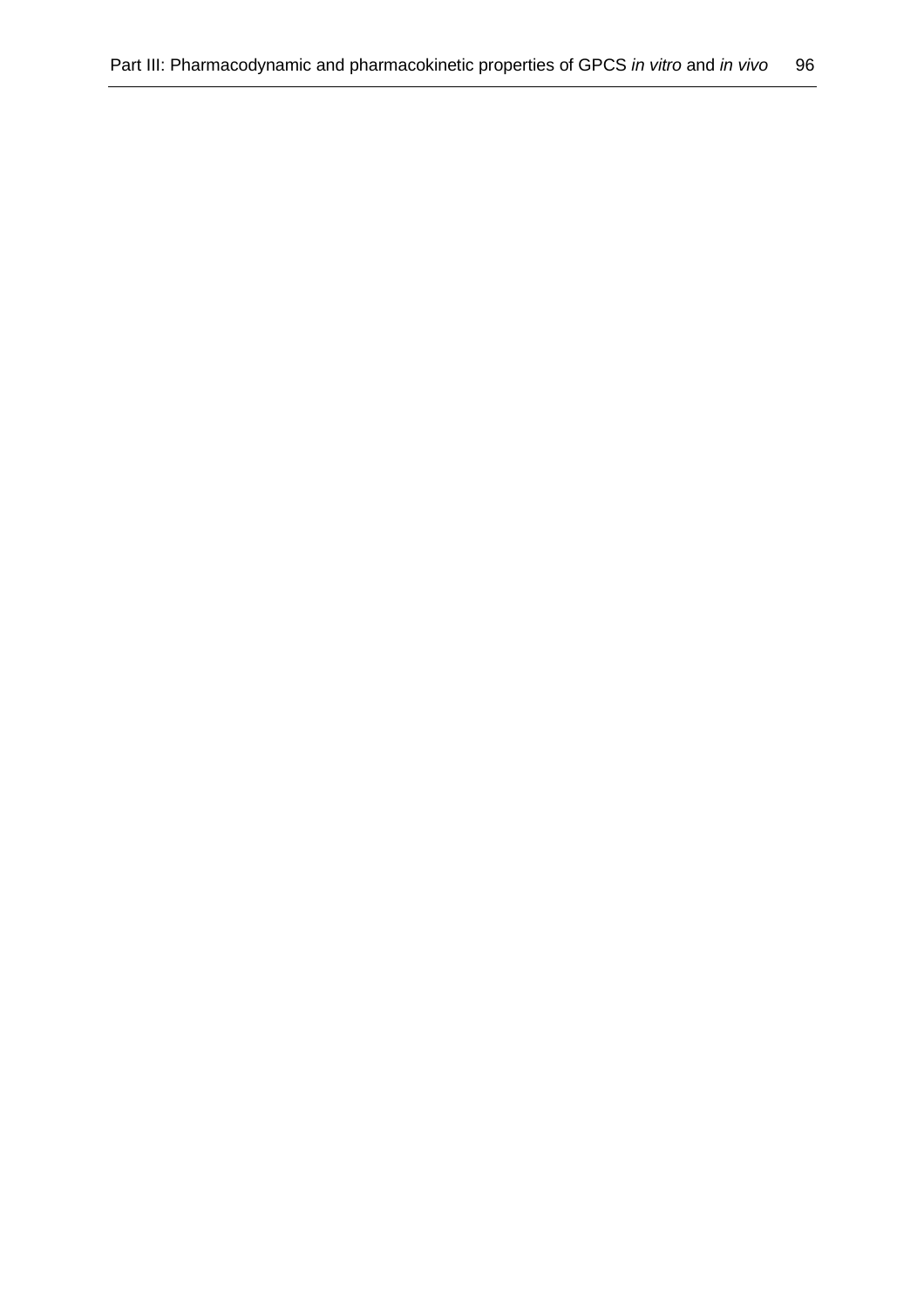# **9 Conclusions and outlook**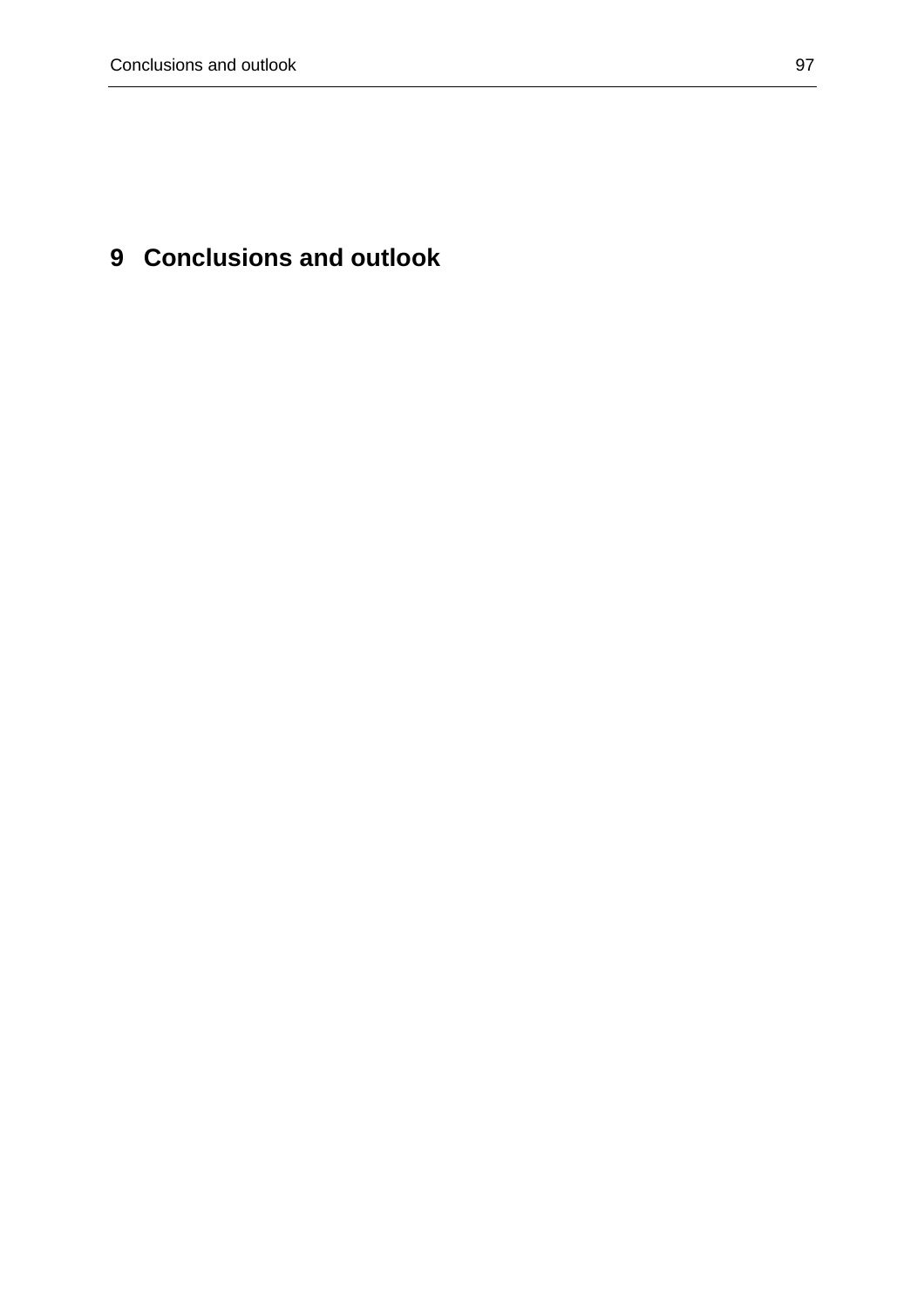The results of the present investigations show that GPCS does not only affect OC activity in vitro, but also OC recruitment, probably due to the cysteine moiety of the compound. As mentioned previously, studies by Tang et al. [Tang 2009] demonstrated that an inhibition of RANKL-induced osteoclastogenesis by onion might proceed via ERK, p38 and NF-κB pathways. Allyl-cysteine, a compound which was tested in our in vitro OC recruitment assay as well, inhibited osteoclastogenesis, and has previously been reported to inhibit NF-κB activation [Geng 1997, Ide 2001]. The question whether the *in vitro* activity of allyl-cysteine, GPCS, cysteine, γ-glutamyl-cysteine-ethylester and glycyl-cysteine on OCs is related to an effect on NF-κB, ERK or p38 could be answered by testing the compounds in the assays described by the authors previously mentioned. The results of our kinetic studies on GPCS and onion suggest that the oral application of GPCS in a solution of sodium chloride is unsuitable because of the low bioavailability, which might be attributed to pancreatic enzymes cleaving GPCS, especially proteases and trypsin. However, the presence of protease inhibitors in onions probably prevents the cleavage of GPCS and might therefore increase the bioavailability of the compound. Onion containing GPCS and onion without GPCS exhibited the same amount of inhibition of bone resorption in vivo. Due to the fact, that onion without GPCS exhibits an effect, we can postulate that either GPCS has no effect or is not the only substance from onion exerting an effect on bone resorption. Therefore, in further research, first priority should be given to the synthesis of GPCS to provide sufficient material for further in vivo studies. Future experiments using natural GPCS-free onions spiked with synthetic GPCS should clarify, to which extent GPCS contributes to the inhibition of bone resorption. If GPCS is involved in an inhibition of bone resorption, the exact mechanism should be elucidated and toxic effects should be excluded.

A variety of plants were tested according to the presence of GPCS. None of these plants contained GPCS and thus, the question which compounds are responsible for their in vivo bone resorption inhibiting effect remains unanswered. The active compounds might be isolated using a bioassay in vitro and the structure might be investigated using MS and NMR. Afterwards, the activity should be confirmed in vivo.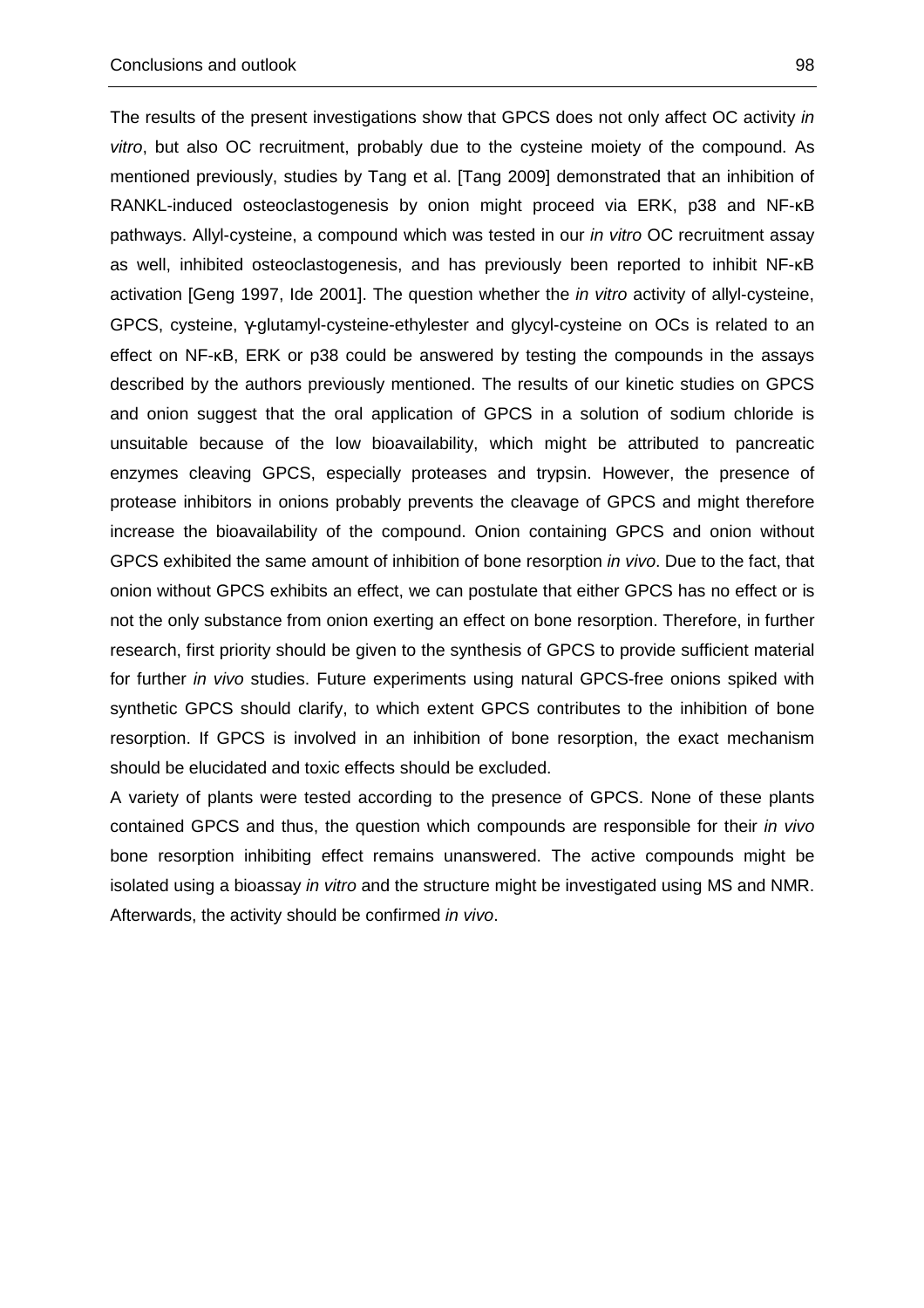## **10 References**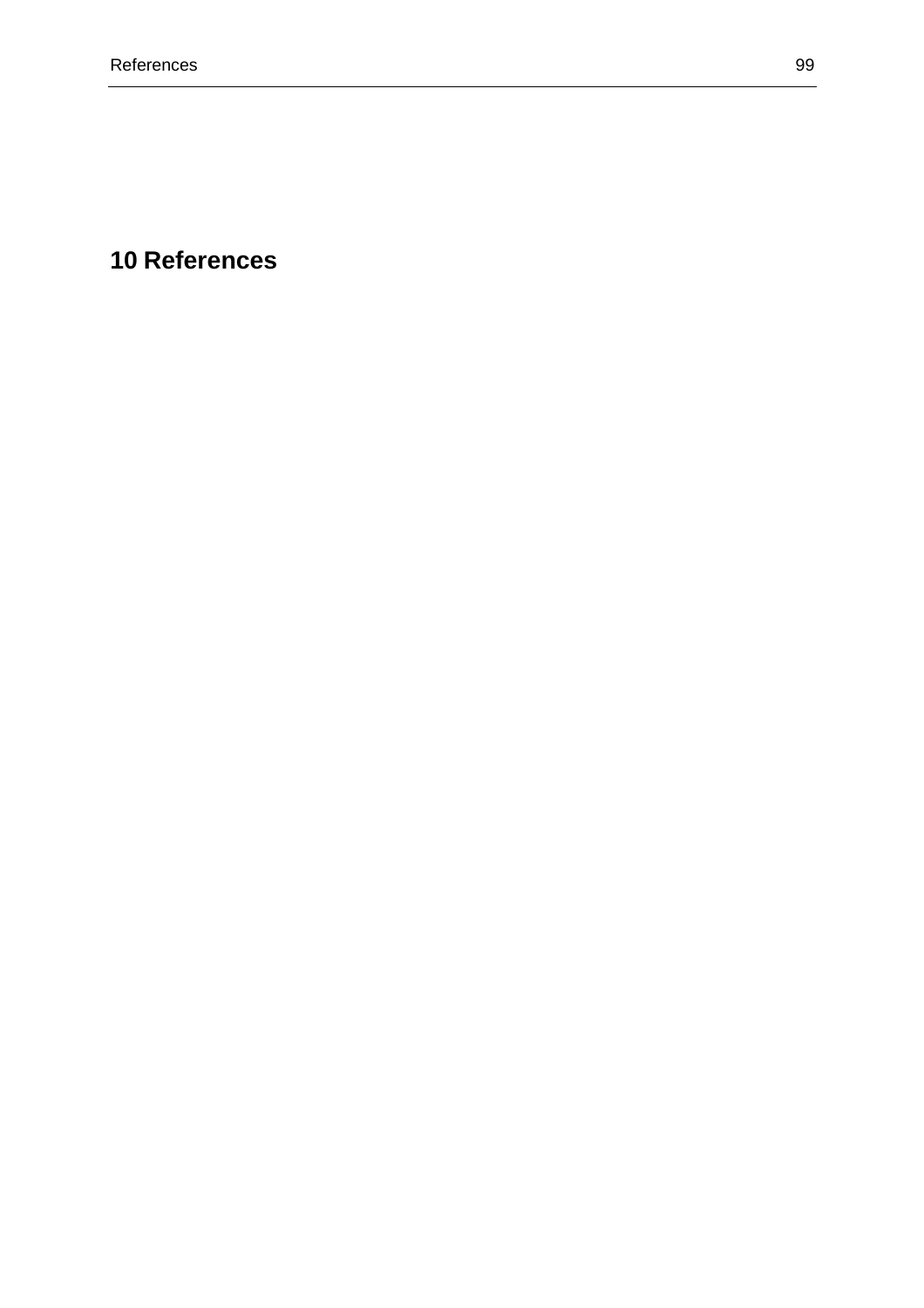Abu-Amer Y and Tondravi MM. NF-kappaB and bone: the breaking point. Nat Med 3(11), 1189-90 (1997).

Ali M, Thomson M and Afzal M. Garlic and onions: their effect on eicosanoid metabolism and its clinical relevance. Prostaglandins Leukot Essent Fatty Acids 62(2), 55-73 (2000).

Amagase H. Clarifying the real bioactive constituents of garlic. J Nutr 136(3 Suppl), 716S-725S (2006).

Antic VN, Fleisch H and Muhlbauer RC. Effect of bisphosphonates on the increase in bone resorption induced by a low calcium diet. Calcif Tissue Int 58(6), 443-8 (1996).

Arai F, Miyamoto T, Ohneda O, Inada T, Sudo T, Brasel K, Miyata T, Anderson DM and Suda T. Commitment and differentiation of osteoclast precursor cells by the sequential expression of c-Fms and receptor activator of nuclear factor kappaB (RANK) receptors. J Exp Med 190(12), 1741-54 (1999).

Aubin JE, Lian JB, Stein GS and Goldring SR. in Primer on the Metabolic Bone Diseases and Disorders of Mineral Metabolism, 20-9 (2006).

Bantscheff M, Schirle M, Sweetman G, Rick J and Kuster B. Quantitative mass spectrometry in proteomics: a critical review. Anal Bioanal Chem 389(4), 1017-31 (2007).

Baron R. in Primer on the Metabolic Bone Disease and Disorders of Mineral Metabolism (ed. Favus M) Lippincott Williams & Wilkins, London (1999).

Bauer, Frömming and Führer. Lehrbuch der pharmazeutischen Technologie, 7. Auflage Wissenschaftliche Verlagsgesellschaft mbH, Stuttgart (2002).

Block E. The chemistry of garlic and onions. Sci Am 252(3), 114-9 (1985).

Block E. The Organosulur Chemistry of the Genus Allium - Implications for the Organic Chemistry of Sulfur. Angew Chem Int Ed Engl 31,1135-78 (1992).

Bonjour JP, Burckhardt P, Dambacher M, Kraenzlin ME and Wimpfheimer C. Epidemiology of osteoporosis. Schweiz Med Wochenschr 127(16), 659-67 (1997).

Boyle WJ, Simonet WS and Lacey DL. Osteoclast differentiation and activation. Nature 423(6937), 337-42 (2003).

Breu W. Allium cepa L. (Onion) Part 1: Chemistry and analysis. Phytomedicine 3(3), 293-306 (1996).

Brochure: Purity by SPE. Oasis sample Extraction Products. Waters Corporation (2006).

Brochure: Solid Phase Extraction. Gilson, www.gilson.com (2006).

Brown NM and Setchell KD. Animal models impacted by phytoestrogens in commercial chow: implications for pathways influenced by hormones. Lab Invest 81(5), 735-47 (2001).

Carson JF and Boggs LE. The Synthesis and Base-Catalyzed Cyclization of (+)- and (-)-cis-S-(1-propenyl)-L-cysteine Sulfoxides. J Org Chem 31(9), 2862-4 (1966).

Consensus development conference. Diagnosis, prophylaxis, and treatment of osteoporosis. Am J Med 94(6), 646-50 (1993).

Coolong TM and Randle WM. Temperature Influences Flavor Intensity and Quality in 'Granex 33' Onion. J Amer Soc Hort Sci 128(2), 176-81 (2003).

Corea G, Fattorusso E, Lanzotti V, Capasso R and Izzo AA. Antispasmodic saponins from bulbs of red onion, Allium cepa L. var. Tropea. J Agric Food Chem 53(4), 935-40 (2005).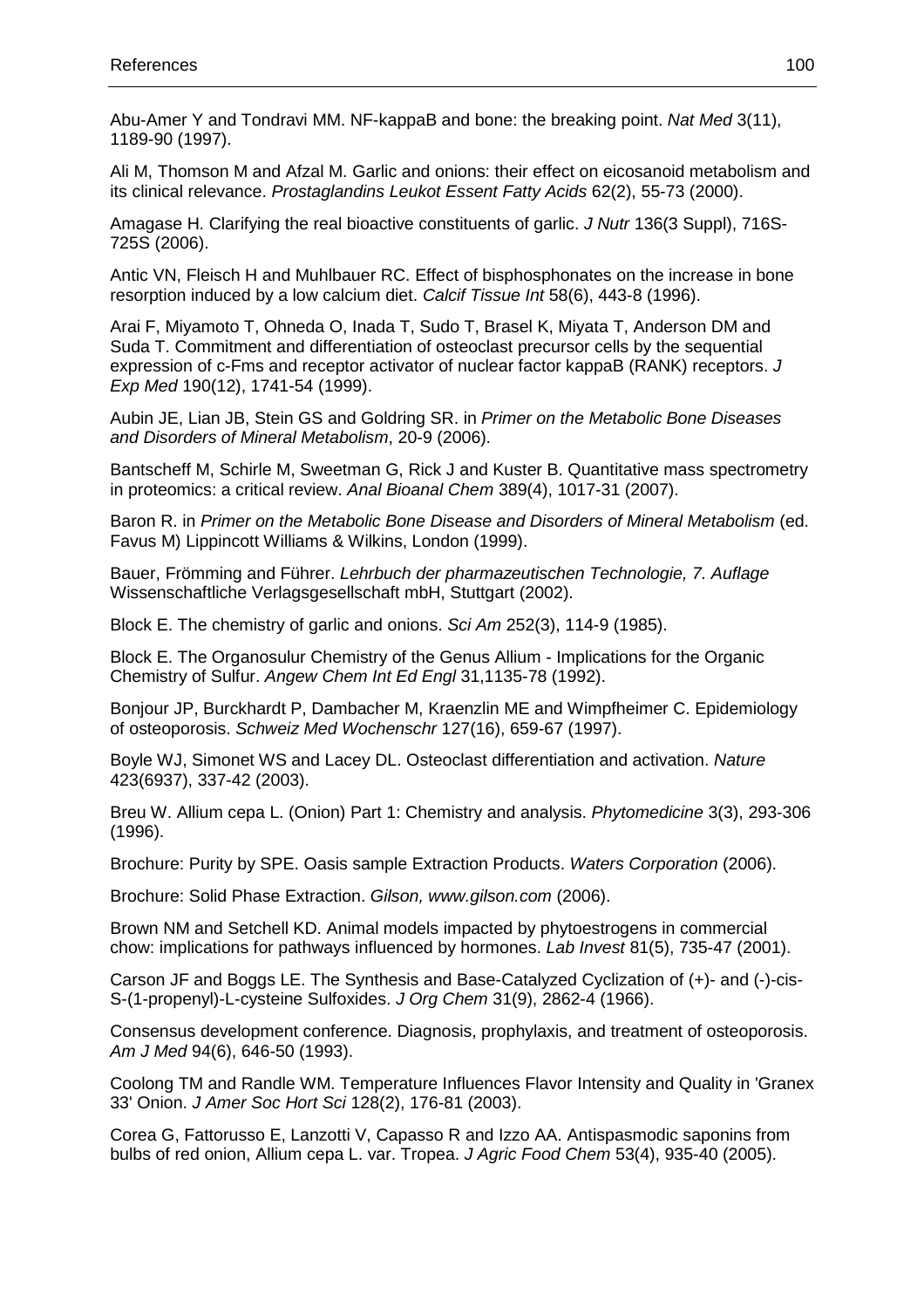Cubbage JW, Guo Y, McCulla RD and Jenks WS. Thermolysis of Alkyl Sulfoxides and Derivatives: A Comparison of Experiment and Theory. J Org Chem 66(26), 8722-8736 (2001).

Data sheet Pancreatin. Sigma-Aldrich Co., www.sigma-aldrich.com (2008).

Dawson-Hughes B, Kleerekoper M and Lane N. in Primer on the Metabolic Bone Diseases and Disorders of Mineral Metabolism, 257-9 (2006).

Dempster DW, Lian JB and Goldring SR. in Primer on the Metabolic Bone Diseases and Disorders of Mineral Metabolism 7-11, (2006).

Deshimaru M, Watanabe A, Suematsu K, Hatano M and Terada S. Purification, amino acid sequence, and cDNA cloning of trypsin inhibitors from onion (Allium cepa L.) bulbs. Biosci Biotechnol Biochem 67(8), 1653-9 (2003).

Egger CD, Muhlbauer RC, Felix R, Delmas PD, Marks SC and Fleisch H. Evaluation of urinary pyridinium crosslink excretion as a marker of bone resorption in the rat. J Bone Miner Res 9(8), 1211-9 (1994).

El-Demerdash FM, Yousef MI and El-Naga NI. Biochemical study on the hypoglycemic effects of onion and garlic in alloxan-induced diabetic rats. Food Chem Toxicol 43(1), 57-63 (2005).

Enzyme explorer Pepsin. Sigma-Aldrich Co., www.sigma-aldrich.com (2008).

Europäische Pharmakopöe. 5. Ausgabe, Grundwerk 2005. Deutscher Apotheker Verlag Stuttgart (2005).

Fontanals N, Marce RM and Borrull F. New materials in sorptive extraction techniques for polar compounds. J Chromatogr A 1152(1-2), 14-31 (2007).

Freeman GG and Mossadeghi N. Studies on the relationship between water regime and flavour strength in watercress (Rorippa nasturtium-aquaticum (L) Hayek), cabbage (Brassica oleracea capitata) and onion (Allium cepa). J Hort Sci 48, 365-78 (1973).

Freeman GG and Whenham RJ. Thiopropanal S-oxide, alk(en)yl thiosulphinates and thiosulphonates: Simulation of flavour components of Allium species. Phytochemistry 15(1), 187-90 (1976).

Gedik N, Kabasakal L, Sehirli O, Ercan F, Sirvanci S, Keyer-Uysal M and Sener G. Longterm administration of aqueous garlic extract (AGE) alleviates liver fibrosis and oxidative damage induced by biliary obstruction in rats. Life Sci 76(22), 2593-606 (2005).

Geng Z, Rong Y and Lau BH. S-allyl cysteine inhibits activation of nuclear factor kappa B in human T cells. Free Radic Biol Med 23(2), 345-50 (1997).

Gilmore TD. Introduction to NF-kappaB: players, pathways, perspectives. Oncogene 25(51), 6680-4 (2006).

Griffiths G, Trueman L, Crowther T, Thomas B and Smith B. Onions--a global benefit to health. Phytother Res 16(7), 603-15 (2002).

Harada S and Rodan GA. Control of osteoblast function and regulation of bone mass. Nature 423(6937), 349-55 (2003).

Harvey N, Earl S, Cooper C, Kleerekoper M and Lane N. in Primer on the Metabolic Bone Diseases and Disorders of Mineral Metabolism, 244-8 (2006).

Heaney RP, Kleerekoper M and Lane N. in Primer on the Metabolic Bone Diseases and Disorders of Mineral Metabolism, 255-7 (2006).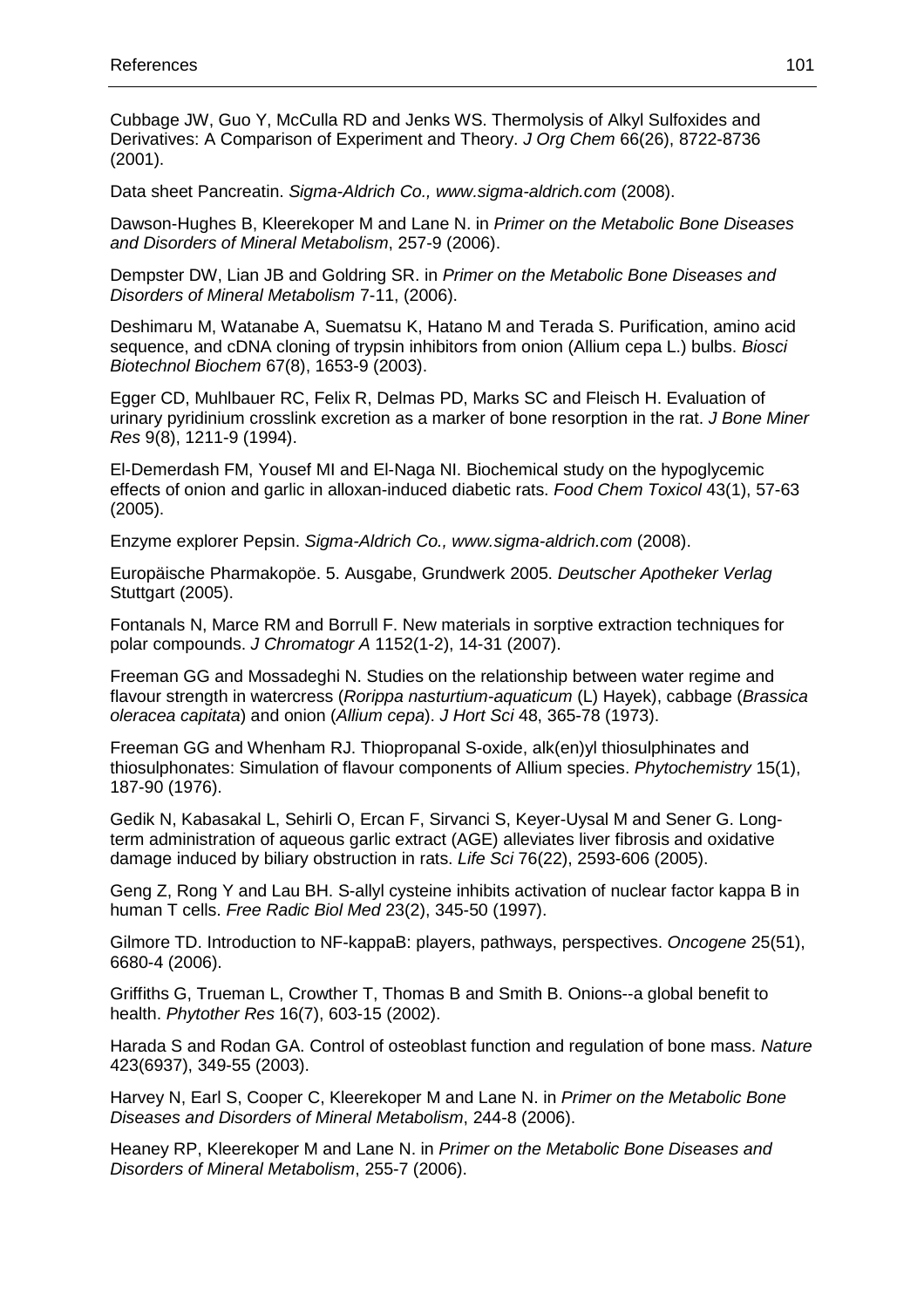Hennion MC. Solid-phase extraction: method development, sorbents, and coupling with liquid chromatography. J Chromatogr A 856(1-2), 3-54 (1999).

Huang TH, Muhlbauer RC, Tang CH, Chen HI, Chang GL, Huang YW, Lai YT, Lin HS, Yang WT and Yang RS. Onion decreases the ovariectomy-induced osteopenia in young adult rats. Bone 42(6), 1154-63 (2008).

Ide N and Lau BH. Garlic compounds minimize intracellular oxidative stress and inhibit nuclear factor-kappa b activation. J Nutr 131(3s), 1020S-6S (2001).

Iotsova V, Caamano J, Loy J, Yang Y, Lewin A and Bravo R. Osteopetrosis in mice lacking NF-kappaB1 and NF-kappaB2. Nat Med 3(11), 1285-9 (1997).

Johnell O. The socioeconomic burden of fractures: today and in the 21st century. Am J Med 103(2A), 20S-25S; discussion 25S-6S (1997).

Jones MG, Hughes J, Tregova A, Milne J, Tomsett AB and Collin HA. Biosynthesis of the flavour precursors of onion and garlic. J Exp Bot 55(404), 1903-18 (2004).

Kasai T and Larsen PO. Chemistry and Biochemistry of γ-Glutamyl Derivates from Plants Including Mushrooms (Basidomycetes). Prog Chem Nat Prod 39, 173-285 (1980).

Kopsell DA and Randle WM. Selenium Affects the S-alk(en)yl Cysteine Sulfoxides among Short-day Onion Cultivars. J Amer Soc Hort Sci 124(3), 307-11 (1999).

Kuttan R, Nair NG, Radhakrishnan AN, Spande TF, Yeh HJ and Witkop B. The isolation and characterization of gamma-L-glutamyl-S-(trans-1-propenyl)-L-cysteine sulfoxide from sandal (Santalum album L). An interesting occurrence of sulfoxide diastereoisomers in nature. Biochemistry 13(21), 4394-400 (1974).

Lancaster JE and Shaw ML. [gamma]-Glutamyl peptides in the biosynthesis of S-alk(en)yl- cysteine sulphoxides (flavour precursors) in Allium. Phytochemistry 28(2), 455-60 (1989).

Lancaster JE and Shaw ML. Metabolism of [gamma]-glutamyl peptides during development, storage and sprouting of onion bulbs. Phytochemistry 30(9), 2857-9 (1991).

Lanzotti V. The analysis of onion and garlic. J Chromatogr A 1112(1-2), 3-22 (2006).

Lau BH, Yamasaki T and Gridley DS. Garlic compounds modulate macrophage and Tlymphocyte functions. Mol Biother 3(2), 103-7 (1991).

Lawson LD, Wang Z-YJ and Hughes BG. y-Glutamyl-S- alkylcysteines in garlic and other Allium ssp.: Precursors of age-dependent trans-1-propenyl thiosulfinates. J Nat Prod 54(2), 436-44 (1991).

Lee ZH and Kim HH. Signal transduction by receptor activator of nuclear factor kappa B in osteoclasts. Biochem Biophys Res Commun 305(2), 211-4 (2003).

Luque-Garcia JL and Neubert TA. Sample preparation for serum/plasma profiling and biomarker identification by mass spectrometry. J Chromatogr A 1153(1-2), 259-76 (2007).

Mabboux D. Computer Programme: "MaRDat", details on request. Personal Communication Bern (2007).

Matikkala EJ and Virtanen AI. On The Quantitative Determination of the Amino Acids and γ-Glutamylpeptides of Onion. Acta Chem Scand 21 10, 2891-3 (1967).

McGartland CP, Robson PJ, Murray LJ, Cran GW, Savage MJ, Watkins DC, Rooney MM and Boreham CA. Fruit and vegetable consumption and bone mineral density: the Northern Ireland Young Hearts Project. Am J Clin Nutr 80(4), 1019-23 (2004).

Milner JA. Preclinical perspectives on garlic and cancer. J Nutr 136(3 Suppl), 827S-31S (2006).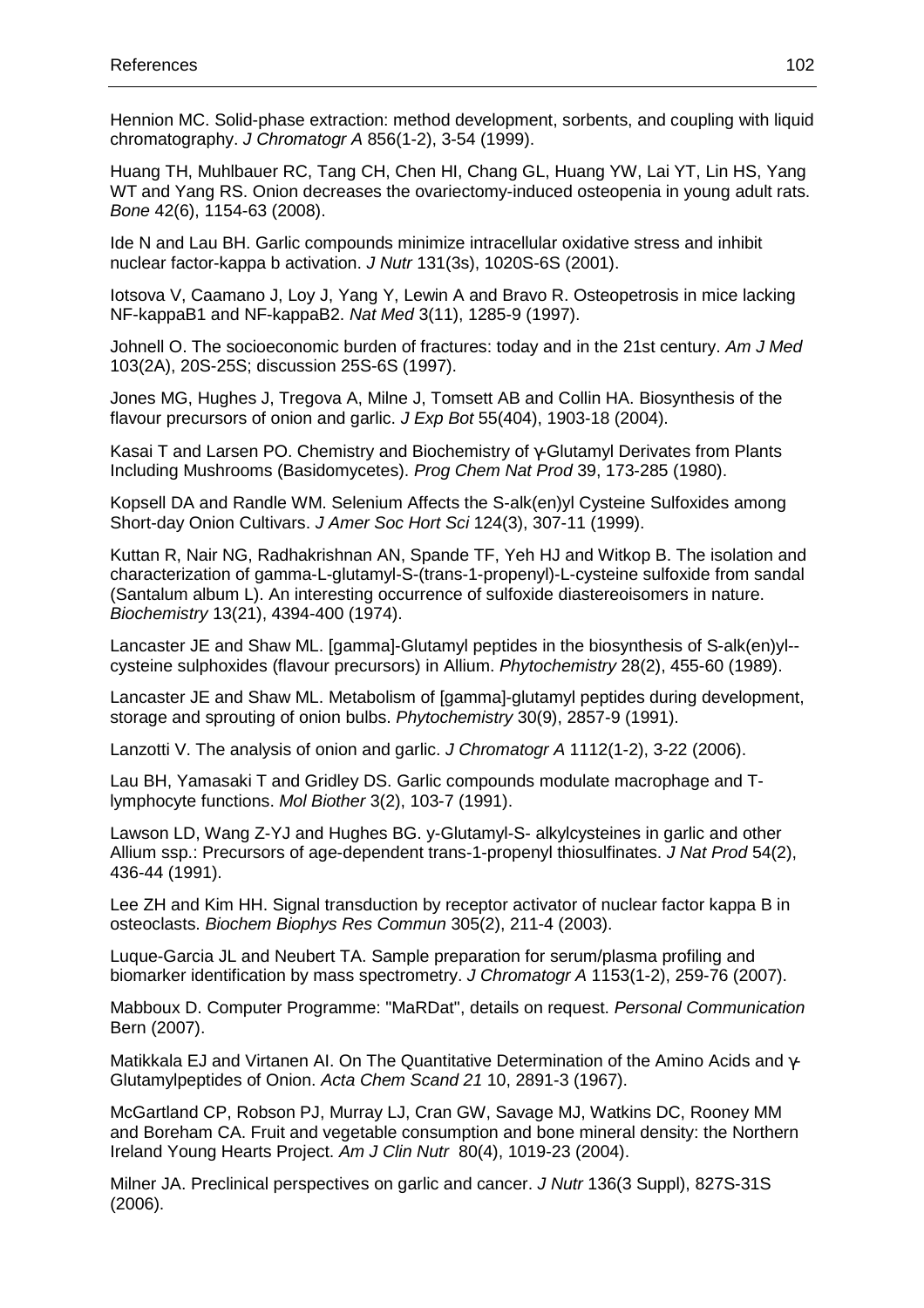Muhlbauer RC. Rutin cannot explain the effect of vegetables on bone metabolism. *J Bone* Miner Res 16(5), 970-1 (2001).

Muhlbauer RC and Fleisch H. A method for continual monitoring of bone resorption in rats: evidence for a diurnal rhythm. Am J Physiol 259(4 Pt 2), R679-89 (1990).

Muhlbauer RC and Fleisch H. The diurnal rhythm of bone resorption in the rat. Effect of feeding habits and pharmacological inhibitors. J Clin Invest 95(4), 1933-40 (1995).

Muhlbauer RC and Li F. Effect of vegetables on bone metabolism. Nature 401(6751), 343-4 (1999).

Muhlbauer RC, Li F, Lozano A, Reinli A and Tschudi I. Some vegetables (commonly consumed by humans) efficiently modulate bone metabolism. J Musculoskelet Neuronal Interact 1(2), 137-40 (2000).

Muhlbauer RC, Lozano A, Palacio S, Reinli A and Felix R. Common herbs, essential oils, and monoterpenes potently modulate bone metabolism. Bone 32(4), 372-80 (2003a).

Muhlbauer RC, Lozano A and Reinli A. Onion and a mixture of vegetables, salads, and herbs affect bone resorption in the rat by a mechanism independent of their base excess. J Bone Miner Res 17(7), 1230-6 (2002).

Muhlbauer RC, Lozano A, Reinli A and Wetli H. Various selected vegetables, fruits, mushrooms and red wine residue inhibit bone resorption in rats. J Nutr 133(11), 3592-7 (2003b).

Mütsch-Eckner M and Sticher O. Reversed phase high-performance liquid chromatography of S-alk(en)yl-L-cysteine derivatives in Allium sativum including the determination of (+)-Sallyl-L-cysteine sulphoxide, gamma-L-glutamyl-S-allyl-cysteine and gamma-L-glutamyl-S- (trans-1-propenyl)-L-cysteine. J Chromatogr. 625, 183-90 (1992).

Nagini S. Cancer chemoprevention by garlic and its organosulfur compounds-panacea or promise? Anticancer Agents Med Chem 8(3), 313-21 (2008).

Nakamura I, Duong le T, Rodan SB and Rodan GA. Involvement of alpha(v)beta3 integrins in osteoclast function. J Bone Miner Metab 25(6), 337-44 (2007).

Namyslo J and Stanitzek C. A Palladium-Catalyzed Synthesis of Isoalliin, the Main Cysteine Sulfoxide in Onions (Allium cepa). Synthesis(20), 3367-9 (2006).

New SA, Robins SP, Campbell MK, Martin JC, Garton MJ, Bolton-Smith C, Grubb DA, Lee SJ and Reid DM. Dietary influences on bone mass and bone metabolism: further evidence of a positive link between fruit and vegetable consumption and bone health? Am J Clin Nutr 71(1), 142-51 (2000).

Pauletti GM, Gangwar S, Siahaan TJ, Aube J and Borchardt RT. Improvement of oral peptide bioavailability: Peptidomimetics and prodrug strategies. Adv Drug Deliv Rev 27(2-3), 235-56 (1997).

Pixley FJ and Stanley ER. CSF-1 regulation of the wandering macrophage: complexity in action. Trends Cell Biol 14(11), 628-38 (2004).

Poole CF, Gunatilleka AD and Sethuraman R. Contributions of theory to method development in solid-phase extraction. J Chromatogr A 885(1-2), 17-39 (2000).

Pragst F, Herzler M and Erxleben BT. Systematic toxicological analysis by high-performance liquid chromatography with diode array detection (HPLC-DAD). Clin Chem Lab Med 42(11), 1325-40 (2004).

Prentice A. Diet, nutrition and the prevention of osteoporosis. Public Health Nutr 7(1A), 227- 43 (2004).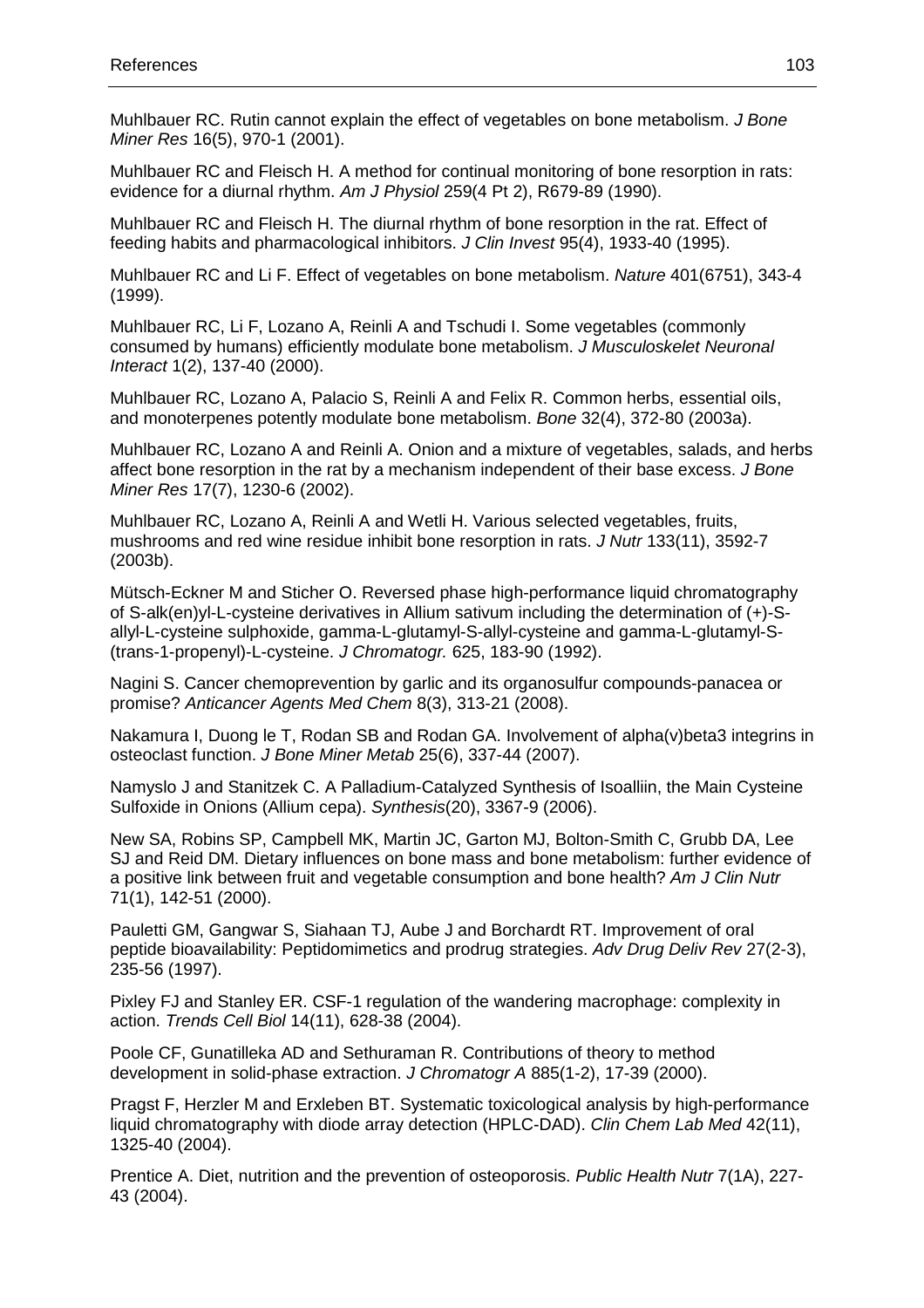Pretsch E, Clerc T and Seibl J. Tabellen zur Strukturaufklärung organischer Verbindungen mit spektroskopischen Methoden, Springer, Berlin (2001).

Price P. Standard Definitions of Terms Relating to Mass Spectrometry : A report from the Committee on Measurements and Standards of the American Society for Mass Spectrometry. J Am Soc Mass Spectrom 2(4), 336-48 (1991).

Prynne CJ, Mishra GD, O'Connell MA, Muniz G, Laskey MA, Yan L, Prentice A and Ginty F. Fruit and vegetable intakes and bone mineral status: a cross sectional study in 5 age and sex cohorts. Am J Clin Nutr 83(6), 1420-8 (2006).

Putnam SE, Scutt AM, Bicknell K, Priestley CM and Williamson EM. Natural products as alternative treatments for metabolic bone disorders and for maintenance of bone health. Phytother Res 21(2), 99-112 (2007).

Ramakrishna Rao R, Platel K and Srinivasan K. In vitro influence of spices and spice-active principles on digestive enzymes of rat pancreas and small intestine. Nahrung 47(6), 408-12 (2003).

Randle WM. Onion germplasm interacts with sulfur fertility for plant sulfur utilization and bulb pungency. Euphytica 59(2), 151-6 (1992).

Randle WM. Increasing Nitrogen Concentration in Hydroponic Solutions Affects Onion Flavor and Bulb Quality. J Amer Soc Hort Sci 125(2), 254-9 (2000).

Randle WM, Block E, Littlejohn MH, Putman D and Bussard ML. Onion (Allium cepa L.) Thiosulfinates Respond to Increasing Sulfur Fertility. J Agric Food Chem 42(10), 2085-8 (1994).

Rose P, Whiteman M, Moore PK and Zhu YZ. Bioactive S-alk(en)yl cysteine sulfoxide metabolites in the genus Allium: the chemistry of potential therapeutic agents. Nat Prod Rep 22(3), 351-68 (2005).

Ross FP, Lian JB and Goldring SR. in Primer on the Metabolic Bone Diseases and Disorders of Mineral Metabolism 30-5, (2006).

Roux C, Bischoff-Ferrari HA, Papapoulos SE, de Papp AE, West JA and Bouillon R. New insights into the role of vitamin D and calcium in osteoporosis management: an expert roundtable discussion. Curr Med Res Opin 24(5), 1363-70 (2008).

Rücker G, Neugebauer M and Willems GG. Instrumentelle pharmazeutische Analytik Wissenschaftliche Verlagsgesellschaft, Stuttgart (2001).

Schwenkglenks M and Szucs T. in Osteoporose und Stürze im Alter (ed. BAG) BAG, Bern, (2004).

Shaw ML, Lancaster JE and Lane GA. Quantitative analysis of the major gamma-glutamyl peptides in onion bulbs (Allium Cepa L.). J Sci Food Agric 48, 459-67 (1989).

Smith RM. Before the injection--modern methods of sample preparation for separation techniques. J Chromatogr A 1000(1-2), 3-27 (2003).

Squires G. Francis Aston and the mass spectrograph. J Chem Soc 23, 3893-900 (1998).

Suda T, Takahashi N, Udagawa N, Jimi E, Gillespie MT and Martin TJ. Modulation of osteoclast differentiation and function by the new members of the tumor necrosis factor receptor and ligand families. Endocr Rev 20(3), 345-57 (1999).

Suzuki H, Nakamura I, Takahashi N, Ikuhara T, Matsuzaki K, Isogai Y, Hori M and Suda T. Calcitonin-induced changes in the cytoskeleton are mediated by a signal pathway associated with protein kinase A in osteoclasts. *Endocrinology* 137(11), 4685-90 (1996).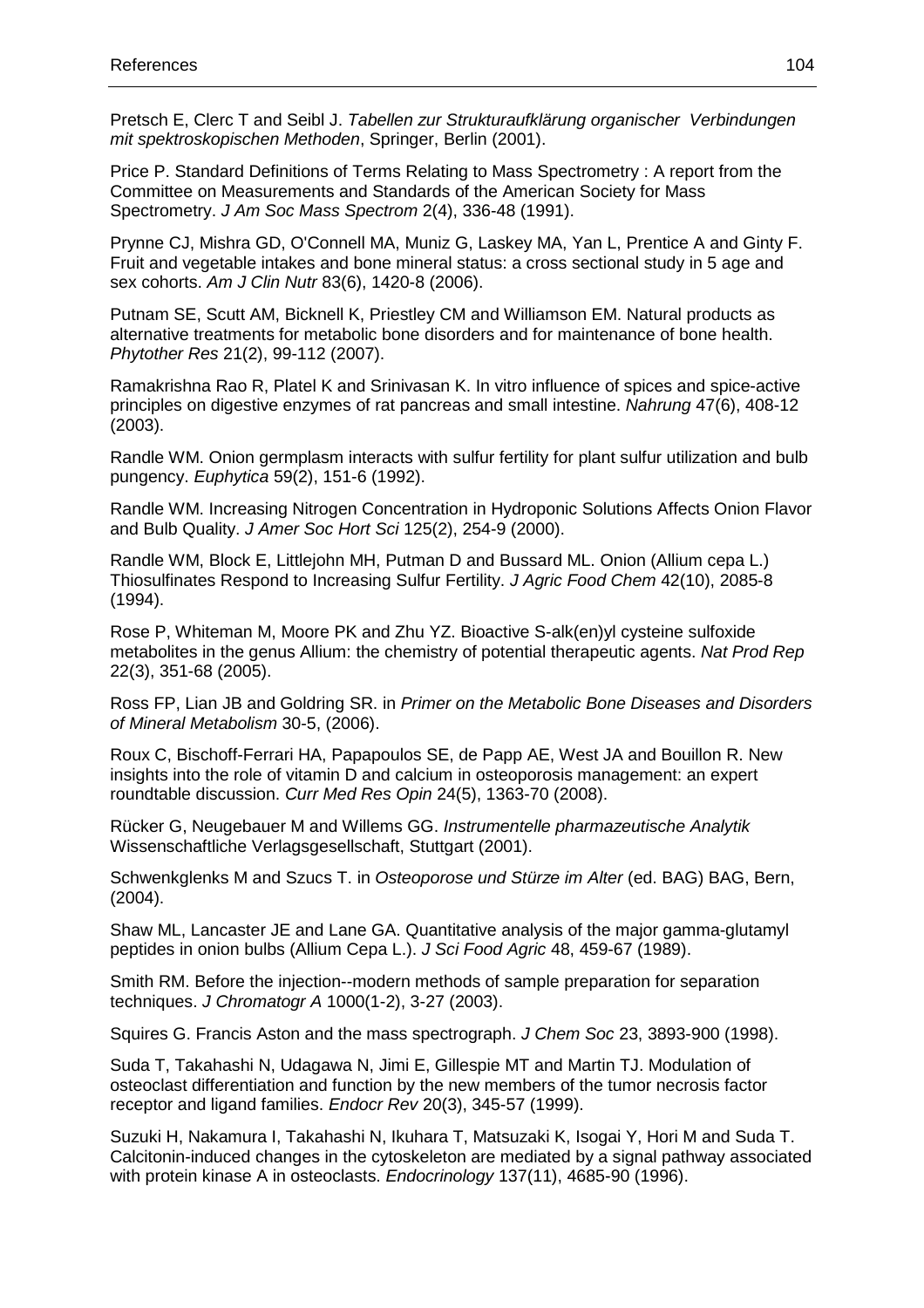Tang CH, Huang TH, Chang CS, Fu WM and Yang RS. Water solution of onion crude powder inhibits RANKL-induced osteoclastogenesis through ERK, p38 and NF-kappaB pathways. Osteoporos Int 20(1), 93-103 (2009).

Teitelbaum SL, Abu-Amer Y and Ross FP. Molecular mechanisms of bone resorption. J Cell Biochem 59(1), 1-10 (1995).

Teitelbaum SL and Ross FP. Genetic regulation of osteoclast development and function. Nat Rev Genet 4(8), 638-49 (2003).

Teyssier C, Amiot MJ, Mondy N, Auger J, Kahane R and Siess MH. Effect of onion consumption by rats on hepatic drug-metabolizing enzymes. Food Chem Toxicol 39(10), 981-7 (2001).

The United States Pharmacopoeia. USP 29. Rockville, 3171 (2006).

Tucker KL, Chen H, Hannan MT, Cupples LA, Wilson PW, Felson D and Kiel DP. Bone mineral density and dietary patterns in older adults: the Framingham Osteoporosis Study. Am J Clin Nutr 76(1), 245-52 (2002).

Tucker KL, Hannan MT, Chen H, Cupples LA, Wilson PW and Kiel DP. Potassium, magnesium, and fruit and vegetable intakes are associated with greater bone mineral density in elderly men and women. Am J Clin Nutr 69(4), 727-36 (1999).

Vaananen HK, Zhao H, Mulari M and Halleen JM. The cell biology of osteoclast function. J Cell Sci 113 ( Pt 3)377-81 (2000).

Van den Broek LAGM, Breuer ML, Liskamp RMJ and Ottenheijm HCJ. Total synthesis and absolute configuration of the natural dipeptide gamma-glutamylmarasmine. J Org Chem 52(8), 1511-7 (1987).

Virtanen AI and Matikkala EJ. Proofs of the Presence of γ-glutamyl-S-(1-propenyl) sulphoxide and cycloalliin as original compounds in onion (Allium cepa). Suomen Kemistilehti 34(10), 114 (1961a).

Virtanen AI and Matikkala EJ. The Structure of the γ-glutamyl peptide 4 isolated from onion (Allium cepa) γ-L-glutamyl-S-(1-propenyl)-cysteinesulphoxide. Suomen Kemistilehti 34(7), 84 (1961b).

Wetli HA, Brenneisen R, Tschudi I, Langos M, Bigler P, Sprang T, Schurch S and Muhlbauer RC. A gamma-glutamyl peptide isolated from onion (Allium cepa L.) by bioassay-guided fractionation inhibits resorption activity of osteoclasts. J Agric Food Chem 53(9), 3408-14 (2005).

World Health Organisation. Assessment of Fracture Risk and its Application to Screening for Postmenopausal Osteoporosis. WHO Technical Report Series 843 (1994).

Yamashita T, Yao Z, Li F, Zhang Q, Badell IR, Schwarz EM, Takeshita S, Wagner EF, Noda M, Matsuo K, Xing L and Boyce BF. NF-kappaB p50 and p52 regulate receptor activator of NF-kappaB ligand (RANKL) and tumor necrosis factor-induced osteoclast precursor differentiation by activating c-Fos and NFATc1. J Biol Chem 282(25), 18245-53 (2007).

Yang J, Meyers KJ, van der Heide J and Liu RH. Varietal differences in phenolic content and antioxidant and antiproliferative activities of onions. J Agric Food Chem 52(22), 6787-93 (2004).

Yasuda H, Shima N, Nakagawa N, Yamaguchi K, Kinosaki M, Mochizuki S, Tomoyasu A, Yano K, Goto M, Murakami A, Tsuda E, Morinaga T, Higashio K, Udagawa N, Takahashi N and Suda T. Osteoclast differentiation factor is a ligand for

osteoprotegerin/osteoclastogenesis-inhibitory factor and is identical to TRANCE/RANKL. Proc Natl Acad Sci USA 95(7), 3597-602 (1998).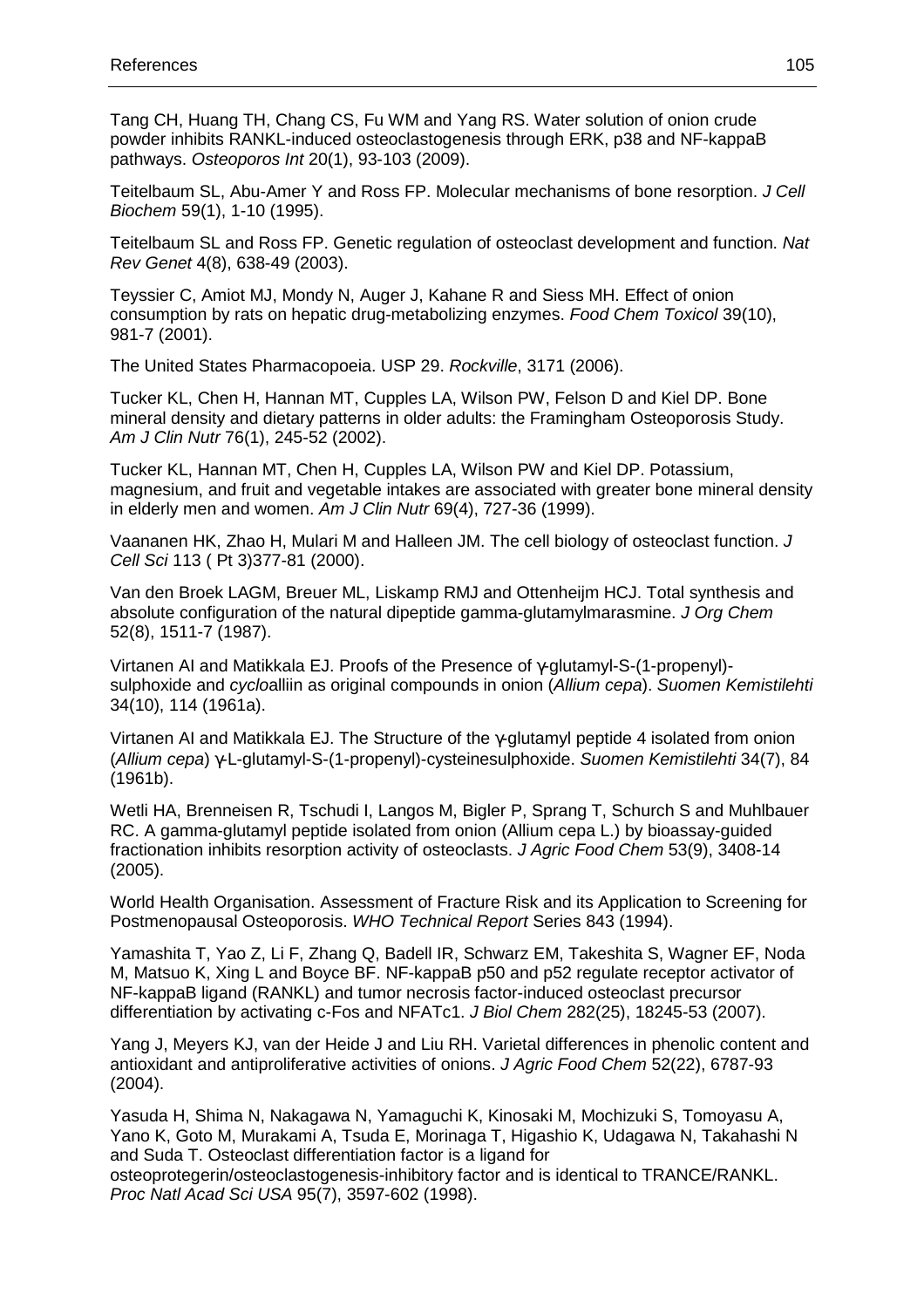Yu TH, Wu CM, Rosen RT, Hartman TG and Ho CT. Volatile compounds generated from thermal degradation of alliin and deoxyalliin in an aqueous solution. J Agric Food Chem 42(1), 146-53 (1994).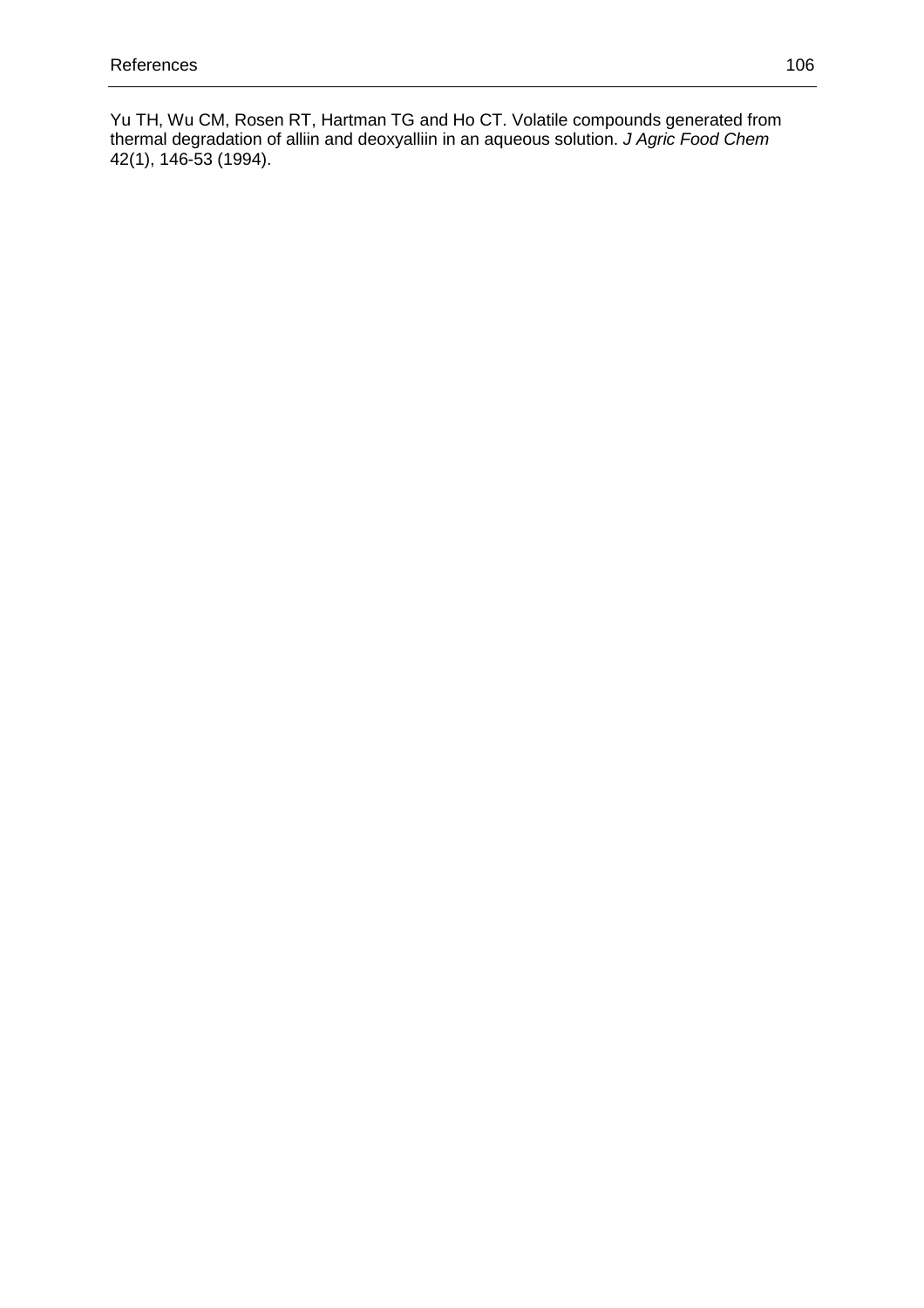## **11 Appendices**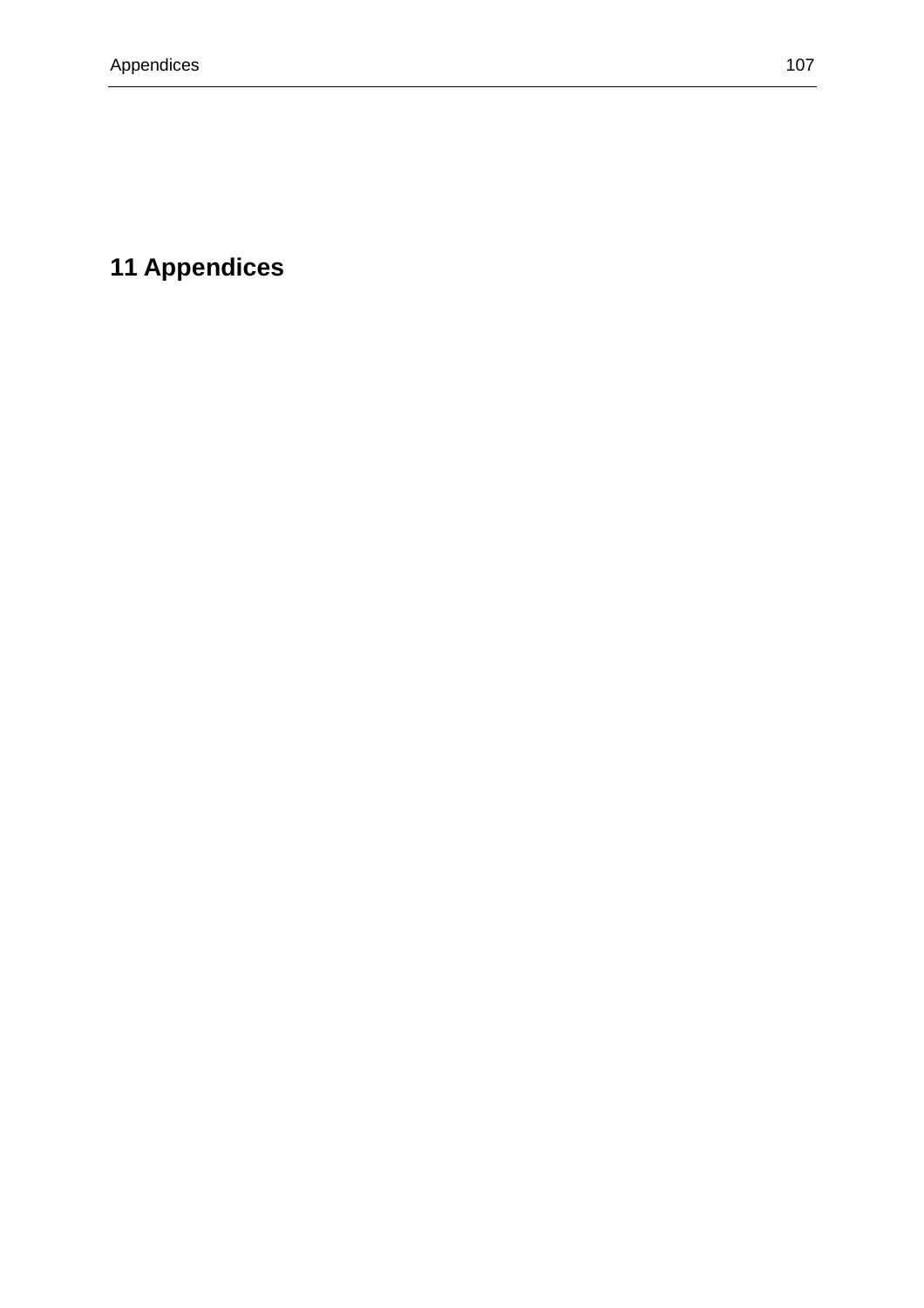## **11.1 Appendix 1: List of Abbreviations**

| <b>ANOVA</b>  | Analysis of variance                                               |
|---------------|--------------------------------------------------------------------|
| <b>AUC</b>    | Area under the curve                                               |
| b             | Broad (NMR)                                                        |
| <b>BSA</b>    | Bovine serum albumin                                               |
| BV/TV         | Bone volume/total volume quotient                                  |
| <b>CE</b>     | Collision energy                                                   |
| <b>CXP</b>    | Cell exit potential                                                |
| d             | Douplet (NMR)                                                      |
| <b>DAD</b>    | Diode array detection                                              |
| DP            | Declustering potential                                             |
| ESI           | Electrospray ionisation                                            |
| <b>FBS</b>    | Fetal bovine serum                                                 |
| FBS Hia       | Heat-inactivated fetal bovine serum                                |
| GC-MS         | Gas chromatography - mass spectrometry                             |
| <b>GPCS</b>   | y-Glutamyl-propenyl-cysteine sulfoxide                             |
| <b>HEPES</b>  | N-(2-hydroxyethyl)piperazine-N'-(2-ethanesulfonic acid) solution   |
| <b>HPLC</b>   | High performance liquid chromatography                             |
| i.d.          | Inner diameter                                                     |
| I.S.          | Internal standard                                                  |
| IS            | Ion spray voltage                                                  |
| <b>LOQ</b>    | Limit of quantitation                                              |
| m             | Multiplet (NMR)                                                    |
| M-CSF         | Macrophage colony-stimulating factor                               |
| MEM           | Minimum essential medium with Earle's salts and without phenol red |
| $\alpha$ -MEM | alpha-Minimum essential medium with Earle's salts                  |
| MEM Hank's    | Minimum essential medium with Hanks's salts                        |
| MP            | Melting point                                                      |
| <b>MPLC</b>   | Medium pressure liquid chromatography                              |
| <b>MRM</b>    | Multiple reaction monitoring mode                                  |
| MS            | Mass spectrometry                                                  |
| m/z           | Mass to charge                                                     |
| <b>NMR</b>    | Nuclear magnetic resonance spectroscopy                            |
| OC            | Osteoclast                                                         |
| <b>PBS</b>    | Phosphate buffered saline                                          |
| <b>PFA</b>    | Paraformaldehyde                                                   |
| P/S           | Penicillin-streptomycin-solution                                   |
| q             | Quartet (NMR)                                                      |
| QQQ           | Triple quadrupole mass spectrometer                                |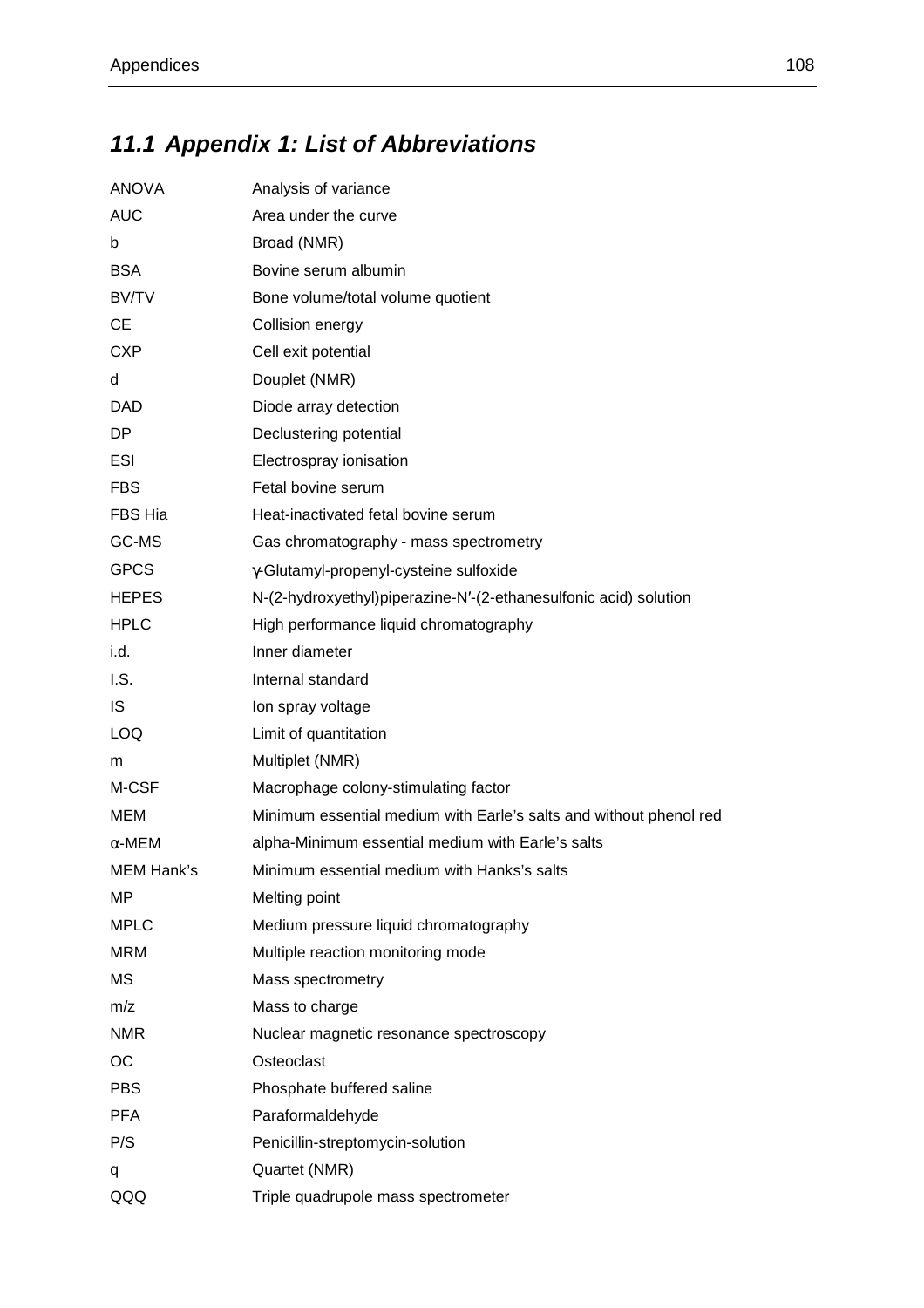| RANKL      | Receptor activator of NF-KB ligand  |
|------------|-------------------------------------|
| <b>RP</b>  | Reverse-phase                       |
| r.s.d.     | Relative standard deviation         |
| S          | Singlet (NMR)                       |
| s.d.       | Standard deviation                  |
| <b>SIF</b> | Simulated intestinal fluid          |
| SPE        | Solid phase extraction              |
| TRAP       | Tartrate resistant acid phosphatase |
| UV         | Ultraviolet                         |
| VIS        | Visible                             |
| v/v        | Volume to volume ratio              |
| w/w        | Weight to weight ratio              |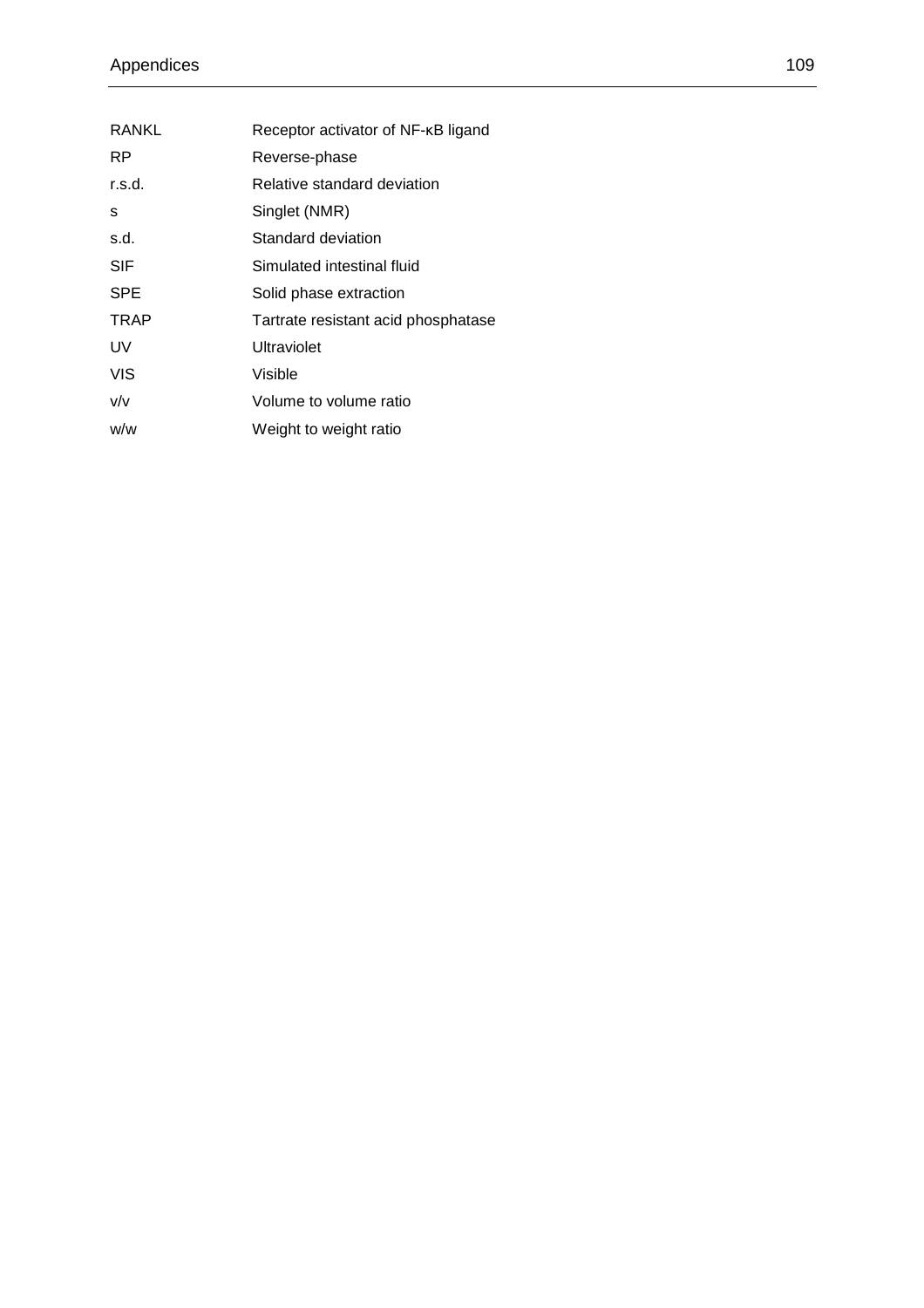## **11.2 Appendix 2: List of suppliers**

| Agilent Technologies, Wilmington, USA                                   |  |
|-------------------------------------------------------------------------|--|
| Applied Biosystems, MDS Sciex, Concord, ON, Canada                      |  |
| Bachem, Burgdorf, Switzerland                                           |  |
| <b>BALZERS UNION Limited, Balzers, Liechtenstein</b>                    |  |
| Charles River Wiga GmbH, Sulzfeld, Germany                              |  |
| Chiron Corporation, Emeryville, CA, USA                                 |  |
| <b>GERSTEL AG, Sursee, Switzerland</b>                                  |  |
| Gibco, Lubio Sciences GmbH, Lucerne, Switzerland                        |  |
| Gilson, Villiers La Bel, France                                         |  |
| Infochroma, Zug, Switzerland                                            |  |
| Kliba-Mühlen, Kaiseraugst, Switzerland                                  |  |
| Machery-Nagel, Oensingen, Switzerland                                   |  |
| Marienfeld GmbH & Co. KG Lauda-Königshofen, Germany                     |  |
| Merck, Dr. Grogg Chemie AG, Stettlen, Switzerland                       |  |
| Molecular Probes, Invitrogen, Lubio Sciences GmbH, Lucerne, Switzerland |  |
| Packard, Top Lab GmbH, Rickenbach, Switzerland                          |  |
| Peprotech London, UK                                                    |  |
| Perkin Elmer, Schwerzenbach, Switzerland                                |  |
| Phenomenex, Torrance, CA, USA                                           |  |
| Scanco Medical AG, Basserdorf, Switzerland                              |  |
| Schleicher & Schuell, Sigma-Aldrich, Buchs, Switzerland                 |  |
| Sigma-Aldrich, Buchs, Switzerland                                       |  |
| Thermo Shandon, Pittsburgh, USA                                         |  |
| Waters, Baden-Dättwil, Switzerland                                      |  |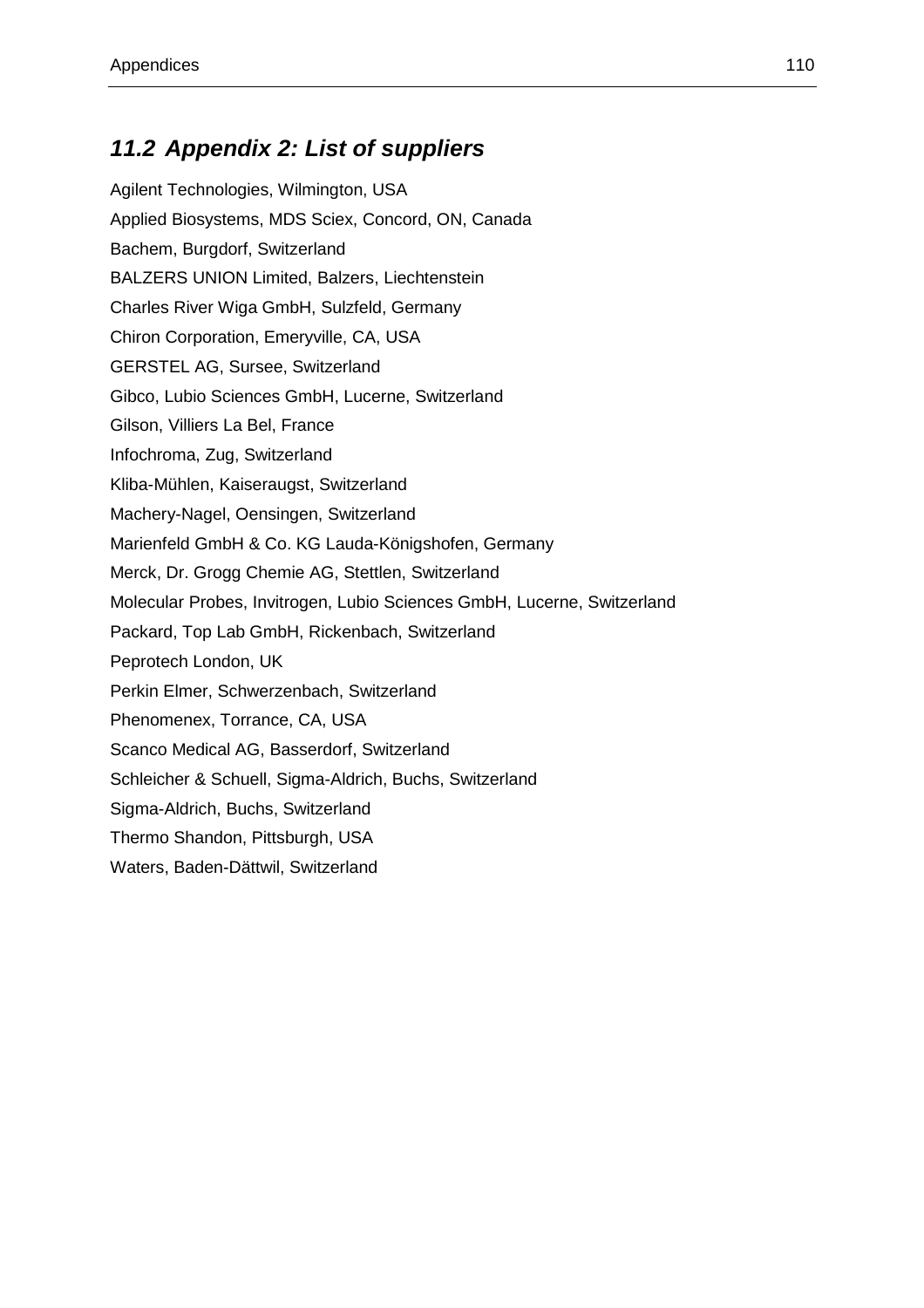## **11.3 Appendix 3: Composition of SODI 2134 and SODI 2160 diet powders**

| Ingredient          | Concentration<br>in % | Ingredient       | Concentration<br>in mg/kg |
|---------------------|-----------------------|------------------|---------------------------|
| Corn starch         | 56                    | Iron             | 80                        |
| Casein              | 20                    | Zinc             | 38                        |
| Dextrose            | 10                    | Copper           | 5                         |
| Cellulose           | 4                     | lodine           | 0.8                       |
| Pork fat            | 3                     | Manganese        | 11                        |
| Arginine            | 0.71                  | Selenium         | 0.2                       |
| Lysine              | 1.38                  | Vitamin A        | 1.34                      |
| Methionine          | 0.56                  | Vitamin D3       | 0.025                     |
| Methionine, cystine | 0.62                  | Vitamin E        | 100                       |
| Tryptophan          | 0.25                  | Vitamin K3       | 4                         |
| Threonine           | 0.72                  | Vitamin B1       | 6                         |
| Calcium             | 1.1                   | Vitamin B2       | 6                         |
| Phosphorus          | 1.2                   | Vitamin B6       | $\overline{7}$            |
| Magnesium           | 0.15                  | Vitamin B12      | 0.05                      |
| Sodium              | 0.30                  | Nicotinic acid   | 30                        |
| Potassium           | 0.70                  | Pantothenic acid | 16                        |
| Chlorine            | 0.25                  | Folic acid       | $\overline{2}$            |
|                     |                       | <b>Biotin</b>    | 0.2                       |
|                     |                       | Choline          | 1000                      |

#### **11.3.1 Composition of SODI 2160 diet powder**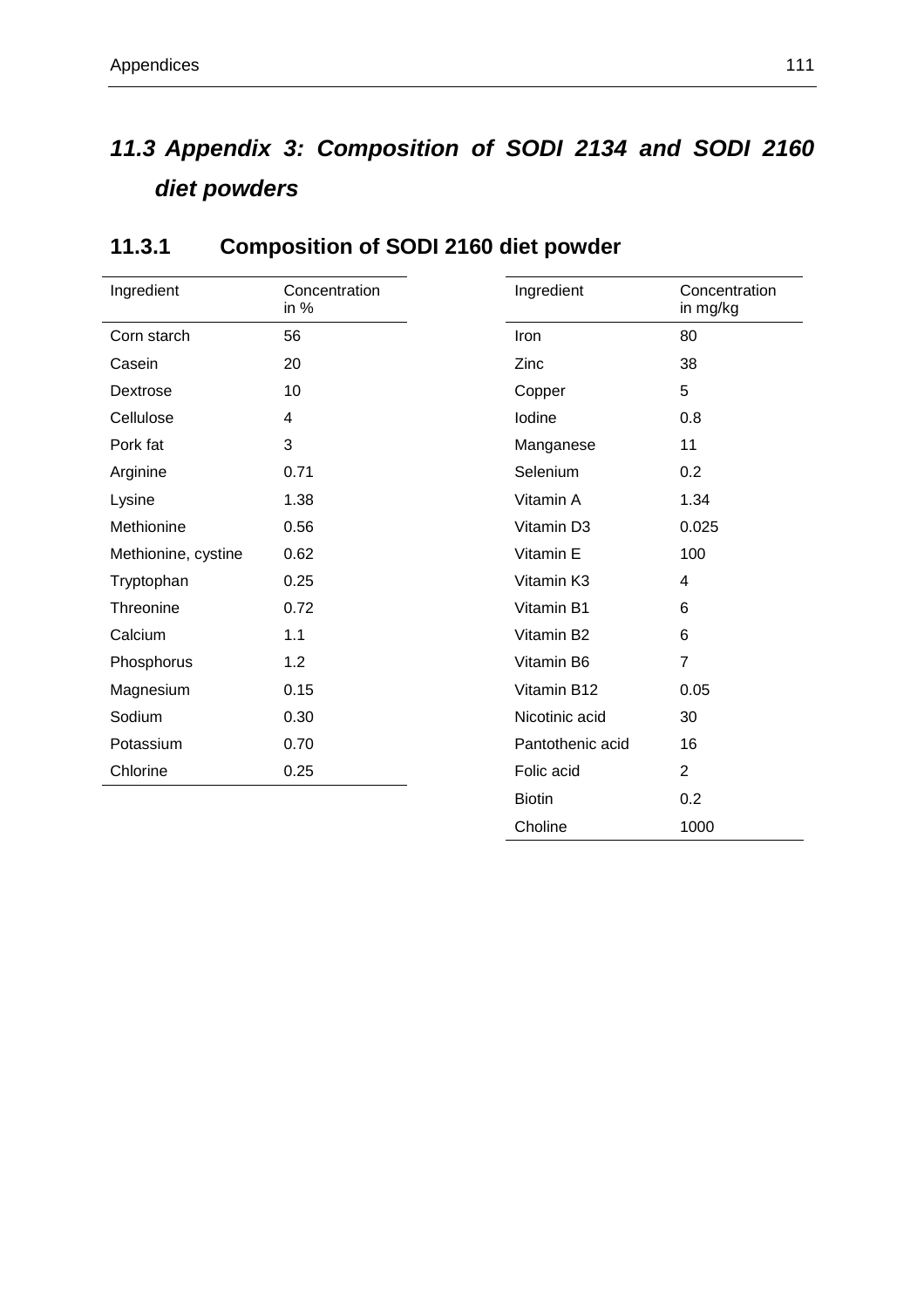#### **11.3.2 Composition of SODI 2134 diet powder**

| Ingredient          | Concentration<br>in $%$ | Ingredient       | Concentration<br>in mg/kg diet |  |
|---------------------|-------------------------|------------------|--------------------------------|--|
| Corn starch         | 59                      | Iron             | 78                             |  |
| Soybean meal        | 20                      | Zinc             | 33                             |  |
| Potato protein      | 9                       | Copper           | 8                              |  |
| Refined soybean oil | 3.5                     | lodine           | 1.3                            |  |
| Oats                | 2.4                     | Manganese        | 15                             |  |
| Dextrose            | $\overline{2}$          | Selenium         | 0.2                            |  |
| Casein              | $\overline{2}$          | Vitamin A        | 3.35                           |  |
| Arginine            | 1.06                    | Vitamin D3       | 0.025                          |  |
| Lysine              | 1.20                    | Vitamin E        | 100                            |  |
| Methionine          | 0.40                    | Vitamin K3       | 4                              |  |
| Methionine, cystine | 0.60                    | Vitamin B1       | 6                              |  |
| Tryptophan          | 0.24                    | Vitamin B2       | 6                              |  |
| Threonine           | 0.78                    | Vitamin B6       | $\overline{7}$                 |  |
| Calcium             | $0.17/1.1*$             | Vitamin B12      | 0.05                           |  |
| Phosphorus          | $0.20/1.2*$             | Nicotinic acid   | 30                             |  |
| Magnesium           | 0.19                    | Pantothenic acid | 16                             |  |
| Sodium              | 0.19                    | Folic acid       | $\overline{2}$                 |  |
| Potassium           | 0.71                    | <b>Biotin</b>    | 0.2                            |  |
| Chlorine            | 0.32                    | Choline          | 1000                           |  |

\* after preparation